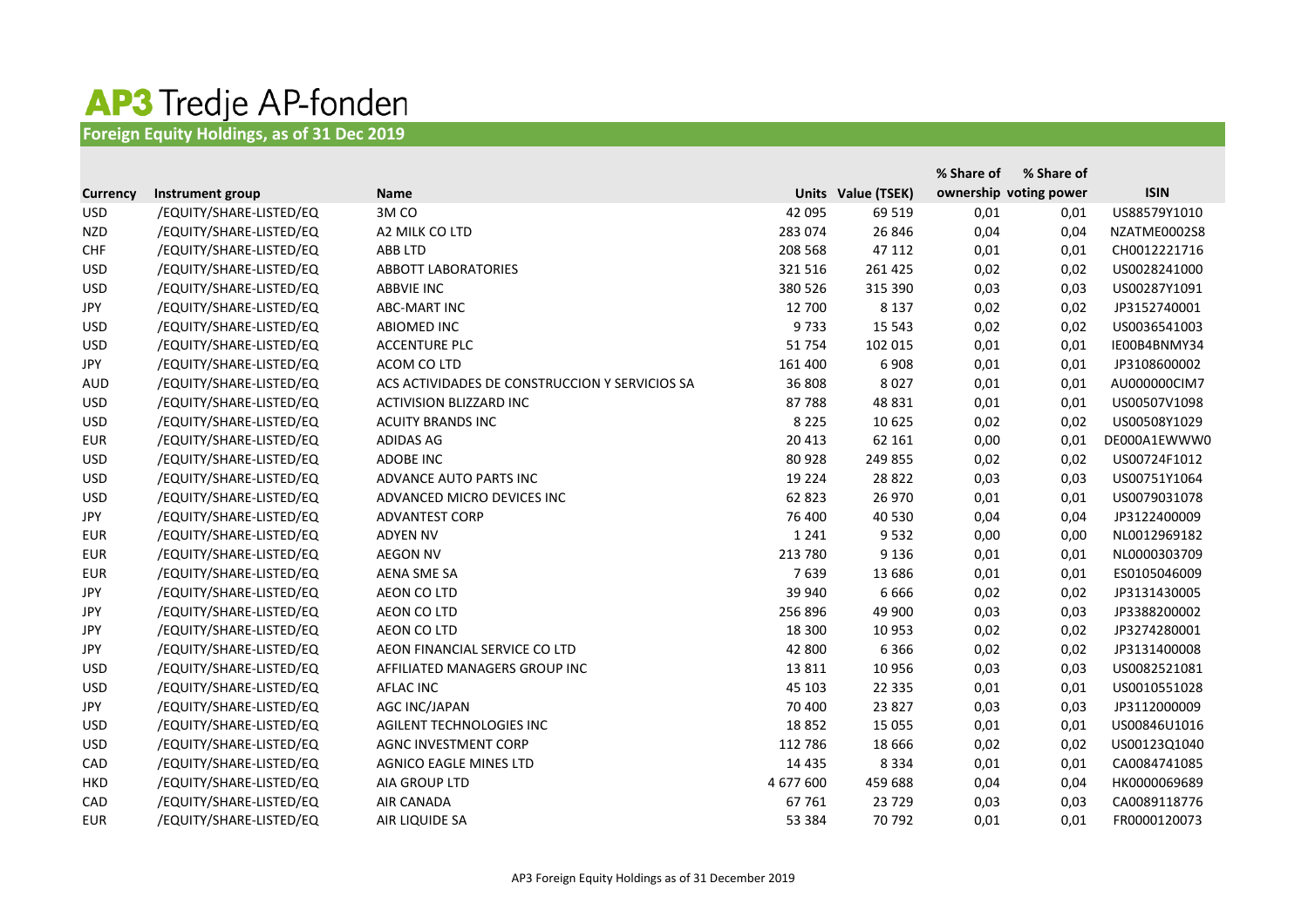|                 |                            |                                     |          |                    | % Share of | % Share of             |              |
|-----------------|----------------------------|-------------------------------------|----------|--------------------|------------|------------------------|--------------|
| <b>Currency</b> | Instrument group           | <b>Name</b>                         |          | Units Value (TSEK) |            | ownership voting power | <b>ISIN</b>  |
| <b>USD</b>      | /EQUITY/SHARE-LISTED/EQ    | AIR PRODUCTS & CHEMICALS INC        | 40 972   | 90 128             | 0,02       | 0,02                   | US0091581068 |
| JPY             | /EQUITY/SHARE-LISTED/EQ    | AIR WATER INC                       | 70 500   | 9 7 1 4            | 0,03       | 0,03                   | JP3160670000 |
| <b>EUR</b>      | /EQUITY/SHARE-LISTED/EQ    | <b>AIRBUS SE</b>                    | 66 627   | 91 349             | 0,01       | 0,01                   | NL0000235190 |
| <b>JPY</b>      | /EQUITY/SHARE-LISTED/EQ    | AISIN SEIKI CO LTD                  | 65 200   | 22 853             | 0,02       | 0,02                   | JP3102000001 |
| JPY             | /EQUITY/SHARE-LISTED/EQ    | AJINOMOTO CO INC                    | 173 500  | 27 119             | 0,03       | 0,03                   | JP3119600009 |
| <b>USD</b>      | /EQUITY/SHARE-LISTED/EQ    | AKAMAI TECHNOLOGIES INC             | 47821    | 38 6 68            | 0,03       | 0,03                   | US00971T1016 |
| <b>EUR</b>      | /EQUITY/SHARE-LISTED/EQ    | AKZO NOBEL NV                       | 25 7 7 5 | 24 5 4 9           | 0,01       | 0,01                   | NL0013267909 |
| <b>USD</b>      | /EQUITY/SHARE-LISTED/EQ    | ALASKA AIR GROUP INC                | 24 986   | 15 8 46            | 0,02       | 0,02                   | US0116591092 |
| <b>USD</b>      | /EQUITY/SHARE-LISTED/EQ    | <b>ALBEMARLE CORP</b>               | 22 197   | 15 177             | 0,02       | 0,02                   | US0126531013 |
| <b>EUR</b>      | /EQUITY/SHARE-LISTED/EQ-SR | <b>ALBIOMA SA</b>                   | 37 000   | 5750               |            |                        | FR0012332864 |
| <b>CHF</b>      | /EQUITY/SHARE-LISTED/EQ    | <b>ALCON INC</b>                    | 197 846  | 104 794            | 0,04       | 0,04                   | CH0432492467 |
| <b>USD</b>      | /EQUITY/SHARE-LISTED/EQ    | ALEXANDRIA REAL ESTATE EQUITIES INC | 24 9 29  | 37 707             | 0,02       | 0,02                   | US0152711091 |
| <b>USD</b>      | /EQUITY/SHARE-LISTED/EQ    | ALEXION PHARMACEUTICALS INC         | 40 633   | 41 137             | 0,02       | 0,02                   | US0153511094 |
| <b>JPY</b>      | /EQUITY/SHARE-LISTED/EQ    | ALFRESA HOLDINGS CORP               | 71 300   | 13 681             | 0,03       | 0,03                   | JP3126340003 |
| CAD             | /EQUITY/SHARE-LISTED/EQ    | ALGONQUIN POWER & UTILITIES CORP    | 108 632  | 14 40 6            | 0,02       | 0,02                   | CA0158571053 |
| <b>USD</b>      | /EQUITY/SHARE-LISTED/EQ    | ALIBABA GROUP HOLDING LTD           | 4 0 0 0  | 7942               | 0,00       | 0,00                   | US01609W1027 |
| <b>USD</b>      | /EQUITY/SHARE-LISTED/EQ    | ALIGN TECHNOLOGY INC                | 15 8 64  | 41 4 38            | 0,02       | 0,02                   | US0162551016 |
| CAD             | /EQUITY/SHARE-LISTED/EQ    | ALIMENTATION COUCHE-TARD INC        | 630 990  | 187 714            | 0,07       | 0,02                   | CA01626P4033 |
| <b>USD</b>      | /EQUITY/SHARE-LISTED/EQ    | <b>ALLEGHANY CORP</b>               | 3 0 9 6  | 23 173             | 0,02       | 0,02                   | US0171751003 |
| <b>USD</b>      | /EQUITY/SHARE-LISTED/EQ    | <b>ALLEGION PLC</b>                 | 242 805  | 283 068            | 0,26       | 0,26                   | IE00BFRT3W74 |
| <b>USD</b>      | /EQUITY/SHARE-LISTED/EQ    | ALLERGAN PLC                        | 48 443   | 86 691             | 0,00       | 0,01                   | IE00BY9D5467 |
| <b>USD</b>      | /EQUITY/SHARE-LISTED/EQ    | ALLIANCE DATA SYSTEMS CORP          | 9 1 3 2  | 9 5 9 1            | 0,02       | 0,02                   | US0185811082 |
| <b>EUR</b>      | /EQUITY/SHARE-LISTED/EQ    | <b>ALLIANZ SE</b>                   | 48 037   | 110 240            | 0,01       | 0,01                   | DE0008404005 |
| <b>USD</b>      | /EQUITY/SHARE-LISTED/EQ    | <b>ALLSTATE CORP/THE</b>            | 146 855  | 154 587            | 0,05       | 0,05                   | US0200021014 |
| <b>USD</b>      | /EQUITY/SHARE-LISTED/EQ    | ALLY FINANCIAL INC                  | 187 098  | 53 5 24            | 0,05       | 0,05                   | US02005N1000 |
| <b>USD</b>      | /EQUITY/SHARE-LISTED/EQ    | ALNYLAM PHARMACEUTICALS INC         | 23 119   | 24 9 25            | 0,02       | 0,02                   | US02043Q1076 |
| <b>USD</b>      | /EQUITY/SHARE-LISTED/EQ    | <b>ALPHABET INC</b>                 | 61 005   | 763 533            | 0,01       |                        | US02079K1079 |
| <b>USD</b>      | /EQUITY/SHARE-LISTED/EQ    | <b>ALPHABET INC</b>                 | 55 810   | 699 751            | 0,01       | 0,01                   | US02079K3059 |
| <b>JPY</b>      | /EQUITY/SHARE-LISTED/EQ    | ALPS ALPINE CO LTD                  | 80 700   | 17 319             | 0,04       | 0,04                   | JP3126400005 |
| <b>EUR</b>      | /EQUITY/SHARE-LISTED/EQ    | <b>ALSTOM SA</b>                    | 422 000  | 187 260            | 0,19       |                        | FR0010220475 |
| CAD             | /EQUITY/SHARE-LISTED/EQ    | <b>ALTAGAS LTD</b>                  | 58 564   | 8 3 6 2            | 0,02       | 0,02                   | CA0213611001 |
| <b>USD</b>      | /EQUITY/SHARE-LISTED/EQ    | ALTICE USA INC                      | 30 607   | 7833               | 0,01       | 0,00                   | US02156K1034 |
| <b>AUD</b>      | /EQUITY/SHARE-LISTED/EQ    | ALUMINA LTD                         | 965 707  | 14 616             | 0,03       | 0,03                   | AU000000AWC3 |
| JPY             | /EQUITY/SHARE-LISTED/EQ    | AMADA HOLDINGS CO LTD               | 129 100  | 13898              | 0,04       | 0,04                   | JP3122800000 |
| <b>EUR</b>      | /EQUITY/SHARE-LISTED/EQ    | AMADEUS IT GROUP SA                 | 48 808   | 37 336             | 0,01       | 0,01                   | ES0109067019 |
| <b>USD</b>      | /EQUITY/SHARE-LISTED/EQ    | AMAZON.COM INC                      | 86 161   | 1490389            | 0,02       | 0,02                   | US0231351067 |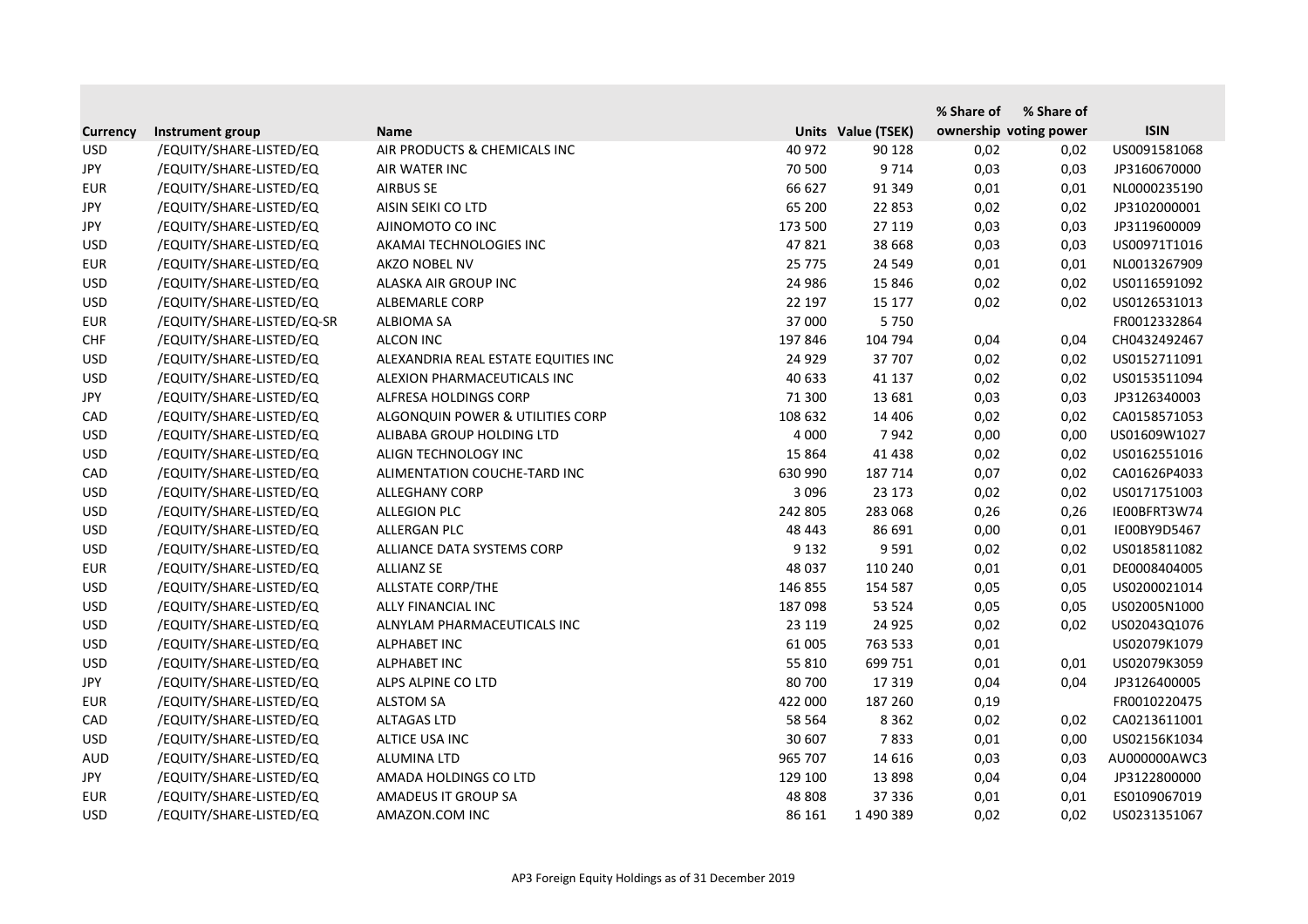|                 |                         |                                      |              |                    | % Share of | % Share of             |              |
|-----------------|-------------------------|--------------------------------------|--------------|--------------------|------------|------------------------|--------------|
| <b>Currency</b> | Instrument group        | <b>Name</b>                          |              | Units Value (TSEK) |            | ownership voting power | <b>ISIN</b>  |
| <b>USD</b>      | /EQUITY/SHARE-LISTED/EQ | AMC NETWORKS INC                     | 122 131      | 45 159             | 0,28       | 0,08                   | US00164V1035 |
| <b>USD</b>      | /EQUITY/SHARE-LISTED/EQ | <b>AMCOR PLC</b>                     | 339 466      | 34 447             | 0,01       | 0,02                   | JE00BJ1F3079 |
| <b>USD</b>      | /EQUITY/SHARE-LISTED/EQ | AMERCO                               | 1879         | 6610               | 0,01       | 0,01                   | US0235861004 |
| <b>USD</b>      | /EQUITY/SHARE-LISTED/EQ | AMERICAN AIRLINES GROUP INC          | 23 273       | 6 2 4 8            | 0,01       | 0,01                   | US02376R1023 |
| <b>USD</b>      | /EQUITY/SHARE-LISTED/EQ | AMERICAN ELECTRIC POWER CO INC       | $\mathbf{1}$ | 1                  | 0,00       | 0,00                   | US0255371017 |
| <b>USD</b>      | /EQUITY/SHARE-LISTED/EQ | AMERICAN EXPRESS CO                  | 189 731      | 221 104            | 0,02       | 0,02                   | US0258161092 |
| <b>USD</b>      | /EQUITY/SHARE-LISTED/EQ | AMERICAN FINANCIAL GROUP INC/OH      | 16 4 65      | 16 900             | 0,02       | 0,02                   | US0259321042 |
| <b>USD</b>      | /EQUITY/SHARE-LISTED/EQ | AMERICAN INTERNATIONAL GROUP INC     | 52 993       | 25 4 63            | 0,01       | 0,01                   | US0268747849 |
| <b>USD</b>      | /EQUITY/SHARE-LISTED/EQ | AMERICAN TOWER CORP                  | 30 928       | 66 537             | 0,01       | 0,01                   | US03027X1000 |
| <b>USD</b>      | /EQUITY/SHARE-LISTED/EQ | AMERICAN WATER WORKS CO INC          | 38 0 32      | 43 737             | 0,02       | 0,02                   | US0304201033 |
| <b>USD</b>      | /EQUITY/SHARE-LISTED/EQ | AMERIPRISE FINANCIAL INC             | 7972         | 12 4 31            | 0,01       | 0,01                   | US03076C1062 |
| <b>USD</b>      | /EQUITY/SHARE-LISTED/EQ | AMERISOURCEBERGEN CORP               | 118 003      | 93 916             | 0,06       | 0,06                   | US03073E1055 |
| <b>USD</b>      | /EQUITY/SHARE-LISTED/EQ | <b>AMETEK INC</b>                    | 158 378      | 147 873            | 0,07       | 0,07                   | US0311001004 |
| <b>USD</b>      | /EQUITY/SHARE-LISTED/EQ | <b>AMGEN INC</b>                     | 106 227      | 239 719            | 0,02       | 0,02                   | US0311621009 |
| <b>AUD</b>      | /EQUITY/SHARE-LISTED/EQ | AMP LTD                              | 1 305 277    | 16 4 48            | 0,04       | 0,04                   | AU000000AMP6 |
| <b>USD</b>      | /EQUITY/SHARE-LISTED/EQ | <b>AMPHENOL CORP</b>                 | 37 842       | 38 339             | 0,01       | 0,01                   | US0320951017 |
| JPY             | /EQUITY/SHARE-LISTED/EQ | ANA HOLDINGS INC                     | 43 600       | 13 675             | 0,01       | 0,01                   | JP3429800000 |
| <b>USD</b>      | /EQUITY/SHARE-LISTED/EQ | ANALOG DEVICES INC                   | 42 5 21      | 47 303             | 0,01       | 0,01                   | US0326541051 |
| GBP             | /EQUITY/SHARE-LISTED/EQ | ANGLO AMERICAN PLC                   | 117 358      | 31 625             | 0,01       | 0,01                   | GB00B1XZS820 |
| <b>EUR</b>      | /EQUITY/SHARE-LISTED/EQ | ANHEUSER-BUSCH INBEV SA/NV           | 85 679       | 65 4 61            | 0,00       | 0,00                   | BE0974293251 |
| <b>HKD</b>      | /EQUITY/SHARE-LISTED/EQ | ANHEUSER-BUSCH INBEV SA/NV           | 512 400      | 16 190             | 0,00       | 0,00                   | KYG1674K1013 |
| <b>USD</b>      | /EQUITY/SHARE-LISTED/EQ | ANNALY CAPITAL MANAGEMENT INC        | 304 410      | 26 843             | 0,02       | 0,02                   | US0357104092 |
| <b>USD</b>      | /EQUITY/SHARE-LISTED/EQ | <b>ANSYS INC</b>                     | 22 8 14      | 54 973             | 0,03       | 0,03                   | US03662Q1058 |
| <b>USD</b>      | /EQUITY/SHARE-LISTED/EQ | <b>ANTHEM INC</b>                    | 81918        | 231 608            | 0,03       | 0,03                   | US0367521038 |
| <b>USD</b>      | /EQUITY/SHARE-LISTED/EQ | AO SMITH CORP                        | 35 707       | 15 9 24            | 0,03       | 0,01                   | US8318652091 |
| <b>USD</b>      | /EQUITY/SHARE-LISTED/EQ | AON PLC                              | 16876        | 32 905             | 0,01       | 0,01                   | GB00B5BT0K07 |
| JPY             | /EQUITY/SHARE-LISTED/EQ | <b>AOZORA BANK LTD</b>               | 44 900       | 11 179             | 0,04       | 0,04                   | JP3711200000 |
| <b>DKK</b>      | /EQUITY/SHARE-LISTED/EQ | AP MOLLER - MAERSK A/S               | 452          | 5739               | 0,00       | 0,00                   | DK0010244425 |
| <b>DKK</b>      | /EQUITY/SHARE-LISTED/EQ | AP MOLLER - MAERSK A/S               | 785          | 10 606             | 0,00       | 0,00                   | DK0010244508 |
| <b>AUD</b>      | /EQUITY/SHARE-LISTED/EQ | <b>APA GROUP</b>                     | 452 979      | 33 0 86            | 0,04       | 0,04                   | AU000000APA1 |
| <b>USD</b>      | /EQUITY/SHARE-LISTED/EQ | <b>APACHE CORP</b>                   | 78 508       | 18 807             | 0,02       | 0,02                   | US0374111054 |
| <b>USD</b>      | /EQUITY/SHARE-LISTED/EQ | APARTMENT INVESTMENT & MANAGEMENT CO | 7495         | 3 6 2 4            | 0,01       | 0,01                   | US03748R7540 |
| <b>USD</b>      | /EQUITY/SHARE-LISTED/EQ | APOLLO GLOBAL MANAGEMENT INC         | 299 326      | 22 2 2 0           | 0,04       | 0,04                   | US00090Q1031 |
| <b>USD</b>      | /EQUITY/SHARE-LISTED/EQ | APPLE INC                            | 883 391      | 2 4 2 8 3 2 9      | 0,01       | 0,02                   | US0378331005 |
| <b>USD</b>      | /EQUITY/SHARE-LISTED/EQ | APPLIED MATERIALS INC                | 350 796      | 200 444            | 0,04       | 0,04                   | US0382221051 |
| <b>USD</b>      | /EQUITY/SHARE-LISTED/EQ | <b>APTIV PLC</b>                     | 18735        | 16 656             | 0,01       | 0,01                   | JE00B783TY65 |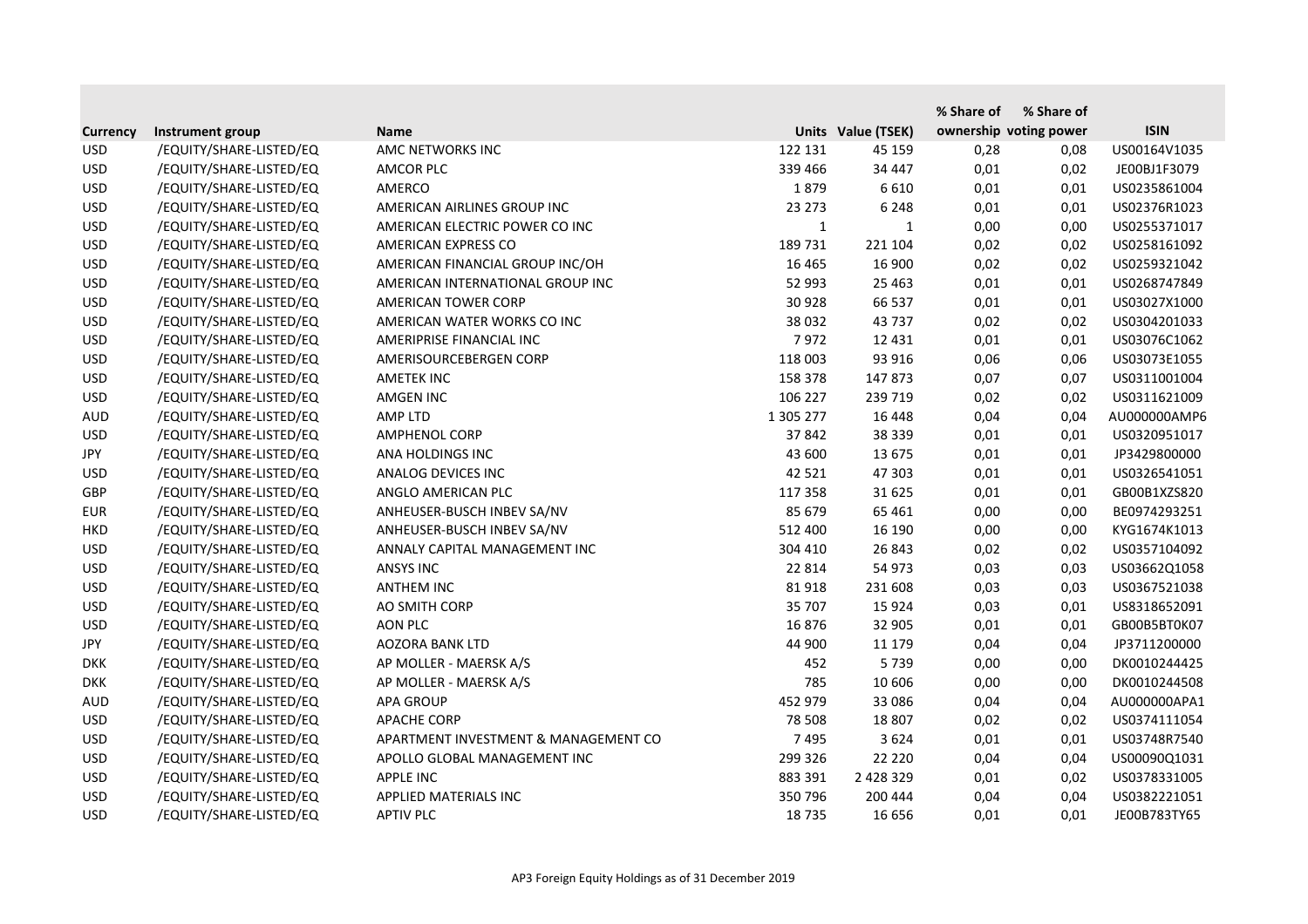|                 |                         |                                           |               |                    | % Share of | % Share of             |              |
|-----------------|-------------------------|-------------------------------------------|---------------|--------------------|------------|------------------------|--------------|
| <b>Currency</b> | Instrument group        | <b>Name</b>                               |               | Units Value (TSEK) |            | ownership voting power | <b>ISIN</b>  |
| <b>USD</b>      | /EQUITY/SHARE-LISTED/EQ | AQUA AMERICA INC                          | 45 113        | 19823              | 0,02       | 0,02                   | US03836W1036 |
| <b>USD</b>      | /EQUITY/SHARE-LISTED/EQ | ARAMARK                                   | 52 638        | 21 3 8 5           | 0,02       | 0,02                   | US03852U1060 |
| <b>EUR</b>      | /EQUITY/SHARE-LISTED/EQ | ARCELORMITTAL SA                          | 75 173        | 12 3 5 6           | 0,01       | 0,01                   | LU1598757687 |
| <b>USD</b>      | /EQUITY/SHARE-LISTED/EQ | ARCH CAPITAL GROUP LTD                    | 85 812        | 34 4 53            | 0,02       | 0,02                   | BMG0450A1053 |
| <b>USD</b>      | /EQUITY/SHARE-LISTED/EQ | ARCHER-DANIELS-MIDLAND CO                 | 58 995        | 25 5 97            | 0,01       | 0,01                   | US0394831020 |
| <b>USD</b>      | /EQUITY/SHARE-LISTED/EQ | <b>ARCONIC INC</b>                        | 304 517       | 61 31 6            | 0,16       | 0,16                   | US0138721065 |
| <b>USD</b>      | /EQUITY/SHARE-LISTED/EQ | <b>ARCONIC INC</b>                        | 132 480       | 38 159             | 0,02       | 0,03                   | US03965L1008 |
| <b>USD</b>      | /EQUITY/SHARE-LISTED/EQ | ARISTA NETWORKS INC                       | 14 14 6       | 26 935             | 0,01       | 0,02                   | US0404131064 |
| <b>AUD</b>      | /EQUITY/SHARE-LISTED/EQ | ARISTOCRAT LEISURE LTD                    | 222 625       | 49 3 25            | 0,03       | 0,03                   | AU000000ALL7 |
| <b>USD</b>      | /EQUITY/SHARE-LISTED/EQ | ARROW ELECTRONICS INC                     | 17913         | 14 2 10            | 0,02       | 0,02                   | US0427351004 |
| <b>USD</b>      | /EQUITY/SHARE-LISTED/EQ | ARTHUR J GALLAGHER & CO                   | 72 212        | 64 374             | 0,04       | 0,04                   | US3635761097 |
| <b>JPY</b>      | /EQUITY/SHARE-LISTED/EQ | ASAHI GROUP HOLDINGS LTD                  | 140 600       | 60 336             | 0,03       | 0,03                   | JP3116000005 |
| JPY             | /EQUITY/SHARE-LISTED/EQ | ASAHI INTECC CO LTD                       | 78 700        | 21 688             | 0,03       | 0,03                   | JP3110650003 |
| <b>JPY</b>      | /EQUITY/SHARE-LISTED/EQ | <b>ASAHI KASEI CORP</b>                   | 487 900       | 51 850             | 0,04       | 0,04                   | JP3111200006 |
| SGD             | /EQUITY/SHARE-LISTED/EQ | ASCENDAS REAL ESTATE INVESTMENT TRUST     | 1 1 1 9 8 6 4 | 23 155             | 0,03       | 0,03                   | SG1M77906915 |
| <b>HKD</b>      | /EQUITY/SHARE-LISTED/EQ | ASM PACIFIC TECHNOLOGY LTD                | 120 300       | 15 623             | 0,03       | 0,03                   | KYG0535Q1331 |
| <b>EUR</b>      | /EQUITY/SHARE-LISTED/EQ | ASML HOLDING NV                           | 48 173        | 133 483            | 0,01       | 0,01                   | NL0010273215 |
| <b>EUR</b>      | /EQUITY/SHARE-LISTED/EQ | <b>ASSICURAZIONI GENERALI SPA</b>         | 124 358       | 24 037             | 0,01       | 0,01                   | IT0000062072 |
| <b>USD</b>      | /EQUITY/SHARE-LISTED/EQ | <b>ASSURANT INC</b>                       | 14 4 42       | 17721              | 0,02       | 0,02                   | US04621X1081 |
| <b>JPY</b>      | /EQUITY/SHARE-LISTED/EQ | ASTELLAS PHARMA INC                       | 740 361       | 119 230            | 0,04       | 0,04                   | JP3942400007 |
| <b>GBP</b>      | /EQUITY/SHARE-LISTED/EQ | ASTRAZENECA PLC                           | 148 469       | 140 058            | 0,01       | 0,01                   | GB0009895292 |
| <b>AUD</b>      | /EQUITY/SHARE-LISTED/EQ | <b>ASX LTD</b>                            | 75 613        | 39 014             | 0,04       | 0,04                   | AU000000ASX7 |
| <b>USD</b>      | /EQUITY/SHARE-LISTED/EQ | AT&T INC                                  | 1 406 047     | 514 374            | 0,02       | 0,02                   | US00206R1023 |
| CAD             | /EQUITY/SHARE-LISTED/EQ | ATCO LTD/CANADA                           | 16 618        | 5971               | 0,02       |                        | CA0467894006 |
| CAD             | /EQUITY/SHARE-LISTED/EQ | ATCO LTD/CANADA                           | 27 336        | 7730               | 0,01       |                        | CA1367178326 |
| <b>USD</b>      | /EQUITY/SHARE-LISTED/EQ | ATHENE HOLDING LTD                        | 32 058        | 14 114             | 0,02       | 0,02                   | BMG0684D1074 |
| <b>USD</b>      | /EQUITY/SHARE-LISTED/EQ | <b>ATMOS ENERGY CORP</b>                  | 24 9 15       | 26 089             | 0,02       | 0,02                   | US0495601058 |
| <b>NZD</b>      | /EQUITY/SHARE-LISTED/EQ | AUCKLAND INTERNATIONAL AIRPORT LTD        | 375 538       | 20 748             | 0,03       | 0,03                   | NZAIAE0002S6 |
| <b>AUD</b>      | /EQUITY/SHARE-LISTED/EQ | <b>AURIZON HOLDINGS LTD</b>               | 766 865       | 26 392             | 0,04       | 0,04                   | AU000000AZJ1 |
| <b>AUD</b>      | /EQUITY/SHARE-LISTED/EQ | <b>AUSNET SERVICES</b>                    | 691 051       | 7731               | 0,01       | 0,02                   | AU000000AST5 |
| <b>AUD</b>      | /EQUITY/SHARE-LISTED/EQ | AUSTRALIA & NEW ZEALAND BANKING GROUP LTD | 1096820       | 177 766            | 0,04       | 0,04                   | AU000000ANZ3 |
| <b>USD</b>      | /EQUITY/SHARE-LISTED/EQ | AUTODESK INC                              | 15 147        | 26 013             | 0,01       | 0,01                   | US0527691069 |
| <b>USD</b>      | /EQUITY/SHARE-LISTED/EQ | <b>AUTOLIV INC</b>                        | 17 108        | 13 5 18            | 0,02       | 0,02                   | US0528001094 |
| <b>USD</b>      | /EQUITY/SHARE-LISTED/EQ | AUTOMATIC DATA PROCESSING INC             | 220 975       | 352 689            | 0,05       | 0,05                   | US0530151036 |
| <b>USD</b>      | /EQUITY/SHARE-LISTED/EQ | <b>AUTOZONE INC</b>                       | 4 6 9 2       | 52 3 2 5           | 0,02       | 0,02                   | US0533321024 |
| <b>USD</b>      | /EQUITY/SHARE-LISTED/EQ | AVALONBAY COMMUNITIES INC                 | 11 678        | 22 9 24            | 0,01       | 0,01                   | US0534841012 |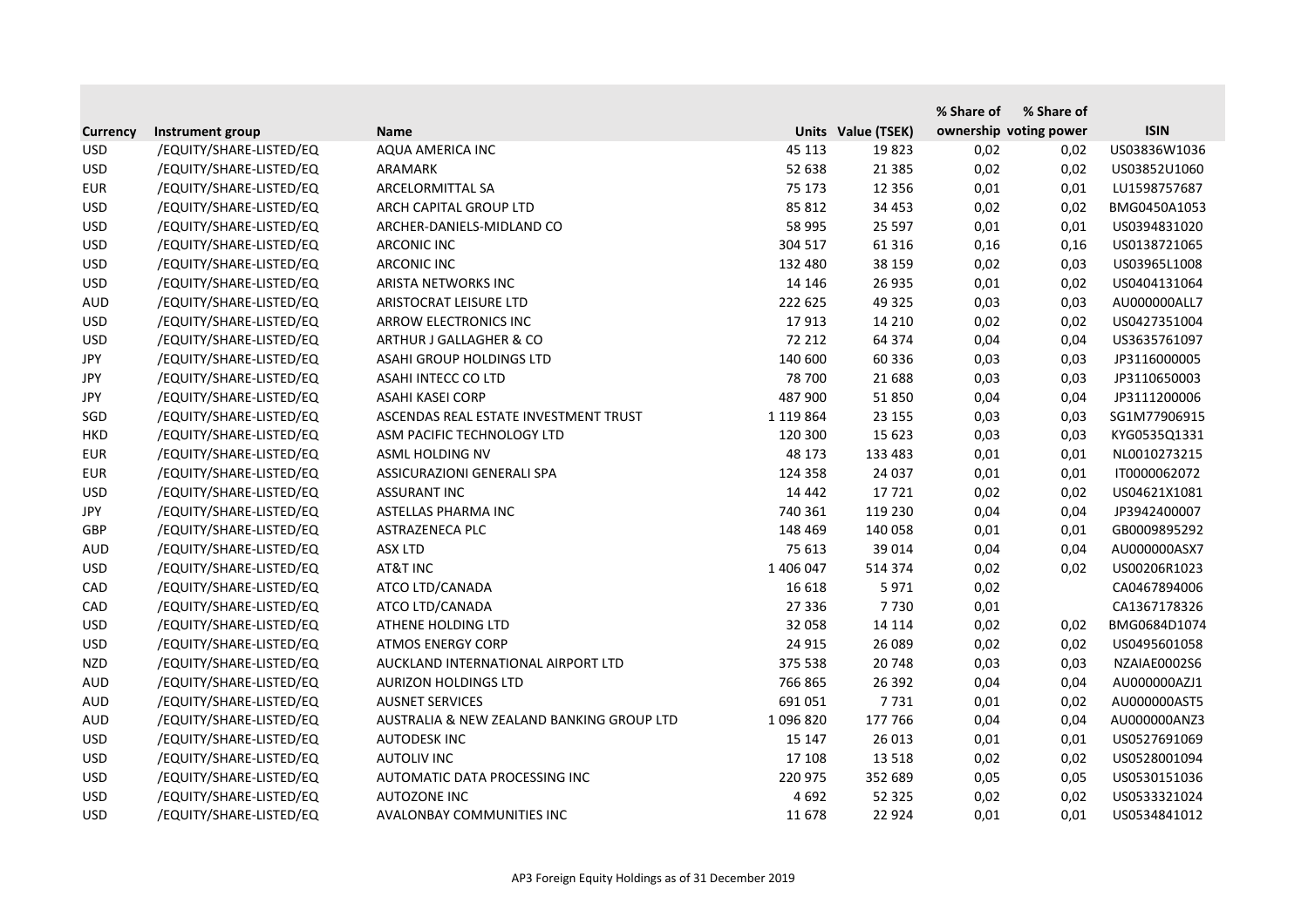|                 |                         |                                        |               |                    | % Share of             | % Share of |              |
|-----------------|-------------------------|----------------------------------------|---------------|--------------------|------------------------|------------|--------------|
| <b>Currency</b> | Instrument group        | <b>Name</b>                            |               | Units Value (TSEK) | ownership voting power |            | <b>ISIN</b>  |
| <b>USD</b>      | /EQUITY/SHARE-LISTED/EQ | <b>AVERY DENNISON CORP</b>             | 26 606        | 32 582             | 0,03                   | 0,03       | US0536111091 |
| GBP             | /EQUITY/SHARE-LISTED/EQ | <b>AVIVA PLC</b>                       | 443 286       | 23 017             | 0,01                   | 0,01       | GB0002162385 |
| <b>USD</b>      | /EQUITY/SHARE-LISTED/EQ | AXA EQUITABLE HOLDINGS INC             | 109 525       | 25 4 06            | 0,02                   | 0,02       | US29452E1010 |
| <b>EUR</b>      | /EQUITY/SHARE-LISTED/EQ | AXA SA                                 | 225 827       | 59 585             | 0,01                   |            | FR0000120628 |
| <b>USD</b>      | /EQUITY/SHARE-LISTED/EQ | AXALTA COATING SYSTEMS LTD             | 44 854        | 12 7 64            | 0,02                   | 0,02       | BMG0750C1082 |
| <b>USD</b>      | /EQUITY/SHARE-LISTED/EQ | B&D HOLDING DI MARCO DRAGO E C SAPA    | 55 855        | 7827               | 0,03                   | 0,01       | GB00BVG7F061 |
| GBP             | /EQUITY/SHARE-LISTED/EQ | <b>BAE SYSTEMS PLC</b>                 | 362 587       | 25 3 96            | 0,01                   | 0,01       | GB0002634946 |
| <b>USD</b>      | /EQUITY/SHARE-LISTED/EQ | <b>BAKER HUGHES CO</b>                 | 57 251        | 13736              | 0,01                   | 0,01       | US05722G1004 |
| <b>USD</b>      | /EQUITY/SHARE-LISTED/EQ | <b>BALL CORP</b>                       | 85 691        | 51876              | 0,03                   | 0,03       | US0584981064 |
| <b>EUR</b>      | /EQUITY/SHARE-LISTED/EQ | <b>BANCA CARIGE SPA</b>                | 4 797 351     | 1                  | 0,00                   | 0,00       | IT0005108763 |
| <b>EUR</b>      | /EQUITY/SHARE-LISTED/EQ | BANCO BILBAO VIZCAYA ARGENTARIA SA     | 754 620       | 39 512             | 0,01                   | 0,01       | ES0113211835 |
| <b>EUR</b>      | /EQUITY/SHARE-LISTED/EQ | <b>BANCO ESPIRITO SANTO SA</b>         | 1 2 2 3 8 6 7 | $\mathbf{1}$       |                        |            | PTBES0AM0007 |
| <b>EUR</b>      | /EQUITY/SHARE-LISTED/EQ | <b>BANCO SANTANDER SA</b>              | 8757851       | 343 255            | 0,05                   | 0,05       | ES0113900J37 |
| <b>JPY</b>      | /EQUITY/SHARE-LISTED/EQ | <b>BANDAI NAMCO HOLDINGS INC</b>       | 77 900        | 44 4 85            | 0,04                   | 0,04       | JP3778630008 |
| <b>USD</b>      | /EQUITY/SHARE-LISTED/EQ | <b>BANK OF AMERICA CORP</b>            | 1605789       | 529 423            | 0,02                   | 0,02       | US0605051046 |
| <b>HKD</b>      | /EQUITY/SHARE-LISTED/EQ | BANK OF EAST ASIA LTD/THE              | 510 647       | 10 675             | 0,02                   | 0,02       | HK0023000190 |
| <b>JPY</b>      | /EQUITY/SHARE-LISTED/EQ | <b>BANK OF KYOTO LTD/THE</b>           | 20 099        | 8 1 3 5            | 0,03                   | 0,03       | JP3251200006 |
| CAD             | /EQUITY/SHARE-LISTED/EQ | <b>BANK OF MONTREAL</b>                | 359 311       | 261 044            | 0,06                   | 0,06       | CA0636711016 |
| <b>USD</b>      | /EQUITY/SHARE-LISTED/EQ | BANK OF NEW YORK MELLON CORP/THE       | 158 879       | 74 855             | 0,02                   | 0,02       | US0640581007 |
| CAD             | /EQUITY/SHARE-LISTED/EQ | <b>BANK OF NOVA SCOTIA/THE</b>         | 74 347        | 39 367             | 0,01                   | 0,01       | CA0641491075 |
| <b>GBP</b>      | /EQUITY/SHARE-LISTED/EQ | <b>BARCLAYS PLC</b>                    | 1952139       | 43 4 88            | 0,01                   | 0,01       | GB0031348658 |
| CAD             | /EQUITY/SHARE-LISTED/EQ | <b>BARRICK GOLD CORP</b>               | 108 539       | 18 8 9 9           | 0,01                   | 0,01       | CA0679011084 |
| <b>EUR</b>      | /EQUITY/SHARE-LISTED/EQ | <b>BASF SE</b>                         | 103 946       | 73 562             | 0,01                   | 0,01       | DE000BASF111 |
| <b>USD</b>      | /EQUITY/SHARE-LISTED/EQ | BAXTER INTERNATIONAL INC               | 45 236        | 35 409             | 0,01                   | 0,01       | US0718131099 |
| <b>EUR</b>      | /EQUITY/SHARE-LISTED/EQ | <b>BAYER AG</b>                        | 105 539       | 80 745             | 0,01                   | 0,01       | DE000BAY0017 |
| <b>EUR</b>      | /EQUITY/SHARE-LISTED/EQ | BAYERISCHE MOTOREN WERKE AG            | 37 471        | 28 7 98            | 0,00                   | 0,01       | DE0005190003 |
| <b>EUR</b>      | /EQUITY/SHARE-LISTED/EQ | BAYERISCHE MOTOREN WERKE AG            | 6673          | 3 8 6 0            | 0,00                   |            | DE0005190037 |
| CAD             | /EQUITY/SHARE-LISTED/EQ | <b>BCE INC</b>                         | 39 285        | 17 061             | 0,00                   | 0,00       | CA05534B7604 |
| <b>USD</b>      | /EQUITY/SHARE-LISTED/EQ | <b>BECTON DICKINSON AND CO</b>         | 19 995        | 50 906             | 0,01                   | 0,01       | US0758871091 |
| <b>USD</b>      | /EQUITY/SHARE-LISTED/EQ | <b>BEIGENE LTD</b>                     | 13 9 64       | 21 6 68            | 0,02                   |            | US07725L1026 |
| <b>AUD</b>      | /EQUITY/SHARE-LISTED/EQ | <b>BENDIGO &amp; ADELAIDE BANK LTD</b> | 193 146       | 12 4 30            | 0,04                   | 0,04       | AU000000BEN6 |
| JPY             | /EQUITY/SHARE-LISTED/EQ | <b>BENESSE HOLDINGS INC</b>            | 27 600        | 6831               | 0,03                   | 0,03       | JP3835620000 |
| <b>USD</b>      | /EQUITY/SHARE-LISTED/EQ | BERKSHIRE HATHAWAY INC                 | 267 157       | 566 447            | 0,02                   | 0,00       | US0846707026 |
| <b>USD</b>      | /EQUITY/SHARE-LISTED/EQ | BEST BUY CO INC                        | 57 795        | 47 502             | 0,02                   | 0,02       | US0865161014 |
| AUD             | /EQUITY/SHARE-LISTED/EQ | <b>BHP GROUP LTD</b>                   | 1 139 873     | 291 930            | 0,04                   | 0,02       | AU000000BHP4 |
| <b>GBP</b>      | /EQUITY/SHARE-LISTED/EQ | <b>BHP GROUP PLC</b>                   | 239 028       | 52 668             | 0,01                   | 0,00       | GB00BH0P3Z91 |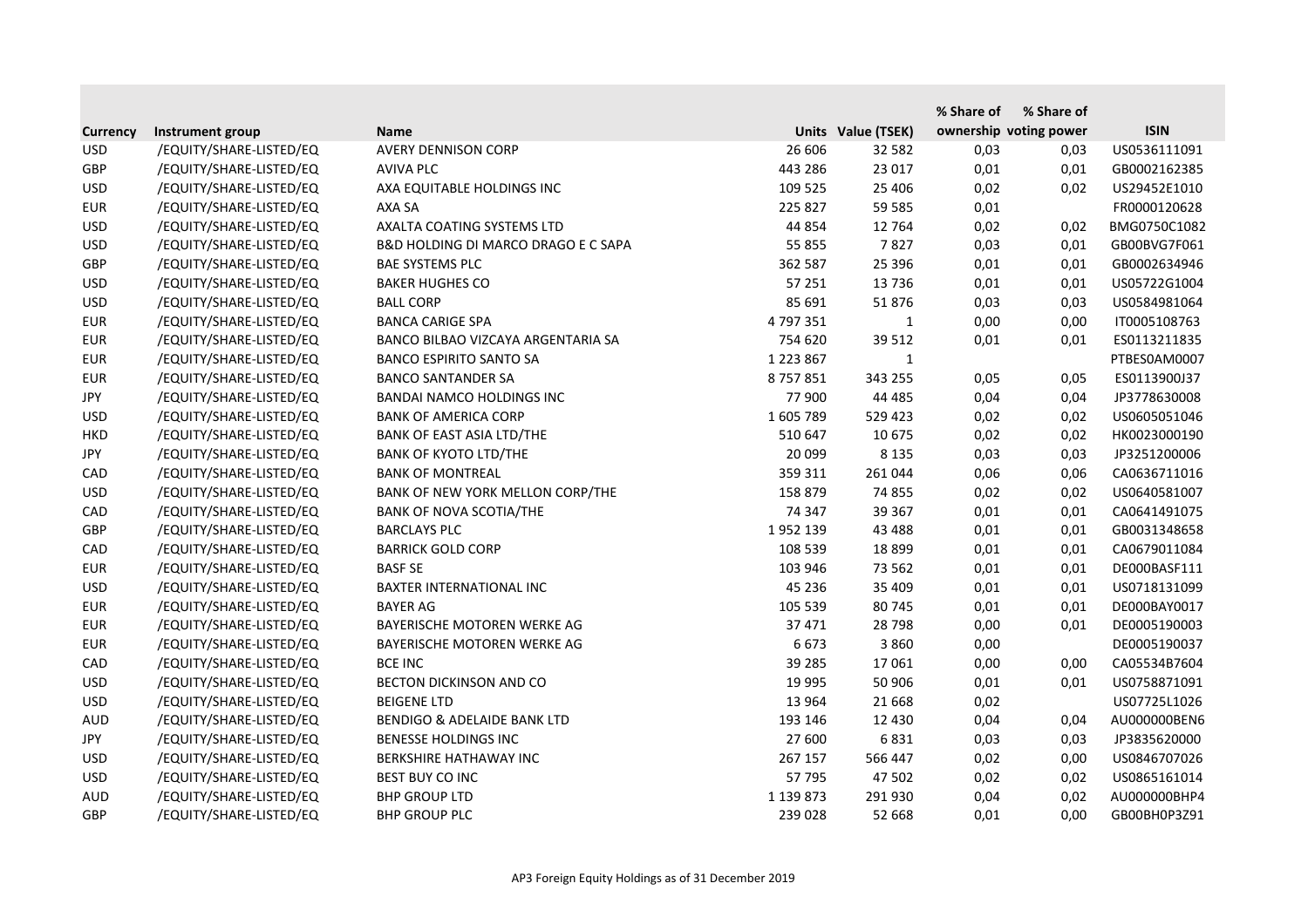|                 |                            |                                           |           |                    | % Share of | % Share of             |              |
|-----------------|----------------------------|-------------------------------------------|-----------|--------------------|------------|------------------------|--------------|
| <b>Currency</b> | Instrument group           | <b>Name</b>                               |           | Units Value (TSEK) |            | ownership voting power | <b>ISIN</b>  |
| <b>USD</b>      | /EQUITY/SHARE-LISTED/EQ    | <b>BIOGEN INC</b>                         | 47 064    | 130 730            | 0,03       | 0,03                   | US09062X1037 |
| <b>USD</b>      | /EQUITY/SHARE-LISTED/EQ    | BIOMARIN PHARMACEUTICAL INC               | 37 979    | 30 059             | 0,02       | 0,02                   | US09061G1013 |
| <b>USD</b>      | /EQUITY/SHARE-LISTED/EQ    | <b>BLACK KNIGHT INC</b>                   | 31 271    | 18875              | 0,02       | 0,02                   | US09215C1053 |
| CAD             | /EQUITY/SHARE-LISTED/EQ    | <b>BLACKBERRY LTD</b>                     | 112 268   | 6767               | 0,01       | 0,02                   | CA09228F1036 |
| <b>USD</b>      | /EQUITY/SHARE-LISTED/EQ    | <b>BLACKROCK INC</b>                      | 7 3 7 3   | 34 696             | 0,00       | 0,00                   | US09247X1019 |
| <b>USD</b>      | /EQUITY/SHARE-LISTED/EQ    | <b>BLACKSTONE GROUP INC/THE</b>           | 40 29 2   | 21 0 99            | 0,01       | 0,01                   | US09260D1072 |
| <b>USD</b>      | /EQUITY/SHARE-LISTED/EQ    | <b>BLUE RAVEN PARTNERS LP</b>             | 4 6 4 9   | 16 104             | 0,02       | 0,01                   | US0905722072 |
| <b>AUD</b>      | /EQUITY/SHARE-LISTED/EQ    | <b>BLUESCOPE STEEL LTD</b>                | 202 027   | 20 0 21            | 0,04       | 0,04                   | AU000000BSL0 |
| <b>EUR</b>      | /EQUITY/SHARE-LISTED/EQ    | <b>BNP PARIBAS SA</b>                     | 803 954   | 446 296            | 0,06       | 0,06                   | FR0000131104 |
| <b>USD</b>      | /EQUITY/SHARE-LISTED/EQ    | <b>BOEING CO/THE</b>                      | 59 489    | 181 409            | 0,01       | 0,01                   | US0970231058 |
| CAD             | /EQUITY/SHARE-LISTED/EQ    | <b>BOMBARDIER INC</b>                     | 455 255   | 6 3 4 3            | 0,02       | 0,01                   | CA0977512007 |
| <b>USD</b>      | /EQUITY/SHARE-LISTED/EQ    | <b>BOOKING HOLDINGS INC</b>               | 3 9 2 1   | 75 381             | 0,01       | 0,01                   | US09857L1089 |
| <b>USD</b>      | /EQUITY/SHARE-LISTED/EQ    | <b>BOOZ ALLEN HAMILTON HOLDING CORP</b>   | 29 3 16   | 19 5 20            | 0,02       | 0,02                   | US0995021062 |
| <b>AUD</b>      | /EQUITY/SHARE-LISTED/EQ    | <b>BORAL LTD</b>                          | 443 589   | 13 077             | 0,04       | 0,04                   | AU000000BLD2 |
| <b>USD</b>      | /EQUITY/SHARE-LISTED/EQ    | <b>BORGWARNER INC</b>                     | 44 255    | 17971              | 0,02       | 0,02                   | US0997241064 |
| <b>USD</b>      | /EQUITY/SHARE-LISTED/EQ    | <b>BOSTON PROPERTIES INC</b>              | 41 607    | 53 694             | 0,03       | 0,03                   | US1011211018 |
| <b>USD</b>      | /EQUITY/SHARE-LISTED/EQ    | <b>BOSTON SCIENTIFIC CORP</b>             | 84 857    | 35 9 21            | 0,01       | 0,01                   | US1011371077 |
| <b>EUR</b>      | /EQUITY/SHARE-LISTED/EQ    | <b>BOUYGUES SA</b>                        | 25 25 2   | 10 0 51            | 0,01       |                        | FR0000120503 |
| <b>USD</b>      | /EQUITY/SHARE-LISTED/EQ    | <b>BOYD GAMING CORP</b>                   | 51 063    | 14 3 11            | 0,05       | 0,05                   | US1033041013 |
| GBP             | /EQUITY/SHARE-LISTED/EQ    | <b>BP PLC</b>                             | 9 699 010 | 567 231            | 0,05       | 0,05                   | GB0007980591 |
| <b>AUD</b>      | /EQUITY/SHARE-LISTED/EQ    | <b>BRAMBLES LTD</b>                       | 616 691   | 47 560             | 0,04       | 0,04                   | AU000000BXB1 |
| <b>JPY</b>      | /EQUITY/SHARE-LISTED/EQ    | <b>BRIDGESTONE CORP</b>                   | 221888    | 77773              | 0,03       | 0,03                   | JP3830800003 |
| <b>USD</b>      | /EQUITY/SHARE-LISTED/EQ    | <b>BRISTOL-MYERS SQUIBB CO</b>            | 744 556   | 447 393            | 0,03       | 0,03                   | US1101221083 |
| <b>USD</b>      | /EQUITY/SHARE-LISTED/EQ-SR | <b>BRISTOL-MYERS SQUIBB CO</b>            | 91 567    | 2 5 8 0            |            |                        | US1101221570 |
| GBP             | /EQUITY/SHARE-LISTED/EQ    | BRITISH AMERICAN TOBACCO PLC              | 388 585   | 155 722            | 0,01       | 0,02                   | GB0002875804 |
| <b>USD</b>      | /EQUITY/SHARE-LISTED/EQ    | <b>BROADCOM INC</b>                       | 33 4 66   | 99 002             | 0,01       | 0,01                   | US11135F1012 |
| <b>USD</b>      | /EQUITY/SHARE-LISTED/EQ    | <b>BROADRIDGE FINANCIAL SOLUTIONS INC</b> | 58 274    | 67 392             | 0,05       | 0,05                   | US11133T1034 |
| CAD             | /EQUITY/SHARE-LISTED/EQ    | BROOKFIELD ASSET MANAGEMENT INC           | 99 868    | 54 092             | 0,01       | 0,01                   | CA1125851040 |
| JPY             | /EQUITY/SHARE-LISTED/EQ    | <b>BROTHER INDUSTRIES LTD</b>             | 84 500    | 16 5 26            | 0,03       | 0,03                   | JP3830000000 |
| <b>USD</b>      | /EQUITY/SHARE-LISTED/EQ    | <b>BROWN &amp; BROWN INC</b>              | 43 604    | 16 115             | 0,02       | 0,02                   | US1152361010 |
| <b>USD</b>      | /EQUITY/SHARE-LISTED/EQ    | <b>BROWN-FORMAN CORP</b>                  | 25 078    | 15 870             | 0,01       |                        | US1156372096 |
| <b>GBP</b>      | /EQUITY/SHARE-LISTED/EQ    | <b>BT GROUP PLC</b>                       | 981 757   | 23 4 29            | 0,01       | 0,01                   | GB0030913577 |
| <b>USD</b>      | /EQUITY/SHARE-LISTED/EQ    | <b>BUNGE LTD</b>                          | 29 449    | 15 8 65            | 0,02       | 0,02                   | BMG169621056 |
| <b>GBP</b>      | /EQUITY/SHARE-LISTED/EQ    | <b>BUNZL PLC</b>                          | 380 000   | 97 311             | 0,11       | 0,11                   | GB00B0744B38 |
| <b>USD</b>      | /EQUITY/SHARE-LISTED/EQ    | <b>BURLINGTON STORES INC</b>              | 13 8 55   | 29 5 7 5           | 0,02       | 0,02                   | US1220171060 |
| <b>USD</b>      | /EQUITY/SHARE-LISTED/EQ    | CADENCE DESIGN SYSTEMS INC                | 84 145    | 54 634             | 0,03       | 0,03                   | US1273871087 |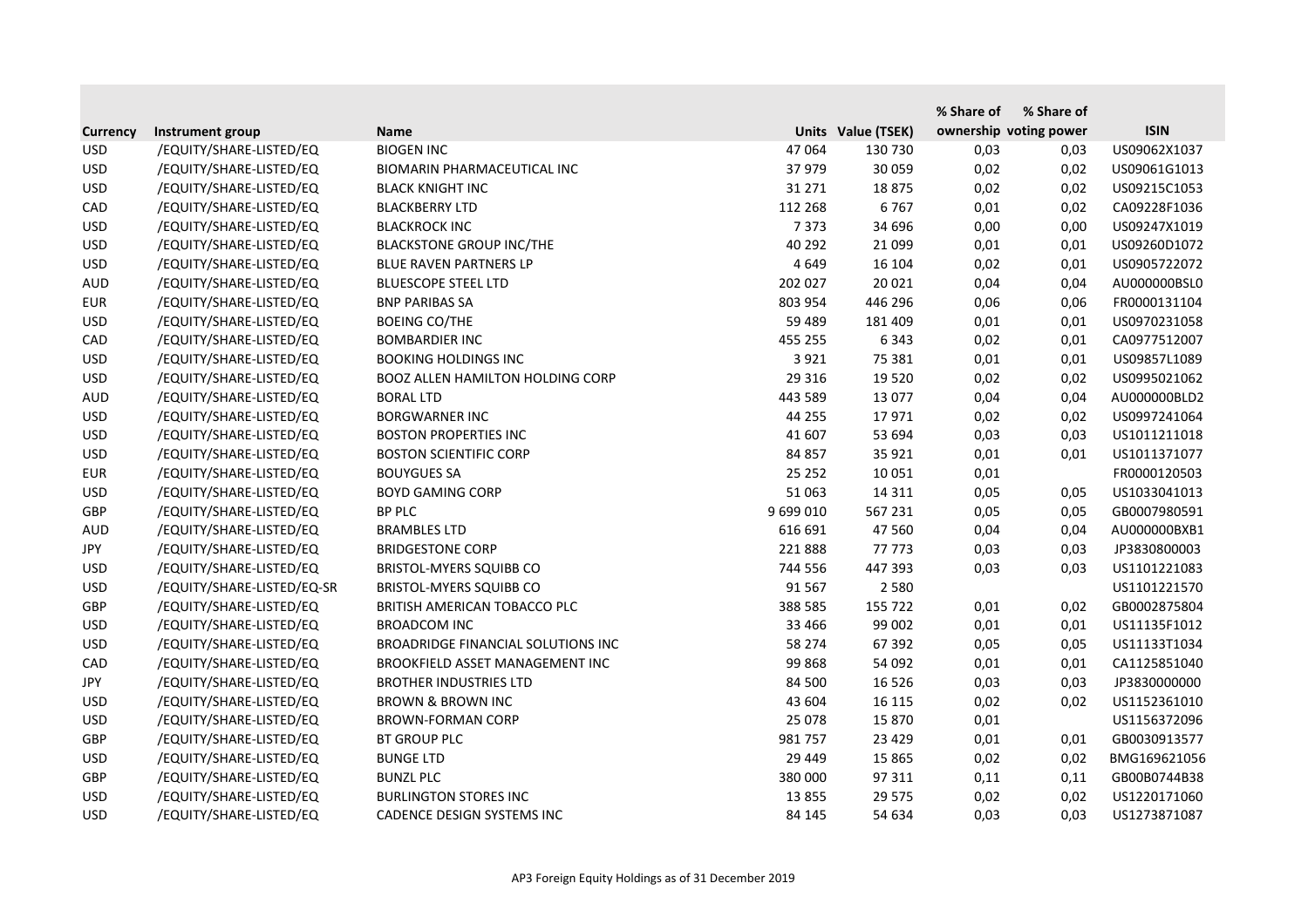|                 |                         |                                    |           |                    | % Share of | % Share of             |              |
|-----------------|-------------------------|------------------------------------|-----------|--------------------|------------|------------------------|--------------|
| <b>Currency</b> | Instrument group        | <b>Name</b>                        |           | Units Value (TSEK) |            | ownership voting power | <b>ISIN</b>  |
| CAD             | /EQUITY/SHARE-LISTED/EQ | <b>CAE INC</b>                     | 55 347    | 13736              | 0,02       | 0,02                   | CA1247651088 |
| <b>EUR</b>      | /EQUITY/SHARE-LISTED/EQ | <b>CAIXABANK SA</b>                | 406 160   | 11 941             | 0,01       | 0,01                   | ES0140609019 |
| JPY             | /EQUITY/SHARE-LISTED/EQ | <b>CALBEE INC</b>                  | 30 500    | 9338               | 0,02       | 0,02                   | JP3220580009 |
| <b>AUD</b>      | /EQUITY/SHARE-LISTED/EQ | CALTEX AUSTRALIA LTD               | 96 046    | 21 4 5 7           | 0,04       | 0,04                   | AU000000CTX1 |
| <b>USD</b>      | /EQUITY/SHARE-LISTED/EQ | <b>CAMDEN PROPERTY TRUST</b>       | 20 124    | 19 987             | 0,02       | 0,02                   | US1331311027 |
| <b>USD</b>      | /EQUITY/SHARE-LISTED/EQ | CAMPBELL SOUP CO                   | 34 176    | 15 8 11            | 0,01       | 0,01                   | US1344291091 |
| CAD             | /EQUITY/SHARE-LISTED/EQ | CANADIAN APARTMENT PROPERTIES REIT | 17 3 67   | 6646               | 0,01       | 0,01                   | CA1349211054 |
| CAD             | /EQUITY/SHARE-LISTED/EQ | CANADIAN IMPERIAL BANK OF COMMERCE | 27 135    | 21 167             | 0,00       | 0,01                   | CA1360691010 |
| CAD             | /EQUITY/SHARE-LISTED/EQ | CANADIAN NATIONAL RAILWAY CO       | 43 745    | 37 096             | 0,01       | 0,01                   | CA1363751027 |
| CAD             | /EQUITY/SHARE-LISTED/EQ | CANADIAN PACIFIC RAILWAY LTD       | 45 712    | 109 237            | 0,03       | 0,03                   | CA13645T1003 |
| CAD             | /EQUITY/SHARE-LISTED/EQ | <b>CANADIAN TIRE CORP LTD</b>      | 12 437    | 12 547             | 0,02       |                        | CA1366812024 |
| <b>JPY</b>      | /EQUITY/SHARE-LISTED/EQ | <b>CANON INC</b>                   | 387 810   | 99 743             | 0,03       | 0,03                   | JP3242800005 |
| <b>EUR</b>      | /EQUITY/SHARE-LISTED/EQ | <b>CAPGEMINI SE</b>                | 135 231   | 154 744            | 0,08       | 0,08                   | FR0000125338 |
| SGD             | /EQUITY/SHARE-LISTED/EQ | <b>CAPITAL LAND LTD</b>            | 990 500   | 25 8 58            | 0,02       | 0,02                   | SG1J27887962 |
| <b>USD</b>      | /EQUITY/SHARE-LISTED/EQ | CAPITAL ONE FINANCIAL CORP         | 156 173   | 150 449            | 0,03       | 0,03                   | US14040H1059 |
| SGD             | /EQUITY/SHARE-LISTED/EQ | CAPITALAND COMMERCIAL TRUST        | 1 044 226 | 14 4 66            | 0,03       | 0,03                   | SG1P32918333 |
| SGD             | /EQUITY/SHARE-LISTED/EQ | CAPITALAND MALL TRUST              | 1 004 300 | 17 199             | 0,03       | 0,03                   | SG1M51904654 |
| <b>USD</b>      | /EQUITY/SHARE-LISTED/EQ | <b>CAPRI HOLDINGS LTD</b>          | 31 614    | 11 290             | 0,02       | 0,02                   | VGG1890L1076 |
| <b>USD</b>      | /EQUITY/SHARE-LISTED/EQ | CARDINAL HEALTH INC                | 36 284    | 17 180             | 0,01       | 0,01                   | US14149Y1082 |
| <b>DKK</b>      | /EQUITY/SHARE-LISTED/EQ | CARLSBERG A/S                      | 12 10 6   | 16 9 18            | 0,01       | 0,00                   | DK0010181759 |
| <b>USD</b>      | /EQUITY/SHARE-LISTED/EQ | <b>CARMAX INC</b>                  | 48 272    | 39 616             | 0,03       | 0,03                   | US1431301027 |
| <b>EUR</b>      | /EQUITY/SHARE-LISTED/EQ | <b>CARREFOUR SA</b>                | 70 764    | 11 1 16            | 0,01       |                        | FR0000120172 |
| JPY             | /EQUITY/SHARE-LISTED/EQ | CASIO COMPUTER CO LTD              | 73 700    | 13 906             | 0,03       | 0,03                   | JP3209000003 |
| <b>USD</b>      | /EQUITY/SHARE-LISTED/EQ | <b>CATALENT INC</b>                | 14        | 7                  | 0,00       | 0,00                   | US1488061029 |
| <b>USD</b>      | /EQUITY/SHARE-LISTED/EQ | CATERPILLAR INC                    | 38735     | 53 549             | 0,01       | 0,01                   | US1491231015 |
| <b>USD</b>      | /EQUITY/SHARE-LISTED/EQ | <b>CBOE GLOBAL MARKETS INC</b>     | 38 4 46   | 43 187             | 0,03       | 0,03                   | US12503M1080 |
| <b>USD</b>      | /EQUITY/SHARE-LISTED/EQ | <b>CBRE GROUP INC</b>              | 67 440    | 38 693             | 0,02       | 0,02                   | US12504L1098 |
| CAD             | /EQUITY/SHARE-LISTED/EQ | <b>CCL INDUSTRIES INC</b>          | 31 643    | 12 637             | 0,02       |                        | CA1249003098 |
| <b>USD</b>      | /EQUITY/SHARE-LISTED/EQ | CDK GLOBAL INC                     | 25 3 39   | 12 970             | 0,02       | 0,02                   | US12508E1010 |
| <b>USD</b>      | /EQUITY/SHARE-LISTED/EQ | CDW CORP/DE                        | 104 751   | 140 066            | 0,07       | 0,07                   | US12514G1085 |
| <b>USD</b>      | /EQUITY/SHARE-LISTED/EQ | <b>CELANESE CORP</b>               | 25 871    | 29 817             | 0,02       | 0,02                   | US1508701034 |
| <b>USD</b>      | /EQUITY/SHARE-LISTED/EQ | <b>CENTENE CORP</b>                | 33 737    | 19855              | 0,01       | 0,01                   | US15135B1017 |
| <b>USD</b>      | /EQUITY/SHARE-LISTED/EQ | <b>CENTERPOINT ENERGY INC</b>      | 106 441   | 27 172             | 0,02       | 0,02                   | US15189T1079 |
| JPY             | /EQUITY/SHARE-LISTED/EQ | CENTRAL JAPAN RAILWAY CO           | 56 600    | 107 236            | 0,03       | 0,03                   | JP3566800003 |
| <b>USD</b>      | /EQUITY/SHARE-LISTED/EQ | <b>CENTURYLINK INC</b>             | 287 318   | 35 530             | 0,03       | 0,03                   | US1567001060 |
| <b>USD</b>      | /EQUITY/SHARE-LISTED/EQ | <b>CERNER CORP</b>                 | 32 515    | 22 3 38            | 0,01       | 0,01                   | US1567821046 |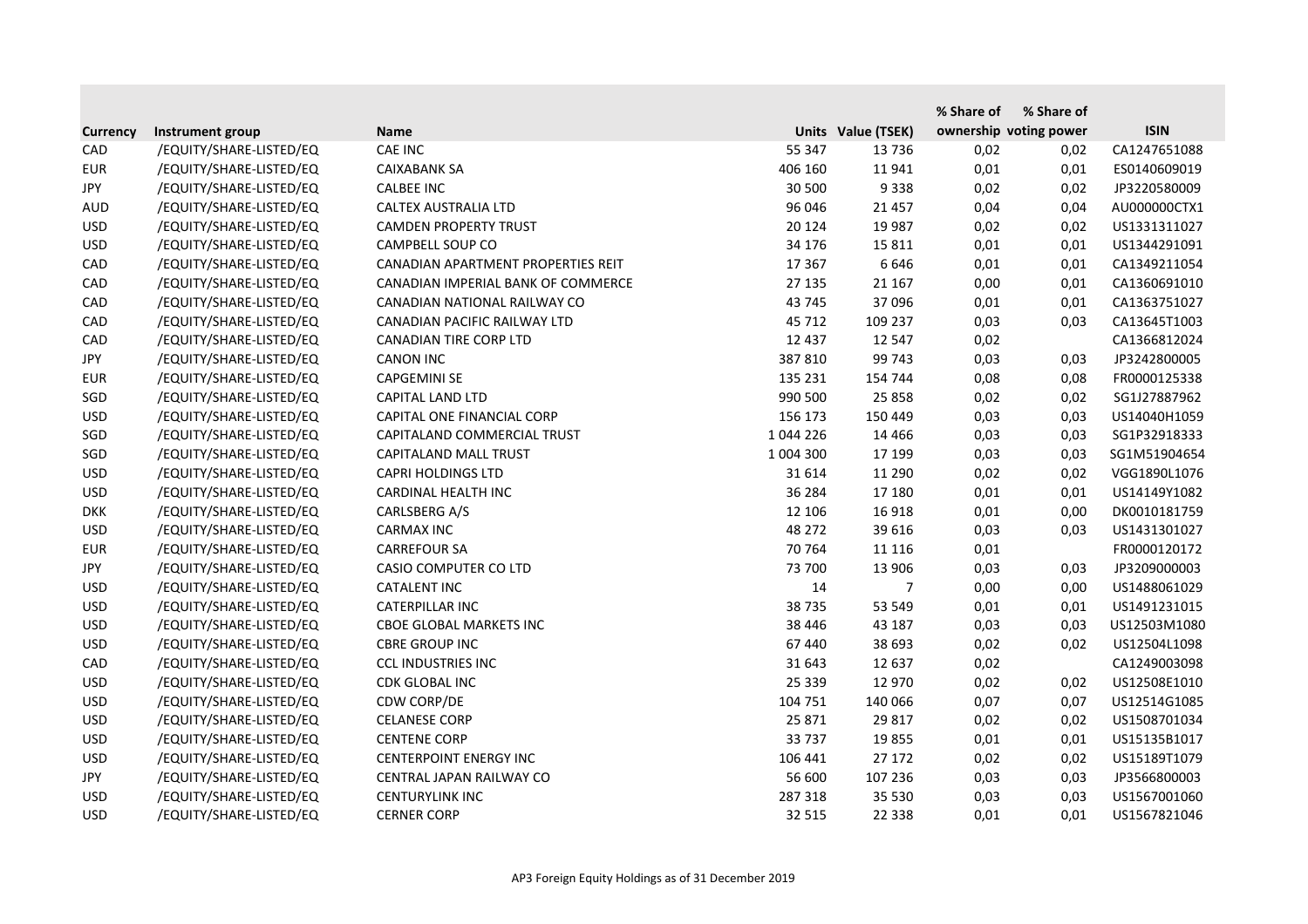|                 |                         |                                              |           |                    | % Share of | % Share of             |              |
|-----------------|-------------------------|----------------------------------------------|-----------|--------------------|------------|------------------------|--------------|
| <b>Currency</b> | Instrument group        | <b>Name</b>                                  |           | Units Value (TSEK) |            | ownership voting power | <b>ISIN</b>  |
| CAD             | /EQUITY/SHARE-LISTED/EQ | CGI INC                                      | 14 650    | 11 4 93            | 0,01       | 0,00                   | CA12532H1047 |
| <b>USD</b>      | /EQUITY/SHARE-LISTED/EQ | CH ROBINSON WORLDWIDE INC                    | 65 279    | 47786              | 0,05       | 0,05                   | US12541W2098 |
| <b>AUD</b>      | /EQUITY/SHARE-LISTED/EQ | <b>CHALLENGER LTD</b>                        | 220 338   | 11 730             | 0,04       | 0,04                   | AU000000CGF5 |
| <b>USD</b>      | /EQUITY/SHARE-LISTED/EQ | <b>CHARLES SCHWAB CORP/THE</b>               | 324 478   | 144 461            | 0,03       | 0,03                   | US8085131055 |
| <b>USD</b>      | /EQUITY/SHARE-LISTED/EQ | <b>CHARTER COMMUNICATIONS INC</b>            | 16 615    | 75 4 46            | 0,01       | 0,01                   | US16119P1084 |
| <b>USD</b>      | /EQUITY/SHARE-LISTED/EQ | <b>CHENIERE ENERGY INC</b>                   | 48 8 32   | 27 916             | 0,02       | 0,02                   | US16411R2085 |
| <b>USD</b>      | /EQUITY/SHARE-LISTED/EQ | <b>CHEVRON CORP</b>                          | 149 954   | 169 163            | 0,01       | 0,01                   | US1667641005 |
| JPY             | /EQUITY/SHARE-LISTED/EQ | CHIBA BANK LTD/THE                           | 229 800   | 12 5 27            | 0,03       | 0,03                   | JP3511800009 |
| <b>USD</b>      | /EQUITY/SHARE-LISTED/EQ | CHIPOTLE MEXICAN GRILL INC                   | 7036      | 55 136             | 0,03       | 0,03                   | US1696561059 |
| <b>USD</b>      | /EQUITY/SHARE-LISTED/EQ | CHOICE HOTELS INTERNATIONAL INC              | 48748     | 47 198             | 0,09       | 0,09                   | US1699051066 |
| <b>USD</b>      | /EQUITY/SHARE-LISTED/EQ | <b>CHUBB LTD</b>                             | 78 430    | 114 284            | 0,02       | 0,02                   | CH0044328745 |
| <b>USD</b>      | /EQUITY/SHARE-LISTED/EQ | <b>CHURCH &amp; DWIGHT CO INC</b>            | 106 237   | 69 952             | 0,04       | 0,04                   | US1713401024 |
| CAD             | /EQUITY/SHARE-LISTED/EQ | CI FINANCIAL CORP                            | 48 0 32   | 7528               | 0,02       | 0,02                   | CA1254911003 |
| <b>EUR</b>      | /EQUITY/SHARE-LISTED/EQ | CIE DE SAINT-GOBAIN                          | 57 495    | 22 051             | 0,01       |                        | FR0000125007 |
| <b>CHF</b>      | /EQUITY/SHARE-LISTED/EQ | CIE FINANCIERE RICHEMONT SA                  | 59 0 76   | 43 4 31            | 0,01       | 0,01                   | CH0210483332 |
| <b>EUR</b>      | /EQUITY/SHARE-LISTED/EQ | CIE GENERALE DES ETABLISSEMENTS MICHELIN SCA | 164 686   | 188 796            | 0,09       |                        | FR0000121261 |
| <b>USD</b>      | /EQUITY/SHARE-LISTED/EQ | <b>CIGNA CORP</b>                            | 57 980    | 110 988            | 0,02       | 0,02                   | US1255231003 |
| <b>USD</b>      | /EQUITY/SHARE-LISTED/EQ | <b>CINCINNATI FINANCIAL CORP</b>             | 83 566    | 82 255             | 0,05       | 0,05                   | US1720621010 |
| <b>USD</b>      | /EQUITY/SHARE-LISTED/EQ | <b>CINTAS CORP</b>                           | 16 645    | 41 9 27            | 0,02       | 0,02                   | US1729081059 |
| <b>USD</b>      | /EQUITY/SHARE-LISTED/EQ | <b>CIRRUS LOGIC INC</b>                      | 102 996   | 79 45 6            | 0,18       | 0,18                   | US1727551004 |
| <b>USD</b>      | /EQUITY/SHARE-LISTED/EQ | <b>CISCO SYSTEMS INC</b>                     | 754 645   | 338 802            | 0,02       | 0,02                   | US17275R1023 |
| <b>USD</b>      | /EQUITY/SHARE-LISTED/EQ | <b>CIT GROUP INC</b>                         | 63 558    | 27 148             | 0,07       | 0,07                   | US1255818015 |
| <b>USD</b>      | /EQUITY/SHARE-LISTED/EQ | <b>CITIGROUP INC</b>                         | 165 052   | 123 435            | 0,01       | 0,01                   | US1729674242 |
| <b>USD</b>      | /EQUITY/SHARE-LISTED/EQ | CITIZENS FINANCIAL GROUP INC                 | 104 826   | 39 850             | 0,02       | 0,02                   | US1746101054 |
| <b>USD</b>      | /EQUITY/SHARE-LISTED/EQ | <b>CITRIX SYSTEMS INC</b>                    | 73 858    | 76 675             | 0,06       | 0,06                   | US1773761002 |
| SGD             | /EQUITY/SHARE-LISTED/EQ | <b>CITY DEVELOPMENTS LTD</b>                 | 180 200   | 13737              | 0,02       | 0,02                   | SG1R89002252 |
| <b>HKD</b>      | /EQUITY/SHARE-LISTED/EQ | CK ASSET HOLDINGS LTD                        | 997 832   | 67 432             | 0,03       | 0,03                   | KYG2177B1014 |
| <b>HKD</b>      | /EQUITY/SHARE-LISTED/EQ | CK HUTCHISON HOLDINGS LTD                    | 1 047 399 | 93 4 95            | 0,03       | 0,03                   | KYG217651051 |
| <b>HKD</b>      | /EQUITY/SHARE-LISTED/EQ | CK HUTCHISON HOLDINGS LTD                    | 257 000   | 17 121             | 0,01       | 0,01                   | BMG2178K1009 |
| <b>USD</b>      | /EQUITY/SHARE-LISTED/EQ | <b>CLOROX CO/THE</b>                         | 14 8 24   | 21 30 6            | 0,01       | 0,01                   | US1890541097 |
| <b>USD</b>      | /EQUITY/SHARE-LISTED/EQ | CME GROUP INC                                | 69 132    | 129 896            | 0,02       | 0,02                   | US12572Q1058 |
| <b>EUR</b>      | /EQUITY/SHARE-LISTED/EQ | <b>CNP ASSURANCES</b>                        | 23 4 67   | 4 3 7 2            | 0,00       |                        | FR0000120222 |
| <b>AUD</b>      | /EQUITY/SHARE-LISTED/EQ | COCA-COLA AMATIL LTD                         | 192 019   | 13 975             | 0,03       | 0,03                   | AU000000CCL2 |
| JPY             | /EQUITY/SHARE-LISTED/EQ | COCA-COLA BOTTLERS JAPAN HOLDINGS INC        | 50 900    | 12 2 3 4           | 0,02       | 0,02                   | JP3293200006 |
| <b>USD</b>      | /EQUITY/SHARE-LISTED/EQ | COCA-COLA CO/THE                             | 481 344   | 249 401            | 0,01       | 0,01                   | US1912161007 |
| <b>USD</b>      | /EQUITY/SHARE-LISTED/EQ | COCA-COLA EUROPEAN PARTNERS PLC              | 39 4 61   | 18 795             | 0,00       | 0,01                   | GB00BDCPN049 |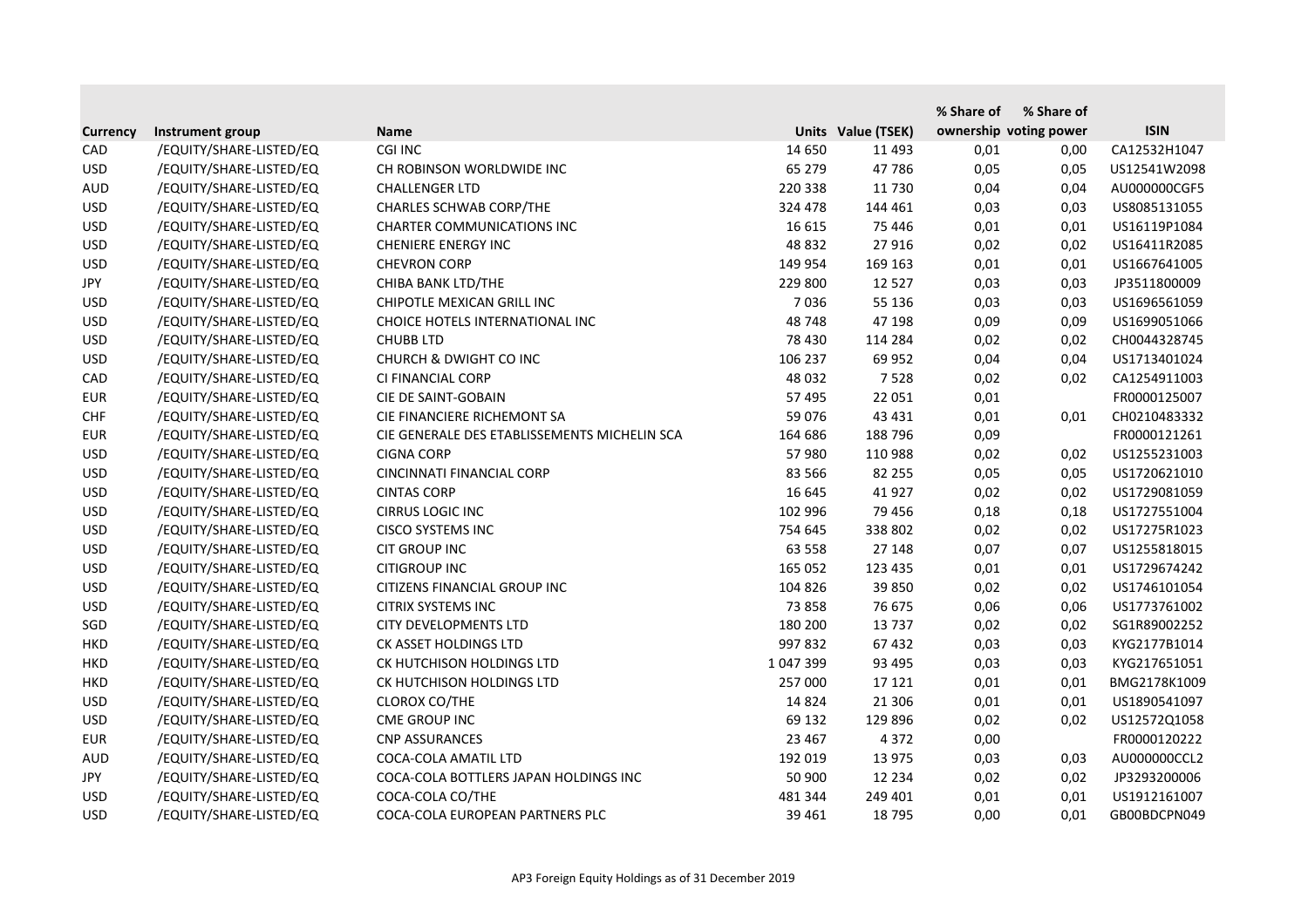|                 |                         |                                         |              |                    | % Share of | % Share of             |              |
|-----------------|-------------------------|-----------------------------------------|--------------|--------------------|------------|------------------------|--------------|
| <b>Currency</b> | Instrument group        | <b>Name</b>                             |              | Units Value (TSEK) |            | ownership voting power | <b>ISIN</b>  |
| <b>AUD</b>      | /EQUITY/SHARE-LISTED/EQ | <b>COCHLEAR LTD</b>                     | 22 258       | 32 915             | 0,04       | 0,04                   | AU000000COH5 |
| <b>USD</b>      | /EQUITY/SHARE-LISTED/EQ | <b>COGNEX CORP</b>                      | 35 942       | 18 8 55            | 0,02       | 0,02                   | US1924221039 |
| <b>USD</b>      | /EQUITY/SHARE-LISTED/EQ | COGNIZANT TECHNOLOGY SOLUTIONS CORP     | 75 563       | 43 870             | 0,01       | 0,01                   | US1924461023 |
| <b>AUD</b>      | /EQUITY/SHARE-LISTED/EQ | <b>COLES GROUP LTD</b>                  | 440 814      | 43 047             | 0,03       | 0,03                   | AU0000030678 |
| <b>USD</b>      | /EQUITY/SHARE-LISTED/EQ | COLGATE-PALMOLIVE CO                    | 79 791       | 51 4 18            | 0,01       | 0,01                   | US1941621039 |
| CAD             | /EQUITY/SHARE-LISTED/EQ | <b>COLLIERS INTERNATIONAL GROUP INC</b> | 9523         | 6950               | 0,02       | 0,01                   | CA1946931070 |
| <b>DKK</b>      | /EQUITY/SHARE-LISTED/EQ | <b>COLOPLAST A/S</b>                    | 13 4 45      | 15 6 24            | 0,01       | 0,00                   | DK0060448595 |
| <b>USD</b>      | /EQUITY/SHARE-LISTED/EQ | <b>COMCAST CORP</b>                     | 901 393      | 379 456            | 0,02       | 0,02                   | US20030N1019 |
| <b>USD</b>      | /EQUITY/SHARE-LISTED/EQ | <b>COMERICA INC</b>                     | 38 656       | 25 9 64            | 0,03       | 0,03                   | US2003401070 |
| SGD             | /EQUITY/SHARE-LISTED/EQ | <b>COMFORTDELGRO CORP LTD</b>           | 860 100      | 14 2 5 1           | 0,04       | 0,04                   | SG1N31909426 |
| <b>AUD</b>      | /EQUITY/SHARE-LISTED/EQ | COMMONWEALTH BANK OF AUSTRALIA          | 684 980      | 360 142            | 0,04       | 0,04                   | AU000000CBA7 |
| GBP             | /EQUITY/SHARE-LISTED/EQ | <b>COMPASS GROUP PLC</b>                | 179 536      | 42 080             | 0,01       | 0,01                   | GB00BD6K4575 |
| <b>AUD</b>      | /EQUITY/SHARE-LISTED/EQ | <b>COMPUTERSHARE LTD</b>                | 191 125      | 21 104             | 0,04       | 0,04                   | AU000000CPU5 |
| <b>USD</b>      | /EQUITY/SHARE-LISTED/EQ | <b>CONAGRA BRANDS INC</b>               | 29 643       | 9 5 0 1            | 0,01       | 0,01                   | US2058871029 |
| JPY             | /EQUITY/SHARE-LISTED/EQ | CONCORDIA FINANCIAL GROUP LTD           | 407 700      | 15 870             | 0,03       | 0,03                   | JP3305990008 |
| <b>USD</b>      | /EQUITY/SHARE-LISTED/EQ | <b>CONOCOPHILLIPS</b>                   | 277 549      | 168 958            | 0,03       | 0,03                   | US20825C1045 |
| <b>USD</b>      | /EQUITY/SHARE-LISTED/EQ | CONSOLIDATED EDISON INC                 | $\mathbf{1}$ | 1                  | 0,00       | 0,00                   | US2091151041 |
| <b>USD</b>      | /EQUITY/SHARE-LISTED/EQ | <b>CONSTELLATION BRANDS INC</b>         | 10 188       | 18 097             | 0,01       | 0,00                   | US21036P1084 |
| CAD             | /EQUITY/SHARE-LISTED/EQ | CONSTELLATION SOFTWARE INC/CANADA       | 1 2 2 6      | 11 162             | 0,01       | 0,01                   | CA21037X1006 |
| <b>EUR</b>      | /EQUITY/SHARE-LISTED/EQ | CONTINENTAL AG                          | 12 693       | 15 373             | 0,00       | 0,01                   | DE0005439004 |
| <b>USD</b>      | /EQUITY/SHARE-LISTED/EQ | COOPER COS INC/THE                      | 10 508       | 31 604             | 0,02       | 0,02                   | US2166484020 |
| <b>USD</b>      | /EQUITY/SHARE-LISTED/EQ | <b>COPART INC</b>                       | 43 250       | 36 818             | 0,02       | 0,02                   | US2172041061 |
| <b>USD</b>      | /EQUITY/SHARE-LISTED/EQ | <b>CORNING INC</b>                      | 102 086      | 27818              | 0,01       | 0,01                   | US2193501051 |
| <b>USD</b>      | /EQUITY/SHARE-LISTED/EQ | <b>CORTEVA INC</b>                      | 45 621       | 12 6 24            | 0,01       | 0,01                   | US22052L1044 |
| <b>USD</b>      | /EQUITY/SHARE-LISTED/EQ | <b>COSTAR GROUP INC</b>                 | 7625         | 42 705             | 0,02       | 0,02                   | US22160N1090 |
| <b>USD</b>      | /EQUITY/SHARE-LISTED/EQ | <b>COSTCO WHOLESALE CORP</b>            | 138 525      | 381 138            | 0,03       | 0,03                   | US22160K1051 |
| <b>EUR</b>      | /EQUITY/SHARE-LISTED/EQ | <b>CREDIT AGRICOLE GROUP</b>            | 130 587      | 17735              | 0,00       | 0,00                   | FR0000045072 |
| JPY             | /EQUITY/SHARE-LISTED/EQ | <b>CREDIT SAISON CO LTD</b>             | 59 800       | 9790               | 0,03       | 0,03                   | JP3271400008 |
| <b>CHF</b>      | /EQUITY/SHARE-LISTED/EQ | <b>CREDIT SUISSE GROUP AG</b>           | 289 270      | 36 641             | 0,01       | 0,01                   | CH0012138530 |
| <b>EUR</b>      | /EQUITY/SHARE-LISTED/EQ | CRH PLC                                 | 972 160      | 364 378            | 0,12       | 0,12                   | IE0001827041 |
| <b>USD</b>      | /EQUITY/SHARE-LISTED/EQ | CROWN CASTLE INTERNATIONAL CORP         | 25 3 27      | 33 702             | 0,01       | 0,01                   | US22822V1017 |
| <b>USD</b>      | /EQUITY/SHARE-LISTED/EQ | <b>CROWN HOLDINGS INC</b>               | 28 679       | 19 474             | 0,02       | 0,02                   | US2283681060 |
| <b>AUD</b>      | /EQUITY/SHARE-LISTED/EQ | <b>CROWN RESORTS LTD</b>                | 143 432      | 11 3 3 5           | 0,02       | 0,02                   | AU000000CWN6 |
| <b>AUD</b>      | /EQUITY/SHARE-LISTED/EQ | <b>CSL LTD</b>                          | 175 384      | 318 251            | 0,04       | 0,04                   | AU000000CSL8 |
| <b>USD</b>      | /EQUITY/SHARE-LISTED/EQ | <b>CSX CORP</b>                         | 167 417      | 113 403            | 0,02       | 0,02                   | US1264081035 |
| <b>USD</b>      | /EQUITY/SHARE-LISTED/EQ | <b>CULLEN/FROST BANKERS INC</b>         | 46 396       | 42 467             | 0,07       | 0,07                   | US2298991090 |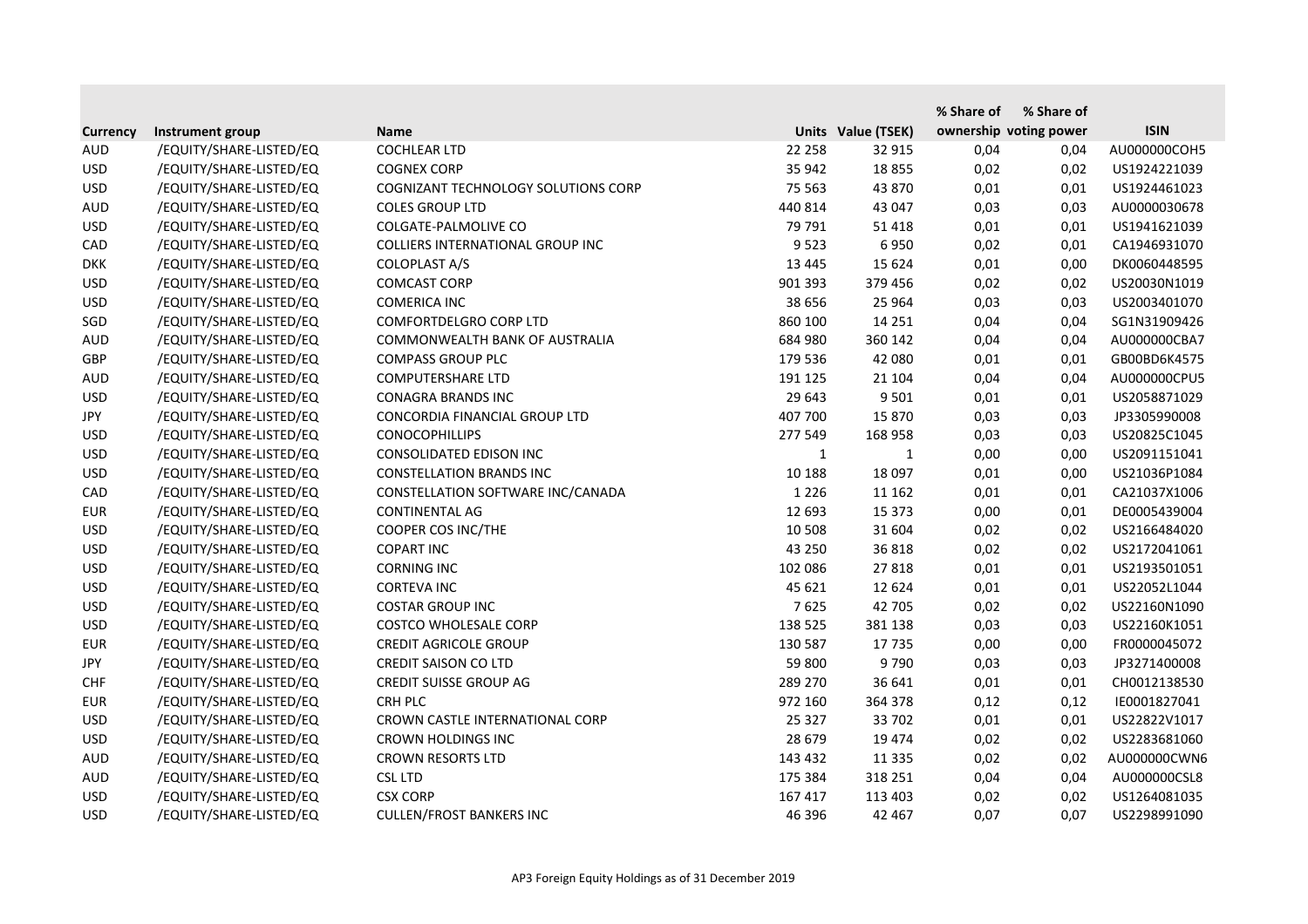|                 |                         |                                  |           |                    | % Share of | % Share of             |              |
|-----------------|-------------------------|----------------------------------|-----------|--------------------|------------|------------------------|--------------|
| <b>Currency</b> | Instrument group        | <b>Name</b>                      |           | Units Value (TSEK) |            | ownership voting power | <b>ISIN</b>  |
| <b>USD</b>      | /EQUITY/SHARE-LISTED/EQ | <b>CUMMINS INC</b>               | 13 8 65   | 23 227             | 0,01       | 0,01                   | US2310211063 |
| <b>USD</b>      | /EQUITY/SHARE-LISTED/EQ | <b>CVS HEALTH CORP</b>           | 392 541   | 272 986            | 0,03       | 0,03                   | US1266501006 |
| <b>JPY</b>      | /EQUITY/SHARE-LISTED/EQ | <b>CYBERAGENT INC</b>            | 38 400    | 12 616             | 0,03       | 0,03                   | JP3311400000 |
| <b>JPY</b>      | /EQUITY/SHARE-LISTED/EQ | DAI NIPPON PRINTING CO LTD       | 97 100    | 24 7 52            | 0,03       | 0,03                   | JP3493800001 |
| <b>JPY</b>      | /EQUITY/SHARE-LISTED/EQ | <b>DAICEL CORP</b>               | 99 500    | 8989               | 0,03       | 0,03                   | JP3485800001 |
| JPY             | /EQUITY/SHARE-LISTED/EQ | DAIFUKU CO LTD                   | 40 800    | 23 4 01            | 0,03       | 0,03                   | JP3497400006 |
| <b>JPY</b>      | /EQUITY/SHARE-LISTED/EQ | DAI-ICHI LIFE HOLDINGS INC       | 423 900   | 66 313             | 0,04       | 0,04                   | JP3476480003 |
| <b>JPY</b>      | /EQUITY/SHARE-LISTED/EQ | DAIICHI SANKYO CO LTD            | 222 100   | 138 251            | 0,03       | 0,03                   | JP3475350009 |
| JPY             | /EQUITY/SHARE-LISTED/EQ | DAIKIN INDUSTRIES LTD            | 97 600    | 129 861            | 0,03       | 0,03                   | JP3481800005 |
| <b>EUR</b>      | /EQUITY/SHARE-LISTED/EQ | DAIMLER AG                       | 102 915   | 53 389             | 0,01       | 0,01                   | DE0007100000 |
| JPY             | /EQUITY/SHARE-LISTED/EQ | DAITO TRUST CONSTRUCTION CO LTD  | 27 900    | 32 389             | 0,04       | 0,04                   | JP3486800000 |
| <b>JPY</b>      | /EQUITY/SHARE-LISTED/EQ | DAIWA HOUSE INDUSTRY CO LTD      | 222 532   | 64 967             | 0,03       | 0,03                   | JP3505000004 |
| JPY             | /EQUITY/SHARE-LISTED/EQ | DAIWA HOUSE REIT INVESTMENT CORP | 724       | 17683              | 0,03       | 0,03                   | JP3046390005 |
| JPY             | /EQUITY/SHARE-LISTED/EQ | DAIWA SECURITIES GROUP INC       | 612 300   | 29 160             | 0,04       | 0,04                   | JP3502200003 |
| <b>USD</b>      | /EQUITY/SHARE-LISTED/EQ | <b>DANAHER CORP</b>              | 63 322    | 90 977             | 0,01       | 0,01                   | US2358511028 |
| <b>EUR</b>      | /EQUITY/SHARE-LISTED/EQ | <b>DANONE SA</b>                 | 70854     | 55 0 20            | 0,01       |                        | FR0000120644 |
| <b>DKK</b>      | /EQUITY/SHARE-LISTED/EQ | <b>DANSKE BANK A/S</b>           | 73 182    | 11 0 94            | 0,01       | 0,01                   | DK0010274414 |
| <b>USD</b>      | /EQUITY/SHARE-LISTED/EQ | DARDEN RESTAURANTS INC           | 125 481   | 128 047            | 0,10       | 0,10                   | US2371941053 |
| <b>EUR</b>      | /EQUITY/SHARE-LISTED/EQ | DASSAULT SYSTEMES SE             | 15 3 65   | 23 661             | 0,01       |                        | FR0000130650 |
| <b>USD</b>      | /EQUITY/SHARE-LISTED/EQ | <b>DAVITA INC</b>                | 21 661    | 15 2 14            | 0,02       | 0,02                   | US23918K1088 |
| SGD             | /EQUITY/SHARE-LISTED/EQ | <b>DBS GROUP HOLDINGS LTD</b>    | 691 745   | 124 631            | 0,03       | 0,03                   | SG1L01001701 |
| <b>GBP</b>      | /EQUITY/SHARE-LISTED/EQ | DCC PLC                          | 210 430   | 170 769            | 0,12       | 0,21                   | IE0002424939 |
| <b>USD</b>      | /EQUITY/SHARE-LISTED/EQ | DEERE & CO                       | 29 865    | 48 4 38            | 0,01       | 0,01                   | US2441991054 |
| <b>USD</b>      | /EQUITY/SHARE-LISTED/EQ | DELL TECHNOLOGIES INC            | 9610      | 4 6 2 3            | 0,00       | 0,00                   | US24703L2025 |
| <b>USD</b>      | /EQUITY/SHARE-LISTED/EQ | DELL TECHNOLOGIES INC            | 4 9 9 0   | 7090               | 0,00       | 0,00                   | US9285634021 |
| <b>USD</b>      | /EQUITY/SHARE-LISTED/EQ | DELTA AIR LINES INC              | 90 788    | 49 700             | 0,01       | 0,01                   | US2473617023 |
| <b>JPY</b>      | /EQUITY/SHARE-LISTED/EQ | <b>DENSO CORP</b>                | 168 635   | 72 120             | 0,02       | 0,02                   | JP3551500006 |
| <b>USD</b>      | /EQUITY/SHARE-LISTED/EQ | DENTSPLY SIRONA INC              | 78 347    | 41 504             | 0,04       | 0,04                   | US24906P1093 |
| JPY             | /EQUITY/SHARE-LISTED/EQ | <b>DENTSU GROUP INC</b>          | 85 732    | 27872              | 0,03       | 0,03                   | JP3551520004 |
| <b>EUR</b>      | /EQUITY/SHARE-LISTED/EQ | DEUTSCHE BANK AG                 | 222 206   | 16 150             | 0,01       | 0,01                   | DE0005140008 |
| <b>EUR</b>      | /EQUITY/SHARE-LISTED/EQ | DEUTSCHE BOERSE AG               | 21 503    | 31 667             | 0,01       | 0,01                   | DE0005810055 |
| <b>EUR</b>      | /EQUITY/SHARE-LISTED/EQ | DEUTSCHE POST AG                 | 111 951   | 40 008             | 0,00       | 0,01                   | DE0005552004 |
| <b>EUR</b>      | /EQUITY/SHARE-LISTED/EQ | DEUTSCHE TELEKOM AG              | 1 994 052 | 305 286            | 0,02       | 0,04                   | DE0005557508 |
| <b>USD</b>      | /EQUITY/SHARE-LISTED/EQ | DEUTSCHE TELEKOM AG              | 20 8 21   | 15 2 8 5           | 0,00       | 0,00                   | US8725901040 |
| <b>USD</b>      | /EQUITY/SHARE-LISTED/EQ | <b>DEVON ENERGY CORP</b>         | 170 174   | 41 370             | 0,04       | 0,04                   | US25179M1036 |
| <b>USD</b>      | /EQUITY/SHARE-LISTED/EQ | DEXCOM INC                       | 26 433    | 54 125             | 0,03       | 0,03                   | US2521311074 |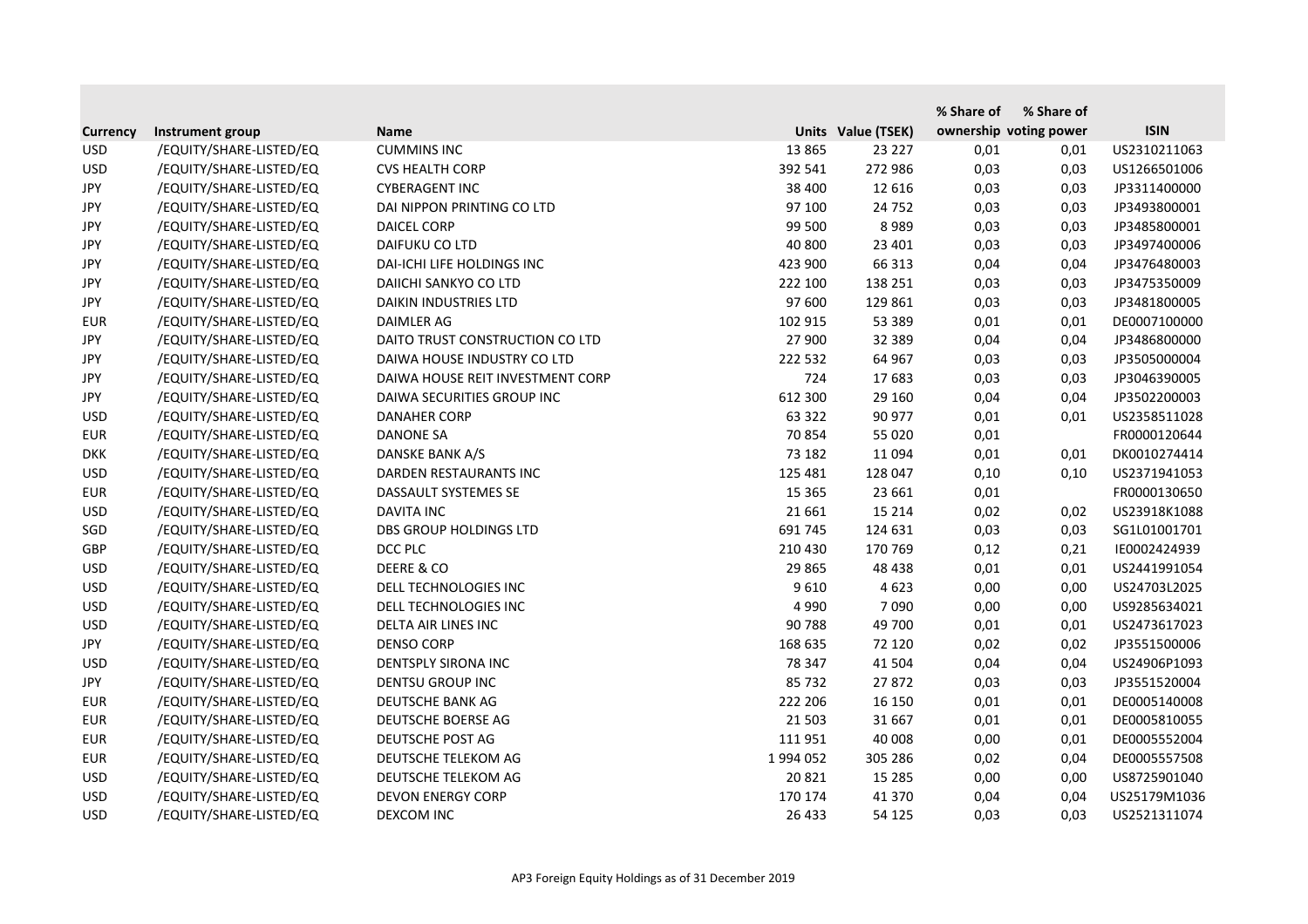|                 |                         |                               |              |                    | % Share of | % Share of             |              |
|-----------------|-------------------------|-------------------------------|--------------|--------------------|------------|------------------------|--------------|
| <b>Currency</b> | Instrument group        | <b>Name</b>                   |              | Units Value (TSEK) |            | ownership voting power | <b>ISIN</b>  |
| <b>AUD</b>      | /EQUITY/SHARE-LISTED/EQ | <b>DEXUS</b>                  | 426 535      | 32 839             | 0,04       | 0,04                   | AU000000DXS1 |
| <b>GBP</b>      | /EQUITY/SHARE-LISTED/EQ | <b>DIAGEO PLC</b>             | 1032626      | 409 845            | 0,04       | 0,04                   | GB0002374006 |
| <b>USD</b>      | /EQUITY/SHARE-LISTED/EQ | DIGITAL REALTY TRUST INC      | 12 692       | 14 2 2 6           | 0,01       | 0,01                   | US2538681030 |
| <b>JPY</b>      | /EQUITY/SHARE-LISTED/EQ | <b>DISCO CORP</b>             | 10 900       | 24 3 12            | 0,03       | 0,03                   | JP3548600000 |
| <b>USD</b>      | /EQUITY/SHARE-LISTED/EQ | DISCOVER FINANCIAL SERVICES   | 25 095       | 19 9 26            | 0,01       | 0,01                   | US2547091080 |
| <b>USD</b>      | /EQUITY/SHARE-LISTED/EQ | <b>DISCOVERY INC</b>          | 241 563      | 74 034             | 0,05       | 0,10                   | US25470F1049 |
| <b>USD</b>      | /EQUITY/SHARE-LISTED/EQ | <b>DISCOVERY INC</b>          | 130 153      | 37 148             | 0,03       |                        | US25470F3029 |
| <b>USD</b>      | /EQUITY/SHARE-LISTED/EQ | DISH NETWORK CORP             | 49 660       | 16 489             | 0,02       | 0,00                   | US25470M1099 |
| <b>NOK</b>      | /EQUITY/SHARE-LISTED/EQ | <b>DNB ASA</b>                | 107 090      | 18 709             | 0,01       | 0,01                   | NO0010031479 |
| <b>USD</b>      | /EQUITY/SHARE-LISTED/EQ | <b>DOCUSIGN INC</b>           | 22 346       | 15 502             | 0,01       | 0,01                   | US2561631068 |
| <b>USD</b>      | /EQUITY/SHARE-LISTED/EQ | DOLLAR GENERAL CORP           | 110 417      | 161 224            | 0,04       | 0,04                   | US2566771059 |
| <b>USD</b>      | /EQUITY/SHARE-LISTED/EQ | <b>DOLLAR TREE INC</b>        | 23 613       | 20 789             | 0,01       | 0,01                   | US2567461080 |
| CAD             | /EQUITY/SHARE-LISTED/EQ | DOLLARAMA INC                 | 63 5 21      | 20 4 65            | 0,02       | 0,02                   | CA25675T1075 |
| <b>USD</b>      | /EQUITY/SHARE-LISTED/EQ | <b>DOMINION ENERGY INC</b>    | $\mathbf{1}$ | 1                  | 0,00       | 0,00                   | US25746U1097 |
| <b>USD</b>      | /EQUITY/SHARE-LISTED/EQ | DOMINO'S PIZZA INC            | 8 1 8 6      | 22 5 12            | 0,02       | 0,02                   | US25754A2015 |
| <b>USD</b>      | /EQUITY/SHARE-LISTED/EQ | DOMTAR CORP                   | 105 153      | 37 641             | 0,18       | 0,18                   | US2575592033 |
| <b>USD</b>      | /EQUITY/SHARE-LISTED/EQ | <b>DOVER CORP</b>             | 37 701       | 40 678             | 0,03       | 0,03                   | US2600031080 |
| <b>USD</b>      | /EQUITY/SHARE-LISTED/EQ | DOW INC                       | 53 618       | 27 470             | 0,01       | 0,01                   | US2605571031 |
| <b>USD</b>      | /EQUITY/SHARE-LISTED/EQ | DR HORTON INC                 | 86 650       | 42 787             | 0,02       | 0,02                   | US23331A1097 |
| <b>USD</b>      | /EQUITY/SHARE-LISTED/EQ | <b>DROPBOX INC</b>            | 49 994       | 8 3 8 2            | 0,02       | 0,00                   | US26210C1045 |
| <b>USD</b>      | /EQUITY/SHARE-LISTED/EQ | <b>DUKE ENERGY CORP</b>       | 1            | 1                  | 0,00       | 0,00                   | US26441C2044 |
| <b>USD</b>      | /EQUITY/SHARE-LISTED/EQ | <b>DUKE REALTY CORP</b>       | 75 399       | 24 471             | 0,02       | 0,02                   | US2644115055 |
| <b>USD</b>      | /EQUITY/SHARE-LISTED/EQ | DUPONT DE NEMOURS INC         | 45 413       | 27 29 2            | 0,01       | 0,01                   | US26614N1028 |
| <b>USD</b>      | /EQUITY/SHARE-LISTED/EQ | DXC TECHNOLOGY CO             | 113 446      | 39 9 20            | 0,04       | 0,04                   | US23355L1061 |
| <b>EUR</b>      | /EQUITY/SHARE-LISTED/EQ | E MERCK KG                    | 14 9 26      | 16 5 23            | 0,01       | 0,01                   | DE0006599905 |
| <b>USD</b>      | /EQUITY/SHARE-LISTED/EQ | <b>E*TRADE FINANCIAL CORP</b> | 50 958       | 21 642             | 0,02       | 0,02                   | US2692464017 |
| <b>EUR</b>      | /EQUITY/SHARE-LISTED/EQ | E.ON SE                       | 254 086      | 25 4 28            | 0,01       | 0,01                   | DE000ENAG999 |
| JPY             | /EQUITY/SHARE-LISTED/EQ | EAST JAPAN RAILWAY CO         | 118 400      | 100 518            | 0,03       | 0,03                   | JP3783600004 |
| <b>USD</b>      | /EQUITY/SHARE-LISTED/EQ | EAST WEST BANCORP INC         | 65 047       | 29 654             | 0,04       | 0,04                   | US27579R1041 |
| <b>USD</b>      | /EQUITY/SHARE-LISTED/EQ | EASTMAN CHEMICAL CO           | 29 3 94      | 21 809             | 0,02       | 0,02                   | US2774321002 |
| <b>USD</b>      | /EQUITY/SHARE-LISTED/EQ | <b>EATON CORP PLC</b>         | 33 058       | 29 3 12            | 0,00       | 0,01                   | IE00B8KQN827 |
| <b>USD</b>      | /EQUITY/SHARE-LISTED/EQ | <b>EATON VANCE CORP</b>       | 24 16 1      | 10 5 60            | 0,02       |                        | US2782651036 |
| <b>USD</b>      | /EQUITY/SHARE-LISTED/EQ | <b>EBAY INC</b>               | 93 829       | 31 7 17            | 0,01       | 0,01                   | US2786421030 |
| <b>USD</b>      | /EQUITY/SHARE-LISTED/EQ | <b>ECOLAB INC</b>             | 108 667      | 196 317            | 0,04       | 0,04                   | US2788651006 |
| <b>USD</b>      | /EQUITY/SHARE-LISTED/EQ | EDISON INTERNATIONAL          | 1            | 1                  | 0,00       | 0,00                   | US2810201077 |
| <b>EUR</b>      | /EQUITY/SHARE-LISTED/EQ | EDP - ENERGIAS DE PORTUGAL SA | 307 182      | 12 472             | 0,01       | 0,01                   | PTEDP0AM0009 |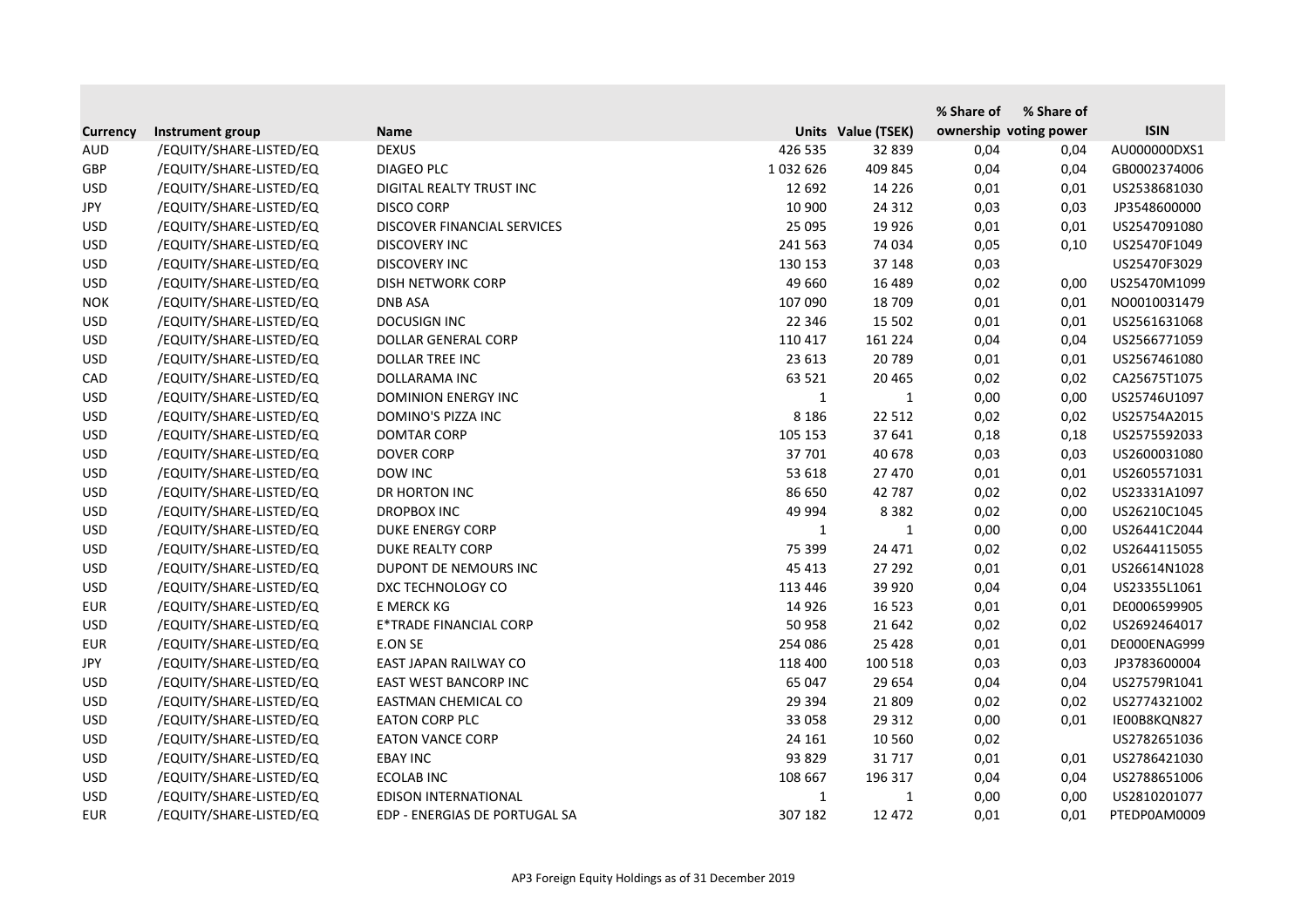|                 |                         |                                            |              |                    | % Share of             | % Share of |              |
|-----------------|-------------------------|--------------------------------------------|--------------|--------------------|------------------------|------------|--------------|
| <b>Currency</b> | Instrument group        | <b>Name</b>                                |              | Units Value (TSEK) | ownership voting power |            | <b>ISIN</b>  |
| <b>USD</b>      | /EQUITY/SHARE-LISTED/EQ | <b>EDWARDS LIFESCIENCES CORP</b>           | 77890        | 170 099            | 0,04                   | 0,04       | US28176E1082 |
| <b>JPY</b>      | /EQUITY/SHARE-LISTED/EQ | EISAI CO LTD                               | 98 800       | 69 805             | 0,03                   | 0,03       | JP3160400002 |
| <b>USD</b>      | /EQUITY/SHARE-LISTED/EQ | ELANCO ANIMAL HEALTH INC                   | 73 985       | 20 39 6            | 0,02                   | 0,02       | US28414H1032 |
| <b>USD</b>      | /EQUITY/SHARE-LISTED/EQ | ELECTRONIC ARTS INC                        | 68 5 61      | 69 000             | 0,02                   | 0,02       | US2855121099 |
| <b>USD</b>      | /EQUITY/SHARE-LISTED/EQ | ELI LILLY & CO                             | 116 622      | 143 483            | 0,01                   | 0,01       | US5324571083 |
| <b>USD</b>      | /EQUITY/SHARE-LISTED/EQ | <b>EMERSON ELECTRIC CO</b>                 | 37 471       | 26 750             | 0,01                   | 0,01       | US2910111044 |
| CAD             | /EQUITY/SHARE-LISTED/EQ | <b>EMPIRE CO LTD</b>                       | 36 877       | 8 1 0 9            | 0,02                   |            | CA2918434077 |
| <b>USD</b>      | /EQUITY/SHARE-LISTED/EQ | <b>ENBRIDGE INC</b>                        | 123 288      | 45 899             | 0,00                   | 0,01       | CA29250N1050 |
| CAD             | /EQUITY/SHARE-LISTED/EQ | <b>ENCANA CORP</b>                         | 293 694      | 12 891             | 0,02                   | 0,02       | CA2925051047 |
| <b>EUR</b>      | /EQUITY/SHARE-LISTED/EQ | <b>ENEL SPA</b>                            | 5 060 161    | 376 026            | 0,05                   | 0,05       | IT0003128367 |
| <b>EUR</b>      | /EQUITY/SHARE-LISTED/EQ | <b>ENEL SPA</b>                            | 38 119       | 9 5 2 9            | 0,00                   | 0,00       | ES0130670112 |
| <b>EUR</b>      | /EQUITY/SHARE-LISTED/EQ | <b>ENGIE SA</b>                            | 206 705      | 31 277             | 0,00                   | 0,01       | FR0010208488 |
| <b>EUR</b>      | /EQUITY/SHARE-LISTED/EQ | <b>ENI SPA</b>                             | 287 902      | 41 887             | 0,01                   | 0,01       | IT0003132476 |
| <b>USD</b>      | /EQUITY/SHARE-LISTED/EQ | <b>ENTERGY CORP</b>                        | $\mathbf{1}$ | $\mathbf{1}$       | 0,00                   | 0,00       | US29364G1031 |
| <b>USD</b>      | /EQUITY/SHARE-LISTED/EQ | EPAM SYSTEMS INC                           | 11 6 29      | 23 096             | 0,02                   | 0,02       | US29414B1044 |
| <b>USD</b>      | /EQUITY/SHARE-LISTED/EQ | <b>EQUIFAX INC</b>                         | 25 274       | 33 151             | 0,02                   | 0,02       | US2944291051 |
| <b>USD</b>      | /EQUITY/SHARE-LISTED/EQ | <b>EQUINIX INC</b>                         | 5 5 3 9      | 30 265             | 0,01                   | 0,01       | US29444U7000 |
| <b>NOK</b>      | /EQUITY/SHARE-LISTED/EQ | <b>EQUINOR ASA</b>                         | 117 065      | 21886              | 0,00                   | 0,00       | NO0010096985 |
| <b>USD</b>      | /EQUITY/SHARE-LISTED/EQ | EQUITY LIFESTYLE PROPERTIES INC            | 36 496       | 24 048             | 0,02                   | 0,02       | US29472R1086 |
| <b>USD</b>      | /EQUITY/SHARE-LISTED/EQ | <b>EQUITY RESIDENTIAL</b>                  | 68 887       | 52 182             | 0,02                   | 0,02       | US29476L1070 |
| <b>USD</b>      | /EQUITY/SHARE-LISTED/EQ | ERIE INDEMNITY CO                          | 5 2 5 0      | 8 1 5 8            | 0,01                   |            | US29530P1021 |
| CAD             | /EQUITY/SHARE-LISTED/EQ | <b>ERO COPPER CORP</b>                     | 189 499      | 32 298             | 0,22                   | 0,22       | CA2960061091 |
| <b>EUR</b>      | /EQUITY/SHARE-LISTED/EQ | <b>ERSTE GROUP BANK AG</b>                 | 36 107       | 12 7 33            | 0,01                   | 0,01       | AT0000652011 |
| <b>USD</b>      | /EQUITY/SHARE-LISTED/EQ | <b>ESSEX PROPERTY TRUST INC</b>            | 16 799       | 47 312             | 0,03                   | 0,03       | US2971781057 |
| <b>EUR</b>      | /EQUITY/SHARE-LISTED/EQ | <b>ESSILORLUXOTTICA SA</b>                 | 32 078       | 45 7 7 4           | 0,00                   |            | FR0000121667 |
| <b>USD</b>      | /EQUITY/SHARE-LISTED/EQ | ESTEE LAUDER COS INC/THE                   | 123 257      | 238 309            | 0,06                   | 0,01       | US5184391044 |
| <b>USD</b>      | /EQUITY/SHARE-LISTED/EQ | <b>EVERCORE INC</b>                        | 16 006       | 11 202             | 0,04                   | 0,04       | US29977A1051 |
| <b>USD</b>      | /EQUITY/SHARE-LISTED/EQ | <b>EVEREST RE GROUP LTD</b>                | 9 9 0 1      | 25 659             | 0,02                   | 0,02       | BMG3223R1088 |
| <b>USD</b>      | /EQUITY/SHARE-LISTED/EQ | <b>EVERSOURCE ENERGY</b>                   | $\mathbf{1}$ | 1                  | 0,00                   | 0,00       | US30040W1080 |
| <b>USD</b>      | /EQUITY/SHARE-LISTED/EQ | <b>EXACT SCIENCES CORP</b>                 | 30 853       | 26 710             | 0,02                   | 0,02       | US30063P1057 |
| <b>USD</b>      | /EQUITY/SHARE-LISTED/EQ | <b>EXELON CORP</b>                         | 1            | 0                  | 0,00                   | 0,00       | US30161N1019 |
| <b>USD</b>      | /EQUITY/SHARE-LISTED/EQ | <b>EXPEDIA GROUP INC</b>                   | 18 9 10      | 19 143             | 0,01                   | 0,01       | US30212P3038 |
| <b>USD</b>      | /EQUITY/SHARE-LISTED/EQ | EXPEDITORS INTERNATIONAL OF WASHINGTON INC | 113 325      | 82 767             | 0,07                   | 0,07       | US3021301094 |
| <b>GBP</b>      | /EQUITY/SHARE-LISTED/EQ | <b>EXPERIAN PLC</b>                        | 103 110      | 32 632             | 0,01                   | 0,01       | GB00B19NLV48 |
| <b>USD</b>      | /EQUITY/SHARE-LISTED/EQ | EXTENDED STAY AMERICA INC                  | 61 847       | 8 6 0 3            | 0,03                   | 0,03       | US30224P2002 |
| <b>USD</b>      | /EQUITY/SHARE-LISTED/EQ | EXTRA SPACE STORAGE INC                    | 37 121       | 36 702             | 0,03                   | 0,03       | US30225T1025 |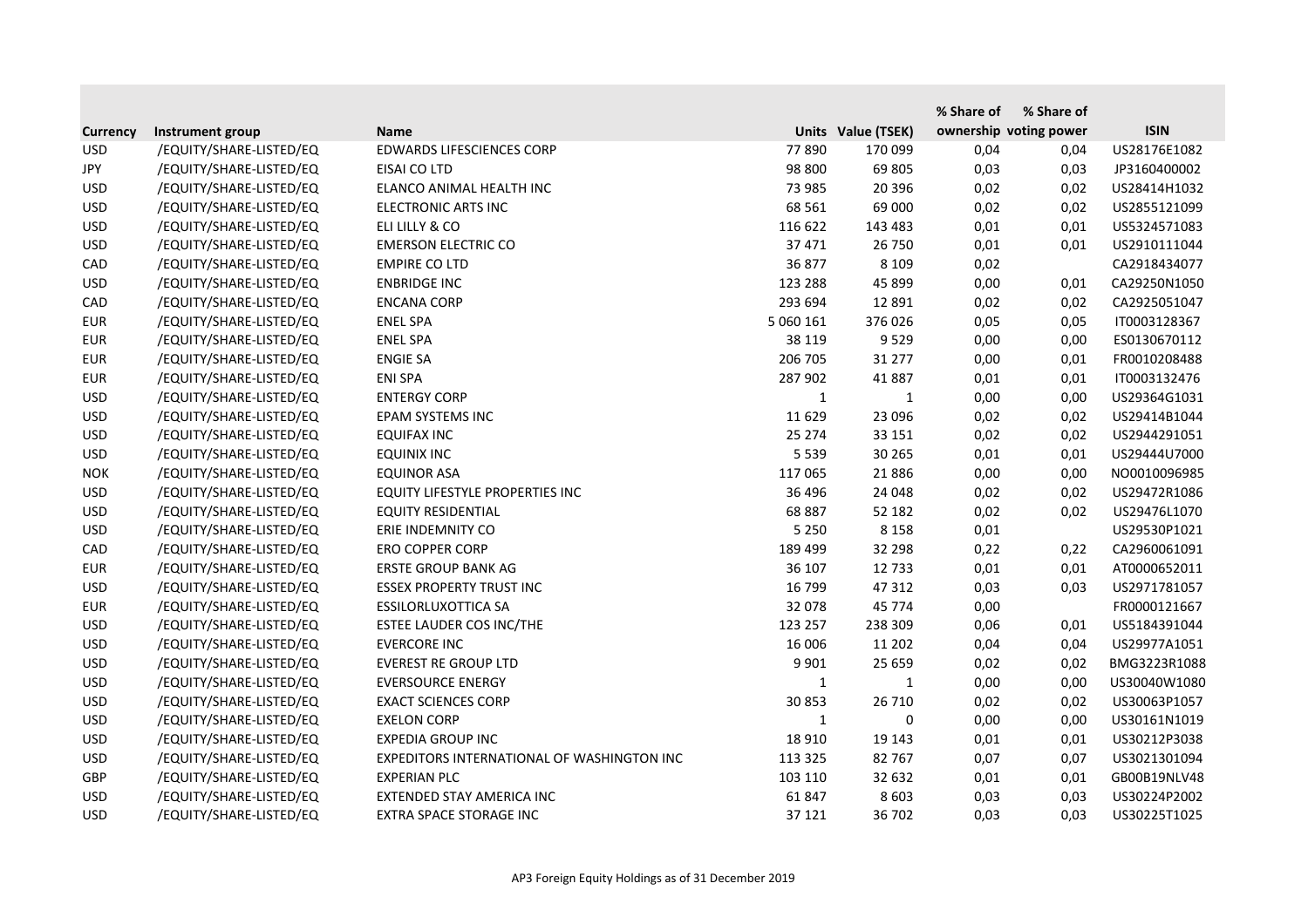|                 |                         |                                            |               |                    | % Share of | % Share of             |              |
|-----------------|-------------------------|--------------------------------------------|---------------|--------------------|------------|------------------------|--------------|
| <b>Currency</b> | Instrument group        | <b>Name</b>                                |               | Units Value (TSEK) |            | ownership voting power | <b>ISIN</b>  |
| CAD             | /EQUITY/SHARE-LISTED/EQ | <b>EXXON MOBIL CORP</b>                    | 16 263        | 4 0 3 3            | 0,00       | 0,00                   | CA4530384086 |
| <b>USD</b>      | /EQUITY/SHARE-LISTED/EQ | <b>EXXON MOBIL CORP</b>                    | 1 2 2 8 4 1 3 | 802 417            | 0,03       | 0,03                   | US30231G1022 |
| <b>USD</b>      | /EQUITY/SHARE-LISTED/EQ | <b>F5 NETWORKS INC</b>                     | 17 701        | 23 140             | 0,02       | 0,02                   | US3156161024 |
| <b>USD</b>      | /EQUITY/SHARE-LISTED/EQ | <b>FACEBOOK INC</b>                        | 472 952       | 908 709            | 0,02       | 0,01                   | US30303M1027 |
| <b>USD</b>      | /EQUITY/SHARE-LISTED/EQ | FACTSET RESEARCH SYSTEMS INC               | 33 869        | 85 064             | 0,09       | 0,09                   | US3030751057 |
| CAD             | /EQUITY/SHARE-LISTED/EQ | FAIRFAX FINANCIAL HOLDINGS LTD             | 1638          | 7 2 1 0            | 0,01       | 0,00                   | CA3039011026 |
| <b>JPY</b>      | /EQUITY/SHARE-LISTED/EQ | <b>FANUC CORP</b>                          | 75 928        | 132 936            | 0,04       | 0,04                   | JP3802400006 |
| JPY             | /EQUITY/SHARE-LISTED/EQ | <b>FAST RETAILING CO LTD</b>               | 22 750        | 127 349            | 0,02       | 0,02                   | JP3802300008 |
| <b>USD</b>      | /EQUITY/SHARE-LISTED/EQ | <b>FASTENAL CO</b>                         | 136 258       | 47 130             | 0,02       | 0,02                   | US3119001044 |
| <b>USD</b>      | /EQUITY/SHARE-LISTED/EQ | FEDERAL REALTY INVESTMENT TRUST            | 20 163        | 24 297             | 0,03       | 0,03                   | US3137472060 |
| <b>USD</b>      | /EQUITY/SHARE-LISTED/EQ | <b>FEDEX CORP</b>                          | 15 097        | 21 370             | 0,01       | 0,01                   | US31428X1063 |
| <b>EUR</b>      | /EQUITY/SHARE-LISTED/EQ | <b>FERRARI NV</b>                          | 14 08 6       | 21 8 9 1           | 0,00       | 0,00                   | NL0011585146 |
| <b>EUR</b>      | /EQUITY/SHARE-LISTED/EQ | <b>FERROVIAL SA</b>                        | 55 303        | 15 673             | 0,01       | 0,01                   | ES0118900010 |
| <b>EUR</b>      | /EQUITY/SHARE-LISTED/EQ | FIAT CHRYSLER AUTOMOBILES NV               | 122 841       | 17031              | 0,01       | 0,01                   | NL0010877643 |
| <b>USD</b>      | /EQUITY/SHARE-LISTED/EQ | FIDELITAS INTERNATIONAL INVESTMENTS CORP   | 79 000        | 7 3 9 5            | 0,01       | 0,01                   | US29355E2081 |
| <b>USD</b>      | /EQUITY/SHARE-LISTED/EQ | FIDELITY NATIONAL FINANCIAL INC            | 58 278        | 24 740             | 0,02       | 0,02                   | US31620R3030 |
| <b>USD</b>      | /EQUITY/SHARE-LISTED/EQ | FIDELITY NATIONAL INFORMATION SERVICES INC | 37 370        | 48 657             | 0,01       | 0,01                   | US31620M1062 |
| <b>USD</b>      | /EQUITY/SHARE-LISTED/EQ | FIFTH THIRD BANCORP                        | 167 065       | 48 074             | 0,02       | 0,02                   | US3167731005 |
| <b>USD</b>      | /EQUITY/SHARE-LISTED/EQ | FIRST AMERICAN FINANCIAL CORP              | 139 364       | 76 084             | 0,12       | 0,12                   | US31847R1023 |
| CAD             | /EQUITY/SHARE-LISTED/EQ | FIRST CAPITAL REAL ESTATE INVESTMENT TRUST | 22 5 33       | 3 3 6 2            | 0,01       | 0,01                   | CA31890B1031 |
| <b>USD</b>      | /EQUITY/SHARE-LISTED/EQ | FIRST HORIZON NATIONAL CORP                | 39 287        | 6090               | 0,01       | 0,01                   | US3205171057 |
| CAD             | /EQUITY/SHARE-LISTED/EQ | FIRST QUANTUM MINERALS LTD                 | 144 742       | 13 761             | 0,02       | 0,02                   | CA3359341052 |
| <b>USD</b>      | /EQUITY/SHARE-LISTED/EQ | FIRST REPUBLIC BANK/CA                     | 35 549        | 39 0 85            | 0,02       | 0,02                   | US33616C1009 |
| <b>USD</b>      | /EQUITY/SHARE-LISTED/EQ | <b>FIRSTENERGY CORP</b>                    | 1             | 0                  | 0,00       | 0,00                   | US3379321074 |
| <b>USD</b>      | /EQUITY/SHARE-LISTED/EQ | <b>FISERV INC</b>                          | 35 194        | 38 095             | 0,01       | 0,01                   | US3377381088 |
| <b>NZD</b>      | /EQUITY/SHARE-LISTED/EQ | FISHER & PAYKEL HEALTHCARE CORP LTD        | 222 191       | 31 145             | 0,04       | 0,04                   | NZFAPE0001S2 |
| <b>USD</b>      | /EQUITY/SHARE-LISTED/EQ | FLEETCOR TECHNOLOGIES INC                  | 26 297        | 70 827             | 0,03       | 0,03                   | US3390411052 |
| <b>NZD</b>      | /EQUITY/SHARE-LISTED/EQ | FLETCHER BUILDING LTD                      | 327 449       | 10 5 24            | 0,04       | 0,04                   | NZFBUE0001S0 |
| <b>USD</b>      | /EQUITY/SHARE-LISTED/EQ | <b>FLEX LTD</b>                            | 109 636       | 12 9 52            | 0,02       | 0,02                   | SG9999000020 |
| AUD             | /EQUITY/SHARE-LISTED/EQ | FLIGHT CENTRE TRAVEL GROUP LTD             | 21 659        | 6 2 8 0            | 0,02       | 0,02                   | AU000000FLT9 |
| <b>USD</b>      | /EQUITY/SHARE-LISTED/EQ | FLIR SYSTEMS INC                           | 49 939        | 24 342             | 0,04       | 0,04                   | US3024451011 |
| <b>USD</b>      | /EQUITY/SHARE-LISTED/EQ | <b>FLOWSERVE CORP</b>                      | 27859         | 12 979             | 0,02       | 0,02                   | US34354P1057 |
| <b>USD</b>      | /EQUITY/SHARE-LISTED/EQ | <b>FMC CORP</b>                            | 27 270        | 25 4 82            | 0,02       | 0,02                   | US3024913036 |
| <b>USD</b>      | /EQUITY/SHARE-LISTED/EQ | FORD MOTOR CO                              | 1 045 123     | 90 986             | 0,03       | 0,02                   | US3453708600 |
| <b>GBP</b>      | /EQUITY/SHARE-LISTED/EQ | FORESIGHT GROUP HOLDINGS LTD               | 32 700 368    | 510 954            | 5,40       | 5,40                   | JE00BD3QJR55 |
| <b>AUD</b>      | /EQUITY/SHARE-LISTED/EQ | FORTESCUE METALS GROUP LTD                 | 532 811       | 37 480             | 0,02       | 0,02                   | AU000000FMG4 |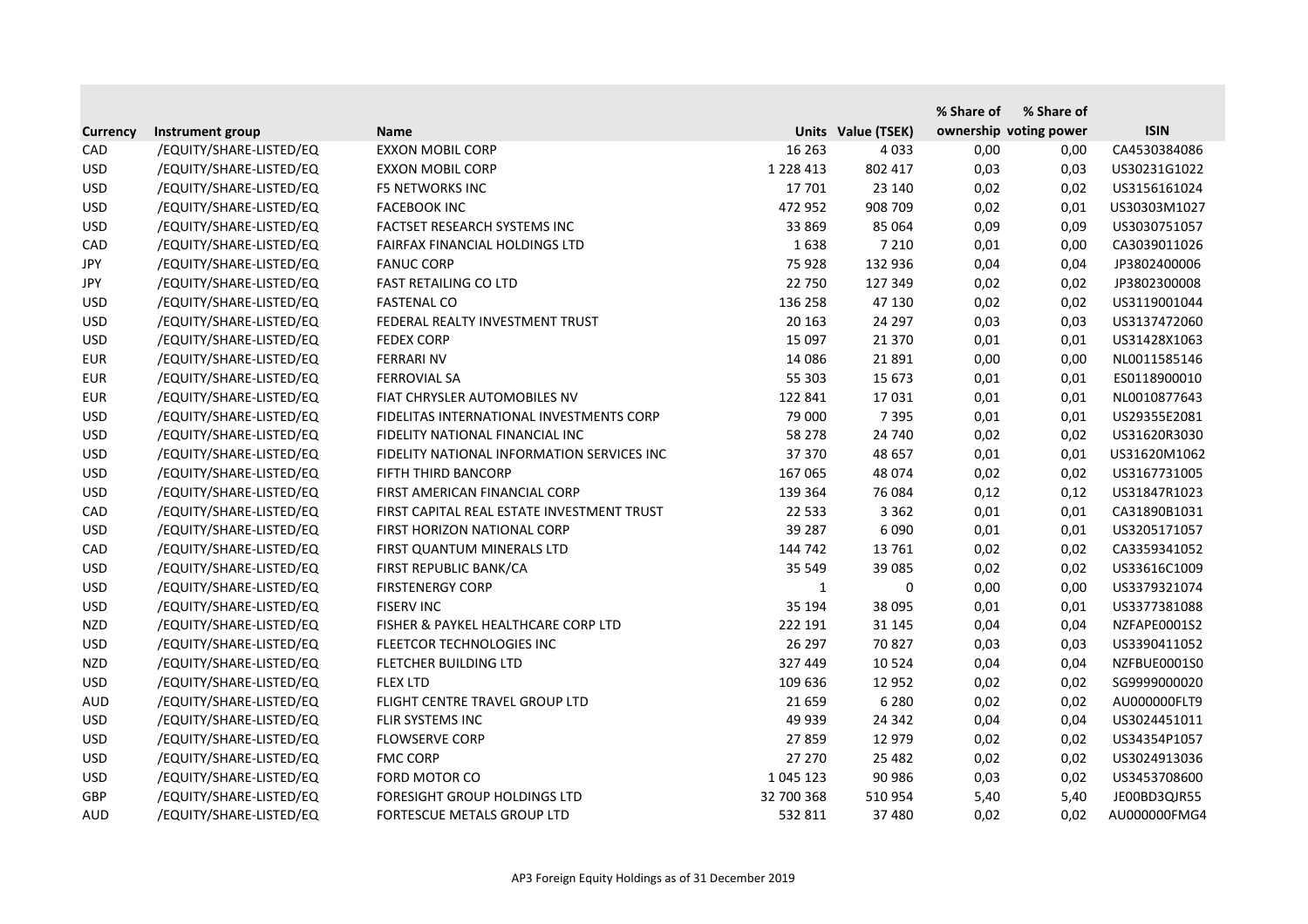|                 |                         |                                       |           |                    | % Share of | % Share of             |              |
|-----------------|-------------------------|---------------------------------------|-----------|--------------------|------------|------------------------|--------------|
| <b>Currency</b> | Instrument group        | <b>Name</b>                           |           | Units Value (TSEK) |            | ownership voting power | <b>ISIN</b>  |
| <b>USD</b>      | /EQUITY/SHARE-LISTED/EQ | <b>FORTINET INC</b>                   | 36 072    | 36 050             | 0,02       | 0,02                   | US34959E1091 |
| <b>USD</b>      | /EQUITY/SHARE-LISTED/EQ | <b>FORTIVE CORP</b>                   | 26 5 28   | 18 970             | 0,01       | 0,01                   | US34959J1088 |
| <b>EUR</b>      | /EQUITY/SHARE-LISTED/EQ | <b>FORTUM OYJ</b>                     | 50 265    | 11 6 20            | 0,01       | 0,01                   | FI0009007132 |
| <b>USD</b>      | /EQUITY/SHARE-LISTED/EQ | FORTUNE BRANDS HOME & SECURITY INC    | 33 095    | 20 24 3            | 0,02       | 0,02                   | US34964C1062 |
| <b>USD</b>      | /EQUITY/SHARE-LISTED/EQ | <b>FOX CORP</b>                       | 10 540    | 3 5 9 1            | 0,00       | 0,00                   | US35137L2043 |
| <b>USD</b>      | /EQUITY/SHARE-LISTED/EQ | <b>FOX CORP</b>                       | 21 5 91   | 7492               | 0,00       |                        | US35137L1052 |
| CAD             | /EQUITY/SHARE-LISTED/EQ | FRANCO-NEVADA CORP                    | 89 961    | 87081              | 0,05       | 0,05                   | CA3518581051 |
| <b>USD</b>      | /EQUITY/SHARE-LISTED/EQ | <b>FRANKLIN RESOURCES INC</b>         | 36 451    | 8865               | 0,01       | 0,01                   | US3546131018 |
| <b>EUR</b>      | /EQUITY/SHARE-LISTED/EQ | <b>FRENCH REPUBLIC</b>                | 78 149    | 8 1 5 3            | 0,00       |                        | FR0010242511 |
| <b>EUR</b>      | /EQUITY/SHARE-LISTED/EQ | FRESENIUS MEDICAL CARE AG & CO KGAA   | 24 8 99   | 17 257             | 0,00       | 0,01                   | DE0005785802 |
| <b>EUR</b>      | /EQUITY/SHARE-LISTED/EQ | <b>FRESENIUS SE &amp; CO KGAA</b>     | 47 287    | 24 9 34            | 0,00       | 0,01                   | DE0005785604 |
| <b>EUR</b>      | /EQUITY/SHARE-LISTED/EQ | <b>F-SECURE OYJ</b>                   | 1981160   | 63 390             | 1,25       | 1,25                   | FI0009801310 |
| JPY             | /EQUITY/SHARE-LISTED/EQ | <b>FUJI ELECTRIC CO LTD</b>           | 49 500    | 14 2 5 9           | 0,03       | 0,03                   | JP3820000002 |
| JPY             | /EQUITY/SHARE-LISTED/EQ | <b>FUJIFILM HOLDINGS CORP</b>         | 140 800   | 63 417             | 0,03       | 0,03                   | JP3814000000 |
| <b>JPY</b>      | /EQUITY/SHARE-LISTED/EQ | <b>FUJITSU LTD</b>                    | 76 100    | 67 30 6            | 0,04       | 0,04                   | JP3818000006 |
| JPY             | /EQUITY/SHARE-LISTED/EQ | FUKUOKA FINANCIAL GROUP INC           | 65 700    | 11 910             | 0,03       | 0,03                   | JP3805010000 |
| <b>HKD</b>      | /EQUITY/SHARE-LISTED/EQ | <b>GALAXY ENTERTAINMENT GROUP LTD</b> | 841 000   | 57 996             | 0,02       | 0,02                   | HK0027032686 |
| <b>USD</b>      | /EQUITY/SHARE-LISTED/EQ | <b>GAP INC/THE</b>                    | 80 638    | 13 3 46            | 0,02       | 0,02                   | US3647601083 |
| CAD             | /EQUITY/SHARE-LISTED/EQ | <b>GARFIELD WESTON FOUNDATION</b>     | 11 152    | 5 3 9 4            | 0,00       | 0,00                   | CA5394811015 |
| GBP             | /EQUITY/SHARE-LISTED/EQ | <b>GARFIELD WESTON FOUNDATION</b>     | 645 161   | 207 858            | 0,08       | 0,08                   | GB0006731235 |
| CAD             | /EQUITY/SHARE-LISTED/EQ | <b>GARFIELD WESTON FOUNDATION</b>     | 4678      | 3 4 7 9            | 0,00       | 0,00                   | CA9611485090 |
| <b>USD</b>      | /EQUITY/SHARE-LISTED/EQ | <b>GARMIN LTD</b>                     | 40 610    | 37 088             | 0,02       | 0,02                   | CH0114405324 |
| <b>USD</b>      | /EQUITY/SHARE-LISTED/EQ | <b>GARTNER INC</b>                    | 23 6 64   | 34 136             | 0,03       | 0,03                   | US3666511072 |
| <b>USD</b>      | /EQUITY/SHARE-LISTED/EQ | <b>GATX CORP</b>                      | 75 877    | 58 847             | 0,22       | 0,22                   | US3614481030 |
| <b>USD</b>      | /EQUITY/SHARE-LISTED/EQ | <b>GENERAL DYNAMICS CORP</b>          | 20 222    | 33 383             | 0,01       | 0,01                   | US3695501086 |
| <b>USD</b>      | /EQUITY/SHARE-LISTED/EQ | <b>GENERAL ELECTRIC CO</b>            | 560 928   | 58 600             | 0,01       | 0,01                   | US3696041033 |
| <b>USD</b>      | /EQUITY/SHARE-LISTED/EQ | <b>GENERAL MILLS INC</b>              | 181 239   | 90 869             | 0,03       | 0,03                   | US3703341046 |
| <b>USD</b>      | /EQUITY/SHARE-LISTED/EQ | <b>GENERAL MOTORS CO</b>              | 374 780   | 128 405            | 0,03       | 0,03                   | US37045V1008 |
| SGD             | /EQUITY/SHARE-LISTED/EQ | <b>GENTING BHD</b>                    | 2 365 300 | 15 149             | 0,02       | 0,02                   | SGXE21576413 |
| <b>USD</b>      | /EQUITY/SHARE-LISTED/EQ | <b>GENUINE PARTS CO</b>               | 47 398    | 47 134             | 0,03       | 0,03                   | US3724601055 |
| CAD             | /EQUITY/SHARE-LISTED/EQ | <b>GESTION AUDEM INC</b>              | 7 3 3 0   | 5 9 9 0            | 0,02       | 0,00                   | CA19239C1068 |
| CAD             | /EQUITY/SHARE-LISTED/EQ | <b>GIBSON ENERGY INC</b>              | 328 285   | 63 015             | 0,23       | 0,23                   | CA3748252069 |
| CAD             | /EQUITY/SHARE-LISTED/EQ | GILDAN ACTIVEWEAR INC                 | 44 959    | 12 4 6 0           | 0,02       | 0,02                   | CA3759161035 |
| <b>USD</b>      | /EQUITY/SHARE-LISTED/EQ | <b>GILEAD SCIENCES INC</b>            | 752 071   | 457 471            | 0,06       | 0,06                   | US3755581036 |
| <b>CHF</b>      | /EQUITY/SHARE-LISTED/EQ | <b>GIVAUDAN SA</b>                    | 1 0 4 5   | 30 615             | 0,01       | 0,01                   | CH0010645932 |
| <b>GBP</b>      | /EQUITY/SHARE-LISTED/EQ | <b>GLAXOSMITHKLINE PLC</b>            | 564 566   | 124 552            | 0,01       | 0,01                   | GB0009252882 |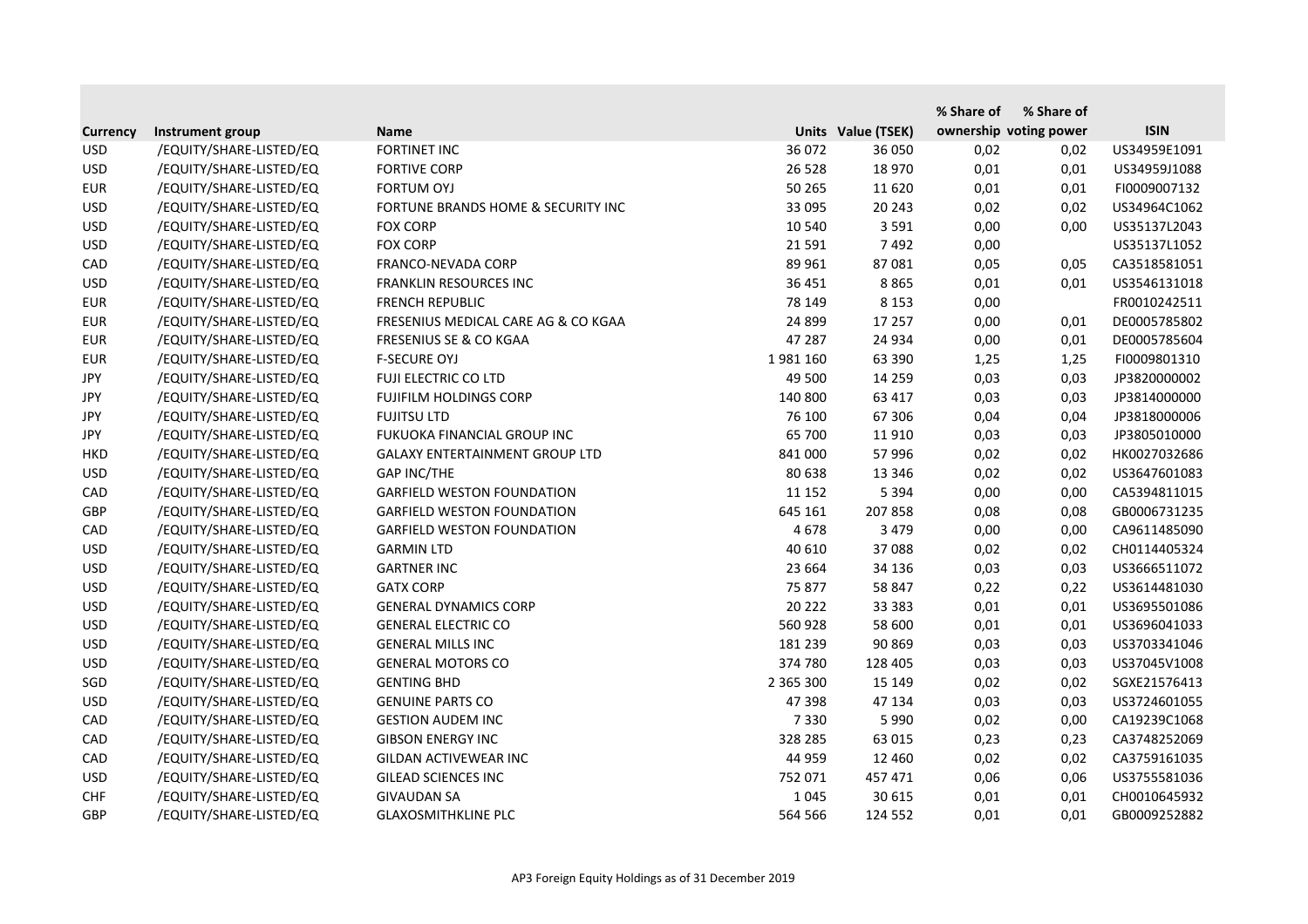|                 |                         |                                           |               |                    | % Share of | % Share of             |              |
|-----------------|-------------------------|-------------------------------------------|---------------|--------------------|------------|------------------------|--------------|
| <b>Currency</b> | Instrument group        | <b>Name</b>                               |               | Units Value (TSEK) |            | ownership voting power | <b>ISIN</b>  |
| <b>GBP</b>      | /EQUITY/SHARE-LISTED/EQ | <b>GLENCORE PLC</b>                       | 1 2 2 7 1 0 5 | 35 814             | 0,01       | 0,01                   | JE00B4T3BW64 |
| <b>USD</b>      | /EQUITY/SHARE-LISTED/EQ | <b>GLOBAL PAYMENTS INC</b>                | 18 278        | 31 2 36            | 0,00       | 0,01                   | US37940X1028 |
| <b>USD</b>      | /EQUITY/SHARE-LISTED/EQ | <b>GLOBE LIFE INC</b>                     | 87775         | 86 480             | 0,08       | 0,08                   | US37959E1029 |
| <b>JPY</b>      | /EQUITY/SHARE-LISTED/EQ | <b>GMO INTERNET INC</b>                   | 15 600        | 10 049             | 0,02       | 0,02                   | JP3385890003 |
| <b>USD</b>      | /EQUITY/SHARE-LISTED/EQ | <b>GODADDY INC</b>                        | 51 565        | 32 785             | 0,03       | 0,03                   | US3802371076 |
| <b>USD</b>      | /EQUITY/SHARE-LISTED/EQ | <b>GOLDMAN SACHS GROUP INC/THE</b>        | 22 4 39       | 48 297             | 0,01       | 0,01                   | US38141G1040 |
| <b>AUD</b>      | /EQUITY/SHARE-LISTED/EQ | <b>GOODMAN GROUP</b>                      | 637 172       | 56 058             | 0,03       | 0,03                   | AU000000GMG2 |
| <b>USD</b>      | /EQUITY/SHARE-LISTED/EQ | GOODYEAR TIRE & RUBBER CO/THE             | 233 526       | 34 004             | 0,10       | 0,10                   | US3825501014 |
| <b>AUD</b>      | /EQUITY/SHARE-LISTED/EQ | <b>GPT GROUP/THE</b>                      | 756 603       | 27881              | 0,04       | 0,04                   | AU000000GPT8 |
| GBP             | /EQUITY/SHARE-LISTED/EQ | GREENCOAT UK WIND PLC/FUND FAMILY         | 31 023 609    | 578 627            | 2,04       | 2,04                   | GB00B8SC6K54 |
| <b>EUR</b>      | /EQUITY/SHARE-LISTED/EQ | <b>GROUPE BPCE</b>                        | 124 759       | 5 1 8 9            | 0,00       | 0,00                   | FR0000120685 |
| <b>EUR</b>      | /EQUITY/SHARE-LISTED/EQ | <b>GROUPE BRUXELLES LAMBERT SA</b>        | 9683          | 9 5 6 0            | 0,01       | 0,01                   | BE0003797140 |
| <b>USD</b>      | /EQUITY/SHARE-LISTED/EQ | <b>GRUBHUB INC</b>                        | 19 2 85       | 8781               | 0,01       | 0,02                   | US4001101025 |
| <b>USD</b>      | /EQUITY/SHARE-LISTED/EQ | <b>GUIDEWIRE SOFTWARE INC</b>             | 17 174        | 17647              | 0,02       | 0,02                   | US40171V1008 |
| <b>USD</b>      | /EQUITY/SHARE-LISTED/EQ | <b>H&amp;R BLOCK INC</b>                  | 131 817       | 28 973             | 0,07       | 0,07                   | US0936711052 |
| <b>EUR</b>      | /EQUITY/SHARE-LISTED/EQ | H51 SAS                                   | 3 5 8 4       | 25 089             | 0,00       |                        | FR0000052292 |
| <b>JPY</b>      | /EQUITY/SHARE-LISTED/EQ | HAKUHODO DY HOLDINGS INC                  | 88 500        | 13 4 7 5           | 0,02       | 0,02                   | JP3766550002 |
| <b>USD</b>      | /EQUITY/SHARE-LISTED/EQ | <b>HALLIBURTON CO</b>                     | 53 360        | 12 2 2 3           | 0,01       | 0,01                   | US4062161017 |
| <b>JPY</b>      | /EQUITY/SHARE-LISTED/EQ | HAMAMATSU PHOTONICS KK                    | 56 400        | 21833              | 0,03       | 0,03                   | JP3771800004 |
| <b>USD</b>      | /EQUITY/SHARE-LISTED/EQ | <b>HANESBRANDS INC</b>                    | 74 692        | 10 3 8 3           | 0,02       | 0,02                   | US4103451021 |
| <b>HKD</b>      | /EQUITY/SHARE-LISTED/EQ | <b>HANG LUNG GROUP LTD</b>                | 794 000       | 16 3 12            | 0,02       | 0,02                   | HK0101000591 |
| <b>JPY</b>      | /EQUITY/SHARE-LISTED/EQ | HANKYU HANSHIN HOLDINGS INC               | 90 200        | 36 354             | 0,04       | 0,04                   | JP3774200004 |
| <b>USD</b>      | /EQUITY/SHARE-LISTED/EQ | HARLEY-DAVIDSON INC                       | 34 2 2 6      | 11 9 15            | 0,02       | 0,02                   | US4128221086 |
| <b>USD</b>      | /EQUITY/SHARE-LISTED/EQ | HARTFORD FINANCIAL SERVICES GROUP INC/THE | 103 872       | 59 090             | 0,03       | 0,03                   | US4165151048 |
| <b>AUD</b>      | /EQUITY/SHARE-LISTED/EQ | HARVEY NORMAN HOLDINGS LTD                | 212 418       | 5 6 8 9            | 0,02       | 0,02                   | AU000000HVN7 |
| <b>USD</b>      | /EQUITY/SHARE-LISTED/EQ | <b>HASBRO INC</b>                         | 27 150        | 26 841             | 0,02       | 0,02                   | US4180561072 |
| <b>USD</b>      | /EQUITY/SHARE-LISTED/EQ | HCA HEALTHCARE INC                        | 19895         | 27 5 28            | 0,01       | 0,01                   | US40412C1018 |
| <b>USD</b>      | /EQUITY/SHARE-LISTED/EQ | HD SUPPLY HOLDINGS INC                    | 35 661        | 13 4 26            | 0,02       | 0,02                   | US40416M1053 |
| <b>USD</b>      | /EQUITY/SHARE-LISTED/EQ | HEALTHPEAK PROPERTIES INC                 | 116 006       | 37 432             | 0,02       | 0,02                   | US42250P1030 |
| <b>USD</b>      | /EQUITY/SHARE-LISTED/EQ | <b>HEICO CORP</b>                         | 29 4 87       | 31 509             | 0,02       | 0,05                   | US4228061093 |
| <b>USD</b>      | /EQUITY/SHARE-LISTED/EQ | <b>HEICO CORP</b>                         | 16 408        | 13 7 51            | 0,01       | 0,00                   | US4228062083 |
| <b>EUR</b>      | /EQUITY/SHARE-LISTED/EQ | HEIDELBERGCEMENT AG                       | 16 841        | 11 4 95            | 0,01       | 0,01                   | DE0006047004 |
| GBP             | /EQUITY/SHARE-LISTED/EQ | <b>HELIOS TOWERS PLC</b>                  | 915 618       | 17940              | 0,09       | 0,09                   | GB00BJVQC708 |
| <b>USD</b>      | /EQUITY/SHARE-LISTED/EQ | <b>HELMERICH &amp; PAYNE INC</b>          | 15 0 62       | 6 4 0 5            | 0,01       | 0,01                   | US4234521015 |
| <b>EUR</b>      | /EQUITY/SHARE-LISTED/EQ | HENKEL AG & CO KGAA                       | 11 782        | 10 3 9 9           | 0,00       | 0,00                   | DE0006048408 |
| <b>EUR</b>      | /EQUITY/SHARE-LISTED/EQ | HENKEL AG & CO KGAA                       | 20752         | 20 10 5            | 0,00       |                        | DE0006048432 |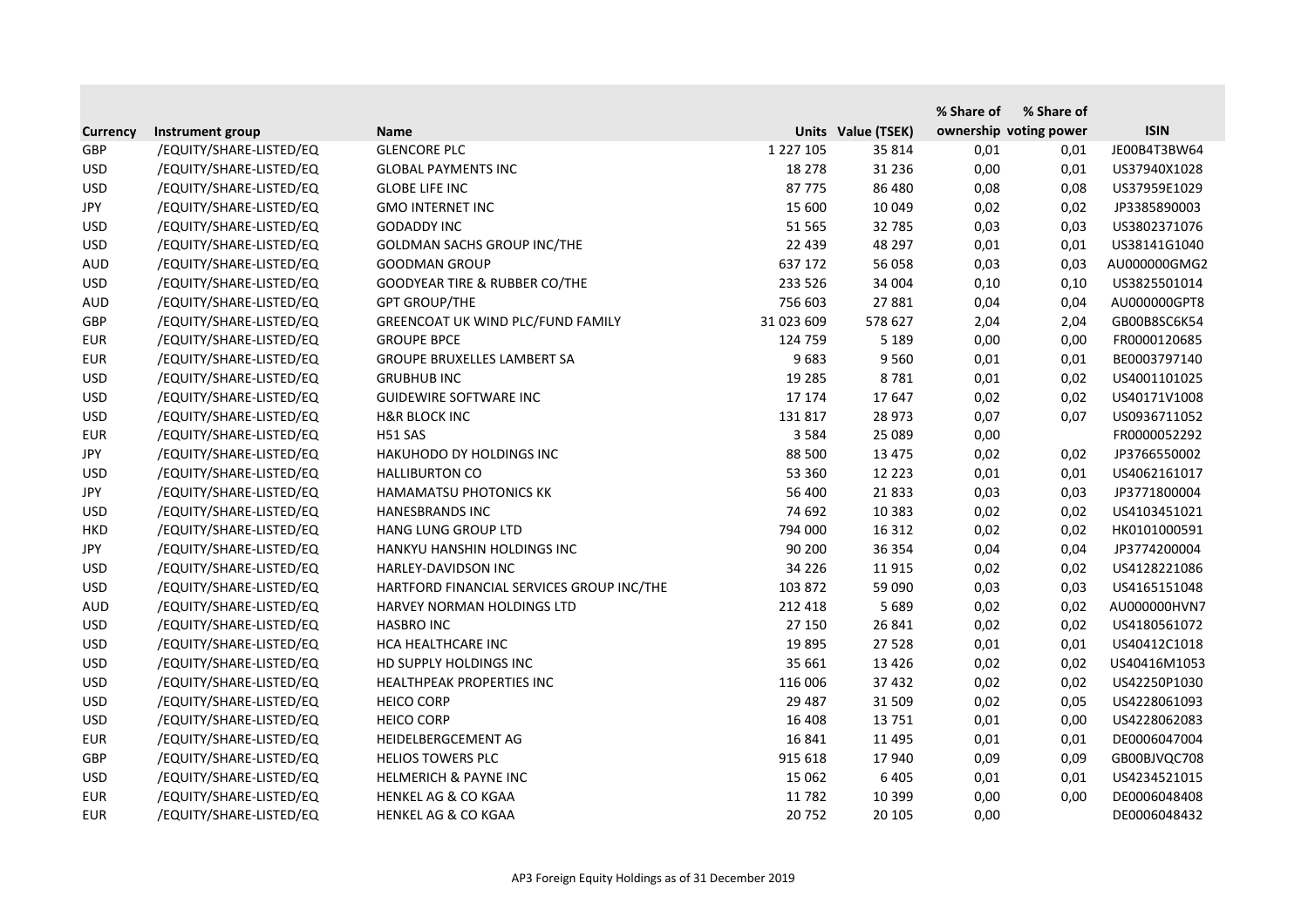|                 |                         |                                         |               |                    | % Share of | % Share of             |              |
|-----------------|-------------------------|-----------------------------------------|---------------|--------------------|------------|------------------------|--------------|
| <b>Currency</b> | Instrument group        | <b>Name</b>                             |               | Units Value (TSEK) |            | ownership voting power | <b>ISIN</b>  |
| <b>USD</b>      | /EQUITY/SHARE-LISTED/EQ | HENRY SCHEIN INC                        | 50 036        | 31 251             | 0,03       | 0,03                   | US8064071025 |
| <b>USD</b>      | /EQUITY/SHARE-LISTED/EQ | HERSHEY CO/THE                          | 222 134       | 305 631            | 0,15       | 0,03                   | US4278661081 |
| <b>USD</b>      | /EQUITY/SHARE-LISTED/EQ | <b>HESS CORP</b>                        | 26 985        | 16877              | 0,01       | 0,01                   | US42809H1077 |
| <b>USD</b>      | /EQUITY/SHARE-LISTED/EQ | HEWLETT PACKARD ENTERPRISE CO           | 158 424       | 23 5 21            | 0,01       | 0,01                   | US42824C1099 |
| <b>JPY</b>      | /EQUITY/SHARE-LISTED/EQ | HIKARI TSUSHIN INC                      | 8 5 0 0       | 20 079             | 0,02       | 0,02                   | JP3783420007 |
| <b>USD</b>      | /EQUITY/SHARE-LISTED/EQ | HILTON WORLDWIDE HOLDINGS INC           | 22 956        | 23 8 34            | 0,01       | 0,01                   | US43300A2033 |
| <b>JPY</b>      | /EQUITY/SHARE-LISTED/EQ | HIROSE ELECTRIC CO LTD                  | 12 8 8 1      | 15 5 64            | 0,03       | 0,03                   | JP3799000009 |
| <b>JPY</b>      | /EQUITY/SHARE-LISTED/EQ | HISAMITSU PHARMACEUTICAL CO INC         | 21 700        | 9998               | 0,03       | 0,03                   | JP3784600003 |
| <b>JPY</b>      | /EQUITY/SHARE-LISTED/EQ | <b>HITACHI LTD</b>                      | 40 400        | 15 9 17            | 0,02       | 0,02                   | JP3785000005 |
| <b>JPY</b>      | /EQUITY/SHARE-LISTED/EQ | HITACHI LTD                             | 81 300        | 11 293             | 0,02       | 0,02                   | JP3786200000 |
| <b>JPY</b>      | /EQUITY/SHARE-LISTED/EQ | <b>HITACHI LTD</b>                      | 40 800        | 11 542             | 0,02       | 0,02                   | JP3787000003 |
| <b>JPY</b>      | /EQUITY/SHARE-LISTED/EQ | HITACHI LTD                             | 378 385       | 150 744            | 0,04       | 0,04                   | JP3788600009 |
| <b>JPY</b>      | /EQUITY/SHARE-LISTED/EQ | HITACHI LTD                             | 26 100        | 17 397             | 0,02       | 0,02                   | JP3678800008 |
| <b>USD</b>      | /EQUITY/SHARE-LISTED/EQ | <b>HOLLYFRONTIER CORP</b>               | 34 203        | 16 23 6            | 0,02       | 0,02                   | US4361061082 |
| <b>USD</b>      | /EQUITY/SHARE-LISTED/EQ | <b>HOLOGIC INC</b>                      | 169 961       | 83 067             | 0,06       | 0,06                   | US4364401012 |
| <b>USD</b>      | /EQUITY/SHARE-LISTED/EQ | HOME DEPOT INC/THE                      | 277 062       | 566 388            | 0,03       | 0,03                   | US4370761029 |
| <b>JPY</b>      | /EQUITY/SHARE-LISTED/EQ | HONDA MOTOR CO LTD                      | 636 881       | 169 974            | 0,04       | 0,04                   | JP3854600008 |
| <b>USD</b>      | /EQUITY/SHARE-LISTED/EQ | HONEYWELL INTERNATIONAL INC             | 159 605       | 264 450            | 0,02       | 0,02                   | US4385161066 |
| <b>HKD</b>      | /EQUITY/SHARE-LISTED/EQ | HONG KONG & CHINA GAS CO LTD            | 3 947 989     | 72 190             | 0,02       | 0,02                   | HK0003000038 |
| <b>HKD</b>      | /EQUITY/SHARE-LISTED/EQ | HONG KONG EXCHANGES & CLEARING LTD      | 460 668       | 140 022            | 0,04       | 0,04                   | HK0388045442 |
| <b>HKD</b>      | /EQUITY/SHARE-LISTED/EQ | HONG KONG SPECIAL ADMINISTRATIVE REGION | 589 000       | 32 586             | 0,01       | 0,01                   | HK0066009694 |
| <b>HKD</b>      | /EQUITY/SHARE-LISTED/EQ | <b>HOPKINS CAYMAN LTD</b>               | 562 843       | 25 8 65            | 0,01       | 0,01                   | HK0012000102 |
| <b>USD</b>      | /EQUITY/SHARE-LISTED/EQ | HORMEL FOODS CORP                       | 247 843       | 104 658            | 0,05       | 0,05                   | US4404521001 |
| JPY             | /EQUITY/SHARE-LISTED/EQ | <b>HOSHIZAKI CORP</b>                   | 20 600        | 17 279             | 0,03       | 0,03                   | JP3845770001 |
| <b>USD</b>      | /EQUITY/SHARE-LISTED/EQ | HOST HOTELS & RESORTS INC               | 222 893       | 38 705             | 0,03       | 0,03                   | US44107P1049 |
| JPY             | /EQUITY/SHARE-LISTED/EQ | <b>HOYA CORP</b>                        | 149 500       | 134 542            | 0,04       | 0,04                   | JP3837800006 |
| <b>USD</b>      | /EQUITY/SHARE-LISTED/EQ | HP INC                                  | 352 519       | 67814              | 0,02       | 0,02                   | US40434L1052 |
| <b>GBP</b>      | /EQUITY/SHARE-LISTED/EQ | HSBC HOLDINGS PLC                       | 2 2 8 4 9 1 5 | 167 717            | 0,01       | 0,01                   | GB0005405286 |
| <b>HKD</b>      | /EQUITY/SHARE-LISTED/EQ | <b>HSBC HOLDINGS PLC</b>                | 295 400       | 57 138             | 0,02       | 0,02                   | HK0011000095 |
| <b>USD</b>      | /EQUITY/SHARE-LISTED/EQ | HUBBELL INC                             | 9 3 9 5       | 13 000             | 0,01       | 0,02                   | US4435106079 |
| JPY             | /EQUITY/SHARE-LISTED/EQ | HULIC CO LTD                            | 113 200       | 12829              | 0,02       | 0,02                   | JP3360800001 |
| <b>USD</b>      | /EQUITY/SHARE-LISTED/EQ | <b>HUMANA INC</b>                       | 22 4 65       | 77078              | 0,02       | 0,02                   | US4448591028 |
| <b>USD</b>      | /EQUITY/SHARE-LISTED/EQ | HUNTINGTON BANCSHARES INC/OH            | 242 364       | 34 213             | 0,02       | 0,02                   | US4461501045 |
| <b>USD</b>      | /EQUITY/SHARE-LISTED/EQ | HUNTINGTON INGALLS INDUSTRIES INC       | 8816          | 20 704             | 0,02       | 0,02                   | US4464131063 |
| CAD             | /EQUITY/SHARE-LISTED/EQ | HYDRO ONE LTD                           | 478           | 87                 | 0,00       | 0,00                   | CA4488112083 |
| CAD             | /EQUITY/SHARE-LISTED/EQ | IA FINANCIAL CORP INC                   | 22 2 68       | 11 4 6 6           | 0,01       | 0,02                   | CA45075E1043 |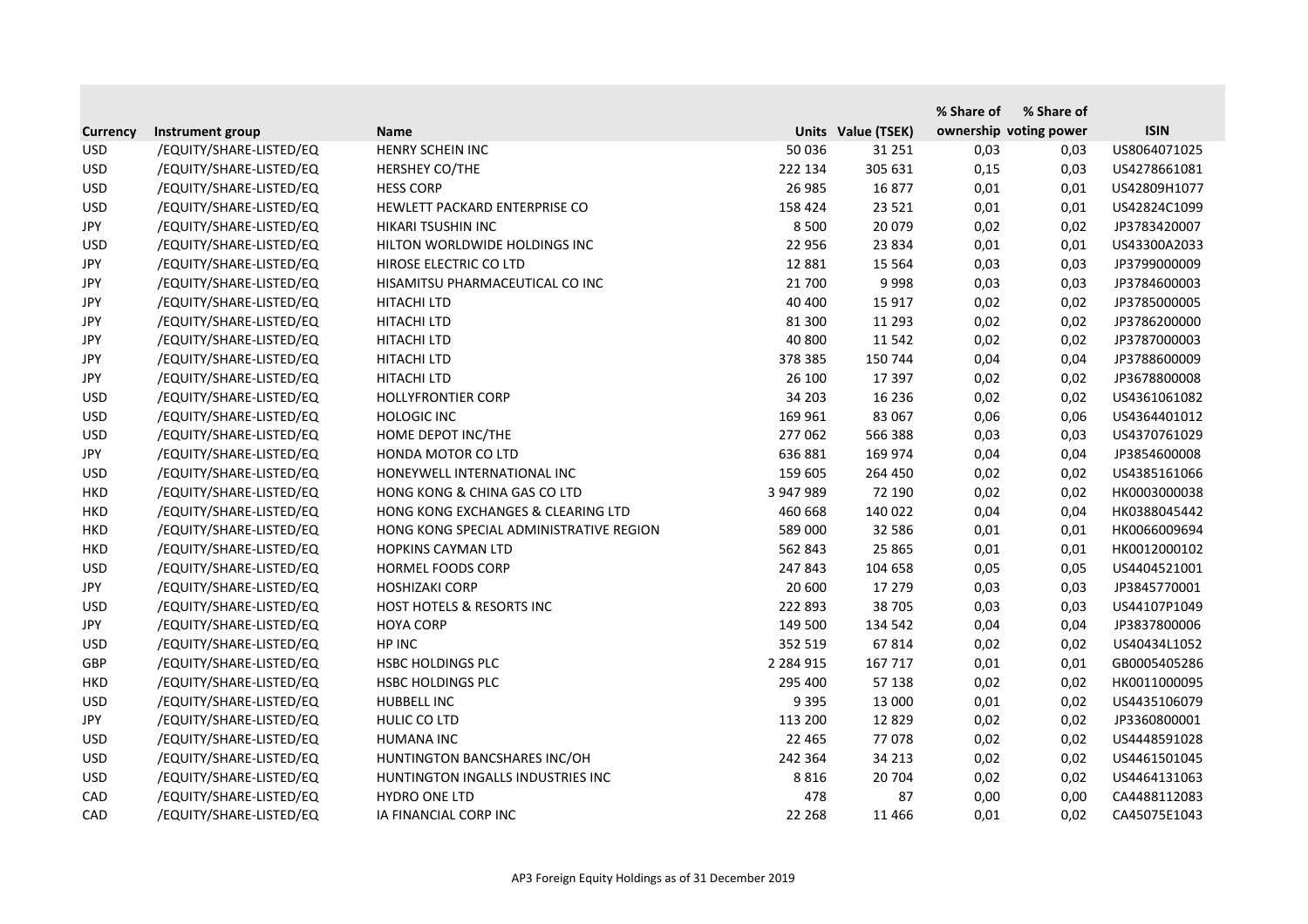|                 |                         |                                        |           |                    | % Share of | % Share of             |              |
|-----------------|-------------------------|----------------------------------------|-----------|--------------------|------------|------------------------|--------------|
| <b>Currency</b> | Instrument group        | <b>Name</b>                            |           | Units Value (TSEK) |            | ownership voting power | <b>ISIN</b>  |
| <b>USD</b>      | /EQUITY/SHARE-LISTED/EQ | IAC/INTERACTIVECORP                    | 16 405    | 38 255             | 0,02       | 0,01                   | US44919P5089 |
| <b>USD</b>      | /EQUITY/SHARE-LISTED/EQ | IAC/INTERACTIVECORP                    | 11885     | 9 1 3 5            | 0,02       | 0,00                   | US57665R1068 |
| <b>EUR</b>      | /EQUITY/SHARE-LISTED/EQ | <b>IBERDROLA SA</b>                    | 681 849   | 65 772             | 0,01       | 0,01                   | ES0144580Y14 |
| <b>JPY</b>      | /EQUITY/SHARE-LISTED/EQ | <b>IDEMITSU KOSAN CO LTD</b>           | 80 615    | 21 0 36            | 0,03       | 0,03                   | JP3142500002 |
| <b>USD</b>      | /EQUITY/SHARE-LISTED/EQ | <b>IDEX CORP</b>                       | 21 912    | 35 281             | 0,03       | 0,03                   | US45167R1041 |
| <b>USD</b>      | /EQUITY/SHARE-LISTED/EQ | <b>IDEXX LABORATORIES INC</b>          | 37 408    | 91 442             | 0,04       | 0,04                   | US45168D1046 |
| <b>JPY</b>      | /EQUITY/SHARE-LISTED/EQ | <b>IHI CORP</b>                        | 55 699    | 12 347             | 0,04       | 0,04                   | JP3134800006 |
| <b>USD</b>      | /EQUITY/SHARE-LISTED/EQ | <b>IHS MARKIT LTD</b>                  | 49 276    | 34 757             | 0,01       | 0,01                   | BMG475671050 |
| <b>JPY</b>      | /EQUITY/SHARE-LISTED/EQ | <b>IIDA GROUP HOLDINGS CO LTD</b>      | 55 838    | 9 2 2 8            | 0,02       | 0,02                   | JP3131090007 |
| <b>USD</b>      | /EQUITY/SHARE-LISTED/EQ | <b>ILLINOIS TOOL WORKS INC</b>         | 22 735    | 38 2 2 9           | 0,01       | 0,01                   | US4523081093 |
| <b>USD</b>      | /EQUITY/SHARE-LISTED/EQ | <b>ILLUMINA INC</b>                    | 36 387    | 112 997            | 0,02       | 0,02                   | US4523271090 |
| <b>USD</b>      | /EQUITY/SHARE-LISTED/EQ | <b>INCYTE CORP</b>                     | 29 9 52   | 24 4 83            | 0,01       | 0,01                   | US45337C1027 |
| <b>EUR</b>      | /EQUITY/SHARE-LISTED/EQ | INFINEON TECHNOLOGIES AG               | 774 890   | 165 372            | 0,03       | 0,06                   | DE0006231004 |
| <b>GBP</b>      | /EQUITY/SHARE-LISTED/EQ | INFRARED CAPITAL PARTNERS LTD          | 3 596 488 | 76 088             | 0,20       | 0,20                   | GB00BJLP1Y77 |
| <b>EUR</b>      | /EQUITY/SHARE-LISTED/EQ | ING GROEP NV                           | 3754884   | 421 700            | 0,10       | 0,10                   | NL0011821202 |
| <b>USD</b>      | /EQUITY/SHARE-LISTED/EQ | INGERSOLL-RAND PLC                     | 26 261    | 32 676             | 0,01       | 0,01                   | IE00B6330302 |
| <b>USD</b>      | /EQUITY/SHARE-LISTED/EQ | <b>INGREDION INC</b>                   | 13777     | 11 987             | 0,02       | 0,02                   | US4571871023 |
| JPY             | /EQUITY/SHARE-LISTED/EQ | <b>INPEX CORP</b>                      | 402 800   | 39 4 24            | 0,03       | 0,03                   | JP3294460005 |
| <b>USD</b>      | /EQUITY/SHARE-LISTED/EQ | <b>INSULET CORP</b>                    | 12 601    | 20 195             | 0,02       | 0,02                   | US45784P1012 |
| <b>AUD</b>      | /EQUITY/SHARE-LISTED/EQ | INSURANCE AUSTRALIA GROUP LTD          | 895 835   | 45 155             | 0,04       | 0,04                   | AU000000IAG3 |
| CAD             | /EQUITY/SHARE-LISTED/EQ | <b>INTACT FINANCIAL CORP</b>           | 8 5 2 4   | 8 6 4 1            | 0,01       | 0,01                   | CA45823T1066 |
| <b>USD</b>      | /EQUITY/SHARE-LISTED/EQ | <b>INTEL CORP</b>                      | 984 685   | 551 678            | 0,02       | 0,02                   | US4581401001 |
| CAD             | /EQUITY/SHARE-LISTED/EQ | <b>INTER PIPELINE LTD</b>              | 88 068    | 14 3 30            | 0,02       | 0,02                   | CA45833V1094 |
| <b>USD</b>      | /EQUITY/SHARE-LISTED/EQ | INTERCONTINENTAL EXCHANGE INC          | 193 102   | 167 297            | 0,03       | 0,03                   | US45866F1049 |
| <b>USD</b>      | /EQUITY/SHARE-LISTED/EQ | <b>INTERDIGITAL INC</b>                | 3         | $\overline{2}$     | 0,00       | 0,00                   | US45867G1013 |
| <b>USD</b>      | /EQUITY/SHARE-LISTED/EQ | INTERNATIONAL BUSINESS MACHINES CORP   | 114 380   | 143 519            | 0,01       | 0,01                   | US4592001014 |
| <b>USD</b>      | /EQUITY/SHARE-LISTED/EQ | INTERNATIONAL FLAVORS & FRAGRANCES INC | 21 372    | 25 812             | 0,02       | 0,02                   | US4595061015 |
| <b>USD</b>      | /EQUITY/SHARE-LISTED/EQ | INTERNATIONAL PAPER CO                 | 22 734    | 9 8 0 0            | 0,01       | 0,01                   | US4601461035 |
| <b>USD</b>      | /EQUITY/SHARE-LISTED/EQ | INTERPUBLIC GROUP OF COS INC/THE       | 827 648   | 178 971            | 0,21       | 0,21                   | US4606901001 |
| GBP             | /EQUITY/SHARE-LISTED/EQ | <b>INTERTEK GROUP PLC</b>              | 249 000   | 180 702            | 0,15       | 0,15                   | GB0031638363 |
| <b>EUR</b>      | /EQUITY/SHARE-LISTED/EQ | INTESA SANPAOLO SPA                    | 1684375   | 41 5 66            | 0,01       | 0,01                   | IT0000072618 |
| <b>USD</b>      | /EQUITY/SHARE-LISTED/EQ | <b>INTUIT INC</b>                      | 125 512   | 307 748            | 0,05       | 0,05                   | US4612021034 |
| <b>USD</b>      | /EQUITY/SHARE-LISTED/EQ | INTUITIVE SURGICAL INC                 | 7021      | 38 853             | 0,01       | 0,01                   | US46120E6023 |
| <b>USD</b>      | /EQUITY/SHARE-LISTED/EQ | <b>INVESCO LTD</b>                     | 109 696   | 18 4 63            | 0,02       | 0,02                   | BMG491BT1088 |
| <b>USD</b>      | /EQUITY/SHARE-LISTED/EQ | <b>INVITATION HOMES INC</b>            | 126 296   | 35 4 32            | 0,02       | 0,02                   | US46187W1071 |
| <b>USD</b>      | /EQUITY/SHARE-LISTED/EQ | IONIS PHARMACEUTICALS INC              | 28 3 93   | 16 056             | 0,02       | 0,02                   | US4622221004 |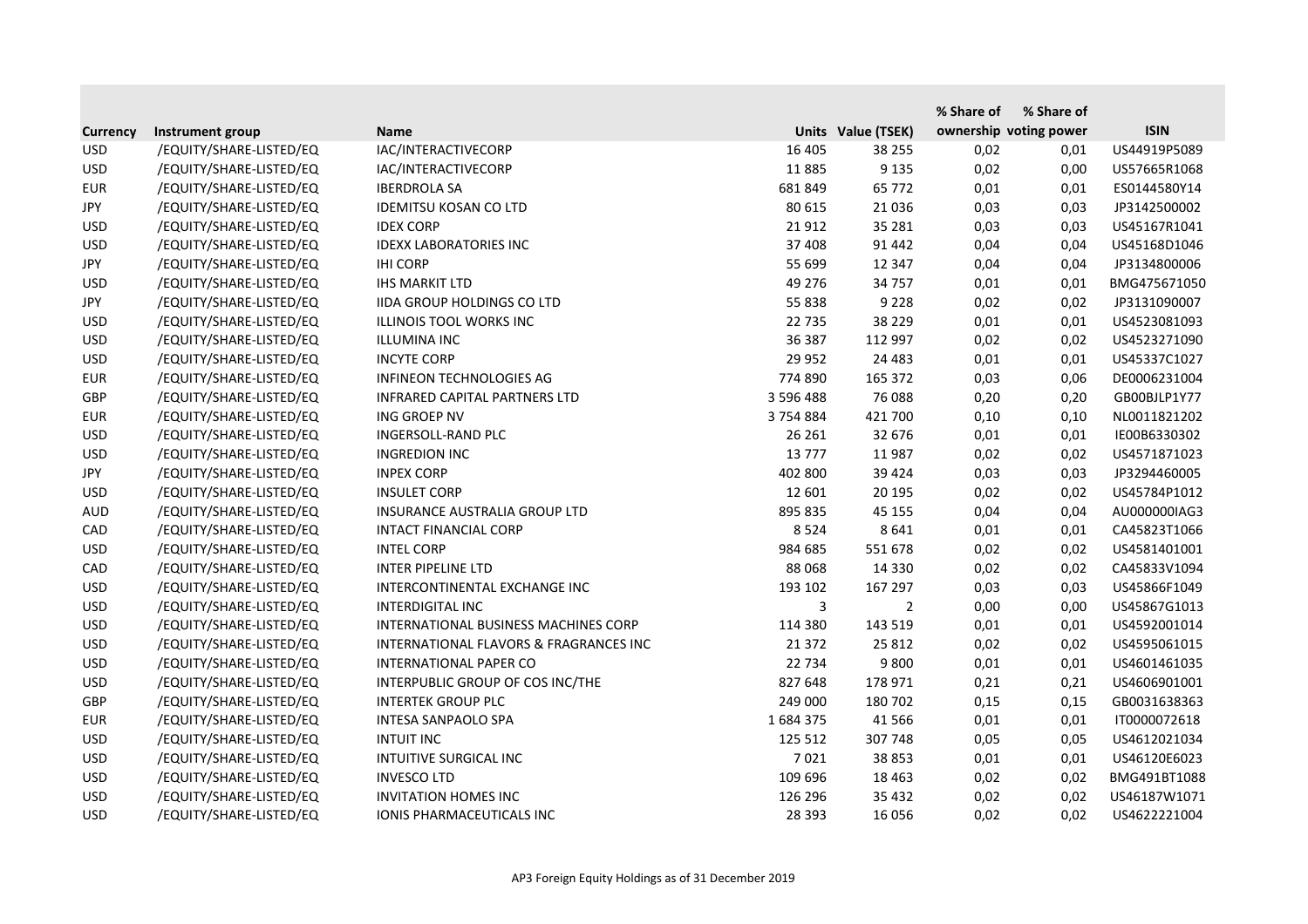|                 |                         |                                       |              |                    | % Share of | % Share of             |              |
|-----------------|-------------------------|---------------------------------------|--------------|--------------------|------------|------------------------|--------------|
| <b>Currency</b> | Instrument group        | <b>Name</b>                           |              | Units Value (TSEK) |            | ownership voting power | <b>ISIN</b>  |
| <b>USD</b>      | /EQUITY/SHARE-LISTED/EQ | <b>IPG PHOTONICS CORP</b>             | 11 101       | 15 060             | 0,02       | 0,02                   | US44980X1090 |
| <b>USD</b>      | /EQUITY/SHARE-LISTED/EQ | <b>IQVIA HOLDINGS INC</b>             | 16 3 6 1     | 23 6 64            | 0,01       | 0,01                   | US46266C1053 |
| <b>EUR</b>      | /EQUITY/SHARE-LISTED/EQ | IRISH BANK RESOLUTION CORP LTD        | 1 0 68 3 4 7 | 0                  | 0,14       |                        | IE00B06H8J93 |
| <b>USD</b>      | /EQUITY/SHARE-LISTED/EQ | <b>IRON MOUNTAIN INC</b>              | 73 752       | 22 003             | 0,03       | 0,03                   | US46284V1017 |
| JPY             | /EQUITY/SHARE-LISTED/EQ | <b>ISETAN MITSUKOSHI HOLDINGS LTD</b> | 127 500      | 10 805             | 0,03       | 0,03                   | JP3894900004 |
| JPY             | /EQUITY/SHARE-LISTED/EQ | <b>ISUZU MOTORS LTD</b>               | 221 100      | 24 7 34            | 0,03       | 0,03                   | JP3137200006 |
| <b>JPY</b>      | /EQUITY/SHARE-LISTED/EQ | <b>ITOCHU CORP</b>                    | 528 391      | 115 332            | 0,03       | 0,03                   | JP3143600009 |
| JPY             | /EQUITY/SHARE-LISTED/EQ | <b>ITOCHU CORP</b>                    | 101 800      | 23 013             | 0,02       | 0,02                   | JP3802600001 |
| <b>JPY</b>      | /EQUITY/SHARE-LISTED/EQ | <b>ITOCHU CORP</b>                    | 36 700       | 9719               | 0,02       | 0,02                   | JP3143900003 |
| <b>JPY</b>      | /EQUITY/SHARE-LISTED/EQ | J FRONT RETAILING CO LTD              | 87 200       | 11 4 9 0           | 0,03       | 0,03                   | JP3386380004 |
| <b>GBP</b>      | /EQUITY/SHARE-LISTED/EQ | J SAINSBURY PLC                       | 682          | 19                 | 0,00       | 0,00                   | GB00B019KW72 |
| <b>USD</b>      | /EQUITY/SHARE-LISTED/EQ | JAB HOLDING CO SARL                   | 60734        | 6 3 9 6            | 0,01       | 0,01                   | US2220702037 |
| <b>USD</b>      | /EQUITY/SHARE-LISTED/EQ | JACK HENRY & ASSOCIATES INC           | 46 984       | 64 069             | 0,06       | 0,06                   | US4262811015 |
| <b>USD</b>      | /EQUITY/SHARE-LISTED/EQ | JACOBS ENGINEERING GROUP INC          | 46 680       | 39 253             | 0,04       | 0,04                   | US4698141078 |
| <b>AUD</b>      | /EQUITY/SHARE-LISTED/EQ | JAMES HARDIE INDUSTRIES PLC           | 171 296      | 31 4 15            | 0,04       | 0,04                   | AU000000JHX1 |
| <b>JPY</b>      | /EQUITY/SHARE-LISTED/EQ | <b>JAPAN</b>                          | 87 900       | 14 095             | 0,02       | 0,02                   | JP3233250004 |
| <b>JPY</b>      | /EQUITY/SHARE-LISTED/EQ | <b>JAPAN</b>                          | 153 600      | 13889              | 0,00       | 0,00                   | JP3946750001 |
| JPY             | /EQUITY/SHARE-LISTED/EQ | <b>JAPAN</b>                          | 620 100      | 54 791             | 0,01       | 0,01                   | JP3752900005 |
| JPY             | /EQUITY/SHARE-LISTED/EQ | JAPAN AIRLINES CO LTD                 | 43 700       | 12 784             | 0,01       | 0,01                   | JP3705200008 |
| JPY             | /EQUITY/SHARE-LISTED/EQ | JAPAN AIRPORT TERMINAL CO LTD         | 20 700       | 10856              | 0,02       | 0,02                   | JP3699400002 |
| JPY             | /EQUITY/SHARE-LISTED/EQ | JAPAN EXCHANGE GROUP INC              | 201 370      | 33 470             | 0,04       | 0,04                   | JP3183200009 |
| <b>JPY</b>      | /EQUITY/SHARE-LISTED/EQ | JAPAN PRIME REALTY INVESTMENT CORP    | 315          | 12 9 26            | 0,03       | 0,03                   | JP3040890000 |
| JPY             | /EQUITY/SHARE-LISTED/EQ | JAPAN REAL ESTATE INVESTMENT CORP     | 518          | 32 119             | 0,04       | 0,04                   | JP3027680002 |
| <b>JPY</b>      | /EQUITY/SHARE-LISTED/EQ | JAPAN RETAIL FUND INVESTMENT CORP     | 1053         | 21 157             | 0,04       | 0,04                   | JP3039710003 |
| SGD             | /EQUITY/SHARE-LISTED/EQ | JARDINE MATHESON HOLDINGS LTD         | 40 211       | 8426               | 0,01       | 0,01                   | SG1B51001017 |
| <b>USD</b>      | /EQUITY/SHARE-LISTED/EQ | JARDINE MATHESON HOLDINGS LTD         | 86 100       | 44 813             | 0,01       | 0,01                   | BMG507361001 |
| <b>USD</b>      | /EQUITY/SHARE-LISTED/EQ | JARDINE MATHESON HOLDINGS LTD         | 449 500      | 24 195             | 0,02       | 0,02                   | BMG4587L1090 |
| <b>USD</b>      | /EQUITY/SHARE-LISTED/EQ | JARDINE MATHESON HOLDINGS LTD         | 132 400      | 7077               | 0,01       | 0,01                   | BMG2624N1535 |
| <b>USD</b>      | /EQUITY/SHARE-LISTED/EQ | JARDINE MATHESON HOLDINGS LTD         | 85 200       | 24 4 4 5           | 0,01       | 0,01                   | BMG507641022 |
| <b>USD</b>      | /EQUITY/SHARE-LISTED/EQ | JAZZ PHARMACEUTICALS PLC              | 11 791       | 16 477             | 0,02       | 0,02                   | IE00B4Q5ZN47 |
| <b>USD</b>      | /EQUITY/SHARE-LISTED/EQ | JB HUNT TRANSPORT SERVICES INC        | 18 172       | 19865              | 0,02       | 0,02                   | US4456581077 |
| <b>USD</b>      | /EQUITY/SHARE-LISTED/EQ | JEFFERIES FINANCIAL GROUP INC         | 53 158       | 10 634             | 0,02       | 0,02                   | US47233W1099 |
| JPY             | /EQUITY/SHARE-LISTED/EQ | JFE HOLDINGS INC                      | 197 200      | 23 963             | 0,03       | 0,03                   | JP3386030005 |
| JPY             | /EQUITY/SHARE-LISTED/EQ | <b>JGC HOLDINGS CORP</b>              | 89 300       | 13 4 97            | 0,03       | 0,03                   | JP3667600005 |
| <b>USD</b>      | /EQUITY/SHARE-LISTED/EQ | <b>JM SMUCKER CO/THE</b>              | 29 660       | 28 912             | 0,03       | 0,03                   | US8326964058 |
| <b>HKD</b>      | /EQUITY/SHARE-LISTED/EQ | JOHN SWIRE & SONS LTD                 | 442 800      | 13752              | 0,01       | 0,01                   | HK0000063609 |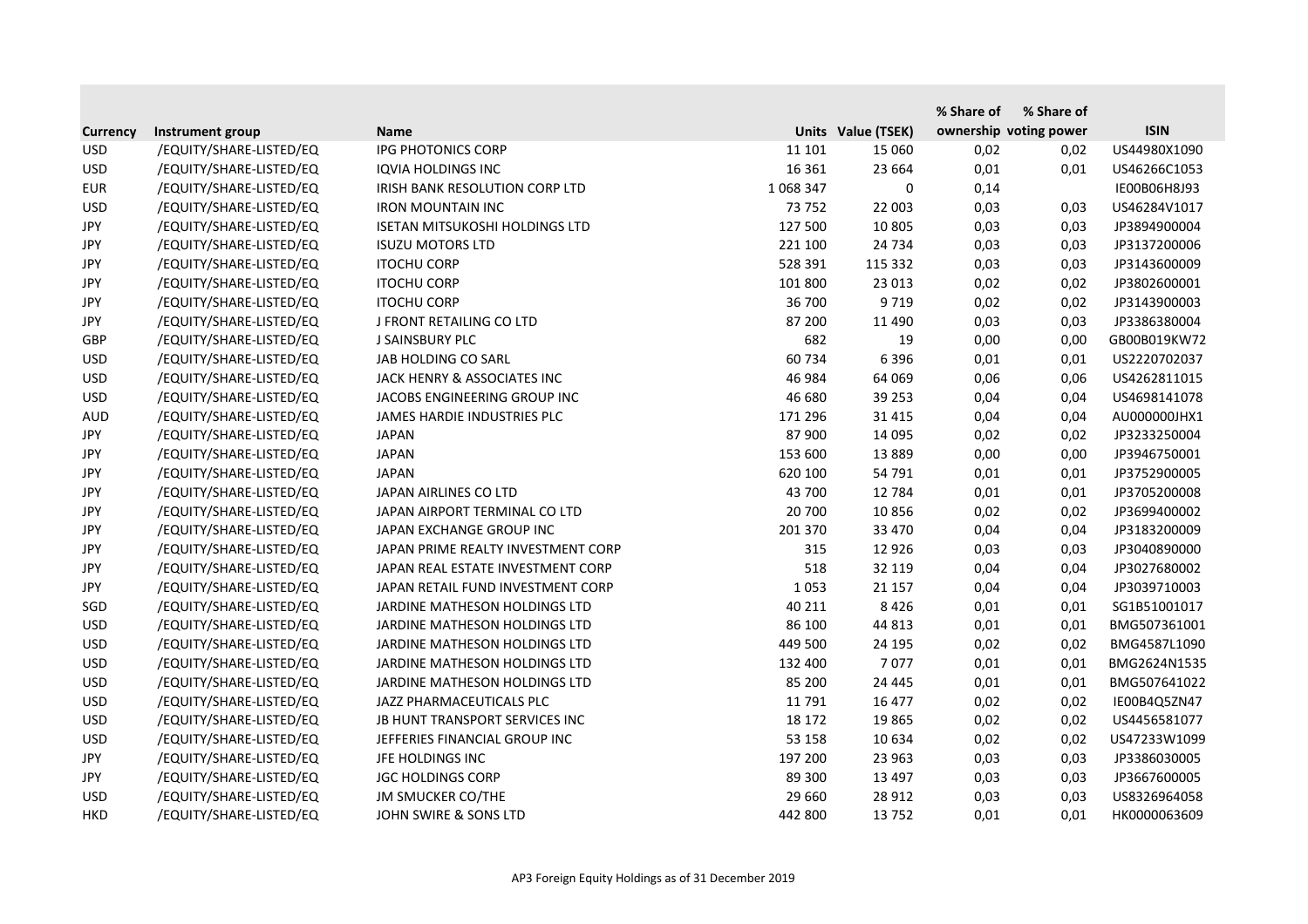|                 |                         |                                    |               |                    | % Share of | % Share of             |              |
|-----------------|-------------------------|------------------------------------|---------------|--------------------|------------|------------------------|--------------|
| <b>Currency</b> | Instrument group        | <b>Name</b>                        |               | Units Value (TSEK) |            | ownership voting power | <b>ISIN</b>  |
| <b>HKD</b>      | /EQUITY/SHARE-LISTED/EQ | JOHN SWIRE & SONS LTD              | 193 000       | 16 787             | 0,02       | 0,00                   | HK0019000162 |
| <b>USD</b>      | /EQUITY/SHARE-LISTED/EQ | <b>JOHNSON &amp; JOHNSON</b>       | 689 794       | 941 911            | 0,03       | 0,03                   | US4781601046 |
| <b>USD</b>      | /EQUITY/SHARE-LISTED/EQ | JOHNSON CONTROLS INTERNATIONAL PLC | 48 473        | 18 472             | 0,00       | 0,01                   | IE00BY7QL619 |
| <b>USD</b>      | /EQUITY/SHARE-LISTED/EQ | JONES LANG LASALLE INC             | 10 772        | 17 555             | 0,02       | 0,02                   | US48020Q1076 |
| <b>USD</b>      | /EQUITY/SHARE-LISTED/EQ | <b>JPMORGAN CHASE &amp; CO</b>     | 545 522       | 711 868            | 0,02       | 0,02                   | US46625H1005 |
| JPY             | /EQUITY/SHARE-LISTED/EQ | <b>JSR CORP</b>                    | 72 900        | 12 632             | 0,03       | 0,03                   | JP3385980002 |
| <b>JPY</b>      | /EQUITY/SHARE-LISTED/EQ | <b>JTEKT CORP</b>                  | 78 100        | 8750               | 0,02       | 0,02                   | JP3292200007 |
| <b>USD</b>      | /EQUITY/SHARE-LISTED/EQ | JUNIPER NETWORKS INC               | 191 650       | 44 187             | 0,06       | 0,06                   | US48203R1041 |
| JPY             | /EQUITY/SHARE-LISTED/EQ | <b>JXTG HOLDINGS INC</b>           | 1 2 3 4 7 5 0 | 52 945             | 0,04       | 0,04                   | JP3386450005 |
| <b>JPY</b>      | /EQUITY/SHARE-LISTED/EQ | <b>KAJIMA CORP</b>                 | 180 700       | 22 689             | 0,03       | 0,03                   | JP3210200006 |
| <b>JPY</b>      | /EQUITY/SHARE-LISTED/EQ | KAKAKU.COM INC                     | 51876         | 12 478             | 0,02       | 0,02                   | JP3206000006 |
| <b>JPY</b>      | /EQUITY/SHARE-LISTED/EQ | KAMIGUMI CO LTD                    | 40 800        | 8 4 2 9            | 0,03       | 0,03                   | JP3219000001 |
| JPY             | /EQUITY/SHARE-LISTED/EQ | KANSAI PAINT CO LTD                | 67 200        | 15 4 92            | 0,02       | 0,02                   | JP3229400001 |
| <b>USD</b>      | /EQUITY/SHARE-LISTED/EQ | <b>KANSAS CITY SOUTHERN</b>        | 31 517        | 45 187             | 0,03       | 0,03                   | US4851703029 |
| <b>JPY</b>      | /EQUITY/SHARE-LISTED/EQ | <b>KAO CORP</b>                    | 189 480       | 147 269            | 0,04       | 0,04                   | JP3205800000 |
| <b>JPY</b>      | /EQUITY/SHARE-LISTED/EQ | KAWASAKI HEAVY INDUSTRIES LTD      | 53 899        | 11 177             | 0,03       | 0,03                   | JP3224200000 |
| <b>EUR</b>      | /EQUITY/SHARE-LISTED/EQ | <b>KBC GROUP NV</b>                | 421 258       | 296 840            | 0,10       | 0,10                   | BE0003565737 |
| <b>JPY</b>      | /EQUITY/SHARE-LISTED/EQ | <b>KDDI CORP</b>                   | 689 795       | 193 244            | 0,03       | 0,03                   | JP3496400007 |
| <b>JPY</b>      | /EQUITY/SHARE-LISTED/EQ | KEIHAN HOLDINGS CO LTD             | 36 499        | 16 659             | 0,03       | 0,03                   | JP3279400000 |
| JPY             | /EQUITY/SHARE-LISTED/EQ | <b>KEIKYU CORP</b>                 | 83 700        | 15 209             | 0,03       | 0,03                   | JP3280200001 |
| <b>JPY</b>      | /EQUITY/SHARE-LISTED/EQ | <b>KEIO CORP</b>                   | 41 099        | 23 396             | 0,03       | 0,03                   | JP3277800003 |
| <b>JPY</b>      | /EQUITY/SHARE-LISTED/EQ | KEISEI ELECTRIC RAILWAY CO LTD     | 52 300        | 19 097             | 0,03       | 0,03                   | JP3278600006 |
| <b>USD</b>      | /EQUITY/SHARE-LISTED/EQ | <b>KELLOGG CO</b>                  | 15 5 63       | 10 0 76            | 0,00       | 0,00                   | US4878361082 |
| SGD             | /EQUITY/SHARE-LISTED/EQ | <b>KEPPEL CORP LTD</b>             | 561 200       | 26 450             | 0,01       | 0,03                   | SG1U68934629 |
| <b>EUR</b>      | /EQUITY/SHARE-LISTED/EQ | <b>KERING SA</b>                   | 8575          | 52 729             | 0,01       |                        | FR0000121485 |
| <b>HKD</b>      | /EQUITY/SHARE-LISTED/EQ | <b>KERRY GROUP LTD</b>             | 258 000       | 7672               | 0,02       | 0,02                   | BMG524401079 |
| <b>USD</b>      | /EQUITY/SHARE-LISTED/EQ | <b>KEYCORP</b>                     | 61 116        | 11 5 8 0           | 0,01       | 0,01                   | US4932671088 |
| JPY             | /EQUITY/SHARE-LISTED/EQ | <b>KEYENCE CORP</b>                | 71 236        | 236 129            | 0,03       | 0,03                   | JP3236200006 |
| CAD             | /EQUITY/SHARE-LISTED/EQ | <b>KEYERA CORP</b>                 | 44 812        | 11 005             | 0,02       | 0,02                   | CA4932711001 |
| <b>USD</b>      | /EQUITY/SHARE-LISTED/EQ | <b>KEYSIGHT TECHNOLOGIES INC</b>   | 53 178        | 51 089             | 0,03       | 0,03                   | US49338L1035 |
| JPY             | /EQUITY/SHARE-LISTED/EQ | <b>KIKKOMAN CORP</b>               | 55 200        | 25 5 28            | 0,03       | 0,03                   | JP3240400006 |
| <b>USD</b>      | /EQUITY/SHARE-LISTED/EQ | KIMBERLY-CLARK CORP                | 27 226        | 35 057             | 0,01       | 0,01                   | US4943681035 |
| <b>USD</b>      | /EQUITY/SHARE-LISTED/EQ | KIMCO REALTY CORP                  | 102 623       | 19895              | 0,02       | 0,02                   | US49446R1095 |
| <b>USD</b>      | /EQUITY/SHARE-LISTED/EQ | KINDER MORGAN INC/DE               | 327 446       | 64 891             | 0,01       | 0,01                   | US49456B1017 |
| CAD             | /EQUITY/SHARE-LISTED/EQ | KINROSS GOLD CORP                  | 264 082       | 11 743             | 0,02       | 0,02                   | CA4969024047 |
| JPY             | /EQUITY/SHARE-LISTED/EQ | KINTETSU GROUP HOLDINGS CO LTD     | 67 600        | 34 4 64            | 0,04       | 0,04                   | JP3260800002 |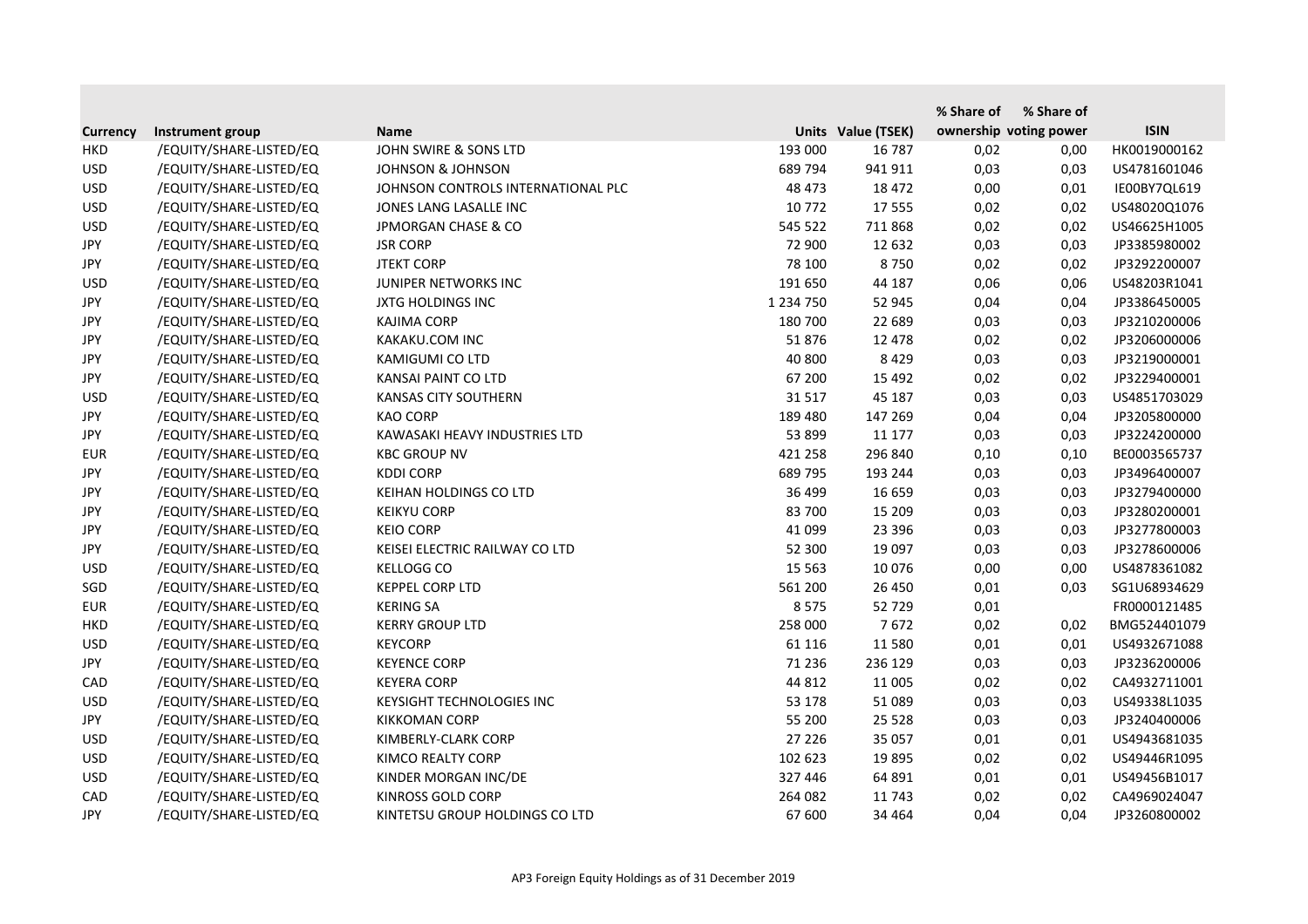|                 |                         |                                          |         |                    | % Share of             | % Share of |              |
|-----------------|-------------------------|------------------------------------------|---------|--------------------|------------------------|------------|--------------|
| <b>Currency</b> | Instrument group        | <b>Name</b>                              |         | Units Value (TSEK) | ownership voting power |            | <b>ISIN</b>  |
| JPY             | /EQUITY/SHARE-LISTED/EQ | KIRIN HOLDINGS CO LTD                    | 322 400 | 66 358             | 0,04                   | 0,04       | JP3258000003 |
| JPY             | /EQUITY/SHARE-LISTED/EQ | KIRIN HOLDINGS CO LTD                    | 98 400  | 21 804             | 0,02                   | 0,02       | JP3256000005 |
| CAD             | /EQUITY/SHARE-LISTED/EQ | KIRKLAND LAKE GOLD LTD                   | 56 987  | 23 548             | 0,01                   | 0,03       | CA49741E1007 |
| <b>USD</b>      | /EQUITY/SHARE-LISTED/EQ | <b>KKR &amp; CO INC</b>                  | 102 367 | 27 953             | 0,02                   |            | US48251W1045 |
| <b>USD</b>      | /EQUITY/SHARE-LISTED/EQ | <b>KLA CORP</b>                          | 42 039  | 70 115             | 0,03                   | 0,03       | US4824801009 |
| <b>USD</b>      | /EQUITY/SHARE-LISTED/EQ | KNIGHT-SWIFT TRANSPORTATION HOLDINGS INC | 27 656  | 9 2 7 9            | 0,01                   | 0,02       | US4990491049 |
| JPY             | /EQUITY/SHARE-LISTED/EQ | KOBAYASHI PHARMACEUTICAL CO LTD          | 18 700  | 14 9 29            | 0,02                   | 0,02       | JP3301100008 |
| <b>USD</b>      | /EQUITY/SHARE-LISTED/EQ | <b>KOHL'S CORP</b>                       | 58 823  | 28 0 55            | 0,04                   | 0,04       | US5002551043 |
| JPY             | /EQUITY/SHARE-LISTED/EQ | KOITO MANUFACTURING CO LTD               | 41 300  | 18 139             | 0,03                   | 0,03       | JP3284600008 |
| JPY             | /EQUITY/SHARE-LISTED/EQ | <b>KOMATSU LTD</b>                       | 359 900 | 81887              | 0,04                   | 0,04       | JP3304200003 |
| JPY             | /EQUITY/SHARE-LISTED/EQ | KONAMI HOLDINGS CORP                     | 35 400  | 13 673             | 0,02                   | 0,02       | JP3300200007 |
| <b>EUR</b>      | /EQUITY/SHARE-LISTED/EQ | <b>KONE OYJ</b>                          | 39 7 26 | 24 3 28            | 0,01                   | 0,00       | FI0009013403 |
| JPY             | /EQUITY/SHARE-LISTED/EQ | KONICA MINOLTA INC                       | 171 600 | 10 5 37            | 0,03                   | 0,03       | JP3300600008 |
| <b>EUR</b>      | /EQUITY/SHARE-LISTED/EQ | KONINKLIJKE AHOLD DELHAIZE NV            | 133 965 | 31 384             | 0,01                   | 0,01       | NL0011794037 |
| <b>EUR</b>      | /EQUITY/SHARE-LISTED/EQ | KONINKLIJKE DSM NV                       | 20 5 32 | 25 048             | 0,01                   | 0,01       | NL0000009827 |
| <b>EUR</b>      | /EQUITY/SHARE-LISTED/EQ | KONINKLIJKE PHILIPS NV                   | 803 694 | 367 528            | 0,09                   | 0,09       | NL0000009538 |
| JPY             | /EQUITY/SHARE-LISTED/EQ | <b>KOSE CORP</b>                         | 12 800  | 17637              | 0,02                   | 0,02       | JP3283650004 |
| <b>JPY</b>      | /EQUITY/SHARE-LISTED/EQ | KOTOBUKI REALTY CO LTD                   | 55 600  | 21 7 63            | 0,02                   | 0,02       | JP3336560002 |
| <b>USD</b>      | /EQUITY/SHARE-LISTED/EQ | KRAFT HEINZ CO/THE                       | 59 399  | 17865              | 0,00                   | 0,00       | US5007541064 |
| <b>USD</b>      | /EQUITY/SHARE-LISTED/EQ | <b>KROGER CO/THE</b>                     | 103 753 | 28 15 6            | 0,01                   | 0,01       | US5010441013 |
| JPY             | /EQUITY/SHARE-LISTED/EQ | <b>KUBOTA CORP</b>                       | 409 448 | 60 861             | 0,03                   | 0,03       | JP3266400005 |
| <b>CHF</b>      | /EQUITY/SHARE-LISTED/EQ | KUHNE HOLDING AG                         | 6481    | 10 2 23            | 0,00                   | 0,01       | CH0025238863 |
| JPY             | /EQUITY/SHARE-LISTED/EQ | <b>KURARAY CO LTD</b>                    | 121 100 | 13 8 8 1           | 0,03                   | 0,03       | JP3269600007 |
| <b>JPY</b>      | /EQUITY/SHARE-LISTED/EQ | KURITA WATER INDUSTRIES LTD              | 37 500  | 10 5 12            | 0,03                   | 0,03       | JP3270000007 |
| JPY             | /EQUITY/SHARE-LISTED/EQ | <b>KYOCERA CORP</b>                      | 125 600 | 80 908             | 0,03                   | 0,03       | JP3249600002 |
| JPY             | /EQUITY/SHARE-LISTED/EQ | KYUSHU RAILWAY CO                        | 60 700  | 19 080             | 0,04                   | 0,04       | JP3247010006 |
| <b>USD</b>      | /EQUITY/SHARE-LISTED/EQ | <b>L BRANDS INC</b>                      | 15 4 25 | 2 6 1 6            | 0,01                   | 0,01       | US5017971046 |
| <b>USD</b>      | /EQUITY/SHARE-LISTED/EQ | L3HARRIS TECHNOLOGIES INC                | 13 602  | 25 195             | 0,01                   | 0,01       | US5024311095 |
| <b>USD</b>      | /EQUITY/SHARE-LISTED/EQ | LABORATORY CORP OF AMERICA HOLDINGS      | 23 876  | 37 810             | 0,02                   | 0,02       | US50540R4092 |
| <b>CHF</b>      | /EQUITY/SHARE-LISTED/EQ | LAFARGEHOLCIM LTD                        | 55 765  | 28 944             | 0,00                   | 0,01       | CH0012214059 |
| <b>USD</b>      | /EQUITY/SHARE-LISTED/EQ | LAM RESEARCH CORP                        | 67 951  | 185 994            | 0,05                   | 0,05       | US5128071082 |
| <b>USD</b>      | /EQUITY/SHARE-LISTED/EQ | LAMAR ADVERTISING CO                     | 51718   | 43 214             | 0,06                   | 0,02       | US5128161099 |
| <b>USD</b>      | /EQUITY/SHARE-LISTED/EQ | LAMB WESTON HOLDINGS INC                 | 30 814  | 24 8 15            | 0,02                   | 0,02       | US5132721045 |
| <b>USD</b>      | /EQUITY/SHARE-LISTED/EQ | LANDSTAR SYSTEM INC                      | 61 913  | 65 996             | 0,16                   | 0,16       | US5150981018 |
| <b>EUR</b>      | /EQUITY/SHARE-LISTED/EQ | L'ARCHE GREEN NV                         | 29 3 34 | 29 258             | 0,01                   | 0,01       | NL0000009165 |
| <b>EUR</b>      | /EQUITY/SHARE-LISTED/EQ | L'ARCHE GREEN NV                         | 13 0 39 | 11838              | 0,00                   | 0,00       | NL0000008977 |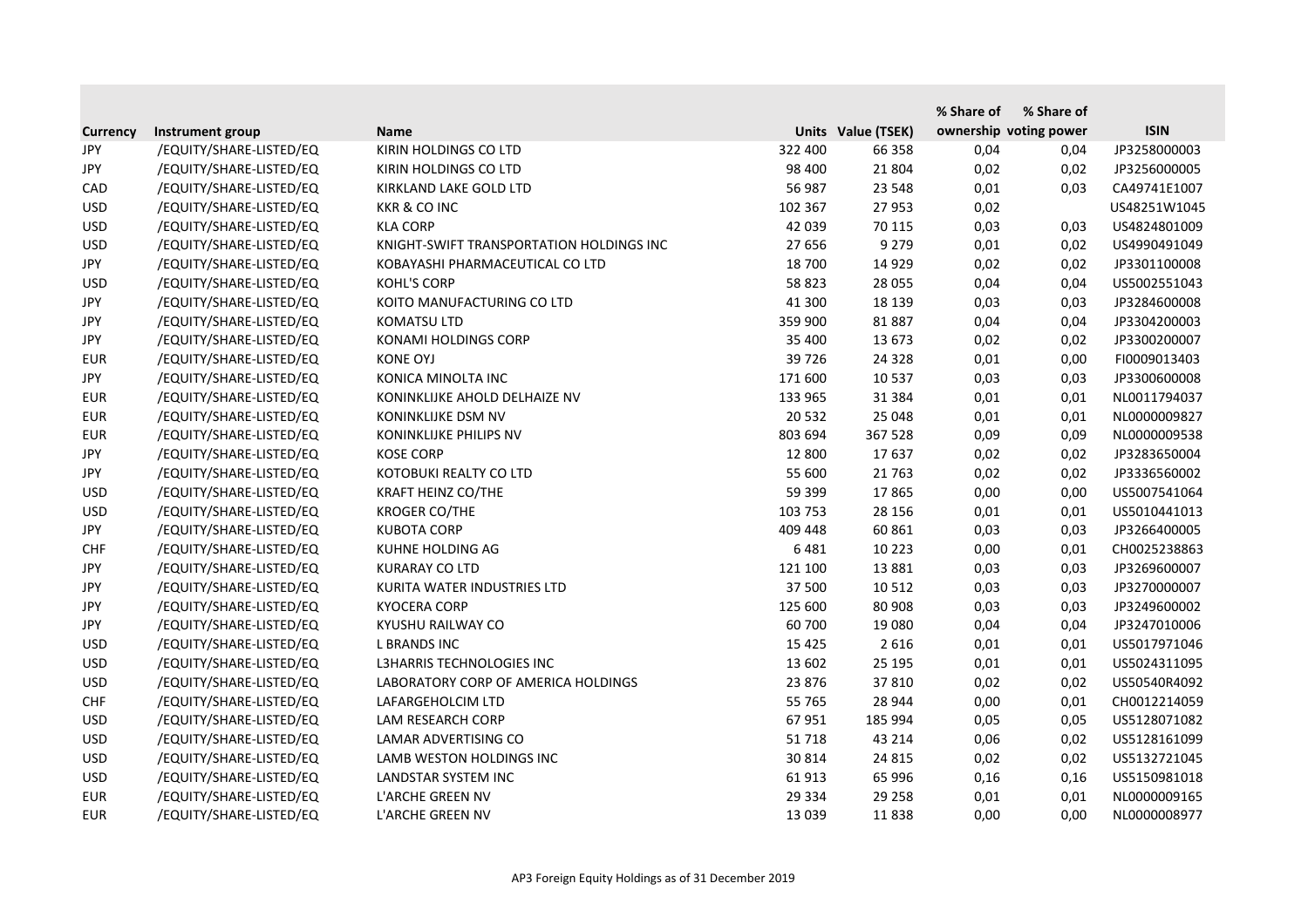|                 |                         |                                     |            |                    | % Share of | % Share of             |              |
|-----------------|-------------------------|-------------------------------------|------------|--------------------|------------|------------------------|--------------|
| <b>Currency</b> | Instrument group        | <b>Name</b>                         |            | Units Value (TSEK) |            | ownership voting power | <b>ISIN</b>  |
| <b>USD</b>      | /EQUITY/SHARE-LISTED/EQ | LAS VEGAS SANDS CORP                | 21 102     | 13 638             | 0,00       | 0,00                   | US5178341070 |
| <b>HKD</b>      | /EQUITY/SHARE-LISTED/EQ | LAS VEGAS SANDS CORP                | 934 800    | 46 776             | 0,01       | 0,01                   | KYG7800X1079 |
| <b>USD</b>      | /EQUITY/SHARE-LISTED/EQ | <b>LEAR CORP</b>                    | 12 273     | 15 7 63            | 0,02       | 0,02                   | US5218652049 |
| <b>GBP</b>      | /EQUITY/SHARE-LISTED/EQ | LEGAL & GENERAL GROUP PLC           | 675 023    | 25 3 64            | 0,01       | 0,01                   | GB0005603997 |
| <b>USD</b>      | /EQUITY/SHARE-LISTED/EQ | LEGGETT & PLATT INC                 | 27 517     | 13 093             | 0,02       | 0,02                   | US5246601075 |
| <b>USD</b>      | /EQUITY/SHARE-LISTED/EQ | LEHMAN BROTHERS HOLDINGS INC        | 11 277     | 0                  |            |                        | US524ESC1001 |
| <b>USD</b>      | /EQUITY/SHARE-LISTED/EQ | LEIDOS HOLDINGS INC                 | 77 580     | 71 091             | 0,05       | 0,05                   | US5253271028 |
| <b>AUD</b>      | /EQUITY/SHARE-LISTED/EQ | LENDLEASE GROUP                     | 219 174    | 25 3 8 3           | 0,04       | 0,04                   | AU000000LLC3 |
| <b>USD</b>      | /EQUITY/SHARE-LISTED/EQ | <b>LENNAR CORP</b>                  | 63 106     | 32 957             | 0,02       | 0,01                   | US5260571048 |
| <b>USD</b>      | /EQUITY/SHARE-LISTED/EQ | LENNOX INTERNATIONAL INC            | 7 3 5 0    | 16 786             | 0,02       | 0,02                   | US5261071071 |
| <b>EUR</b>      | /EQUITY/SHARE-LISTED/EQ | LET'S GOWEX SA                      | 12 804     | 1070               | 0,02       | 0,02                   | ES0158252033 |
| <b>USD</b>      | /EQUITY/SHARE-LISTED/EQ | LIBERTY BROADBAND CORP              | 22 473     | 26 4 54            | 0,01       |                        | US5303073051 |
| <b>USD</b>      | /EQUITY/SHARE-LISTED/EQ | LIBERTY GLOBAL PLC                  | 9939       | 2 1 1 6            | 0,00       | 0,00                   | GB00B8W67662 |
| <b>USD</b>      | /EQUITY/SHARE-LISTED/EQ | LIBERTY GLOBAL PLC                  | 79 482     | 16 216             | 0,01       |                        | GB00B8W67B19 |
| <b>USD</b>      | /EQUITY/SHARE-LISTED/EQ | <b>LIBERTY MEDIA CORP</b>           | 42 5 98    | 18 3 29            | 0,02       |                        | US5312298541 |
| <b>USD</b>      | /EQUITY/SHARE-LISTED/EQ | LIBERTY MEDIA CORP                  | 18 0 34    | 8 1 6 1            | 0,01       | 0,01                   | US5312294094 |
| <b>USD</b>      | /EQUITY/SHARE-LISTED/EQ | <b>LIBERTY MEDIA CORP</b>           | 34 854     | 15 707             | 0,01       |                        | US5312296073 |
| <b>USD</b>      | /EQUITY/SHARE-LISTED/EQ | <b>LIBERTY MEDIA CORP</b>           | 1959225    | 131 134            | 0,04       | 0,04                   | US82968B1035 |
| <b>USD</b>      | /EQUITY/SHARE-LISTED/EQ | <b>LIBERTY PROPERTY TRUST</b>       | 33 079     | 18 5 95            | 0,02       | 0,02                   | US5311721048 |
| <b>USD</b>      | /EQUITY/SHARE-LISTED/EQ | LINCOLN NATIONAL CORP               | 75 860     | 41 905             | 0,04       | 0,04                   | US5341871094 |
| <b>USD</b>      | /EQUITY/SHARE-LISTED/EQ | LINDE PLC                           | 38 009     | 75 751             | 0,00       | 0,01                   | IE00BZ12WP82 |
| <b>HKD</b>      | /EQUITY/SHARE-LISTED/EQ | <b>LINK REIT</b>                    | 813 000    | 80 581             | 0,04       | 0,04                   | HK0823032773 |
| JPY             | /EQUITY/SHARE-LISTED/EQ | <b>LION CORP</b>                    | 85 100     | 15 5 7 4           | 0,03       | 0,03                   | JP3965400009 |
| <b>USD</b>      | /EQUITY/SHARE-LISTED/EQ | LIVE NATION ENTERTAINMENT INC       | 85 759     | 57 376             | 0,04       | 0,04                   | US5380341090 |
| JPY             | /EQUITY/SHARE-LISTED/EQ | <b>LIXIL GROUP CORP</b>             | 101 000    | 16 4 31            | 0,03       | 0,03                   | JP3626800001 |
| <b>USD</b>      | /EQUITY/SHARE-LISTED/EQ | LKQ CORP                            | 76 063     | 25 4 19            | 0,01       | 0,02                   | US5018892084 |
| GBP             | /EQUITY/SHARE-LISTED/EQ | LLOYDS BANKING GROUP PLC            | 28 409 826 | 220 195            | 0,04       | 0,04                   | GB0008706128 |
| <b>USD</b>      | /EQUITY/SHARE-LISTED/EQ | LOCKHEED MARTIN CORP                | 109 699    | 399 853            | 0,04       | 0,04                   | US5398301094 |
| <b>USD</b>      | /EQUITY/SHARE-LISTED/EQ | <b>LOEWS CORP</b>                   | 16 578     | 8 1 4 6            | 0,01       | 0,01                   | US5404241086 |
| <b>USD</b>      | /EQUITY/SHARE-LISTED/EQ | <b>LOEWS CORP</b>                   | 17 049     | 7 1 5 2            | 0,01       | 0,01                   | US1261171003 |
| <b>GBP</b>      | /EQUITY/SHARE-LISTED/EQ | LONDON STOCK EXCHANGE GROUP PLC     | 35 623     | 34 237             | 0,01       | 0,01                   | GB00B0SWJX34 |
| <b>EUR</b>      | /EQUITY/SHARE-LISTED/EQ | L'OREAL SA                          | 100 738    | 279 453            | 0,02       | 0,02                   | FR0000120321 |
| <b>USD</b>      | /EQUITY/SHARE-LISTED/EQ | LOWE'S COS INC                      | 62 371     | 69 923             | 0,01       | 0,01                   | US5486611073 |
| <b>USD</b>      | /EQUITY/SHARE-LISTED/EQ | LULULEMON ATHLETICA INC             | 23 15 1    | 50 207             | 0,02       | 0,02                   | US5500211090 |
| CAD             | /EQUITY/SHARE-LISTED/EQ | LUNDIN MINING CORP                  | 141 736    | 7940               | 0,02       | 0,02                   | CA5503721063 |
| <b>EUR</b>      | /EQUITY/SHARE-LISTED/EQ | LVMH MOET HENNESSY LOUIS VUITTON SE | 112 783    | 490 868            | 0,02       |                        | FR0000121014 |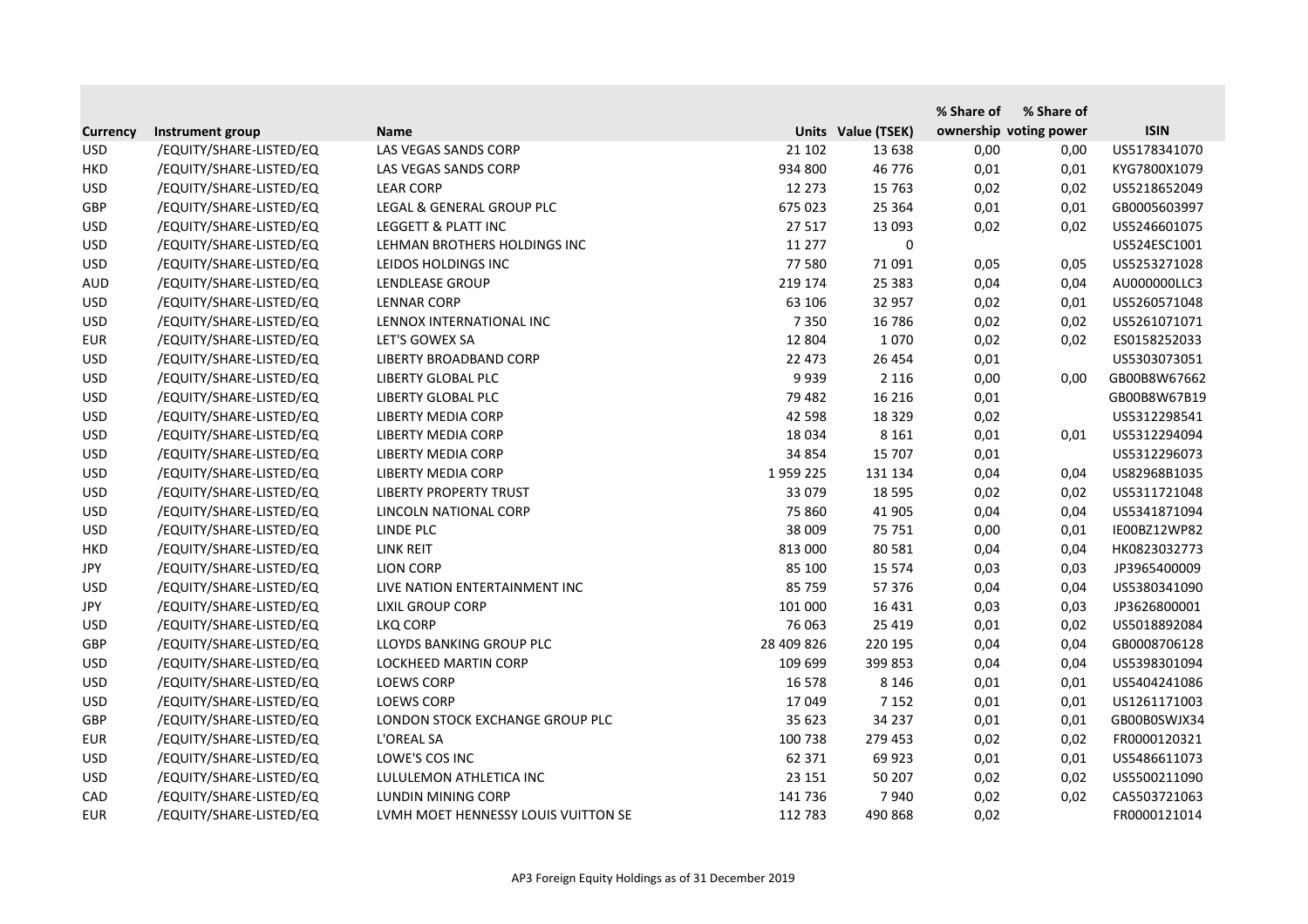|                 |                         |                                  |             |                    | % Share of | % Share of             |              |
|-----------------|-------------------------|----------------------------------|-------------|--------------------|------------|------------------------|--------------|
| <b>Currency</b> | Instrument group        | <b>Name</b>                      |             | Units Value (TSEK) |            | ownership voting power | <b>ISIN</b>  |
| <b>USD</b>      | /EQUITY/SHARE-LISTED/EQ | LYFT INC                         | 14 075      | 5 6 6 8            | 0,00       | 0,00                   | US55087P1049 |
| <b>USD</b>      | /EQUITY/SHARE-LISTED/EQ | LYONDELLBASELL INDUSTRIES NV     | 53 813      | 47 594             | 0,02       | 0,02                   | NL0009434992 |
| <b>USD</b>      | /EQUITY/SHARE-LISTED/EQ | <b>M&amp;T BANK CORP</b>         | 9 1 9 2     | 14 606             | 0,01       | 0,01                   | US55261F1049 |
| JPY             | /EQUITY/SHARE-LISTED/EQ | M3 INC                           | 171 000     | 48 671             | 0,03       | 0,03                   | JP3435750009 |
| <b>USD</b>      | /EQUITY/SHARE-LISTED/EQ | MACERICH CO/THE                  | 17 5 54     | 4 4 2 4            | 0,01       | 0,01                   | US5543821012 |
| <b>AUD</b>      | /EQUITY/SHARE-LISTED/EQ | <b>MACQUARIE GROUP LTD</b>       | 125 341     | 113 697            | 0,04       | 0,04                   | AU000000MQG1 |
| <b>USD</b>      | /EQUITY/SHARE-LISTED/EQ | <b>MACY'S INC</b>                | 50 314      | 8 0 0 7            | 0,02       | 0,02                   | US55616P1049 |
| <b>AUD</b>      | /EQUITY/SHARE-LISTED/EQ | Magellan Financial Group Ltd     | 49 571      | 18 577             | 0,03       | 0,03                   | AU000000MFG4 |
| CAD             | /EQUITY/SHARE-LISTED/EQ | MAGNA INTERNATIONAL INC          | 18 205      | 9 3 5 7            | 0,01       | 0,01                   | CA5592224011 |
| <b>JPY</b>      | /EQUITY/SHARE-LISTED/EQ | <b>MAKITA CORP</b>               | 85 000      | 27 890             | 0,03       | 0,03                   | JP3862400003 |
| <b>USD</b>      | /EQUITY/SHARE-LISTED/EQ | MANPOWERGROUP INC                | 12 2 8 4    | 11 166             | 0,02       | 0,02                   | US56418H1005 |
| CAD             | /EQUITY/SHARE-LISTED/EQ | MANULIFE FINANCIAL CORP          | 251 222     | 47 805             | 0,01       | 0,01                   | CA56501R1064 |
| SGD             | /EQUITY/SHARE-LISTED/EQ | MAPLETREE COMMERCIAL TRUST       | 780 000     | 12 978             | 0,02       | 0,02                   | SG2D18969584 |
| <b>USD</b>      | /EQUITY/SHARE-LISTED/EQ | <b>MARATHON OIL CORP</b>         | 276 321     | 35 127             | 0,03       | 0,03                   | US5658491064 |
| <b>USD</b>      | /EQUITY/SHARE-LISTED/EQ | <b>MARATHON PETROLEUM CORP</b>   | 267 156     | 150 677            | 0,04       | 0,04                   | US56585A1025 |
| <b>USD</b>      | /EQUITY/SHARE-LISTED/EQ | <b>MARKEL CORP</b>               | 2898        | 31 012             | 0,02       | 0,02                   | US5705351048 |
| <b>USD</b>      | /EQUITY/SHARE-LISTED/EQ | MARKETAXESS HOLDINGS INC         | 11875       | 42 143             | 0,03       | 0,03                   | US57060D1081 |
| <b>USD</b>      | /EQUITY/SHARE-LISTED/EQ | MARRIOTT INTERNATIONAL INC/MD    | 17054       | 24 175             | 0,00       | 0,01                   | US5719032022 |
| <b>USD</b>      | /EQUITY/SHARE-LISTED/EQ | MARSH & MCLENNAN COS INC         | 98 156      | 102 368            | 0,02       | 0,02                   | US5717481023 |
| <b>USD</b>      | /EQUITY/SHARE-LISTED/EQ | MARTIN MARIETTA MATERIALS INC    | 15 907      | 41 640             | 0,03       | 0,03                   | US5732841060 |
| <b>JPY</b>      | /EQUITY/SHARE-LISTED/EQ | <b>MARUBENI CORP</b>             | 612 400     | 42 751             | 0,04       | 0,04                   | JP3877600001 |
| JPY             | /EQUITY/SHARE-LISTED/EQ | <b>MARUI GROUP CO LTD</b>        | 72 100      | 16 5 66            | 0,03       | 0,03                   | JP3870400003 |
| JPY             | /EQUITY/SHARE-LISTED/EQ | <b>MARUICHI STEEL TUBE LTD</b>   | 21 400      | 5 6 7 6            | 0,02       | 0,02                   | JP3871200006 |
| <b>USD</b>      | /EQUITY/SHARE-LISTED/EQ | MARVELL TECHNOLOGY GROUP LTD     | 130 993     | 32 5 69            | 0,02       | 0,02                   | BMG5876H1051 |
| <b>USD</b>      | /EQUITY/SHARE-LISTED/EQ | <b>MASCO CORP</b>                | 68 007      | 30 551             | 0,02       | 0,02                   | US5745991068 |
| <b>USD</b>      | /EQUITY/SHARE-LISTED/EQ | <b>MASTEC INC</b>                | 82 5 69     | 49 591             | 0,11       | 0,11                   | US5763231090 |
| <b>USD</b>      | /EQUITY/SHARE-LISTED/EQ | <b>MASTERCARD INC</b>            | 269 125     | 752 236            | 0,03       | 0,03                   | US57636Q1040 |
| <b>USD</b>      | /EQUITY/SHARE-LISTED/EQ | MAXIM INTEGRATED PRODUCTS INC    | 90 412      | 52 059             | 0,03       | 0,03                   | US57772K1016 |
| <b>EUR</b>      | /EQUITY/SHARE-LISTED/EQ | MAXINGVEST AG                    | 11 408      | 12 784             | 0,00       | 0,00                   | DE0005200000 |
| <b>JPY</b>      | /EQUITY/SHARE-LISTED/EQ | <b>MAZDA MOTOR CORP</b>          | 215 700     | 17424              | 0,03       | 0,03                   | JP3868400007 |
| <b>USD</b>      | /EQUITY/SHARE-LISTED/EQ | MCCORMICK & CO INC/MD            | 25 7 26     | 40 875             | 0,02       |                        | US5797802064 |
| <b>USD</b>      | /EQUITY/SHARE-LISTED/EQ | <b>MCDONALD'S CORP</b>           | 160 120     | 296 196            | 0,02       | 0,02                   | US5801351017 |
| JPY             | /EQUITY/SHARE-LISTED/EQ | MCDONALD'S HOLDINGS CO JAPAN LTD | 25 200      | 11 372             | 0,02       | 0,02                   | JP3750500005 |
| <b>USD</b>      | /EQUITY/SHARE-LISTED/EQ | <b>MCKESSON CORP</b>             | 23 743      | 30 743             | 0,01       | 0,01                   | US58155Q1031 |
| JPY             | /EQUITY/SHARE-LISTED/EQ | MEBUKI FINANCIAL GROUP INC       | 368 699     | 8891               | 0,03       | 0,03                   | JP3117700009 |
| <b>AUD</b>      | /EQUITY/SHARE-LISTED/EQ | <b>MEDIBANK PVT LTD</b>          | 1 0 63 5 48 | 22 115             | 0,04       | 0,04                   | AU000000MPL3 |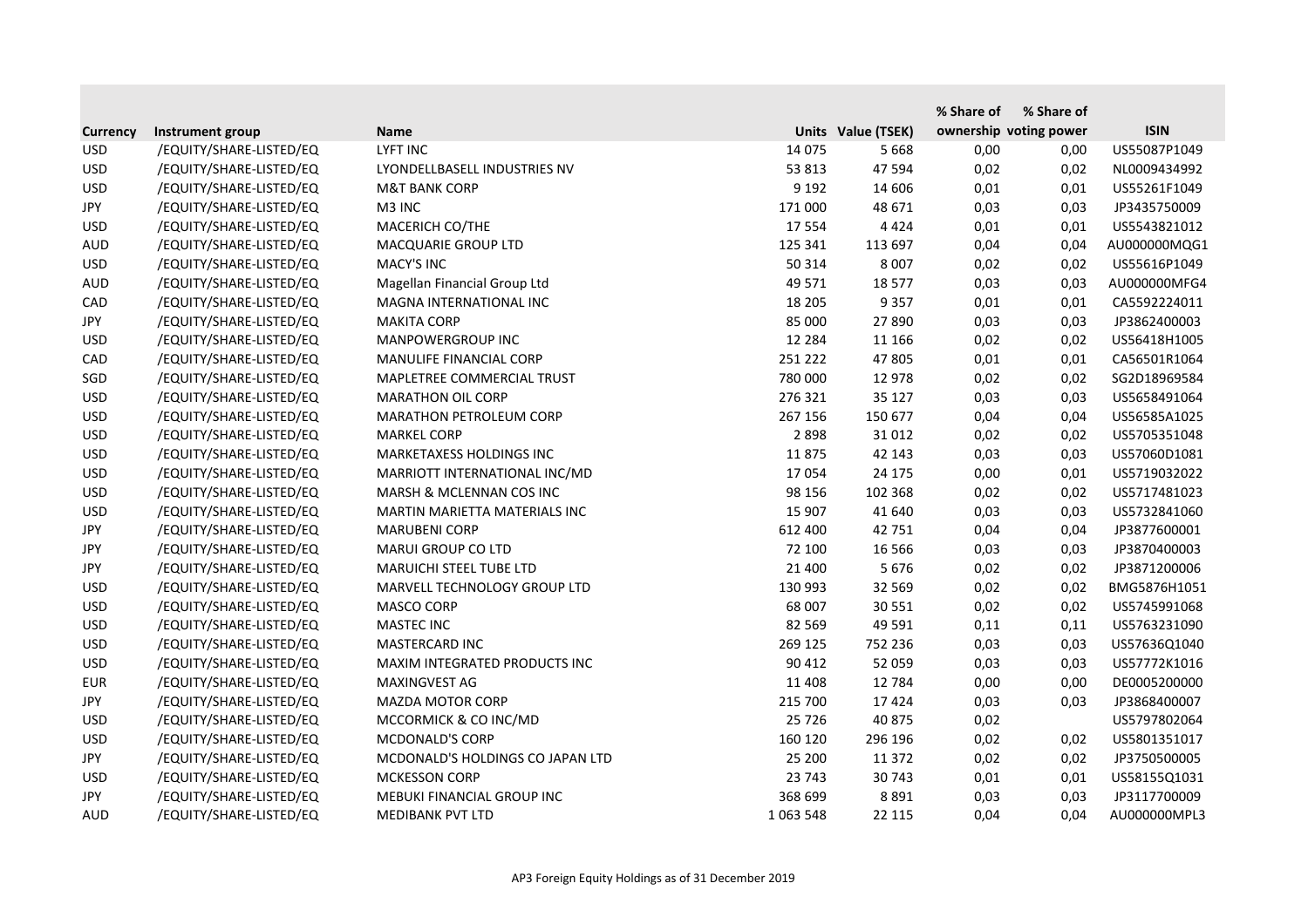|                 |                         |                                       |           |                    | % Share of             | % Share of |              |
|-----------------|-------------------------|---------------------------------------|-----------|--------------------|------------------------|------------|--------------|
| <b>Currency</b> | Instrument group        | <b>Name</b>                           |           | Units Value (TSEK) | ownership voting power |            | <b>ISIN</b>  |
| <b>USD</b>      | /EQUITY/SHARE-LISTED/EQ | MEDICAL PROPERTIES TRUST INC          | 106 614   | 21 0 68            | 0,02                   | 0,02       | US58463J3041 |
| JPY             | /EQUITY/SHARE-LISTED/EQ | <b>MEDIPAL HOLDINGS CORP</b>          | 71 100    | 14 7 7 5           | 0,03                   | 0,03       | JP3268950007 |
| <b>USD</b>      | /EQUITY/SHARE-LISTED/EQ | <b>MEDTRONIC PLC</b>                  | 207 476   | 220 342            | 0,02                   | 0,02       | IE00BTN1Y115 |
| JPY             | /EQUITY/SHARE-LISTED/EQ | MEIJI HOLDINGS CO LTD                 | 46 300    | 29 4 27            | 0,03                   | 0,03       | JP3918000005 |
| <b>USD</b>      | /EQUITY/SHARE-LISTED/EQ | MELCO INTERNATIONAL DEVELOPMENT LTD   | 81 298    | 18 3 94            | 0,02                   | 0,02       | US5854641009 |
| <b>USD</b>      | /EQUITY/SHARE-LISTED/EQ | MERCADOLIBRE INC                      | 2 7 2 5   | 14 5 90            | 0,01                   | 0,01       | US58733R1023 |
| JPY             | /EQUITY/SHARE-LISTED/EQ | <b>MERCARI INC</b>                    | 28 400    | 5466               | 0,02                   | 0,02       | JP3921290007 |
| <b>USD</b>      | /EQUITY/SHARE-LISTED/EQ | <b>MERCK &amp; CO INC</b>             | 733 122   | 624 171            | 0,03                   | 0,03       | US58933Y1055 |
| <b>USD</b>      | /EQUITY/SHARE-LISTED/EQ | <b>METLIFE INC</b>                    | 230 438   | 109 950            | 0,03                   | 0,03       | US59156R1086 |
| CAD             | /EQUITY/SHARE-LISTED/EQ | METRO INC/CN                          | 53 373    | 20 648             | 0,02                   | 0,02       | CA59162N1096 |
| <b>EUR</b>      | /EQUITY/SHARE-LISTED/EQ | METSO OYJ                             | 200 000   | 73 933             | 0,13                   | 0,13       | FI0009007835 |
| <b>USD</b>      | /EQUITY/SHARE-LISTED/EQ | METTLER-TOLEDO INTERNATIONAL INC      | 7 1 4 9   | 53 088             | 0,03                   | 0,03       | US5926881054 |
| <b>USD</b>      | /EQUITY/SHARE-LISTED/EQ | MGM RESORTS INTERNATIONAL             | 103 565   | 32 255             | 0,02                   | 0,02       | US5529531015 |
| <b>USD</b>      | /EQUITY/SHARE-LISTED/EQ | MICROCHIP TECHNOLOGY INC              | 49 768    | 48787              | 0,02                   | 0,02       | US5950171042 |
| <b>USD</b>      | /EQUITY/SHARE-LISTED/EQ | MICRON TECHNOLOGY INC                 | 181 535   | 91 391             | 0,02                   | 0,02       | US5951121038 |
| <b>USD</b>      | /EQUITY/SHARE-LISTED/EQ | <b>MICROSOFT CORP</b>                 | 1 480 464 | 2 185 517          | 0,02                   | 0,02       | US5949181045 |
| <b>USD</b>      | /EQUITY/SHARE-LISTED/EQ | MID-AMERICA APARTMENT COMMUNITIES INC | 30 342    | 37 453             | 0,03                   | 0,03       | US59522J1034 |
| <b>USD</b>      | /EQUITY/SHARE-LISTED/EQ | MIDDLEBY CORP/THE                     | 11877     | 12 177             | 0,02                   | 0,02       | US5962781010 |
| <b>JPY</b>      | /EQUITY/SHARE-LISTED/EQ | MINEBEA MITSUMI INC                   | 145 800   | 28 5 91            | 0,03                   | 0,03       | JP3906000009 |
| <b>AUD</b>      | /EQUITY/SHARE-LISTED/EQ | MIRVAC GROUP                          | 1 501 267 | 31 4 15            | 0,04                   | 0,04       | AU000000MGR9 |
| JPY             | /EQUITY/SHARE-LISTED/EQ | <b>MISUMI GROUP INC</b>               | 113 100   | 26 5 13            | 0,04                   | 0,04       | JP3885400006 |
| JPY             | /EQUITY/SHARE-LISTED/EQ | MITSUBISHI CHEMICAL HOLDINGS CORP     | 87 700    | 15 16 6            | 0,02                   | 0,02       | JP3469000008 |
| JPY             | /EQUITY/SHARE-LISTED/EQ | MITSUBISHI CHEMICAL HOLDINGS CORP     | 503 800   | 35 4 69            | 0,03                   | 0,03       | JP3897700005 |
| JPY             | /EQUITY/SHARE-LISTED/EQ | MITSUBISHI CHEMICAL HOLDINGS CORP     | 49 299    | 10 308             | 0,01                   | 0,01       | JP3711600001 |
| JPY             | /EQUITY/SHARE-LISTED/EQ | MITSUBISHI CORP                       | 19 000    | 10 1 29            | 0,02                   | 0,02       | JP3982100004 |
| JPY             | /EQUITY/SHARE-LISTED/EQ | MITSUBISHI CORP                       | 529 147   | 132 153            | 0,03                   | 0,03       | JP3898400001 |
| JPY             | /EQUITY/SHARE-LISTED/EQ | MITSUBISHI ELECTRIC CORP              | 710 491   | 91 689             | 0,03                   | 0,03       | JP3902400005 |
| JPY             | /EQUITY/SHARE-LISTED/EQ | MITSUBISHI ESTATE CO LTD              | 460 859   | 82 930             | 0,03                   | 0,03       | JP3899600005 |
| <b>JPY</b>      | /EQUITY/SHARE-LISTED/EQ | MITSUBISHI GAS CHEMICAL CO INC        | 61 500    | 8866               | 0,03                   | 0,03       | JP3896800004 |
| <b>JPY</b>      | /EQUITY/SHARE-LISTED/EQ | MITSUBISHI HEAVY INDUSTRIES LTD       | 126 200   | 46 168             | 0,04                   | 0,04       | JP3900000005 |
| JPY             | /EQUITY/SHARE-LISTED/EQ | MITSUBISHI MATERIALS CORP             | 44 999    | 11 5 37            | 0,03                   | 0,03       | JP3903000002 |
| JPY             | /EQUITY/SHARE-LISTED/EQ | MITSUBISHI MOTORS CORP                | 254 374   | 10 033             | 0,02                   | 0,02       | JP3899800001 |
| JPY             | /EQUITY/SHARE-LISTED/EQ | MITSUBISHI UFJ FINANCIAL GROUP INC    | 4 803 142 | 245 374            | 0,04                   | 0,04       | JP3902900004 |
| JPY             | /EQUITY/SHARE-LISTED/EQ | MITSUBISHI UFJ LEASE & FINANCE CO LTD | 152 900   | 9 2 9 6            | 0,02                   | 0,02       | JP3499800005 |
| JPY             | /EQUITY/SHARE-LISTED/EQ | MITSUI & CO LTD                       | 642 048   | 107 600            | 0,04                   | 0,04       | JP3893600001 |
| JPY             | /EQUITY/SHARE-LISTED/EQ | MITSUI CHEMICALS INC                  | 69 800    | 16 110             | 0,03                   | 0,03       | JP3888300005 |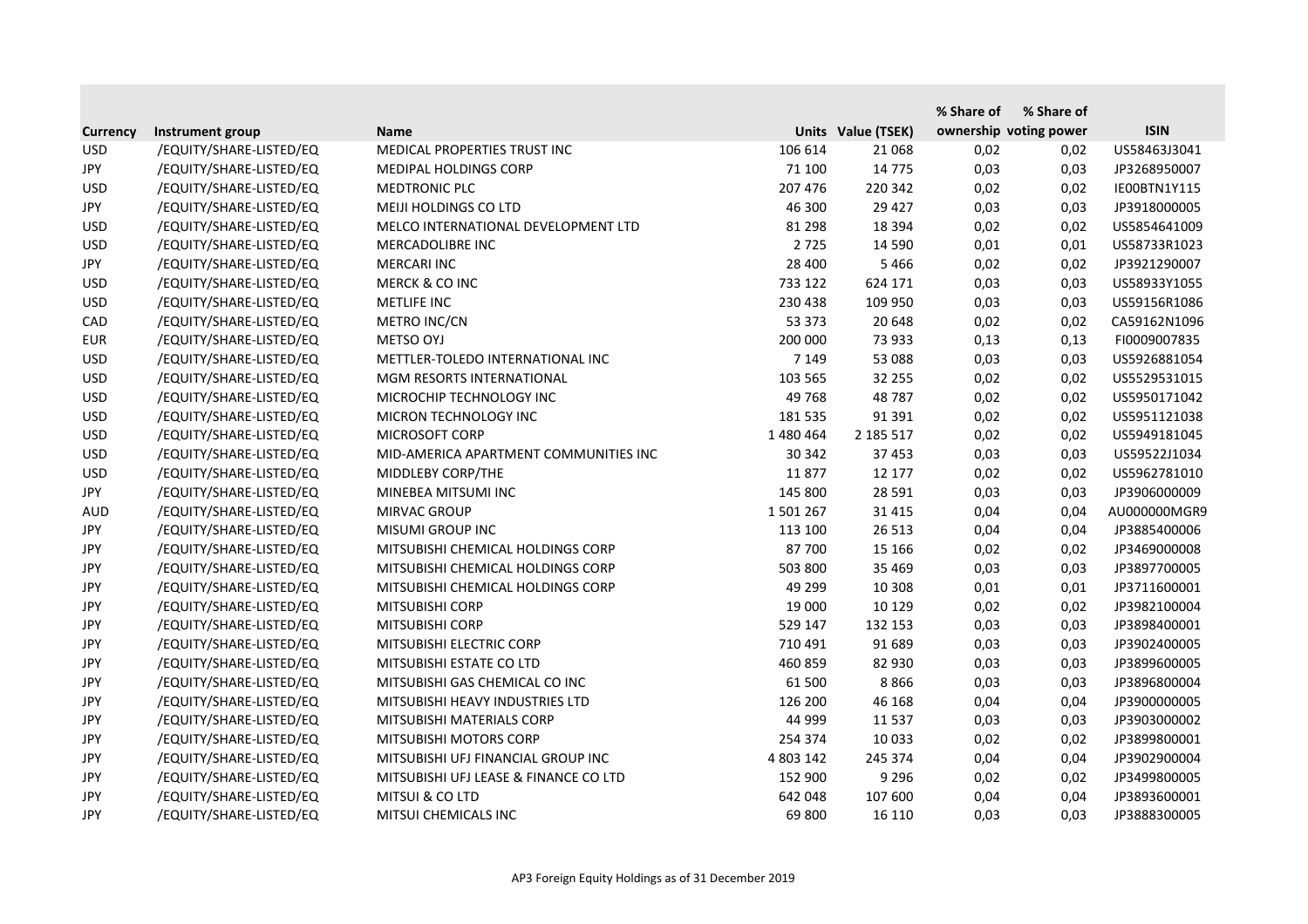|                 |                         |                                                    |               |                    | % Share of | % Share of             |              |
|-----------------|-------------------------|----------------------------------------------------|---------------|--------------------|------------|------------------------|--------------|
| <b>Currency</b> | Instrument group        | <b>Name</b>                                        |               | Units Value (TSEK) |            | ownership voting power | <b>ISIN</b>  |
| JPY             | /EQUITY/SHARE-LISTED/EQ | MITSUI FUDOSAN CO LTD                              | 347 900       | 80 056             | 0,04       | 0,04                   | JP3893200000 |
| <b>JPY</b>      | /EQUITY/SHARE-LISTED/EQ | MITSUI OSK LINES LTD                               | 43 499        | 11 3 32            | 0,04       | 0,04                   | JP3362700001 |
| JPY             | /EQUITY/SHARE-LISTED/EQ | MIZUHO FINANCIAL GROUP INC                         | 9 439 647     | 136 817            | 0,04       | 0,04                   | JP3885780001 |
| <b>USD</b>      | /EQUITY/SHARE-LISTED/EQ | MOHAWK INDUSTRIES INC                              | 13 067        | 16 682             | 0,02       | 0,02                   | US6081901042 |
| <b>USD</b>      | /EQUITY/SHARE-LISTED/EQ | MOLSON COORS BREWING CO                            | 102 325       | 51 629             | 0,05       | 0,05                   | US60871R2094 |
| <b>USD</b>      | /EQUITY/SHARE-LISTED/EQ | MONDELEZ INTERNATIONAL INC                         | 128 948       | 66 48 6            | 0,01       | 0,01                   | US6092071058 |
| <b>USD</b>      | /EQUITY/SHARE-LISTED/EQ | MONGODB INC                                        | 8757          | 10 789             | 0,02       | 0,01                   | US60937P1066 |
| <b>USD</b>      | /EQUITY/SHARE-LISTED/EQ | MOODY'S CORP                                       | 30759         | 68 359             | 0,02       | 0,02                   | US6153691059 |
| <b>USD</b>      | /EQUITY/SHARE-LISTED/EQ | <b>MORGAN STANLEY</b>                              | 450 107       | 215 393            | 0,03       | 0,03                   | US6174464486 |
| <b>USD</b>      | /EQUITY/SHARE-LISTED/EQ | MOSAIC CO/THE                                      | 246 414       | 49 917             | 0,07       | 0,07                   | US61945C1036 |
| <b>JPY</b>      | /EQUITY/SHARE-LISTED/EQ | MS&AD INSURANCE GROUP HOLDINGS INC                 | 183 400       | 57 033             | 0,03       | 0,03                   | JP3890310000 |
| <b>USD</b>      | /EQUITY/SHARE-LISTED/EQ | <b>MSCI INC</b>                                    | 20 901        | 50 514             | 0,01       | 0,02                   | US55354G1004 |
| <b>EUR</b>      | /EQUITY/SHARE-LISTED/EQ | MUENCHENER RUECKVERSICHERUNGS-GESELLSCHAFT AG IN I | 16 3 33       | 45 137             | 0,01       | 0,01                   | DE0008430026 |
| <b>JPY</b>      | /EQUITY/SHARE-LISTED/EQ | MURATA MANUFACTURING CO LTD                        | 225 286       | 130 883            | 0,03       | 0,03                   | JP3914400001 |
| <b>USD</b>      | /EQUITY/SHARE-LISTED/EQ | <b>MYLAN NV</b>                                    | 390 796       | 73 531             | 0,08       | 0,08                   | NL0011031208 |
| JPY             | /EQUITY/SHARE-LISTED/EQ | NABTESCO CORP                                      | 42 700        | 12 006             | 0,03       | 0,03                   | JP3651210001 |
| <b>JPY</b>      | /EQUITY/SHARE-LISTED/EQ | NAGOYA RAILROAD CO LTD                             | 73 199        | 21 370             | 0,04       | 0,04                   | JP3649800004 |
| <b>USD</b>      | /EQUITY/SHARE-LISTED/EQ | <b>NASDAQ INC</b>                                  | 37 761        | 37858              | 0,02       | 0,02                   | US6311031081 |
| <b>EUR</b>      | /EQUITY/SHARE-LISTED/EQ | <b>NASPERS LTD</b>                                 | 55 160        | 38 5 61            | 0,00       | 0,00                   | NL0013654783 |
| <b>AUD</b>      | /EQUITY/SHARE-LISTED/EQ | NATIONAL AUSTRALIA BANK LTD                        | 1 115 559     | 180 803            | 0,04       | 0,04                   | AU000000NAB4 |
| CAD             | /EQUITY/SHARE-LISTED/EQ | NATIONAL BANK OF CANADA                            | 20 443        | 10 637             | 0,01       | 0,01                   | CA6330671034 |
| <b>GBP</b>      | /EQUITY/SHARE-LISTED/EQ | NATIONAL GRID PLC                                  | 2 398 892     | 280 918            | 0,07       | 0,07                   | GB00BDR05C01 |
| <b>USD</b>      | /EQUITY/SHARE-LISTED/EQ | NATIONAL INSTRUMENTS CORP                          | 152 896       | 60 600             | 0,12       | 0,12                   | US6365181022 |
| <b>USD</b>      | /EQUITY/SHARE-LISTED/EQ | NATIONAL OILWELL VARCO INC                         | 93 867        | 22 011             | 0,01       | 0,02                   | US6370711011 |
| <b>EUR</b>      | /EQUITY/SHARE-LISTED/EQ | NATURGY ENERGY GROUP SA                            | 33 413        | 7865               | 0,00       | 0,00                   | ES0116870314 |
| <b>JPY</b>      | /EQUITY/SHARE-LISTED/EQ | <b>NAVER CORP</b>                                  | 23 500        | 10 827             | 0,01       | 0,01                   | JP3966750006 |
| JPY             | /EQUITY/SHARE-LISTED/EQ | <b>NEC CORP</b>                                    | 98 800        | 38 459             | 0,04       | 0,04                   | JP3733000008 |
| <b>USD</b>      | /EQUITY/SHARE-LISTED/EQ | NEKTAR THERAPEUTICS                                | 8986          | 1816               | 0,01       | 0,01                   | US6402681083 |
| <b>EUR</b>      | /EQUITY/SHARE-LISTED/EQ | <b>NESTE OYJ</b>                                   | 47879         | 15 606             | 0,01       | 0,01                   | FI0009013296 |
| <b>CHF</b>      | /EQUITY/SHARE-LISTED/EQ | <b>NESTLE SA</b>                                   | 1 379 378     | 1 396 983          | 0,05       | 0,05                   | CH0038863350 |
| <b>USD</b>      | /EQUITY/SHARE-LISTED/EQ | <b>NETAPP INC</b>                                  | 64 266        | 37 449             | 0,03       | 0,03                   | US64110D1046 |
| <b>USD</b>      | /EQUITY/SHARE-LISTED/EQ | <b>NETFLIX INC</b>                                 | 44 5 86       | 135 049            | 0,01       | 0,01                   | US64110L1061 |
| <b>USD</b>      | /EQUITY/SHARE-LISTED/EQ | NEUROCRINE BIOSCIENCES INC                         | 18 18 9       | 18 302             | 0,02       | 0,02                   | US64125C1099 |
| <b>HKD</b>      | /EQUITY/SHARE-LISTED/EQ | NEW WORLD DEVELOPMENT CO LTD                       | 590 440       | 7746               | 0,02       | 0,02                   | BMG668971101 |
| <b>HKD</b>      | /EQUITY/SHARE-LISTED/EQ | NEW WORLD DEVELOPMENT CO LTD                       | 2 3 5 2 1 0 4 | 30 180             | 0,02       | 0,02                   | HK0017000149 |
| <b>NZD</b>      | /EQUITY/SHARE-LISTED/EQ | <b>NEW ZEALAND</b>                                 | 263 566       | 8 4 0 4            | 0,02       | 0,02                   | NZMRPE0001S2 |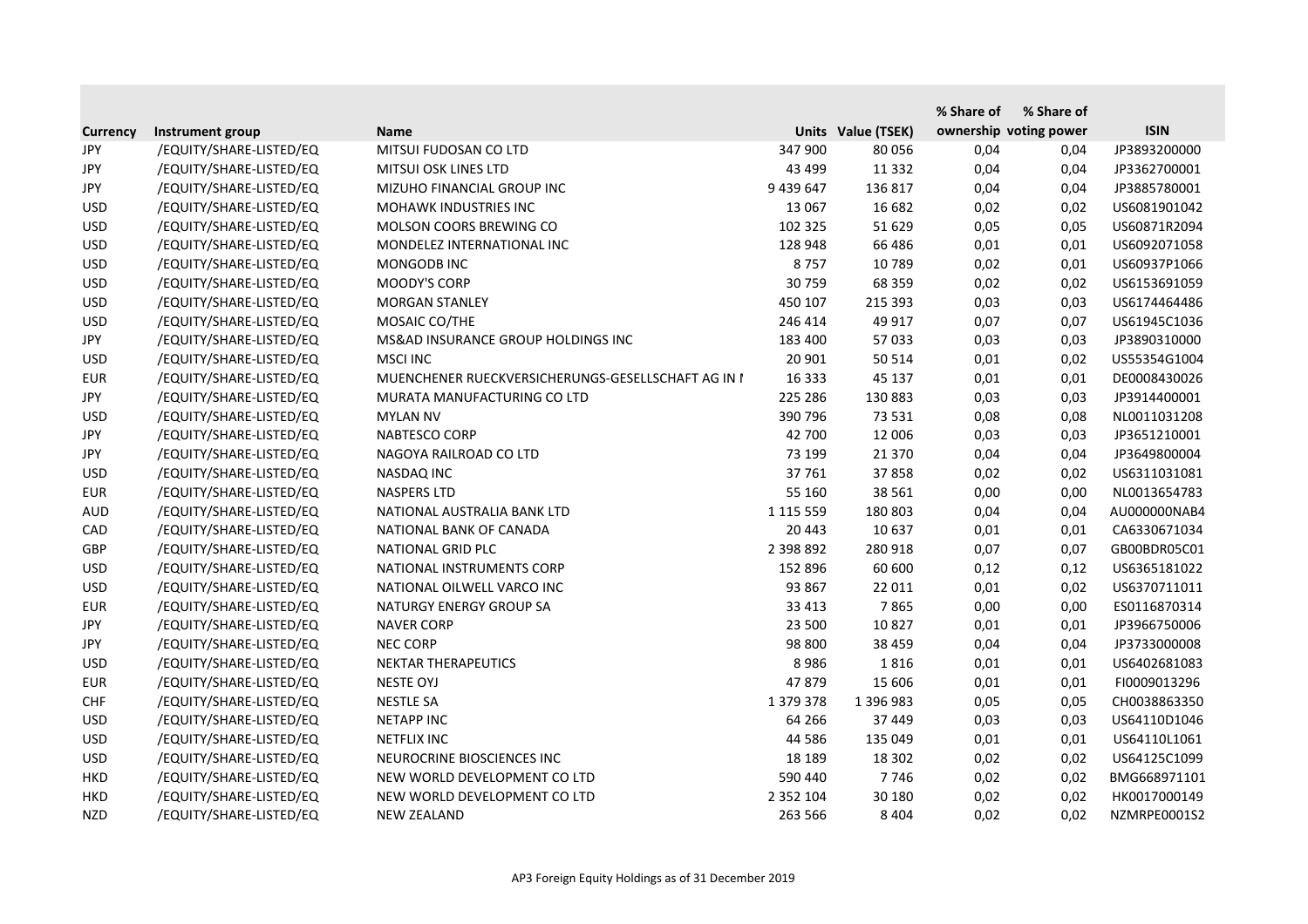|                 |                         |                                   |              |                    | % Share of | % Share of             |              |
|-----------------|-------------------------|-----------------------------------|--------------|--------------------|------------|------------------------|--------------|
| <b>Currency</b> | Instrument group        | <b>Name</b>                       |              | Units Value (TSEK) |            | ownership voting power | <b>ISIN</b>  |
| <b>NZD</b>      | /EQUITY/SHARE-LISTED/EQ | <b>NEW ZEALAND</b>                | 504 705      | 15 9 34            | 0,02       | 0,02                   | NZMELE0002S7 |
| <b>AUD</b>      | /EQUITY/SHARE-LISTED/EQ | NEWCREST MINING LTD               | 296 497      | 59 019             | 0,04       | 0,04                   | AU000000NCM7 |
| <b>USD</b>      | /EQUITY/SHARE-LISTED/EQ | <b>NEWELL BRANDS INC</b>          | 83 943       | 15 103             | 0,02       | 0,02                   | US6512291062 |
| <b>USD</b>      | /EQUITY/SHARE-LISTED/EQ | NEWMONT GOLDCORP CORP             | 49 946       | 20 315             | 0,00       | 0,01                   | US6516391066 |
| <b>USD</b>      | /EQUITY/SHARE-LISTED/EQ | <b>NEWS CORP</b>                  | 44 064       | 5985               | 0,01       | 0,02                   | US65249B2088 |
| <b>USD</b>      | /EQUITY/SHARE-LISTED/EQ | <b>NEWS CORP</b>                  | 225 091      | 29 7 94            | 0,04       |                        | US65249B1098 |
| <b>AUD</b>      | /EQUITY/SHARE-LISTED/EQ | <b>NEWS CORP</b>                  | 20 846       | 14 2 11            | 0,02       | 0,02                   | AU000000REA9 |
| <b>USD</b>      | /EQUITY/SHARE-LISTED/EQ | NEWVIEW CAPITAL MANAGEMENT LLC    | 11 3 92      | 3 1 7 2            | 0,00       | 0,00                   | US90353T1007 |
| <b>JPY</b>      | /EQUITY/SHARE-LISTED/EQ | NEXON CO LTD                      | 198 300      | 24 762             | 0,02       | 0,02                   | JP3758190007 |
| <b>USD</b>      | /EQUITY/SHARE-LISTED/EQ | NEXSTAR MEDIA GROUP INC           | 8813         | $\mathbf 0$        | 0,00       | 0,01                   |              |
| GBP             | /EQUITY/SHARE-LISTED/EQ | NEXTENERGY CAPITAL LTD            | 38 000 507   | 584 345            | 6,51       | 6,51                   | GG00BJ0JVY01 |
| <b>USD</b>      | /EQUITY/SHARE-LISTED/EQ | <b>NEXTERA ENERGY INC</b>         | $\mathbf{1}$ | $\overline{2}$     | 0,00       | 0,00                   | US65339F1012 |
| JPY             | /EQUITY/SHARE-LISTED/EQ | <b>NGK INSULATORS LTD</b>         | 99 400       | 16 299             | 0,03       | 0,03                   | JP3695200000 |
| <b>JPY</b>      | /EQUITY/SHARE-LISTED/EQ | NGK SPARK PLUG CO LTD             | 59 400       | 10 9 16            | 0,03       | 0,03                   | JP3738600000 |
| JPY             | /EQUITY/SHARE-LISTED/EQ | NH FOODS LTD                      | 34 700       | 13 477             | 0,03       | 0,03                   | JP3743000006 |
| JPY             | /EQUITY/SHARE-LISTED/EQ | NIDEC CORP                        | 87 600       | 113 199            | 0,03       | 0,03                   | JP3734800000 |
| <b>USD</b>      | /EQUITY/SHARE-LISTED/EQ | NIELSEN HOLDINGS PLC              | 73 996       | 14 061             | 0,02       | 0,02                   | GB00BWFY5505 |
| <b>USD</b>      | /EQUITY/SHARE-LISTED/EQ | <b>NIKE INC</b>                   | 354 309      | 336 015            | 0,03       | 0,02                   | US6541061031 |
| <b>JPY</b>      | /EQUITY/SHARE-LISTED/EQ | <b>NIKON CORP</b>                 | 121 600      | 14 0 75            | 0,03       | 0,03                   | JP3657400002 |
| JPY             | /EQUITY/SHARE-LISTED/EQ | NINTENDO CO LTD                   | 43 800       | 165 856            | 0,03       | 0,03                   | JP3756600007 |
| <b>JPY</b>      | /EQUITY/SHARE-LISTED/EQ | NIPPON BUILDING FUND INC          | 526          | 36 013             | 0,04       | 0,04                   | JP3027670003 |
| JPY             | /EQUITY/SHARE-LISTED/EQ | NIPPON EXPRESS CO LTD             | 30 900       | 17084              | 0,03       | 0,03                   | JP3729400006 |
| <b>JPY</b>      | /EQUITY/SHARE-LISTED/EQ | NIPPON PAINT HOLDINGS CO LTD      | 57966        | 28 155             | 0,02       | 0,02                   | JP3749400002 |
| <b>JPY</b>      | /EQUITY/SHARE-LISTED/EQ | NIPPON PROLOGIS REIT INC          | 762          | 18 138             | 0,03       | 0,03                   | JP3047550003 |
| JPY             | /EQUITY/SHARE-LISTED/EQ | NIPPON SHINYAKU CO LTD            | 17800        | 14 5 17            | 0,03       | 0,03                   | JP3717600005 |
| <b>JPY</b>      | /EQUITY/SHARE-LISTED/EQ | <b>NIPPON STEEL CORP</b>          | 315 493      | 44 939             | 0,03       | 0,03                   | JP3381000003 |
| JPY             | /EQUITY/SHARE-LISTED/EQ | NIPPON TELEGRAPH & TELEPHONE CORP | 504 464      | 119 776            | 0,01       | 0,01                   | JP3735400008 |
| <b>JPY</b>      | /EQUITY/SHARE-LISTED/EQ | NIPPON TELEGRAPH & TELEPHONE CORP | 522 219      | 136 629            | 0,02       | 0,02                   | JP3165650007 |
| <b>JPY</b>      | /EQUITY/SHARE-LISTED/EQ | NIPPON TELEGRAPH & TELEPHONE CORP | 248 800      | 31 4 33            | 0,02       | 0,02                   | JP3165700000 |
| JPY             | /EQUITY/SHARE-LISTED/EQ | NIPPON YUSEN KK                   | 57 999       | 9895               | 0,03       | 0,03                   | JP3753000003 |
| <b>USD</b>      | /EQUITY/SHARE-LISTED/EQ | NISOURCE INC                      | 1            | 0                  | 0,00       | 0,00                   | US65473P1057 |
| JPY             | /EQUITY/SHARE-LISTED/EQ | NISSAN CHEMICAL CORP              | 48 000       | 18 9 95            | 0,03       | 0,03                   | JP3670800006 |
| JPY             | /EQUITY/SHARE-LISTED/EQ | NISSAN MOTOR CO LTD               | 913 994      | 50 069             | 0,02       | 0,02                   | JP3672400003 |
| JPY             | /EQUITY/SHARE-LISTED/EQ | NISSHIN SEIFUN GROUP INC          | 75 008       | 12 3 12            | 0,02       | 0,02                   | JP3676800000 |
| JPY             | /EQUITY/SHARE-LISTED/EQ | NISSIN FOODS HOLDINGS CO LTD      | 24 100       | 16853              | 0,02       | 0,02                   | JP3675600005 |
| JPY             | /EQUITY/SHARE-LISTED/EQ | NITORI HOLDINGS CO LTD            | 31 300       | 46 431             | 0,03       | 0,03                   | JP3756100008 |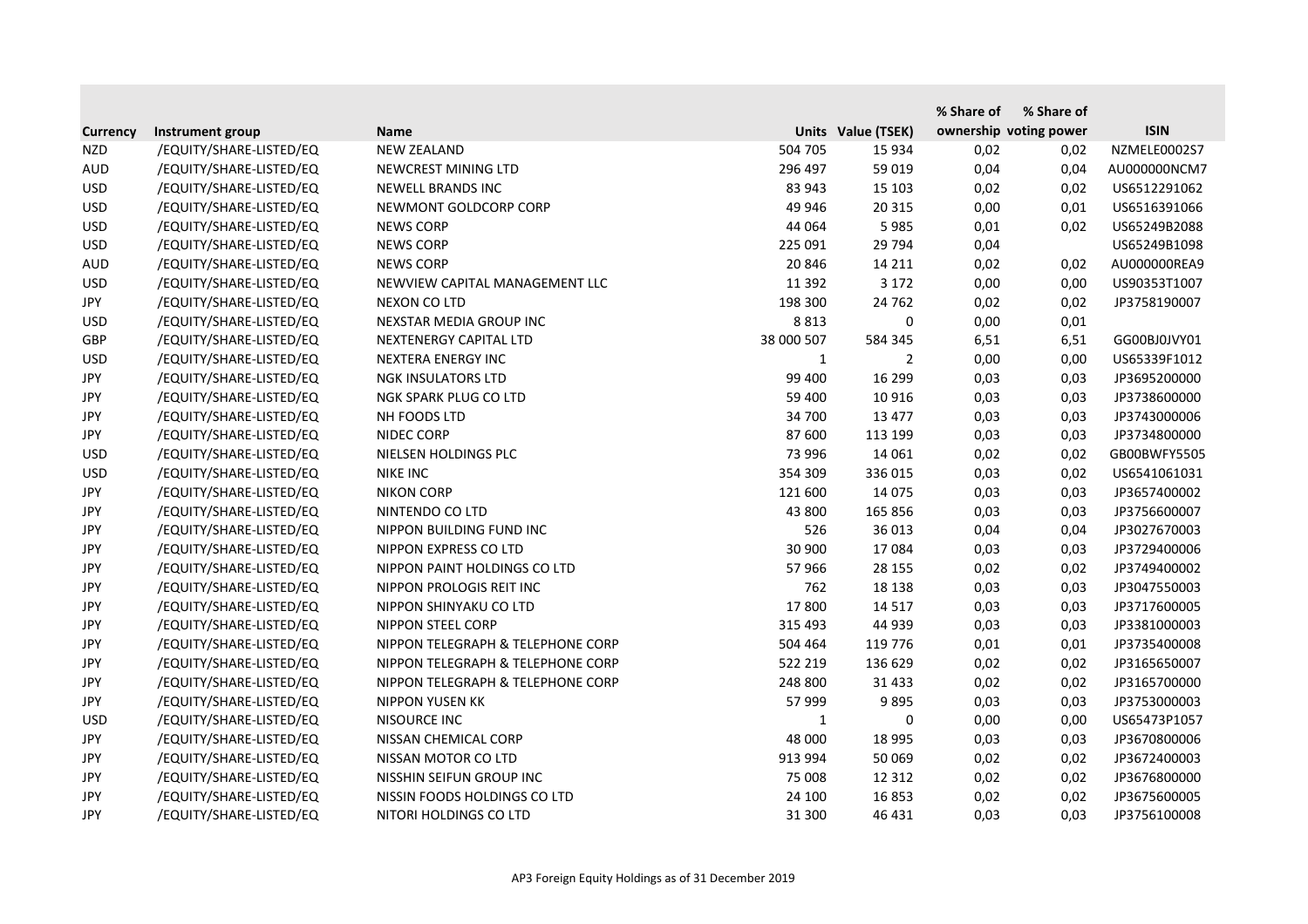|                 |                         |                                    |           |                    | % Share of | % Share of             |              |
|-----------------|-------------------------|------------------------------------|-----------|--------------------|------------|------------------------|--------------|
| <b>Currency</b> | Instrument group        | <b>Name</b>                        |           | Units Value (TSEK) |            | ownership voting power | <b>ISIN</b>  |
| JPY             | /EQUITY/SHARE-LISTED/EQ | NITTO DENKO CORP                   | 62 600    | 33 317             | 0,04       | 0,04                   | JP3684000007 |
| <b>USD</b>      | /EQUITY/SHARE-LISTED/EQ | <b>NOBLE ENERGY INC</b>            | 118 854   | 27 637             | 0,02       | 0,02                   | US6550441058 |
| <b>EUR</b>      | /EQUITY/SHARE-LISTED/EQ | <b>NOKIA OYJ</b>                   | 658722    | 22 8 14            | 0,01       | 0,01                   | FI0009000681 |
| <b>JPY</b>      | /EQUITY/SHARE-LISTED/EQ | NOMURA HOLDINGS INC                | 1 297 099 | 62 935             | 0,04       | 0,04                   | JP3762600009 |
| JPY             | /EQUITY/SHARE-LISTED/EQ | NOMURA REAL ESTATE HOLDINGS INC    | 47 394    | 10 694             | 0,02       | 0,02                   | JP3762900003 |
| <b>JPY</b>      | /EQUITY/SHARE-LISTED/EQ | NOMURA REAL ESTATE MASTER FUND INC | 1587      | 25 3 66            | 0,03       | 0,03                   | JP3048110005 |
| <b>JPY</b>      | /EQUITY/SHARE-LISTED/EQ | NOMURA RESEARCH INSTITUTE LTD      | 134 800   | 27 142             | 0,02       | 0,02                   | JP3762800005 |
| <b>EUR</b>      | /EQUITY/SHARE-LISTED/EQ | NORDEA BANK ABP                    | 5 3 2 0   | 405                | 0,00       | 0,00                   | FI4000297767 |
| <b>USD</b>      | /EQUITY/SHARE-LISTED/EQ | NORDSTROM INC                      | 38 347    | 14 693             | 0,02       | 0,02                   | US6556641008 |
| <b>USD</b>      | /EQUITY/SHARE-LISTED/EQ | NORFOLK SOUTHERN CORP              | 17 204    | 31 264             | 0,01       | 0,01                   | US6558441084 |
| <b>USD</b>      | /EQUITY/SHARE-LISTED/EQ | <b>NORTHERN TRUST CORP</b>         | 12 4 36   | 12 3 68            | 0,01       | 0,01                   | US6658591044 |
| <b>USD</b>      | /EQUITY/SHARE-LISTED/EQ | <b>NORTHROP GRUMMAN CORP</b>       | 42 621    | 137 236            | 0,03       | 0,03                   | US6668071029 |
| <b>USD</b>      | /EQUITY/SHARE-LISTED/EQ | NORTONLIFELOCK INC                 | 66 002    | 15 7 67            | 0,01       | 0,01                   | US6687711084 |
| <b>USD</b>      | /EQUITY/SHARE-LISTED/EQ | NORWEGIAN CRUISE LINE HOLDINGS LTD | 58 614    | 32 049             | 0,03       | 0,03                   | BMG667211046 |
| <b>CHF</b>      | /EQUITY/SHARE-LISTED/EQ | <b>NOVARTIS AG</b>                 | 846 183   | 751 639            | 0,02       | 0,03                   | CH0012005267 |
| <b>DKK</b>      | /EQUITY/SHARE-LISTED/EQ | NOVO NORDISK FONDEN                | 869 213   | 472 596            | 0,04       | 0,01                   | DK0060534915 |
| <b>DKK</b>      | /EQUITY/SHARE-LISTED/EQ | <b>NOVO NORDISK FONDEN</b>         | 169 201   | 26 5 53            | 0,68       | 0,68                   | DK0060580512 |
| JPY             | /EQUITY/SHARE-LISTED/EQ | <b>NSK LTD</b>                     | 135 900   | 12 183             | 0,02       | 0,02                   | JP3720800006 |
| <b>USD</b>      | /EQUITY/SHARE-LISTED/EQ | <b>NUCOR CORP</b>                  | 33 189    | 17485              | 0,01       | 0,01                   | US6703461052 |
| <b>USD</b>      | /EQUITY/SHARE-LISTED/EQ | <b>NVIDIA CORP</b>                 | 117 787   | 259 444            | 0,02       | 0,02                   | US67066G1040 |
| <b>USD</b>      | /EQUITY/SHARE-LISTED/EQ | <b>NVR INC</b>                     | 1036      | 36 934             | 0,03       | 0,03                   | US62944T1051 |
| <b>USD</b>      | /EQUITY/SHARE-LISTED/EQ | NXP SEMICONDUCTORS NV              | 31 547    | 37 582             | 0,01       | 0,01                   | NL0009538784 |
| JPY             | /EQUITY/SHARE-LISTED/EQ | <b>OBAYASHI CORP</b>               | 259 900   | 27 239             | 0,04       | 0,04                   | JP3190000004 |
| JPY             | /EQUITY/SHARE-LISTED/EQ | OBIC CO LTD                        | 25 600    | 32 541             | 0,03       | 0,03                   | JP3173400007 |
| JPY             | /EQUITY/SHARE-LISTED/EQ | ODAKYU ELECTRIC RAILWAY CO LTD     | 111 799   | 24 5 61            | 0,03       | 0,03                   | JP3196000008 |
| <b>AUD</b>      | /EQUITY/SHARE-LISTED/EQ | OIL SEARCH LTD                     | 529 337   | 25 2 5 3           | 0,03       | 0,03                   | PG0008579883 |
| <b>JPY</b>      | /EQUITY/SHARE-LISTED/EQ | OJI HOLDINGS CORP                  | 351 600   | 18 0 16            | 0,03       | 0,03                   | JP3174410005 |
| <b>USD</b>      | /EQUITY/SHARE-LISTED/EQ | <b>OKTA INC</b>                    | 22 144    | 23 915             | 0,02       | 0,01                   | US6792951054 |
| <b>USD</b>      | /EQUITY/SHARE-LISTED/EQ | OLD DOMINION FREIGHT LINE INC      | 20 16 6   | 35 826             | 0,03       | 0,03                   | US6795801009 |
| <b>USD</b>      | /EQUITY/SHARE-LISTED/EQ | OMEGA HEALTHCARE INVESTORS INC     | 45 639    | 18 093             | 0,02       | 0,02                   | US6819361006 |
| <b>USD</b>      | /EQUITY/SHARE-LISTED/EQ | <b>OMNICOM GROUP INC</b>           | 81 327    | 61 681             | 0,04       | 0,04                   | US6819191064 |
| JPY             | /EQUITY/SHARE-LISTED/EQ | <b>OMRON CORP</b>                  | 75 600    | 41 798             | 0,04       | 0,04                   | JP3197800000 |
| <b>USD</b>      | /EQUITY/SHARE-LISTED/EQ | ON SEMICONDUCTOR CORP              | 86 5 88   | 19 761             | 0,02       | 0,02                   | US6821891057 |
| <b>USD</b>      | /EQUITY/SHARE-LISTED/EQ | <b>ONEOK INC</b>                   | 56 618    | 40 105             | 0,01       | 0,01                   | US6826801036 |
| CAD             | /EQUITY/SHARE-LISTED/EQ | <b>ONEX CORP</b>                   | 17877     | 10 604             | 0,02       | 0,01                   | CA68272K1030 |
| JPY             | /EQUITY/SHARE-LISTED/EQ | ONO PHARMACEUTICAL CO LTD          | 150 400   | 32 407             | 0,03       | 0,03                   | JP3197600004 |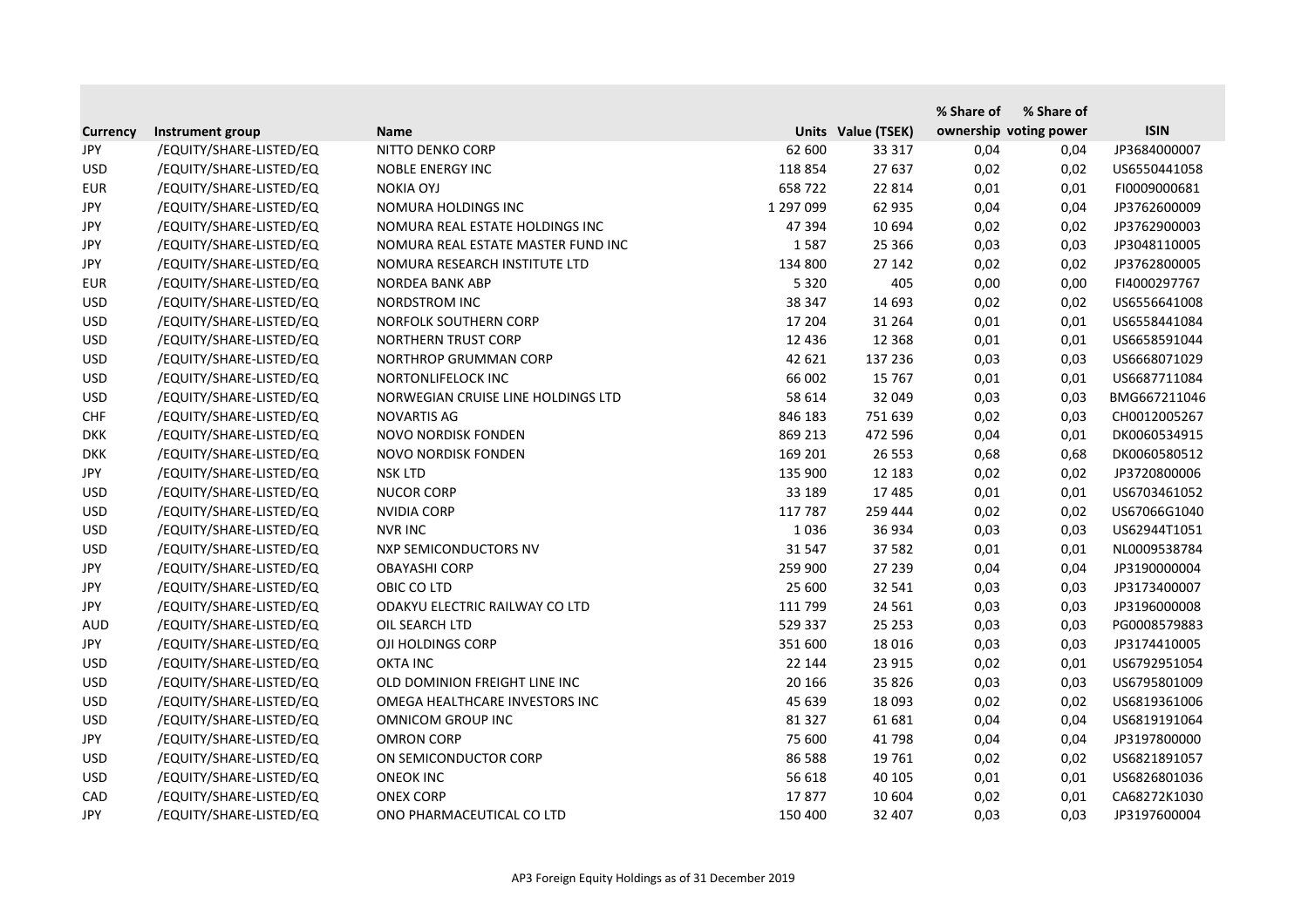|                 |                         |                                         |               |                    | % Share of | % Share of             |              |
|-----------------|-------------------------|-----------------------------------------|---------------|--------------------|------------|------------------------|--------------|
| <b>Currency</b> | Instrument group        | <b>Name</b>                             |               | Units Value (TSEK) |            | ownership voting power | <b>ISIN</b>  |
| CAD             | /EQUITY/SHARE-LISTED/EQ | <b>OPEN TEXT CORP</b>                   | 56 482        | 23 3 3 1           | 0,02       | 0,02                   | CA6837151068 |
| <b>USD</b>      | /EQUITY/SHARE-LISTED/EQ | <b>ORACLE CORP</b>                      | 217 156       | 107 698            | 0,01       | 0,01                   | US68389X1054 |
| JPY             | /EQUITY/SHARE-LISTED/EQ | <b>ORACLE CORP</b>                      | 14 600        | 12 5 11            | 0,01       | 0,01                   | JP3689500001 |
| <b>EUR</b>      | /EQUITY/SHARE-LISTED/EQ | <b>ORANGE SA</b>                        | 225 784       | 31 1 27            | 0,00       |                        | FR0000133308 |
| <b>USD</b>      | /EQUITY/SHARE-LISTED/EQ | O'REILLY AUTOMOTIVE INC                 | 8531          | 34 999             | 0,01       | 0,01                   | US67103H1077 |
| <b>AUD</b>      | /EQUITY/SHARE-LISTED/EQ | <b>ORICA LTD</b>                        | 148 045       | 21 4 13            | 0,04       | 0,04                   | AU0000000RI1 |
| JPY             | /EQUITY/SHARE-LISTED/EQ | ORIENTAL LAND CO LTD/JAPAN              | 77800         | 99 697             | 0,02       | 0,02                   | JP3198900007 |
| JPY             | /EQUITY/SHARE-LISTED/EQ | <b>ORIX CORP</b>                        | 517 640       | 80732              | 0,04       | 0,04                   | JP3200450009 |
| <b>JPY</b>      | /EQUITY/SHARE-LISTED/EQ | ORIX JREIT INC                          | 1024          | 20 750             | 0,04       | 0,04                   | JP3040880001 |
| <b>DKK</b>      | /EQUITY/SHARE-LISTED/EQ | ORSTED A/S                              | 174 128       | 168 707            | 0,04       | 0,04                   | DK0060094928 |
| JPY             | /EQUITY/SHARE-LISTED/EQ | <b>OSAKA GAS CO LTD</b>                 | 142 200       | 25 607             | 0,03       | 0,03                   | JP3180400008 |
| <b>USD</b>      | /EQUITY/SHARE-LISTED/EQ | <b>OSHKOSH CORP</b>                     | 118 049       | 104 594            | 0,17       | 0,17                   | US6882392011 |
| JPY             | /EQUITY/SHARE-LISTED/EQ | <b>OTSUKA CORP</b>                      | 39 600        | 14 9 20            | 0,02       | 0,02                   | JP3188200004 |
| <b>JPY</b>      | /EQUITY/SHARE-LISTED/EQ | OTSUKA HOLDINGS CO LTD                  | 153 600       | 64 592             | 0,03       | 0,03                   | JP3188220002 |
| <b>USD</b>      | /EQUITY/SHARE-LISTED/EQ | <b>OUTFRONT MEDIA INC</b>               | 54 134        | 13 5 91            | 0,04       | 0,04                   | US69007J1060 |
| SGD             | /EQUITY/SHARE-LISTED/EQ | OVERSEA-CHINESE BANKING CORP LTD        | 1 2 5 4 2 7 6 | 95 876             | 0,03       | 0,03                   | SG1S04926220 |
| <b>USD</b>      | /EQUITY/SHARE-LISTED/EQ | <b>OWENS CORNING</b>                    | 22 780        | 13 8 86            | 0,02       | 0,02                   | US6907421019 |
| <b>USD</b>      | /EQUITY/SHARE-LISTED/EQ | <b>PACCAR INC</b>                       | 414 135       | 306 650            | 0,12       | 0,12                   | US6937181088 |
| <b>USD</b>      | /EQUITY/SHARE-LISTED/EQ | PALO ALTO NETWORKS INC                  | 20 066        | 43 4 38            | 0,02       | 0,02                   | US6974351057 |
| JPY             | /EQUITY/SHARE-LISTED/EQ | PAN PACIFIC INTERNATIONAL HOLDINGS CORP | 180 000       | 28 0 73            | 0,03       | 0,03                   | JP3639650005 |
| JPY             | /EQUITY/SHARE-LISTED/EQ | PANASONIC CORP                          | 863 793       | 76 584             | 0,04       | 0,04                   | JP3866800000 |
| <b>USD</b>      | /EQUITY/SHARE-LISTED/EQ | PARK HOTELS & RESORTS INC               | 606 889       | 146 971            | 0,25       | 0,25                   | US7005171050 |
| JPY             | /EQUITY/SHARE-LISTED/EQ | PARK24 CO LTD                           | 44 000        | 10 114             | 0,03       | 0,03                   | JP3780100008 |
| <b>USD</b>      | /EQUITY/SHARE-LISTED/EQ | PARKER-HANNIFIN CORP                    | 7824          | 15 0 74            | 0,01       | 0,01                   | US7010941042 |
| CAD             | /EQUITY/SHARE-LISTED/EQ | PARKLAND FUEL CORP                      | 213 760       | 73 622             | 0,14       | 0,14                   | CA70137T1057 |
| <b>GBP</b>      | /EQUITY/SHARE-LISTED/EQ | PATISSERIE HOLDINGS PLC                 | 14 260        | 0                  | 0,01       | 0,01                   | GB00BM4NV504 |
| <b>USD</b>      | /EQUITY/SHARE-LISTED/EQ | PAYCHEX INC                             | 330 811       | 263 409            | 0,09       | 0,09                   | US7043261079 |
| <b>USD</b>      | /EQUITY/SHARE-LISTED/EQ | PAYCOM SOFTWARE INC                     | 10 3 82       | 25 7 31            | 0,02       | 0,02                   | US70432V1026 |
| <b>USD</b>      | /EQUITY/SHARE-LISTED/EQ | PAYLOCITY HOLDING CORP                  | 14 4 06       | 16 293             | 0,03       | 0,03                   | US70438V1061 |
| <b>USD</b>      | /EQUITY/SHARE-LISTED/EQ | PAYPAL HOLDINGS INC                     | 166 997       | 169 099            | 0,01       | 0,01                   | US70450Y1038 |
| <b>HKD</b>      | /EQUITY/SHARE-LISTED/EQ | PCCW LTD                                | 1 486 320     | 19 607             | 0,02       | 0,02                   | HK0000093390 |
| <b>HKD</b>      | /EQUITY/SHARE-LISTED/EQ | PCCW LTD                                | 1 607 000     | 8 9 0 0            | 0,02       | 0,02                   | HK0008011667 |
| CAD             | /EQUITY/SHARE-LISTED/EQ | PEMBINA PIPELINE CORP                   | 33 341        | 11 5 8 4           | 0,01       | 0,01                   | CA7063271034 |
| <b>USD</b>      | /EQUITY/SHARE-LISTED/EQ | PENN NATIONAL GAMING INC                | 9982          | 2 3 8 8            | 0,01       | 0,01                   | US7075691094 |
| <b>USD</b>      | /EQUITY/SHARE-LISTED/EQ | PENTAIR PLC                             | 33 378        | 14 3 32            | 0,02       | 0,02                   | IE00BLS09M33 |
| <b>HKD</b>      | /EQUITY/SHARE-LISTED/EQ | PEOPLE'S REPUBLIC OF CHINA              | 1 437 000     | 46 699             | 0,01       | 0,01                   | HK2388011192 |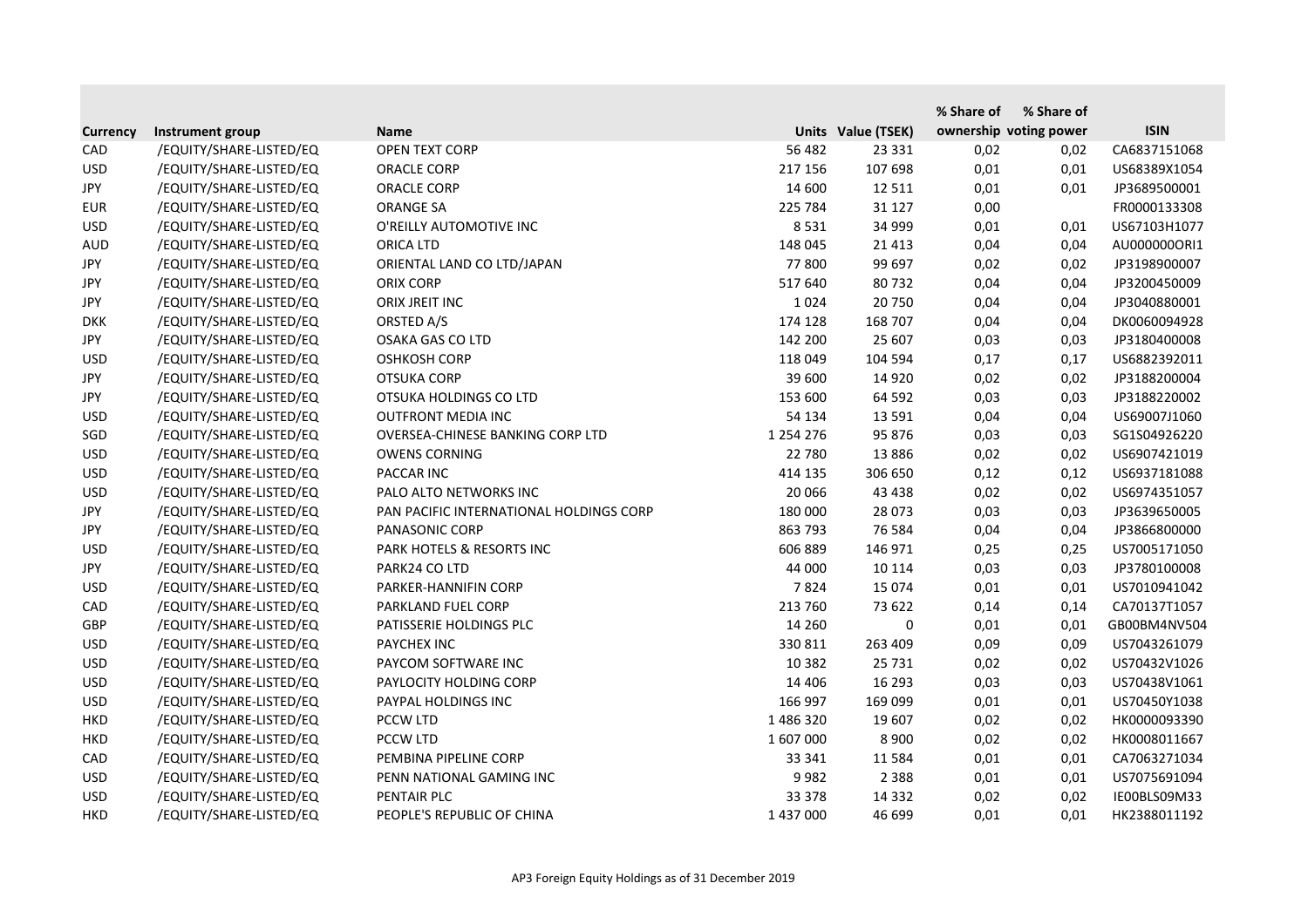|                 |                         |                                      |               |                    | % Share of | % Share of             |              |
|-----------------|-------------------------|--------------------------------------|---------------|--------------------|------------|------------------------|--------------|
| <b>Currency</b> | Instrument group        | <b>Name</b>                          |               | Units Value (TSEK) |            | ownership voting power | <b>ISIN</b>  |
| <b>USD</b>      | /EQUITY/SHARE-LISTED/EQ | PEOPLE'S UNITED FINANCIAL INC        | 119 482       | 18 902             | 0,03       | 0,03                   | US7127041058 |
| <b>USD</b>      | /EQUITY/SHARE-LISTED/EQ | PEPSICO INC                          | 246 221       | 315 009            | 0,02       | 0,02                   | US7134481081 |
| JPY             | /EQUITY/SHARE-LISTED/EQ | PEPTIDREAM INC                       | 35 600        | 17 169             | 0,03       | 0,03                   | JP3836750004 |
| <b>USD</b>      | /EQUITY/SHARE-LISTED/EQ | PERFORMANCE FOOD GROUP CO            | 43 4 98       | 20 962             | 0,04       | 0,04                   | US71377A1034 |
| <b>USD</b>      | /EQUITY/SHARE-LISTED/EQ | PERKINELMER INC                      | 25 706        | 23 3 66            | 0,02       | 0,02                   | US7140461093 |
| <b>EUR</b>      | /EQUITY/SHARE-LISTED/EQ | PERNOD RICARD SA                     | 24 8 18       | 41 5 69            | 0,01       |                        | FR0000120693 |
| <b>USD</b>      | /EQUITY/SHARE-LISTED/EQ | PERRIGO CO PLC                       | 38773         | 18 750             | 0,03       | 0,03                   | IE00BGH1M568 |
| JPY             | /EQUITY/SHARE-LISTED/EQ | PERSOL HOLDINGS CO LTD               | 67 300        | 11887              | 0,03       | 0,03                   | JP3547670004 |
| <b>USD</b>      | /EQUITY/SHARE-LISTED/EQ | PFIZER INC                           | 1 2 3 7 5 4 8 | 453 890            | 0,02       | 0,02                   | US7170811035 |
| <b>USD</b>      | /EQUITY/SHARE-LISTED/EQ | PHILLIPS 66                          | 92 970        | 96 960             | 0,02       | 0,02                   | US7185461040 |
| JPY             | /EQUITY/SHARE-LISTED/EQ | PIGEON CORP                          | 43 800        | 15 145             | 0,04       | 0,04                   | JP3801600002 |
| <b>USD</b>      | /EQUITY/SHARE-LISTED/EQ | PINTEREST INC                        | 96 352        | 16 812             | 0,03       | 0,00                   | US72352L1061 |
| <b>USD</b>      | /EQUITY/SHARE-LISTED/EQ | PIONEER NATURAL RESOURCES CO         | 10 182        | 14 4 28            | 0,01       | 0,01                   | US7237871071 |
| <b>USD</b>      | /EQUITY/SHARE-LISTED/EQ | PNC FINANCIAL SERVICES GROUP INC/THE | 53 828        | 80 435             | 0,01       | 0,01                   | US6934751057 |
| JPY             | /EQUITY/SHARE-LISTED/EQ | POLA ORBIS HOLDINGS INC              | 34 800        | 7834               | 0,02       | 0,02                   | JP3855900001 |
| <b>USD</b>      | /EQUITY/SHARE-LISTED/EQ | POLARIS INC                          | 12 164        | 11 580             | 0,02       | 0,02                   | US7310681025 |
| <b>EUR</b>      | /EQUITY/SHARE-LISTED/EQ | PONTEGADEA INVERSIONES SL            | 123 452       | 40 797             | 0,00       | 0,00                   | ES0148396007 |
| <b>EUR</b>      | /EQUITY/SHARE-LISTED/EQ | PORSCHE AUTOMOBIL HOLDING SE         | 18 377        | 12 8 68            | 0,01       |                        | DE000PAH0038 |
| <b>HKD</b>      | /EQUITY/SHARE-LISTED/EQ | POWER ASSETS HOLDINGS LTD            | 532 500       | 36 465             | 0,02       | 0,02                   | HK0006000050 |
| CAD             | /EQUITY/SHARE-LISTED/EQ | POWER CORP OF CANADA                 | 18 3 5 4      | 4 4 3 2            | 0,00       | 0,00                   | CA7392391016 |
| CAD             | /EQUITY/SHARE-LISTED/EQ | POWER CORP OF CANADA                 | 16 182        | 4 0 8 2            | 0,00       | 0,00                   | CA73927C1005 |
| CAD             | /EQUITY/SHARE-LISTED/EQ | POWER CORP OF CANADA                 | 18 699        | 5 0 3 2            | 0,01       | 0,01                   | CA4495861060 |
| CAD             | /EQUITY/SHARE-LISTED/EQ | POWER CORP OF CANADA                 | 16 960        | 4 0 7 2            | 0,00       | 0,00                   | CA39138C1068 |
| <b>USD</b>      | /EQUITY/SHARE-LISTED/EQ | PPG INDUSTRIES INC                   | 33 796        | 42 2 32            | 0,01       | 0,01                   | US6935061076 |
| <b>USD</b>      | /EQUITY/SHARE-LISTED/EQ | PPL CORP                             | $\mathbf{1}$  | 0                  | 0,00       | 0,00                   | US69351T1060 |
| CAD             | /EQUITY/SHARE-LISTED/EQ | PRAIRIESKY ROYALTY LTD               | 46 756        | 5 1 4 1            | 0,02       | 0,02                   | CA7397211086 |
| <b>USD</b>      | /EQUITY/SHARE-LISTED/EQ | PRINCIPAL FINANCIAL GROUP INC        | 58 539        | 30 139             | 0,02       | 0,02                   | US74251V1026 |
| <b>USD</b>      | /EQUITY/SHARE-LISTED/EQ | PROCTER & GAMBLE CO/THE              | 511 513       | 598 059            | 0,02       | 0,02                   | US7427181091 |
| <b>USD</b>      | /EQUITY/SHARE-LISTED/EQ | PROGRESSIVE CORP/THE                 | 107 630       | 72 935             | 0,02       | 0,02                   | US7433151039 |
| <b>USD</b>      | /EQUITY/SHARE-LISTED/EQ | PROLOGIS INC                         | 58 472        | 48792              | 0,01       | 0,01                   | US74340W1036 |
| <b>USD</b>      | /EQUITY/SHARE-LISTED/EQ | PRUDENTIAL FINANCIAL INC             | 154 720       | 135 768            | 0,04       | 0,04                   | US7443201022 |
| <b>GBP</b>      | /EQUITY/SHARE-LISTED/EQ | PRUDENTIAL PLC                       | 1954 108      | 351 136            | 0,08       | 0,08                   | GB0007099541 |
| <b>USD</b>      | /EQUITY/SHARE-LISTED/EQ | PTC INC                              | 22 877        | 16 038             | 0,02       | 0,02                   | US69370C1009 |
| <b>USD</b>      | /EQUITY/SHARE-LISTED/EQ | PUBLIC SERVICE ENTERPRISE GROUP INC  | $\mathbf{1}$  | 1                  | 0,00       | 0,00                   | US7445731067 |
| <b>USD</b>      | /EQUITY/SHARE-LISTED/EQ | PUBLIC STORAGE                       | 12 3 9 9      | 24 7 18            | 0,01       | 0,01                   | US74460D1090 |
| <b>USD</b>      | /EQUITY/SHARE-LISTED/EQ | PULTEGROUP INC                       | 81 3 54       | 29 548             | 0,03       | 0,03                   | US7458671010 |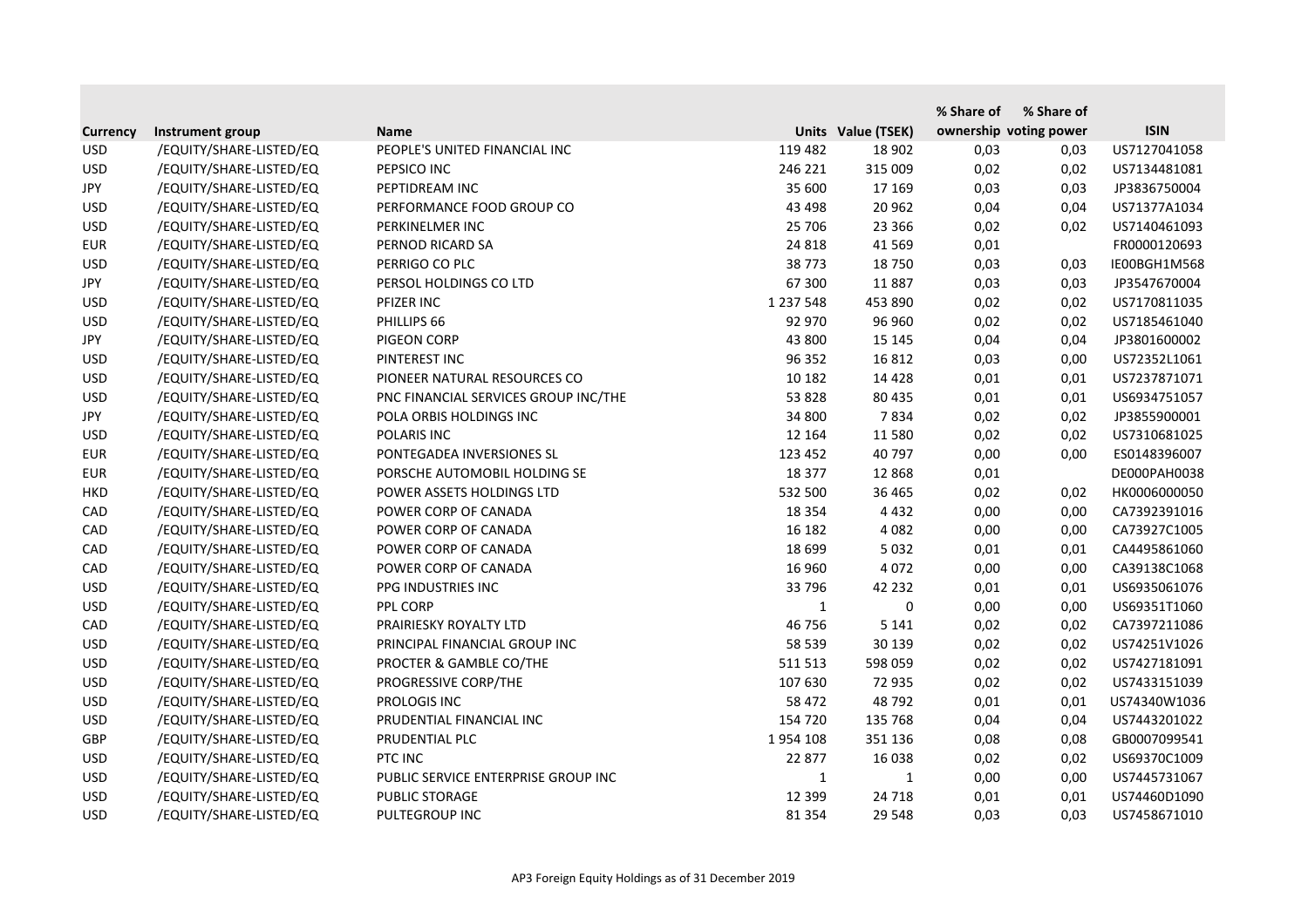|                 |                         |                                         |            |                    | % Share of | % Share of             |              |
|-----------------|-------------------------|-----------------------------------------|------------|--------------------|------------|------------------------|--------------|
| <b>Currency</b> | Instrument group        | <b>Name</b>                             |            | Units Value (TSEK) |            | ownership voting power | <b>ISIN</b>  |
| <b>USD</b>      | /EQUITY/SHARE-LISTED/EQ | PVH CORP                                | 15 5 62    | 15 3 18            | 0,02       | 0,02                   | US6936561009 |
| <b>AUD</b>      | /EQUITY/SHARE-LISTED/EQ | <b>QANTAS AIRWAYS LTD</b>               | 282 657    | 13 2 2 4           | 0,02       | 0,02                   | AU000000QAN2 |
| <b>AUD</b>      | /EQUITY/SHARE-LISTED/EQ | <b>QBE INSURANCE GROUP LTD</b>          | 509 084    | 43 147             | 0,04       | 0,04                   | AU000000QBE9 |
| <b>USD</b>      | /EQUITY/SHARE-LISTED/EQ | <b>QORVO INC</b>                        | 39 330     | 42 792             | 0,03       | 0,03                   | US74736K1016 |
| <b>USD</b>      | /EQUITY/SHARE-LISTED/EQ | <b>QUALCOMM INC</b>                     | 180 331    | 148 940            | 0,02       | 0,02                   | US7475251036 |
| <b>USD</b>      | /EQUITY/SHARE-LISTED/EQ | <b>QUANTA SERVICES INC</b>              | 16 093     | 6 1 3 3            | 0,01       | 0,01                   | US74762E1029 |
| CAD             | /EQUITY/SHARE-LISTED/EQ | <b>QUEBECOR INC</b>                     | 36 923     | 8833               | 0,02       | 0,00                   | CA7481932084 |
| <b>USD</b>      | /EQUITY/SHARE-LISTED/EQ | <b>QUEST DIAGNOSTICS INC</b>            | 43 309     | 43 295             | 0,03       | 0,03                   | US74834L1008 |
| <b>EUR</b>      | /EQUITY/SHARE-LISTED/EQ | RAG-STIFTUNG                            | 22 653     | 6477               | 0,00       | 0,00                   | DE000EVNK013 |
| JPY             | /EQUITY/SHARE-LISTED/EQ | <b>RAKUTEN INC</b>                      | 339 310    | 27 322             | 0,02       | 0,02                   | JP3967200001 |
| <b>USD</b>      | /EQUITY/SHARE-LISTED/EQ | <b>RALPH LAUREN CORP</b>                | 41 972     | 46 056             | 0,08       | 0,01                   | US7512121010 |
| <b>AUD</b>      | /EQUITY/SHARE-LISTED/EQ | RAMSAY HEALTH CARE LTD                  | 62 243     | 29 707             | 0,03       | 0,03                   | AU000000RHC8 |
| <b>USD</b>      | /EQUITY/SHARE-LISTED/EQ | RAYMOND JAMES FINANCIAL INC             | 26 125     | 21878              | 0,02       | 0,02                   | US7547301090 |
| <b>USD</b>      | /EQUITY/SHARE-LISTED/EQ | <b>RAYTHEON CO</b>                      | 86 772     | 178 490            | 0,03       | 0,03                   | US7551115071 |
| <b>USD</b>      | /EQUITY/SHARE-LISTED/EQ | <b>REALTY INCOME CORP</b>               | 71510      | 49 289             | 0,02       | 0,02                   | US7561091049 |
| GBP             | /EQUITY/SHARE-LISTED/EQ | RECKITT BENCKISER GROUP PLC             | 266 275    | 202 385            | 0,04       | 0,04                   | GB00B24CGK77 |
| <b>JPY</b>      | /EQUITY/SHARE-LISTED/EQ | RECRUIT HOLDINGS CO LTD                 | 529 800    | 187 022            | 0,03       | 0,03                   | JP3970300004 |
| <b>USD</b>      | /EQUITY/SHARE-LISTED/EQ | <b>REGENCY CENTERS CORP</b>             | 39 660     | 23 4 23            | 0,02       | 0,02                   | US7588491032 |
| <b>USD</b>      | /EQUITY/SHARE-LISTED/EQ | REGENERON PHARMACEUTICALS INC           | 34 875     | 122 582            | 0,03       | 0,03                   | US75886F1075 |
| <b>USD</b>      | /EQUITY/SHARE-LISTED/EQ | <b>REGIONS FINANCIAL CORP</b>           | 229 552    | 36 874             | 0,02       | 0,02                   | US7591EP1005 |
| <b>USD</b>      | /EQUITY/SHARE-LISTED/EQ | REINSURANCE GROUP OF AMERICA INC        | 13 083     | 19 970             | 0,02       | 0,02                   | US7593516047 |
| <b>USD</b>      | /EQUITY/SHARE-LISTED/EQ | RELIANCE STEEL & ALUMINUM CO            | 27881      | 31 257             | 0,04       | 0,04                   | US7595091023 |
| <b>GBP</b>      | /EQUITY/SHARE-LISTED/EQ | <b>RELX PLC</b>                         | 220 005    | 51 988             | 0,01       | 0,01                   | GB00B2B0DG97 |
| <b>USD</b>      | /EQUITY/SHARE-LISTED/EQ | RENAISSANCERE HOLDINGS LTD              | 9 2 2 2    | 16 9 22            | 0,02       | 0,02                   | BMG7496G1033 |
| <b>EUR</b>      | /EQUITY/SHARE-LISTED/EQ | <b>RENAULT SA</b>                       | 24 3 8 2   | 10 807             | 0,01       |                        | FR0000131906 |
| JPY             | /EQUITY/SHARE-LISTED/EQ | RENESAS ELECTRONICS CORP                | 316 300    | 20 4 30            | 0,02       | 0,02                   | JP3164720009 |
| GBP             | /EQUITY/SHARE-LISTED/EQ | RENEWABLES INFRASTRUCTURE GROUP LTD/THE | 51 856 022 | 890 008            | 3,17       | 3,17                   | GG00BBHX2H91 |
| <b>EUR</b>      | /EQUITY/SHARE-LISTED/EQ | <b>REPSOL SA</b>                        | 168 177    | 24 617             | 0,01       | 0,01                   | ES0173516115 |
| <b>EUR</b>      | /EQUITY/SHARE-LISTED/EQ | <b>REPSOL SA</b>                        | 168 177    | 823                | 0,01       |                        | ES06735169F2 |
| <b>USD</b>      | /EQUITY/SHARE-LISTED/EQ | REPUBLIC SERVICES INC                   | 35 382     | 29 687             | 0,01       | 0,01                   | US7607591002 |
| <b>USD</b>      | /EQUITY/SHARE-LISTED/EQ | RESIDEO TECHNOLOGIES INC                | 42 042     | 4 6 9 5            | 0,03       | 0,03                   | US76118Y1047 |
| <b>USD</b>      | /EQUITY/SHARE-LISTED/EQ | <b>RESMED INC</b>                       | 32 654     | 47 371             | 0,02       | 0,02                   | US7611521078 |
| JPY             | /EQUITY/SHARE-LISTED/EQ | RESONA HOLDINGS INC                     | 825 400    | 34 049             | 0,04       | 0,04                   | JP3500610005 |
| CAD             | /EQUITY/SHARE-LISTED/EQ | RESTAURANT BRANDS INTERNATIONAL INC     | 50 642     | 30 263             | 0,01       | 0,01                   | CA76131D1033 |
| JPY             | /EQUITY/SHARE-LISTED/EQ | RICOH CO LTD                            | 254 300    | 26 105             | 0,03       | 0,03                   | JP3973400009 |
| <b>USD</b>      | /EQUITY/SHARE-LISTED/EQ | RINGCENTRAL INC                         | 15 003     | 23 689             | 0,02       | 0,01                   | US76680R2067 |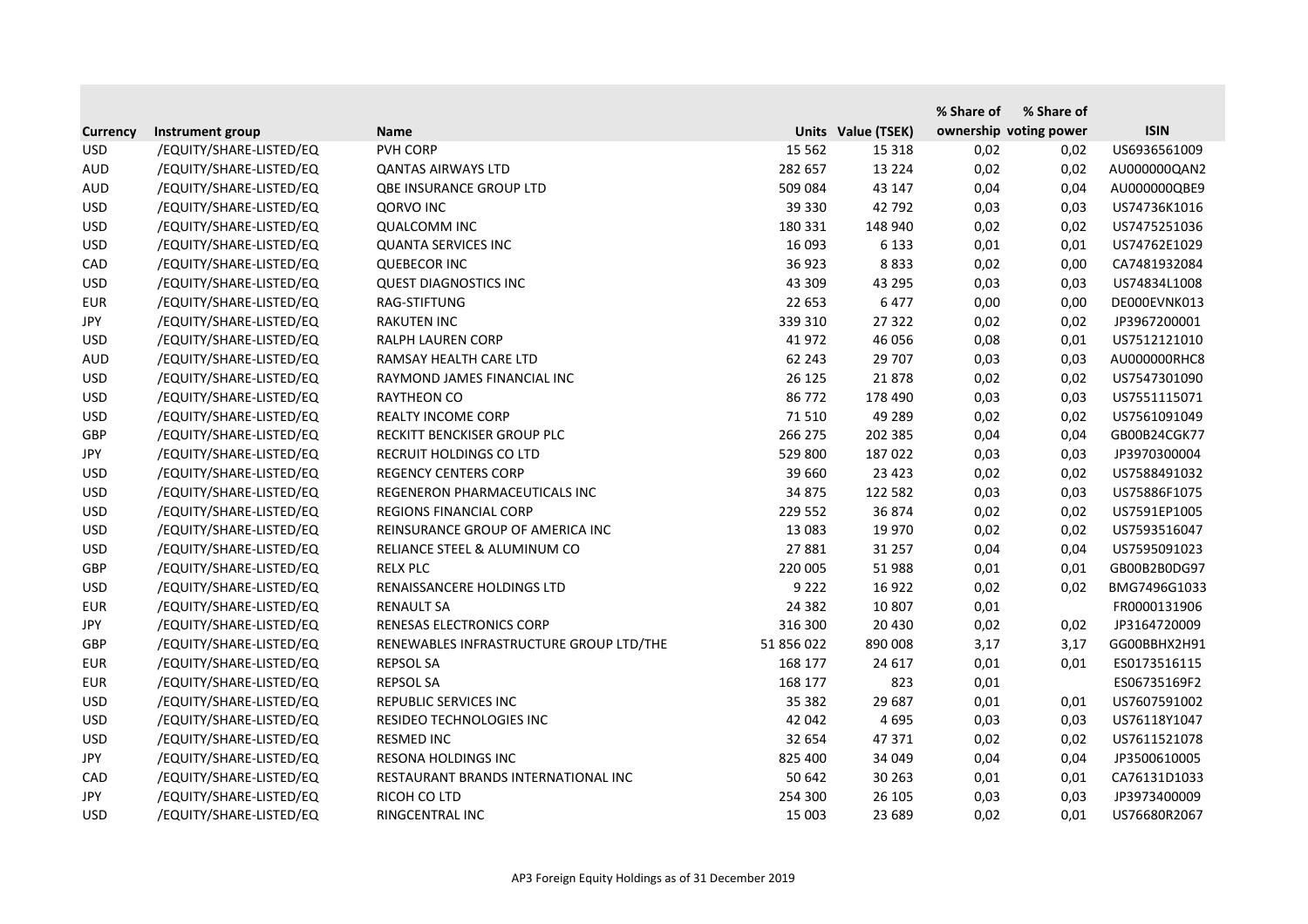|                 |                         |                                                    |               |                    | % Share of | % Share of             |              |
|-----------------|-------------------------|----------------------------------------------------|---------------|--------------------|------------|------------------------|--------------|
| <b>Currency</b> | Instrument group        | <b>Name</b>                                        |               | Units Value (TSEK) |            | ownership voting power | <b>ISIN</b>  |
| JPY             | /EQUITY/SHARE-LISTED/EQ | <b>RINNAI CORP</b>                                 | 12 700        | 9 3 5 1            | 0,02       | 0,02                   | JP3977400005 |
| <b>AUD</b>      | /EQUITY/SHARE-LISTED/EQ | RIO TINTO LTD                                      | 143 086       | 94 532             | 0,04       | 0,01                   | AU000000RIO1 |
| GBP             | /EQUITY/SHARE-LISTED/EQ | RIO TINTO PLC                                      | 302 921       | 169 157            | 0,02       | 0,02                   | GB0007188757 |
| CAD             | /EQUITY/SHARE-LISTED/EQ | RIOCAN REAL ESTATE INVESTMENT TRUST                | 31 172        | 6022               | 0,01       | 0,01                   | CA7669101031 |
| <b>USD</b>      | /EQUITY/SHARE-LISTED/EQ | <b>RLJ LODGING TRUST</b>                           | 79 163        | 13 13 1            | 0,05       | 0,05                   | US74965L1017 |
| <b>USD</b>      | /EQUITY/SHARE-LISTED/EQ | ROBERT HALF INTERNATIONAL INC                      | 219 187       | 129 572            | 0,19       | 0,19                   | US7703231032 |
| <b>EUR</b>      | /EQUITY/SHARE-LISTED/EQ | ROCCA & PARTNERS STICHTING ADMINISTRATIEKANTOOR AA | 56 671        | 5985               | 0,00       | 0,00                   | LU0156801721 |
| <b>CHF</b>      | /EQUITY/SHARE-LISTED/EQ | ROCHE HOLDING AG                                   | 277 215       | 841 348            | 0,04       |                        | CH0012032048 |
| JPY             | /EQUITY/SHARE-LISTED/EQ | ROCHE HOLDING AG                                   | 88 000        | 76 391             | 0,02       | 0,02                   | JP3519400000 |
| <b>USD</b>      | /EQUITY/SHARE-LISTED/EQ | ROCKWELL AUTOMATION INC                            | 9 2 5 3       | 17 555             | 0,01       | 0,01                   | US7739031091 |
| CAD             | /EQUITY/SHARE-LISTED/EQ | ROGERS COMMUNICATIONS INC                          | 21 972        | 10 227             | 0,00       |                        | CA7751092007 |
| JPY             | /EQUITY/SHARE-LISTED/EQ | ROHM CO LTD                                        | 37 300        | 28 204             | 0,03       | 0,03                   | JP3982800009 |
| <b>USD</b>      | /EQUITY/SHARE-LISTED/EQ | <b>ROKU INC</b>                                    | 17860         | 22 3 8 7           | 0,02       | 0,01                   | US77543R1023 |
| <b>USD</b>      | /EQUITY/SHARE-LISTED/EQ | <b>ROLLINS INC</b>                                 | 32 479        | 10 082             | 0,01       | 0,01                   | US7757111049 |
| GBP             | /EQUITY/SHARE-LISTED/EQ | ROLLS-ROYCE HOLDINGS PLC                           | 9 5 9 3 8 5 2 | 0                  | 0,50       |                        | GB00BKT6BP09 |
| <b>GBP</b>      | /EQUITY/SHARE-LISTED/EQ | ROLLS-ROYCE HOLDINGS PLC                           | 201 556       | 17077              | 0,01       | 0,01                   | GB00B63H8491 |
| <b>USD</b>      | /EQUITY/SHARE-LISTED/EQ | ROPER TECHNOLOGIES INC                             | 31 112        | 103 166            | 0,03       | 0,03                   | US7766961061 |
| <b>USD</b>      | /EQUITY/SHARE-LISTED/EQ | ROSS STORES INC                                    | 73 904        | 80 542             | 0,02       | 0,02                   | US7782961038 |
| CAD             | /EQUITY/SHARE-LISTED/EQ | ROYAL BANK OF CANADA                               | 378 730       | 280 920            | 0,01       | 0,03                   | CA7800871021 |
| <b>USD</b>      | /EQUITY/SHARE-LISTED/EQ | ROYAL CARIBBEAN CRUISES LTD                        | 16 786        | 20 979             | 0,01       | 0,01                   | LR0008862868 |
| <b>GBP</b>      | /EQUITY/SHARE-LISTED/EQ | ROYAL DUTCH SHELL PLC                              | 846 594       | 234 645            | 0,01       | 0,01                   | GB00B03MLX29 |
| <b>EUR</b>      | /EQUITY/SHARE-LISTED/EQ | ROYAL DUTCH SHELL PLC                              | 1942985       | 534 197            | 0,02       | 0,02                   | GB00B03MLX29 |
| <b>GBP</b>      | /EQUITY/SHARE-LISTED/EQ | ROYAL DUTCH SHELL PLC                              | 423 112       | 117 507            | 0,00       | 0,01                   | GB00B03MM408 |
| <b>USD</b>      | /EQUITY/SHARE-LISTED/EQ | RPM INTERNATIONAL INC                              | 27 113        | 19 4 82            | 0,02       | 0,02                   | US7496851038 |
| <b>NZD</b>      | /EQUITY/SHARE-LISTED/EQ | RYMAN HEALTHCARE LTD                               | 158 440       | 16 3 37            | 0,03       | 0,03                   | NZRYME0001S4 |
| JPY             | /EQUITY/SHARE-LISTED/EQ | RYOHIN KEIKAKU CO LTD                              | 91 000        | 20 031             | 0,03       | 0,03                   | JP3976300008 |
| <b>USD</b>      | /EQUITY/SHARE-LISTED/EQ | <b>S&amp;P GLOBAL INC</b>                          | 106 874       | 273 174            | 0,04       | 0,04                   | US78409V1044 |
| <b>USD</b>      | /EQUITY/SHARE-LISTED/EQ | <b>SABRE CORP</b>                                  | 58 931        | 12 379             | 0,02       | 0,02                   | US78573M1045 |
| <b>EUR</b>      | /EQUITY/SHARE-LISTED/EQ | <b>SAFRAN SA</b>                                   | 37 561        | 54 328             | 0,01       |                        | FR0000073272 |
| <b>USD</b>      | /EQUITY/SHARE-LISTED/EQ | SALESFORCE.COM INC                                 | 211 380       | 321822             | 0,02       | 0,02                   | US79466L3024 |
| <b>EUR</b>      | /EQUITY/SHARE-LISTED/EQ | SAMPO OYJ                                          | 51 815        | 21 185             | 0,01       | 0,01                   | FI0009003305 |
| JPY             | /EQUITY/SHARE-LISTED/EQ | SANKYO CO LTD                                      | 17 500        | 5 4 6 3            | 0,03       | 0,03                   | JP3326410002 |
| <b>EUR</b>      | /EQUITY/SHARE-LISTED/EQ | SANOFI                                             | 539 708       | 508 247            | 0,01       |                        | FR0000120578 |
| JPY             | /EQUITY/SHARE-LISTED/EQ | SANTEN PHARMACEUTICAL CO LTD                       | 138 900       | 24 9 53            | 0,03       | 0,03                   | JP3336000009 |
| AUD             | /EQUITY/SHARE-LISTED/EQ | <b>SANTOS LTD</b>                                  | 683 273       | 36 779             | 0,03       | 0,03                   | AU000000STO6 |
| <b>EUR</b>      | /EQUITY/SHARE-LISTED/EQ | SAP SE                                             | 481793        | 609 129            | 0,02       | 0,04                   | DE0007164600 |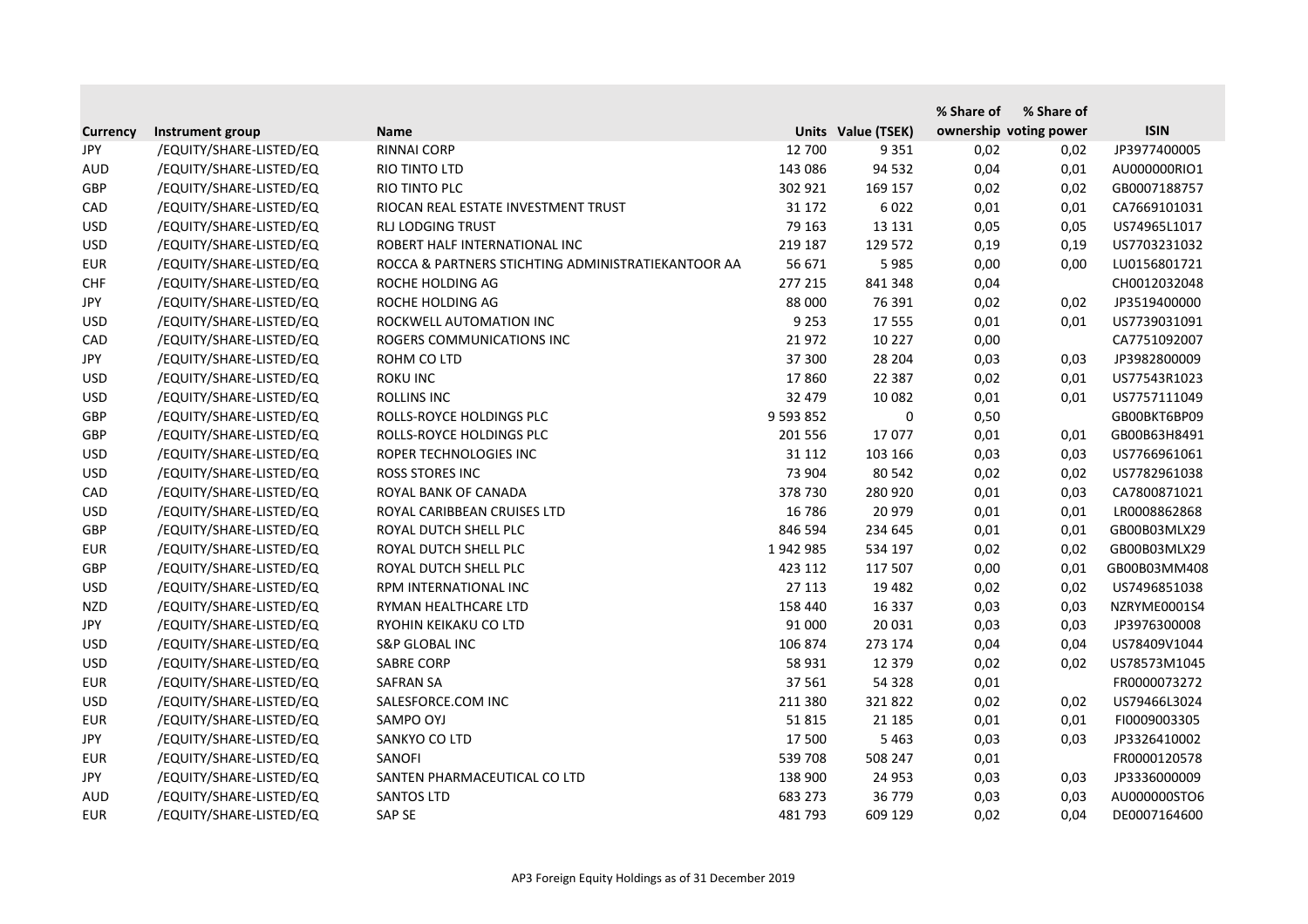|                 |                         |                                  |               |                    | % Share of             | % Share of |              |
|-----------------|-------------------------|----------------------------------|---------------|--------------------|------------------------|------------|--------------|
| <b>Currency</b> | Instrument group        | <b>Name</b>                      |               | Units Value (TSEK) | ownership voting power |            | <b>ISIN</b>  |
| CAD             | /EQUITY/SHARE-LISTED/EQ | SAPUTO INC                       | 14 292        | 4 1 4 8            | 0,00                   | 0,00       | CA8029121057 |
| <b>USD</b>      | /EQUITY/SHARE-LISTED/EQ | SAREPTA THERAPEUTICS INC         | 15 4 8 6      | 18 706             | 0,02                   | 0,02       | US8036071004 |
| SGD             | /EQUITY/SHARE-LISTED/EQ | <b>SATS LTD</b>                  | 259 800       | 9 1 5 2            | 0,02                   | 0,02       | SG1I52882764 |
| <b>USD</b>      | /EQUITY/SHARE-LISTED/EQ | <b>SBA COMMUNICATIONS CORP</b>   | 10 346        | 23 340             | 0,01                   | 0,01       | US78410G1040 |
| <b>NOK</b>      | /EQUITY/SHARE-LISTED/EQ | <b>SBANKEN ASA</b>               | 149 427       | 11875              | 0,14                   | 0,14       | NO0010739402 |
| JPY             | /EQUITY/SHARE-LISTED/EQ | SBI HOLDINGS INC/JAPAN           | 90 360        | 18 0 15            | 0,04                   | 0,04       | JP3436120004 |
| <b>AUD</b>      | /EQUITY/SHARE-LISTED/EQ | <b>SCENTRE GROUP</b>             | 2 0 5 7 3 5 3 | 51851              | 0,04                   | 0,04       | AU000000SCG8 |
| <b>CHF</b>      | /EQUITY/SHARE-LISTED/EQ | SCHINDLER HOLDING AG             | 2 4 1 5       | 5 5 3 7            | 0,00                   | 0,00       | CH0024638212 |
| <b>CHF</b>      | /EQUITY/SHARE-LISTED/EQ | SCHINDLER HOLDING AG             | 4 6 0 8       | 10 966             | 0,00                   |            | CH0024638196 |
| <b>USD</b>      | /EQUITY/SHARE-LISTED/EQ | SCHLUMBERGER LTD                 | 84 250        | 31 704             | 0,01                   | 0,01       | AN8068571086 |
| <b>EUR</b>      | /EQUITY/SHARE-LISTED/EQ | <b>SCHNEIDER ELECTRIC SE</b>     | 367 620       | 353 453            | 0,03                   |            | FR0000121972 |
| <b>USD</b>      | /EQUITY/SHARE-LISTED/EQ | SEAGATE TECHNOLOGY PLC           | 90 764        | 50 554             | 0,03                   | 0,03       | IE00B58JVZ52 |
| <b>USD</b>      | /EQUITY/SHARE-LISTED/EQ | <b>SEALED AIR CORP</b>           | 32 684        | 12 18 6            | 0,02                   | 0,02       | US81211K1007 |
| <b>USD</b>      | /EQUITY/SHARE-LISTED/EQ | SEATTLE GENETICS INC             | 24 7 15       | 26 4 35            | 0,01                   | 0,01       | US8125781026 |
| JPY             | /EQUITY/SHARE-LISTED/EQ | SECOM CO LTD                     | 82 405        | 69 3 84            | 0,04                   | 0,04       | JP3421800008 |
| <b>AUD</b>      | /EQUITY/SHARE-LISTED/EQ | <b>SEEK LTD</b>                  | 130 450       | 19 3 5 7           | 0,04                   | 0,04       | AU000000SEK6 |
| <b>JPY</b>      | /EQUITY/SHARE-LISTED/EQ | SEGA SAMMY HOLDINGS INC          | 65 600        | 8943               | 0,02                   | 0,02       | JP3419050004 |
| <b>USD</b>      | /EQUITY/SHARE-LISTED/EQ | SEI INVESTMENTS CO               | 27 085        | 16 602             | 0,02                   | 0,02       | US7841171033 |
| <b>JPY</b>      | /EQUITY/SHARE-LISTED/EQ | SEIBU HOLDINGS INC               | 84 300        | 13 0 31            | 0,03                   | 0,03       | JP3417200007 |
| JPY             | /EQUITY/SHARE-LISTED/EQ | SEIKO EPSON CORP                 | 106 100       | 15 122             | 0,03                   | 0,03       | JP3414750004 |
| <b>JPY</b>      | /EQUITY/SHARE-LISTED/EQ | SEKISUI CHEMICAL CO LTD          | 140 100       | 22 972             | 0,03                   | 0,03       | JP3419400001 |
| <b>JPY</b>      | /EQUITY/SHARE-LISTED/EQ | <b>SEKISUI HOUSE LTD</b>         | 242 800       | 48 793             | 0,04                   | 0,04       | JP3420600003 |
| <b>USD</b>      | /EQUITY/SHARE-LISTED/EQ | <b>SEMPRA ENERGY</b>             | 1             | 1                  | 0,00                   | 0,00       | US8168511090 |
| <b>USD</b>      | /EQUITY/SHARE-LISTED/EQ | SENSATA TECHNOLOGIES HOLDING PLC | 34 635        | 17466              | 0,02                   | 0,02       | GB00BFMBMT84 |
| <b>USD</b>      | /EQUITY/SHARE-LISTED/EQ | SERVICENOW INC                   | 65 145        | 172 166            | 0,03                   | 0,03       | US81762P1021 |
| JPY             | /EQUITY/SHARE-LISTED/EQ | SEVEN & I HOLDINGS CO LTD        | 295 675       | 101 930            | 0,03                   | 0,03       | JP3422950000 |
| <b>JPY</b>      | /EQUITY/SHARE-LISTED/EQ | <b>SEVEN BANK LTD</b>            | 230 600       | 7 1 1 0            | 0,02                   | 0,02       | JP3105220002 |
| <b>JPY</b>      | /EQUITY/SHARE-LISTED/EQ | SG HOLDINGS CO LTD               | 55 100        | 11 673             | 0,02                   | 0,02       | JP3162770006 |
| <b>CHF</b>      | /EQUITY/SHARE-LISTED/EQ | <b>SGS SA</b>                    | 614           | 15 7 33            | 0,01                   | 0,01       | CH0002497458 |
| <b>JPY</b>      | /EQUITY/SHARE-LISTED/EQ | <b>SHARP CORP/JAPAN</b>          | 80 799        | 11 7 25            | 0,02                   | 0,02       | JP3359600008 |
| CAD             | /EQUITY/SHARE-LISTED/EQ | SHAW COMMUNICATIONS INC          | 28 4 8 1      | 5418               | 0,01                   |            | CA82028K2002 |
| <b>USD</b>      | /EQUITY/SHARE-LISTED/EQ | SHERWIN-WILLIAMS CO/THE          | 23 714        | 129 539            | 0,03                   | 0,03       | US8243481061 |
| JPY             | /EQUITY/SHARE-LISTED/EQ | SHIMADZU CORP                    | 88 800        | 26 307             | 0,03                   | 0,03       | JP3357200009 |
| JPY             | /EQUITY/SHARE-LISTED/EQ | SHIMAMURA CO LTD                 | 8 6 0 0       | 6 1 6 2            | 0,02                   | 0,02       | JP3358200008 |
| JPY             | /EQUITY/SHARE-LISTED/EQ | SHIMANO INC                      | 28 800        | 44 074             | 0,03                   | 0,03       | JP3358000002 |
| JPY             | /EQUITY/SHARE-LISTED/EQ | SHIMIZU CORP                     | 226 400       | 21 7 5 9           | 0,03                   | 0,03       | JP3358800005 |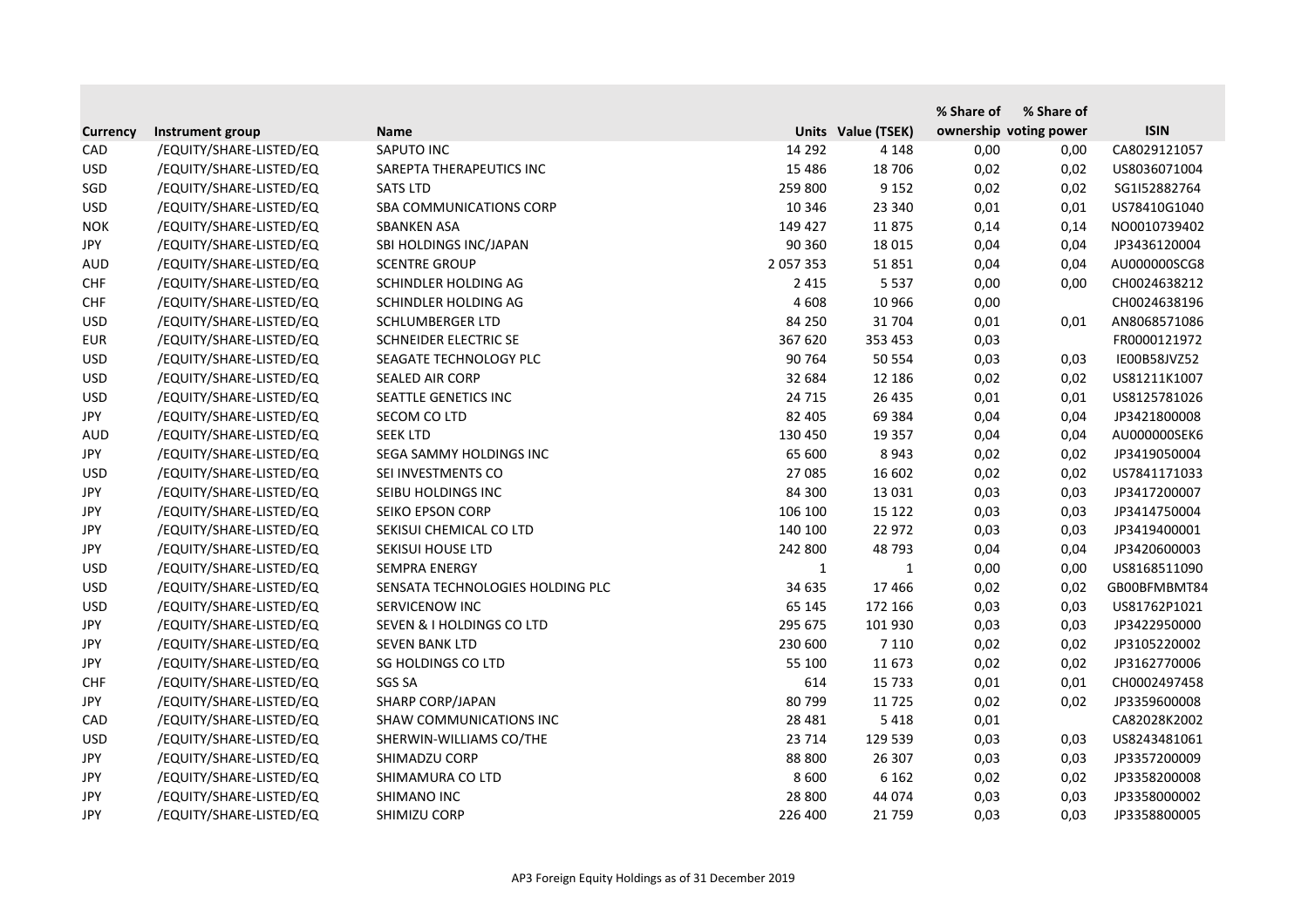|                 |                         |                                           |              |                    | % Share of             | % Share of |              |
|-----------------|-------------------------|-------------------------------------------|--------------|--------------------|------------------------|------------|--------------|
| <b>Currency</b> | Instrument group        | <b>Name</b>                               |              | Units Value (TSEK) | ownership voting power |            | <b>ISIN</b>  |
| JPY             | /EQUITY/SHARE-LISTED/EQ | SHIN-ETSU CHEMICAL CO LTD                 | 142 257      | 147 748            | 0,03                   | 0,03       | JP3371200001 |
| <b>JPY</b>      | /EQUITY/SHARE-LISTED/EQ | SHINSEI BANK LTD                          | 75 300       | 10 862             | 0,03                   | 0,03       | JP3729000004 |
| JPY             | /EQUITY/SHARE-LISTED/EQ | <b>SHIONOGI &amp; CO LTD</b>              | 105 100      | 61 249             | 0,03                   | 0,03       | JP3347200002 |
| <b>JPY</b>      | /EQUITY/SHARE-LISTED/EQ | SHISEIDO CO LTD                           | 157 000      | 105 219            | 0,04                   | 0,04       | JP3351600006 |
| JPY             | /EQUITY/SHARE-LISTED/EQ | SHIZUOKA BANK LTD/THE                     | 181 900      | 12 8 14            | 0,03                   | 0,03       | JP3351200005 |
| CAD             | /EQUITY/SHARE-LISTED/EQ | <b>SHOPIFY INC</b>                        | 8 1 0 8      | 30 2 20            | 0,01                   | 0,00       | CA82509L1076 |
| JPY             | /EQUITY/SHARE-LISTED/EQ | <b>SHOWA DENKO KK</b>                     | 51 100       | 12 758             | 0,03                   | 0,03       | JP3368000000 |
| <b>EUR</b>      | /EQUITY/SHARE-LISTED/EQ | SIEMENS AG                                | 18 002       | 8 1 0 0            | 0,00                   | 0,00       | DE000SHL1006 |
| <b>EUR</b>      | /EQUITY/SHARE-LISTED/EQ | SIEMENS AG                                | 390 936      | 478 731            | 0,02                   | 0,05       | DE0007236101 |
| <b>USD</b>      | /EQUITY/SHARE-LISTED/EQ | SIGNATURE BANK/NEW YORK NY                | 11 701       | 14 9 63            | 0,02                   | 0,02       | US82669G1040 |
| <b>USD</b>      | /EQUITY/SHARE-LISTED/EQ | SIMON PROPERTY GROUP INC                  | 170 013      | 237 070            | 0,06                   | 0,06       | US8288061091 |
| <b>USD</b>      | /EQUITY/SHARE-LISTED/EQ | SINCLAIR BROADCAST GROUP INC              | 26 015       | 8 1 1 9            | 0,04                   | 0,01       | US8292261091 |
| SGD             | /EQUITY/SHARE-LISTED/EQ | SINGAPORE AIRLINES LTD                    | 213 800      | 13 4 55            | 0,02                   | 0,02       | SG1V61937297 |
| SGD             | /EQUITY/SHARE-LISTED/EQ | SINGAPORE EXCHANGE LTD                    | 291 225      | 17 963             | 0,03                   | 0,03       | SG1J26887955 |
| SGD             | /EQUITY/SHARE-LISTED/EQ | SINGAPORE PRESS HOLDINGS LTD              | 559 200      | 8 4 8 7            | 0,04                   | 0,04       | SG1P66918738 |
| SGD             | /EQUITY/SHARE-LISTED/EQ | SINGAPORE TECH ENGINEERING                | 607 800      | 16 671             | 0,02                   | 0,02       | SG1F60858221 |
| SGD             | /EQUITY/SHARE-LISTED/EQ | SINGAPORE TELECOMMUNICATIONS              | 3 176 200    | 74 517             | 0,02                   | 0,02       | SG1T75931496 |
| <b>USD</b>      | /EQUITY/SHARE-LISTED/EQ | <b>SKYWORKS SOLUTIONS INC</b>             | 58 123       | 65 770             | 0,03                   | 0,03       | US83088M1027 |
| <b>USD</b>      | /EQUITY/SHARE-LISTED/EQ | SL GREEN REALTY CORP                      | 23 188       | 19 944             | 0,03                   | 0,03       | US78440X1019 |
| CAD             | /EQUITY/SHARE-LISTED/EQ | SMARTCENTRES REAL ESTATE INVESTMENT TRUST | 15 997       | 3 6 0 4            | 0,01                   | 0,01       | CA83179X1087 |
| <b>EUR</b>      | /EQUITY/SHARE-LISTED/EQ | SMURFIT KAPPA GROUP PLC                   | 492 000      | 177 118            | 0,10                   | 0,21       | IE00B1RR8406 |
| <b>EUR</b>      | /EQUITY/SHARE-LISTED/EQ | <b>SNAM SPA</b>                           | 230 521      | 11 3 5 1           | 0,01                   | 0,01       | IT0003153415 |
| <b>USD</b>      | /EQUITY/SHARE-LISTED/EQ | <b>SNAP INC</b>                           | 146 525      | 22 3 9 9           | 0,01                   |            | US83304A1060 |
| <b>USD</b>      | /EQUITY/SHARE-LISTED/EQ | <b>SNAP-ON INC</b>                        | 26 885       | 42 633             | 0,05                   | 0,05       | US8330341012 |
| <b>EUR</b>      | /EQUITY/SHARE-LISTED/EQ | SOCIETE GENERALE SA                       | 94 753       | 30 880             | 0,01                   | 0,01       | FR0000130809 |
| <b>JPY</b>      | /EQUITY/SHARE-LISTED/EQ | SOFTBANK GROUP CORP                       | 652 100      | 81 963             | 0,01                   | 0,01       | JP3732000009 |
| JPY             | /EQUITY/SHARE-LISTED/EQ | SOFTBANK GROUP CORP                       | 611 964      | 250 651            | 0,03                   | 0,03       | JP3436100006 |
| <b>USD</b>      | /EQUITY/SHARE-LISTED/EQ | SOFTBANK GROUP CORP                       | 49 866       | 2 4 3 2            | 0,00                   | 0,00       | US85207U1051 |
| JPY             | /EQUITY/SHARE-LISTED/EQ | SOHGO SECURITY SERVICES CO LTD            | 27 100       | 13 8 16            | 0,03                   | 0,03       | JP3431900004 |
| <b>EUR</b>      | /EQUITY/SHARE-LISTED/EQ | SOLARPACK CORP TECNOLOGICA SA             | 100 000      | 13 660             | 0,30                   | 0,30       | ES0105385001 |
| JPY             | /EQUITY/SHARE-LISTED/EQ | SOMPO HOLDINGS INC                        | 130 300      | 48 25 2            | 0,03                   | 0,03       | JP3165000005 |
| <b>AUD</b>      | /EQUITY/SHARE-LISTED/EQ | SONIC HEALTHCARE LTD                      | 173 528      | 32 829             | 0,04                   | 0,04       | AU000000SHL7 |
| JPY             | /EQUITY/SHARE-LISTED/EQ | <b>SONY CORP</b>                          | 496 600      | 316 518            | 0,04                   | 0,04       | JP3435000009 |
| JPY             | /EQUITY/SHARE-LISTED/EQ | <b>SONY CORP</b>                          | 59 000       | 13 3 5 3           | 0,01                   | 0,01       | JP3435350008 |
| <b>AUD</b>      | /EQUITY/SHARE-LISTED/EQ | SOUTH32 LTD                               | 1934 658     | 34 373             | 0,02                   | 0,04       | AU000000S320 |
| <b>USD</b>      | /EQUITY/SHARE-LISTED/EQ | SOUTHERN CO/THE                           | $\mathbf{1}$ | $\mathbf{1}$       | 0,00                   | 0,00       | US8425871071 |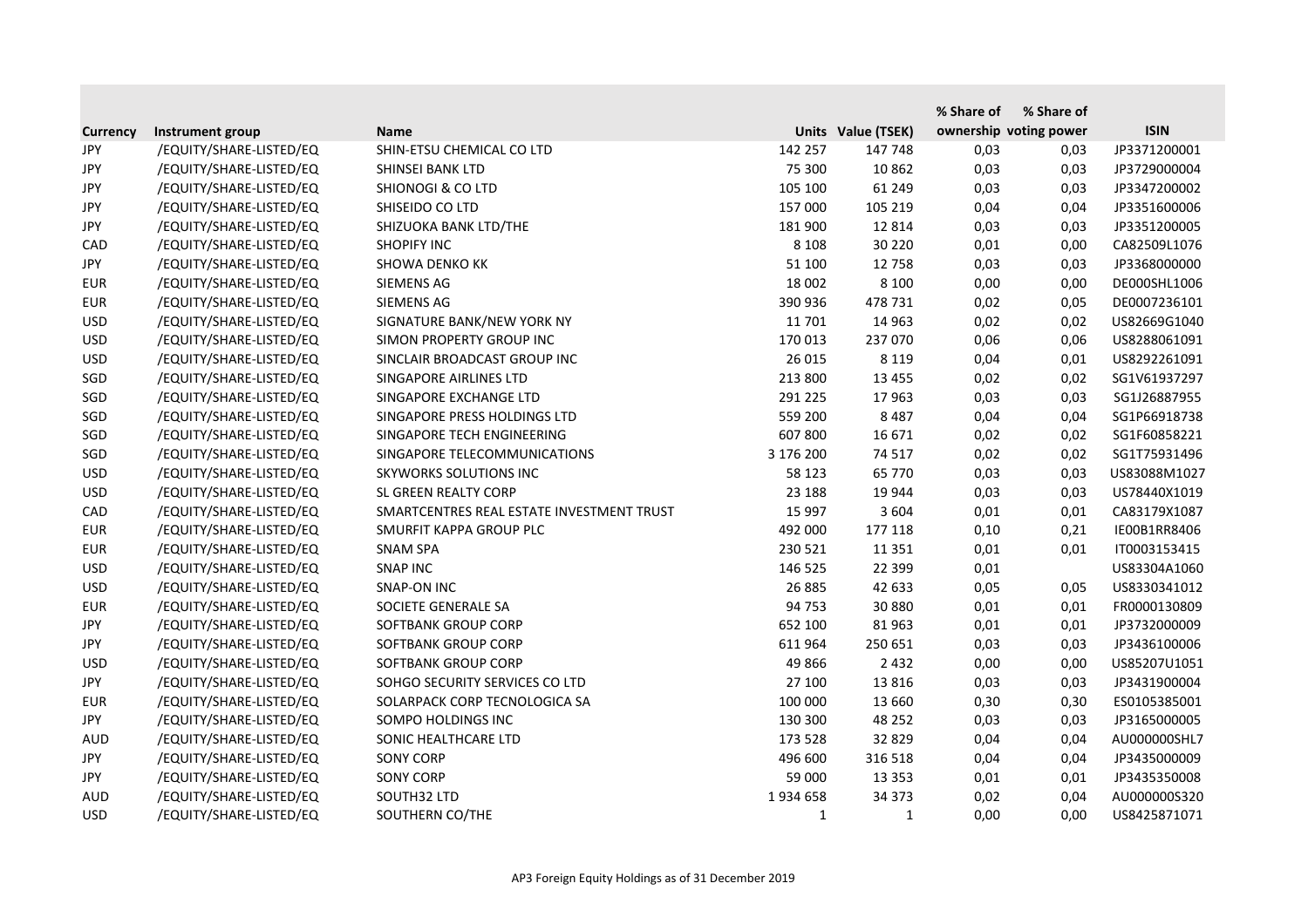|                 |                         |                                                    |               |                    | % Share of | % Share of             |              |
|-----------------|-------------------------|----------------------------------------------------|---------------|--------------------|------------|------------------------|--------------|
| <b>Currency</b> | Instrument group        | <b>Name</b>                                        |               | Units Value (TSEK) |            | ownership voting power | <b>ISIN</b>  |
| <b>USD</b>      | /EQUITY/SHARE-LISTED/EQ | SOUTHWEST AIRLINES CO                              | 8 1 8 6       | 4 1 3 6            | 0,00       | 0,00                   | US8447411088 |
| <b>NOK</b>      | /EQUITY/SHARE-LISTED/EQ | SPAREBANK 1 OESTLANDET                             | 2 4 1 8 1 2 6 | 238 281            | 2,09       | 2,09                   | NO0010751910 |
| <b>NZD</b>      | /EQUITY/SHARE-LISTED/EQ | SPARK NEW ZEALAND LTD                              | 699 009       | 19 111             | 0,04       | 0,04                   | NZTELE0001S4 |
| <b>USD</b>      | /EQUITY/SHARE-LISTED/EQ | SPIRIT AEROSYSTEMS HOLDINGS INC                    | 21 7 94       | 14 8 69            | 0,02       | 0,02                   | US8485741099 |
| <b>USD</b>      | /EQUITY/SHARE-LISTED/EQ | <b>SPLUNK INC</b>                                  | 31784         | 44 5 61            | 0,02       | 0,02                   | US8486371045 |
| <b>USD</b>      | /EQUITY/SHARE-LISTED/EQ | SPOTIFY TECHNOLOGY SA                              | 3 6 1 0       | 5 0 5 4            | 0,00       | 0,00                   | LU1778762911 |
| <b>JPY</b>      | /EQUITY/SHARE-LISTED/EQ | SQUARE ENIX HOLDINGS CO LTD                        | 35 900        | 16 788             | 0,03       | 0,03                   | JP3164630000 |
| <b>USD</b>      | /EQUITY/SHARE-LISTED/EQ | <b>SQUARE INC</b>                                  | 20 873        | 12 2 2 4           | 0,01       | 0,00                   | US8522341036 |
| <b>USD</b>      | /EQUITY/SHARE-LISTED/EQ | SS&C TECHNOLOGIES HOLDINGS INC                     | 48 261        | 27 739             | 0,02       | 0,02                   | US78467J1007 |
| GBP             | /EQUITY/SHARE-LISTED/EQ | <b>SSE PLC</b>                                     | 119 090       | 21 244             | 0,01       | 0,01                   | GB0007908733 |
| GBP             | /EQUITY/SHARE-LISTED/EQ | STANDARD CHARTERED PLC                             | 308 529       | 27 257             | 0,01       | 0,01                   | GB0004082847 |
| <b>USD</b>      | /EQUITY/SHARE-LISTED/EQ | <b>STANLEY BLACK &amp; DECKER INC</b>              | 9 2 4 4       | 14 342             | 0,01       | 0,01                   | US8545021011 |
| JPY             | /EQUITY/SHARE-LISTED/EQ | STANLEY ELECTRIC CO LTD                            | 50 000        | 13 693             | 0,03       | 0,03                   | JP3399400005 |
| <b>USD</b>      | /EQUITY/SHARE-LISTED/EQ | <b>STARBUCKS CORP</b>                              | 131 375       | 108 125            | 0,01       | 0,01                   | US8552441094 |
| CAD             | /EQUITY/SHARE-LISTED/EQ | <b>STARS GROUP INC/THE</b>                         | 49 856        | 12 197             | 0,02       | 0,02                   | CA85570W1005 |
| <b>USD</b>      | /EQUITY/SHARE-LISTED/EQ | <b>STATE STREET CORP</b>                           | 32 047        | 23 7 29            | 0,01       | 0,01                   | US8574771031 |
| <b>USD</b>      | /EQUITY/SHARE-LISTED/EQ | STEEL DYNAMICS INC                                 | 61898         | 19 7 24            | 0,03       | 0,03                   | US8581191009 |
| <b>EUR</b>      | /EQUITY/SHARE-LISTED/EQ | STELLA VERMOGENSVERWALTUNGS GMBH                   | 5877          | 5 6 0 4            | 0,00       | 0,00                   | DE000KBX1006 |
| <b>USD</b>      | /EQUITY/SHARE-LISTED/EQ | <b>STERIS PLC</b>                                  | 17911         | 25 5 5 6           | 0,02       | 0,02                   | IE00BFY8C754 |
| <b>EUR</b>      | /EQUITY/SHARE-LISTED/EQ | STICHTING ADMINISTRATIEKANTOOR CONTINUITEIT ABN AM | 50 766        | 8652               | 0,01       | 0,01                   | NL0011540547 |
| <b>AUD</b>      | /EQUITY/SHARE-LISTED/EQ | <b>STOCKLAND</b>                                   | 927 198       | 28 188             | 0,04       | 0,04                   | AU000000SGP0 |
| <b>EUR</b>      | /EQUITY/SHARE-LISTED/EQ | STORA ENSO OYJ                                     | 1730587       | 235 764            | 0,22       | 0,07                   | FI0009005961 |
| <b>USD</b>      | /EQUITY/SHARE-LISTED/EQ | STRONGBRIDGE BIOPHARMA PLC                         | 71 115        | 1 3 9 1            | 0,09       | 0,13                   | IE00BYZ5XL97 |
| <b>USD</b>      | /EQUITY/SHARE-LISTED/EQ | <b>STRYKER CORP</b>                                | 185 499       | 364 554            | 0,05       | 0,05                   | US8636671013 |
| <b>JPY</b>      | /EQUITY/SHARE-LISTED/EQ | <b>SUBARU CORP</b>                                 | 242 387       | 56 642             | 0,03       | 0,03                   | JP3814800003 |
| JPY             | /EQUITY/SHARE-LISTED/EQ | <b>SUMCO CORP</b>                                  | 99 000        | 15 5 68            | 0,03       | 0,03                   | JP3322930003 |
| <b>JPY</b>      | /EQUITY/SHARE-LISTED/EQ | SUMITOMO CHEMICAL CO LTD                           | 565 100       | 24 2 36            | 0,03       | 0,03                   | JP3401400001 |
| <b>JPY</b>      | /EQUITY/SHARE-LISTED/EQ | SUMITOMO CHEMICAL CO LTD                           | 60 400        | 11 0 79            | 0,02       | 0,02                   | JP3495000006 |
| JPY             | /EQUITY/SHARE-LISTED/EQ | <b>SUMITOMO CORP</b>                               | 463 200       | 64 782             | 0,04       | 0,04                   | JP3404600003 |
| <b>JPY</b>      | /EQUITY/SHARE-LISTED/EQ | SUMITOMO ELECTRIC INDUSTRIES LTD                   | 296 900       | 42 240             | 0,04       | 0,04                   | JP3407400005 |
| JPY             | /EQUITY/SHARE-LISTED/EQ | SUMITOMO HEAVY INDUSTRIES LTD                      | 42 000        | 11 3 2 1           | 0,03       | 0,03                   | JP3405400007 |
| JPY             | /EQUITY/SHARE-LISTED/EQ | SUMITOMO METAL MINING CO LTD                       | 88 199        | 26 919             | 0,03       | 0,03                   | JP3402600005 |
| JPY             | /EQUITY/SHARE-LISTED/EQ | SUMITOMO MITSUI FINANCIAL GROUP INC                | 519 190       | 180 549            | 0,04       | 0,04                   | JP3890350006 |
| JPY             | /EQUITY/SHARE-LISTED/EQ | SUMITOMO MITSUI TRUST HOLDINGS INC                 | 128 527       | 48 005             | 0,03       | 0,03                   | JP3892100003 |
| JPY             | /EQUITY/SHARE-LISTED/EQ | SUMITOMO REALTY & DEVELOPMENT CO LTD               | 131 500       | 43 170             | 0,03       | 0,03                   | JP3409000001 |
| JPY             | /EQUITY/SHARE-LISTED/EQ | SUMITOMO RUBBER INDUSTRIES LTD                     | 64 800        | 7461               | 0,02       | 0,02                   | JP3404200002 |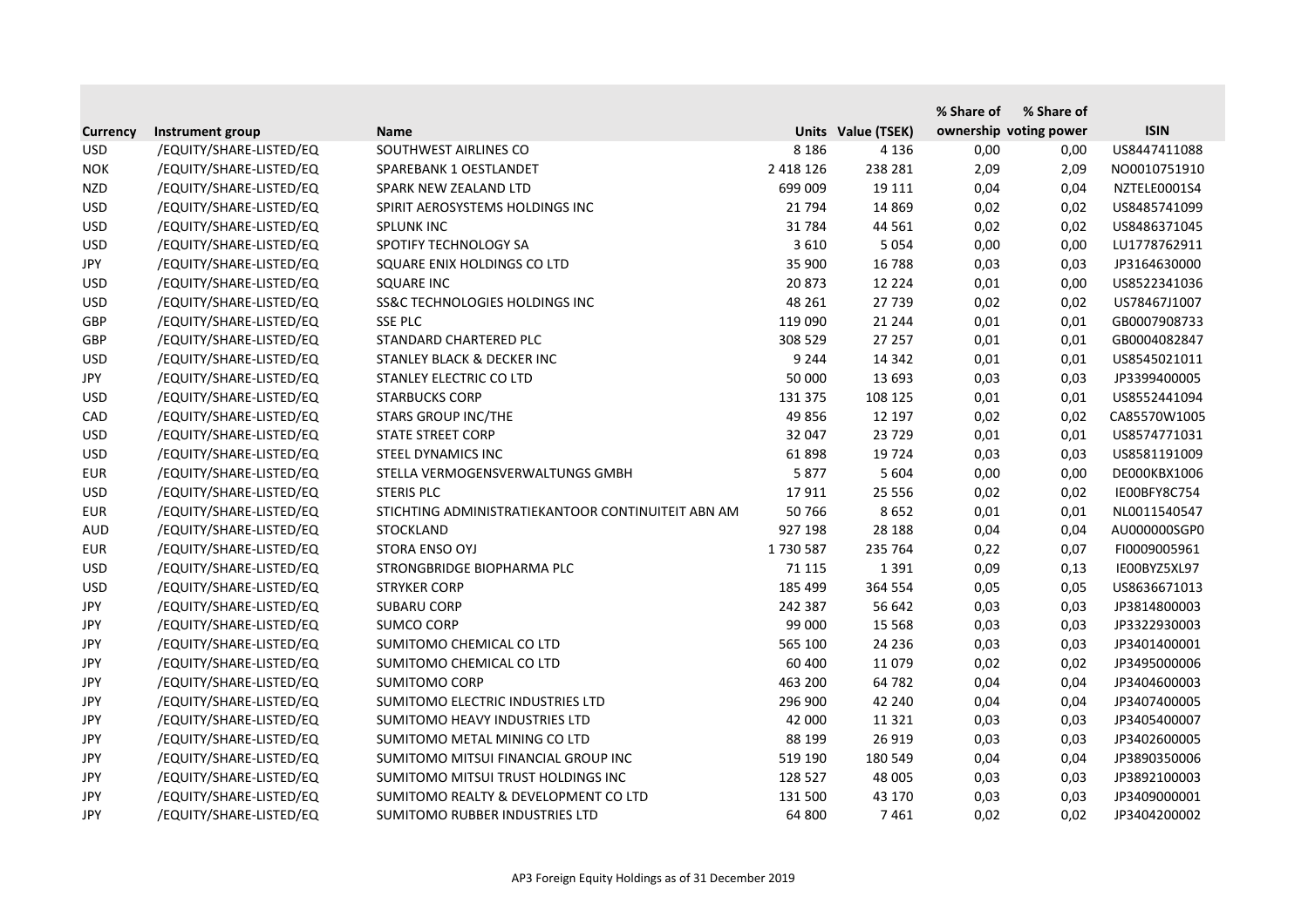|                 |                         |                                       |         |                    | % Share of | % Share of             |              |
|-----------------|-------------------------|---------------------------------------|---------|--------------------|------------|------------------------|--------------|
| <b>Currency</b> | Instrument group        | <b>Name</b>                           |         | Units Value (TSEK) |            | ownership voting power | <b>ISIN</b>  |
| <b>USD</b>      | /EQUITY/SHARE-LISTED/EQ | SUN COMMUNITIES INC                   | 18 9 57 | 26 636             | 0,02       | 0,02                   | US8666741041 |
| <b>HKD</b>      | /EQUITY/SHARE-LISTED/EQ | SUN HUNG KAI PROPERTIES LTD           | 619 000 | 88 719             | 0,02       | 0,02                   | HK0016000132 |
| CAD             | /EQUITY/SHARE-LISTED/EQ | SUN LIFE FINANCIAL INC                | 36 352  | 15 5 38            | 0,01       | 0,01                   | CA8667961053 |
| <b>AUD</b>      | /EQUITY/SHARE-LISTED/EQ | <b>SUNCORP GROUP LTD</b>              | 489 655 | 41758              | 0,01       | 0,04                   | AU000000SUN6 |
| JPY             | /EQUITY/SHARE-LISTED/EQ | <b>SUNDRUG CO LTD</b>                 | 27 200  | 9 2 6 4            | 0,02       | 0,02                   | JP3336600006 |
| SGD             | /EQUITY/SHARE-LISTED/EQ | SUNTEC REAL ESTATE INVESTMENT TRUST   | 754 800 | 9 6 6 9            | 0,03       | 0,03                   | SG1Q52922370 |
| <b>JPY</b>      | /EQUITY/SHARE-LISTED/EQ | SUZUKEN CO LTD/AICHI JAPAN            | 27 4 20 | 10 544             | 0,03       | 0,03                   | JP3398000004 |
| JPY             | /EQUITY/SHARE-LISTED/EQ | <b>SUZUKI MOTOR CORP</b>              | 144 300 | 56 754             | 0,03       | 0,03                   | JP3397200001 |
| <b>USD</b>      | /EQUITY/SHARE-LISTED/EQ | SVB FINANCIAL GROUP                   | 10 994  | 25 8 36            | 0,02       | 0,02                   | US78486Q1013 |
| <b>CHF</b>      | /EQUITY/SHARE-LISTED/EQ | SWATCH GROUP AG/THE                   | 3 4 5 3 | 9 0 1 1            | 0,00       | 0,00                   | CH0012255151 |
| <b>CHF</b>      | /EQUITY/SHARE-LISTED/EQ | SWATCH GROUP AG/THE                   | 6 6 9 9 | 3 3 1 2            | 0,00       | 0,00                   | CH0012255144 |
| <b>CHF</b>      | /EQUITY/SHARE-LISTED/EQ | <b>SWISS CONFEDERATION</b>            | 2 9 3 1 | 14 5 22            | 0,01       | 0,01                   | CH0008742519 |
| <b>CHF</b>      | /EQUITY/SHARE-LISTED/EQ | SWISS RE AG                           | 33 348  | 35 037             | 0,01       | 0,01                   | CH0126881561 |
| <b>AUD</b>      | /EQUITY/SHARE-LISTED/EQ | <b>SYDNEY AIRPORT</b>                 | 427 553 | 24 3 64            | 0,02       | 0,02                   | AU000000SYD9 |
| <b>USD</b>      | /EQUITY/SHARE-LISTED/EQ | <b>SYNCHRONY FINANCIAL</b>            | 54 547  | 18 3 8 7           | 0,01       | 0,01                   | US87165B1035 |
| <b>USD</b>      | /EQUITY/SHARE-LISTED/EQ | <b>SYNOPSYS INC</b>                   | 50 454  | 65 744             | 0,03       | 0,03                   | US8716071076 |
| <b>USD</b>      | /EQUITY/SHARE-LISTED/EQ | <b>SYSCO CORP</b>                     | 67 281  | 53 875             | 0,01       | 0,01                   | US8718291078 |
| JPY             | /EQUITY/SHARE-LISTED/EQ | <b>SYSMEX CORP</b>                    | 65 400  | 41 9 54            | 0,03       | 0,03                   | JP3351100007 |
| <b>USD</b>      | /EQUITY/SHARE-LISTED/EQ | T ROWE PRICE GROUP INC                | 19 731  | 22 504             | 0,01       | 0,01                   | US74144T1088 |
| JPY             | /EQUITY/SHARE-LISTED/EQ | <b>T&amp;D HOLDINGS INC</b>           | 223 000 | 26 790             | 0,04       | 0,04                   | JP3539220008 |
| <b>AUD</b>      | /EQUITY/SHARE-LISTED/EQ | <b>TABCORP HOLDINGS LTD</b>           | 779 176 | 23 2 26            | 0,04       | 0,04                   | AU000000TAH8 |
| JPY             | /EQUITY/SHARE-LISTED/EQ | <b>TAIHEIYO CEMENT CORP</b>           | 45 800  | 12 681             | 0,04       | 0,04                   | JP3449020001 |
| <b>JPY</b>      | /EQUITY/SHARE-LISTED/EQ | <b>TAISEI CORP</b>                    | 80 900  | 31 665             | 0,04       | 0,04                   | JP3443600006 |
| <b>JPY</b>      | /EQUITY/SHARE-LISTED/EQ | TAISHO PHARMACEUTICAL HOLDINGS CO LTD | 13 699  | 9568               | 0,02       | 0,02                   | JP3442850008 |
| JPY             | /EQUITY/SHARE-LISTED/EQ | TAKEDA PHARMACEUTICAL CO LTD          | 584 739 | 218 148            | 0,04       | 0,04                   | JP3463000004 |
| <b>USD</b>      | /EQUITY/SHARE-LISTED/EQ | TAKE-TWO INTERACTIVE SOFTWARE INC     | 47 413  | 54 339             | 0,04       | 0,04                   | US8740541094 |
| <b>USD</b>      | /EQUITY/SHARE-LISTED/EQ | <b>TAPESTRY INC</b>                   | 60 531  | 15 2 8 2           | 0,01       | 0,02                   | US8760301072 |
| <b>USD</b>      | /EQUITY/SHARE-LISTED/EQ | <b>TARGA RESOURCES CORP</b>           | 49 4 62 | 18 905             | 0,02       | 0,02                   | US87612G1013 |
| <b>USD</b>      | /EQUITY/SHARE-LISTED/EQ | <b>TARGET CORP</b>                    | 119 708 | 143 671            | 0,02       | 0,02                   | US87612E1064 |
| CAD             | /EQUITY/SHARE-LISTED/EQ | <b>TC ENERGY CORP</b>                 | 66 948  | 33 4 24            | 0,01       | 0,01                   | CA87807B1076 |
| <b>USD</b>      | /EQUITY/SHARE-LISTED/EQ | TD AMERITRADE HOLDING CORP            | 115 235 | 53 612             | 0,02       | 0,02                   | US87236Y1082 |
| JPY             | /EQUITY/SHARE-LISTED/EQ | <b>TDK CORP</b>                       | 50 800  | 54 205             | 0,04       | 0,04                   | JP3538800008 |
| <b>USD</b>      | /EQUITY/SHARE-LISTED/EQ | TE CONNECTIVITY LTD                   | 49 597  | 44 497             | 0,01       | 0,01                   | CH0102993182 |
| <b>USD</b>      | /EQUITY/SHARE-LISTED/EQ | <b>TECHNIPFMC PLC</b>                 | 101 750 | 20 4 21            | 0,01       | 0,02                   | GB00BDSFG982 |
| <b>HKD</b>      | /EQUITY/SHARE-LISTED/EQ | TECHTRONIC INDUSTRIES CO LTD          | 529 500 | 40 427             | 0,03       | 0,03                   | HK0669013440 |
| CAD             | /EQUITY/SHARE-LISTED/EQ | TECK RESOURCES LTD                    | 30 187  | 4 9 0 7            | 0,01       | 0,00                   | CA8787422044 |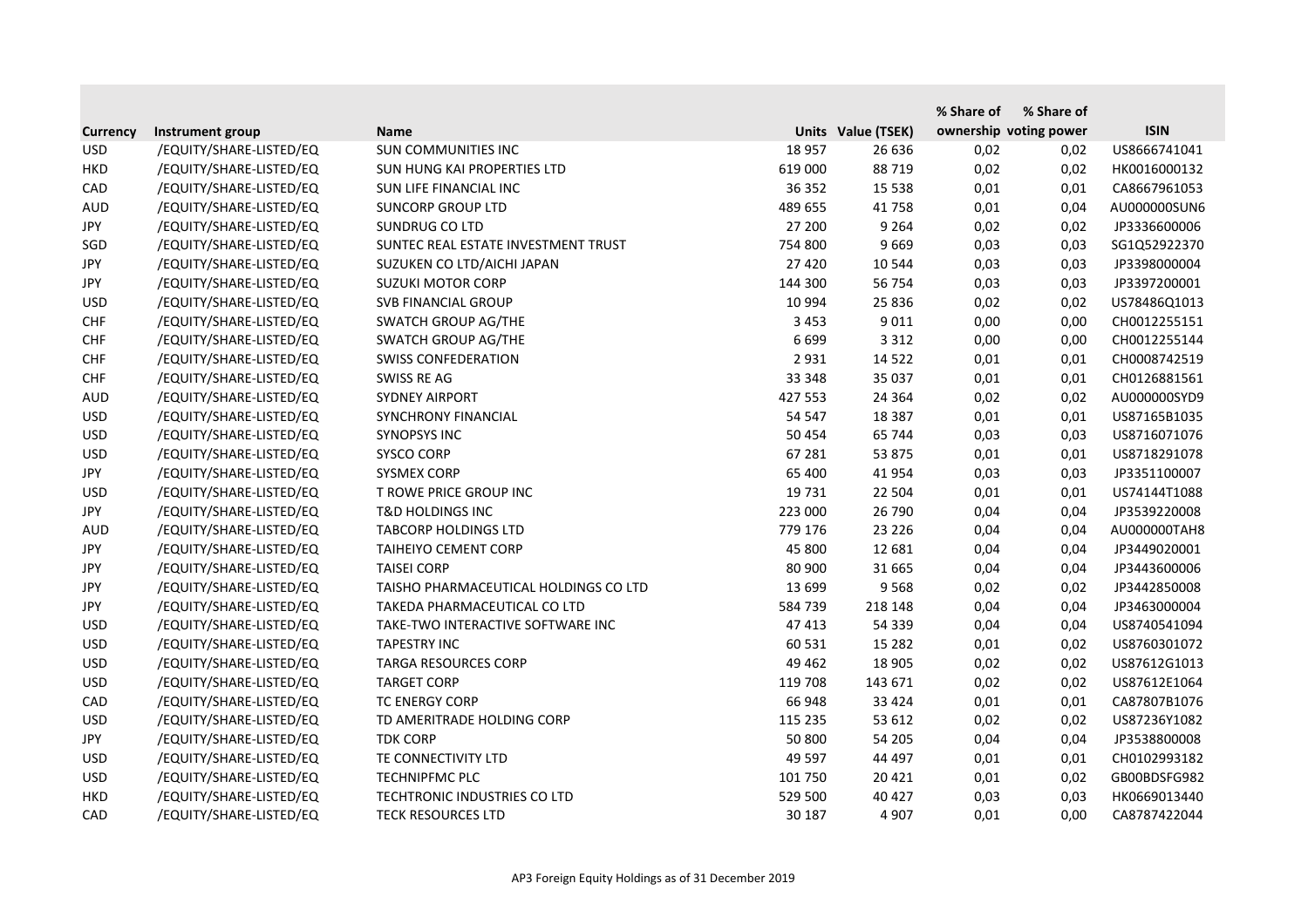|                 |                         |                              |            |                    | % Share of | % Share of             |              |
|-----------------|-------------------------|------------------------------|------------|--------------------|------------|------------------------|--------------|
| <b>Currency</b> | Instrument group        | <b>Name</b>                  |            | Units Value (TSEK) |            | ownership voting power | <b>ISIN</b>  |
| JPY             | /EQUITY/SHARE-LISTED/EQ | <b>TEIJIN LTD</b>            | 67 600     | 11 905             | 0,03       | 0,03                   | JP3544000007 |
| <b>USD</b>      | /EQUITY/SHARE-LISTED/EQ | TELEDYNE TECHNOLOGIES INC    | 53 991     | 175 146            | 0,15       | 0,15                   | US8793601050 |
| <b>USD</b>      | /EQUITY/SHARE-LISTED/EQ | TELEFLEX INC                 | 12 077     | 42 558             | 0,03       | 0,03                   | US8793691069 |
| <b>EUR</b>      | /EQUITY/SHARE-LISTED/EQ | <b>TELEFONICA SA</b>         | 528 845    | 34 603             | 0,01       | 0,01                   | ES0178430E18 |
| <b>NOK</b>      | /EQUITY/SHARE-LISTED/EQ | <b>TELENOR ASA</b>           | 84 296     | 14 139             | 0,01       | 0,01                   | NO0010063308 |
| <b>USD</b>      | /EQUITY/SHARE-LISTED/EQ | TELEPHONE & DATA SYSTEMS INC | 241 109    | 57 396             | 0,22       | 0,13                   | US8794338298 |
| <b>USD</b>      | /EQUITY/SHARE-LISTED/EQ | TELEPHONE & DATA SYSTEMS INC | 102 084    | 34 622             | 0,19       | 0,03                   | US9116841084 |
| <b>AUD</b>      | /EQUITY/SHARE-LISTED/EQ | <b>TELSTRA CORP LTD</b>      | 1621214    | 37 765             | 0,01       | 0,01                   | AU000000TLS2 |
| CAD             | /EQUITY/SHARE-LISTED/EQ | <b>TELUS CORP</b>            | 12 119     | 4 3 9 9            | 0,00       |                        | CA87971M9969 |
| <b>USD</b>      | /EQUITY/SHARE-LISTED/EQ | <b>TERADYNE INC</b>          | 35 5 31    | 22 681             | 0,02       | 0,02                   | US8807701029 |
| <b>JPY</b>      | /EQUITY/SHARE-LISTED/EQ | <b>TERUMO CORP</b>           | 251 100    | 84 012             | 0,03       | 0,03                   | JP3546800008 |
| GBP             | /EQUITY/SHARE-LISTED/EQ | <b>TESCO PLC</b>             | 13 569 719 | 429 447            | 0,14       | 0,14                   | GB0008847096 |
| <b>USD</b>      | /EQUITY/SHARE-LISTED/EQ | <b>TESLA INC</b>             | 19 673     | 77 040             | 0,01       | 0,01                   | US88160R1014 |
| <b>USD</b>      | /EQUITY/SHARE-LISTED/EQ | TEXAS INSTRUMENTS INC        | 180 009    | 216 178            | 0,02       | 0,02                   | US8825081040 |
| <b>USD</b>      | /EQUITY/SHARE-LISTED/EQ | TEXAS ROADHOUSE INC          | 14 2 23    | 7499               | 0,02       | 0,02                   | US8826811098 |
| <b>USD</b>      | /EQUITY/SHARE-LISTED/EQ | <b>TEXTRON INC</b>           | 48 611     | 20 29 5            | 0,02       | 0,02                   | US8832031012 |
| CAD             | /EQUITY/SHARE-LISTED/EQ | TFI INTERNATIONAL INC        | 28 7 53    | 9085               | 0,04       | 0,04                   | CA87241L1094 |
| <b>EUR</b>      | /EQUITY/SHARE-LISTED/EQ | <b>THALES SA</b>             | 12 0 59    | 11 7 24            | 0,01       |                        | FR0000121329 |
| <b>USD</b>      | /EQUITY/SHARE-LISTED/EQ | THERMO FISHER SCIENTIFIC INC | 46 5 61    | 141 598            | 0,01       | 0,01                   | US8835561023 |
| JPY             | /EQUITY/SHARE-LISTED/EQ | THK CO LTD                   | 45 700     | 11 681             | 0,03       | 0,03                   | JP3539250005 |
| <b>NOK</b>      | /EQUITY/SHARE-LISTED/EQ | TIETOEVRY OYJ                | 161 126    | 47 649             | 0,14       | 0,14                   | FI0009000277 |
| <b>USD</b>      | /EQUITY/SHARE-LISTED/EQ | <b>TIFFANY &amp; CO</b>      | 22 935     | 28 6 94            | 0,02       | 0,02                   | US8865471085 |
| <b>USD</b>      | /EQUITY/SHARE-LISTED/EQ | TJX COS INC/THE              | 99 760     | 57 021             | 0,01       | 0,01                   | US8725401090 |
| <b>JPY</b>      | /EQUITY/SHARE-LISTED/EQ | TOBU RAILWAY CO LTD          | 72 500     | 24 694             | 0,03       | 0,03                   | JP3597800006 |
| JPY             | /EQUITY/SHARE-LISTED/EQ | TOHO CO LTD/TOKYO            | 43 000     | 16831              | 0,02       | 0,02                   | JP3598600009 |
| JPY             | /EQUITY/SHARE-LISTED/EQ | TOHO GAS CO LTD              | 28 200     | 10 8 31            | 0,03       | 0,03                   | JP3600200004 |
| <b>JPY</b>      | /EQUITY/SHARE-LISTED/EQ | TOKIO MARINE HOLDINGS INC    | 250 005    | 131 744            | 0,04       | 0,04                   | JP3910660004 |
| <b>JPY</b>      | /EQUITY/SHARE-LISTED/EQ | <b>TOKYO CENTURY CORP</b>    | 16 400     | 8 2 6 2            | 0,02       | 0,02                   | JP3424950008 |
| JPY             | /EQUITY/SHARE-LISTED/EQ | <b>TOKYO ELECTRON LTD</b>    | 61 000     | 125 685            | 0,04       | 0,04                   | JP3571400005 |
| <b>JPY</b>      | /EQUITY/SHARE-LISTED/EQ | <b>TOKYO GAS CO LTD</b>      | 150 399    | 34 34 3            | 0,03       | 0,03                   | JP3573000001 |
| <b>JPY</b>      | /EQUITY/SHARE-LISTED/EQ | <b>TOKYU CORP</b>            | 196 600    | 34 184             | 0,03       | 0,03                   | JP3574200006 |
| JPY             | /EQUITY/SHARE-LISTED/EQ | TOKYU FUDOSAN HOLDINGS CORP  | 247 200    | 16 073             | 0,03       | 0,03                   | JP3569200003 |
| JPY             | /EQUITY/SHARE-LISTED/EQ | TOPPAN PRINTING CO LTD       | 108 500    | 21 1 27            | 0,03       | 0,03                   | JP3629000005 |
| JPY             | /EQUITY/SHARE-LISTED/EQ | TORAY INDUSTRIES INC         | 543 400    | 34 682             | 0,03       | 0,03                   | JP3621000003 |
| CAD             | /EQUITY/SHARE-LISTED/EQ | TORONTO-DOMINION BANK/THE    | 839728     | 441 490            | 0,05       | 0,05                   | CA8911605092 |
| JPY             | /EQUITY/SHARE-LISTED/EQ | <b>TOSHIBA CORP</b>          | 193 326    | 61 685             | 0,04       | 0,04                   | JP3592200004 |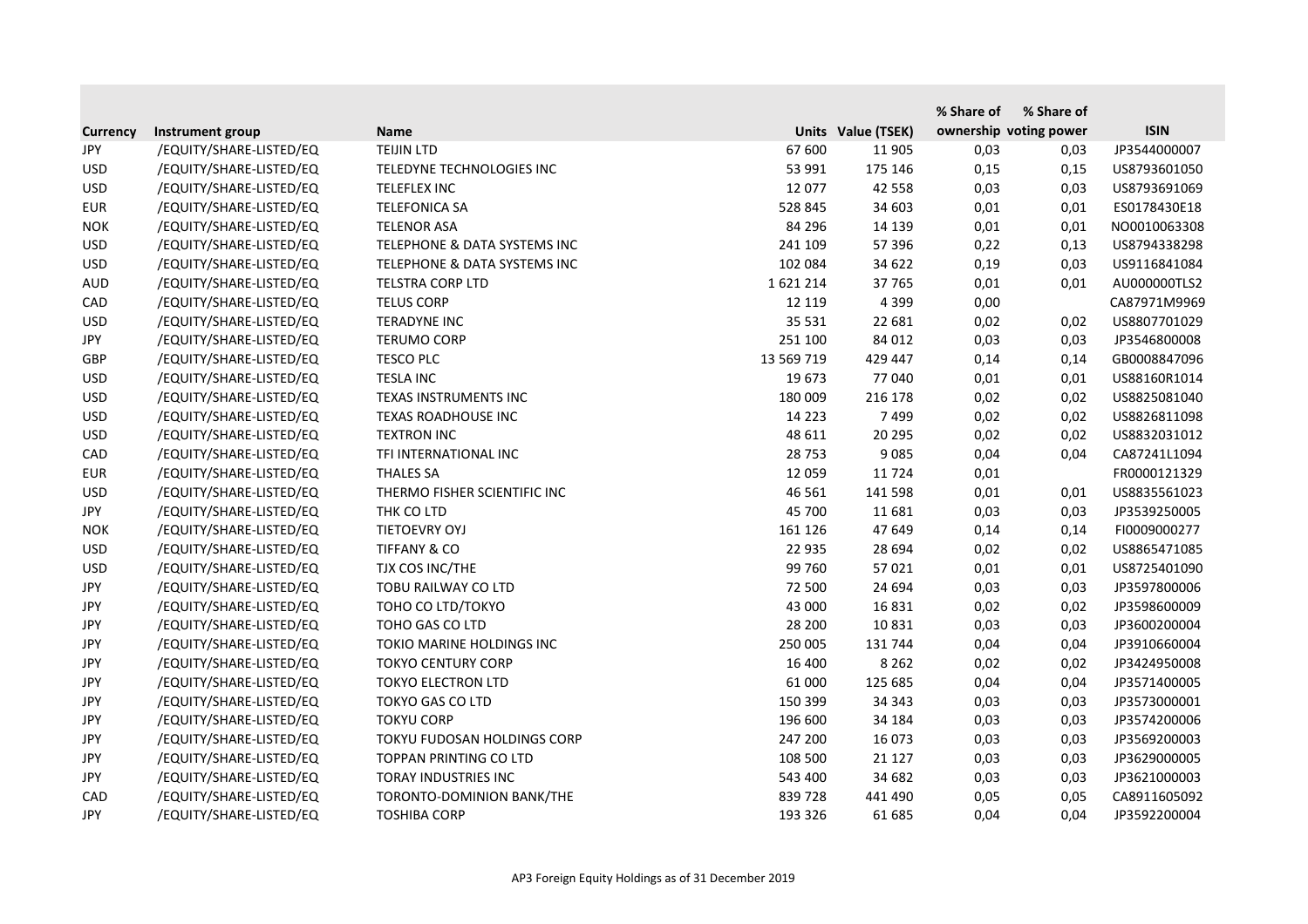|                 |                         |                                |           |                    | % Share of | % Share of             |              |
|-----------------|-------------------------|--------------------------------|-----------|--------------------|------------|------------------------|--------------|
| <b>Currency</b> | Instrument group        | <b>Name</b>                    |           | Units Value (TSEK) |            | ownership voting power | <b>ISIN</b>  |
| JPY             | /EQUITY/SHARE-LISTED/EQ | <b>TOSOH CORP</b>              | 98 600    | 14 3 9 3           | 0,03       | 0,03                   | JP3595200001 |
| <b>EUR</b>      | /EQUITY/SHARE-LISTED/EQ | <b>TOTAL SA</b>                | 799 845   | 413 506            | 0,03       |                        | FR0000120271 |
| <b>JPY</b>      | /EQUITY/SHARE-LISTED/EQ | <b>TOTO LTD</b>                | 56853     | 22 7 18            | 0,03       | 0,03                   | JP3596200000 |
| <b>JPY</b>      | /EQUITY/SHARE-LISTED/EQ | TOYO SEIKAN GROUP HOLDINGS LTD | 57 700    | 9 3 9 2            | 0,03       | 0,03                   | JP3613400005 |
| <b>JPY</b>      | /EQUITY/SHARE-LISTED/EQ | TOYO SUISAN KAISHA LTD         | 33 600    | 13 3 9 7           | 0,03       | 0,03                   | JP3613000003 |
| <b>JPY</b>      | /EQUITY/SHARE-LISTED/EQ | TOYODA GOSEI CO LTD            | 24 700    | 5839               | 0,02       | 0,02                   | JP3634200004 |
| <b>JPY</b>      | /EQUITY/SHARE-LISTED/EQ | <b>TOYOTA INDUSTRIES CORP</b>  | 58 000    | 31 618             | 0,02       | 0,02                   | JP3634600005 |
| JPY             | /EQUITY/SHARE-LISTED/EQ | <b>TOYOTA MOTOR CORP</b>       | 891 906   | 592 516            | 0,03       | 0,03                   | JP3633400001 |
| <b>JPY</b>      | /EQUITY/SHARE-LISTED/EQ | <b>TOYOTA MOTOR CORP</b>       | 114 100   | 11 4 18            | 0,02       | 0,02                   | JP3792600003 |
| <b>JPY</b>      | /EQUITY/SHARE-LISTED/EQ | <b>TOYOTA TSUSHO CORP</b>      | 84 500    | 28 090             | 0,02       | 0,02                   | JP3635000007 |
| <b>AUD</b>      | /EQUITY/SHARE-LISTED/EQ | TPG TELECOM LTD                | 144 038   | 6 3 6 0            | 0,01       | 0,02                   | AU000000TPM6 |
| <b>USD</b>      | /EQUITY/SHARE-LISTED/EQ | <b>TRACTOR SUPPLY CO</b>       | 41 277    | 36 105             | 0,03       | 0,03                   | US8923561067 |
| <b>USD</b>      | /EQUITY/SHARE-LISTED/EQ | TRANSDIGM GROUP INC            | 4648      | 24 3 66            | 0,01       | 0,01                   | US8936411003 |
| <b>USD</b>      | /EQUITY/SHARE-LISTED/EQ | TRANSUNION                     | 39 648    | 31 774             | 0,02       | 0,02                   | US89400J1079 |
| <b>AUD</b>      | /EQUITY/SHARE-LISTED/EQ | <b>TRANSURBAN GROUP</b>        | 1 049 108 | 102 931            | 0,04       | 0,04                   | AU000000TCL6 |
| <b>USD</b>      | /EQUITY/SHARE-LISTED/EQ | TRAVELERS COS INC/THE          | 32 932    | 42 219             | 0,01       | 0,01                   | US89417E1091 |
| <b>AUD</b>      | /EQUITY/SHARE-LISTED/EQ | TREASURY WINE ESTATES LTD      | 276 980   | 29 5 99            | 0,04       | 0,04                   | AU000000TWE9 |
| JPY             | /EQUITY/SHARE-LISTED/EQ | TREND MICRO INC/JAPAN          | 48 400    | 23 342             | 0,03       | 0,03                   | JP3637300009 |
| <b>USD</b>      | /EQUITY/SHARE-LISTED/EQ | <b>TRIMBLE INC</b>             | 52 551    | 20 509             | 0,02       | 0,02                   | US8962391004 |
| <b>USD</b>      | /EQUITY/SHARE-LISTED/EQ | TRIPADVISOR INC                | 60728     | 17 270             | 0,05       | 0,02                   | US8969452015 |
| <b>USD</b>      | /EQUITY/SHARE-LISTED/EQ | TRUIST FINANCIAL CORP          | 189 509   | 99 912             | 0,01       | 0,02                   | US89832Q1094 |
| <b>HKD</b>      | /EQUITY/SHARE-LISTED/EQ | TSIM SHA TSUI PROPERTIES LTD   | 1 192 757 | 16 2 2 1           | 0,02       | 0,02                   | HK0083000502 |
| <b>JPY</b>      | /EQUITY/SHARE-LISTED/EQ | TSURUHA HOLDINGS INC           | 14 000    | 16 904             | 0,03       | 0,03                   | JP3536150000 |
| <b>USD</b>      | /EQUITY/SHARE-LISTED/EQ | <b>TWILIO INC</b>              | 24 142    | 22 211             | 0,02       | 0,01                   | US90138F1021 |
| <b>USD</b>      | /EQUITY/SHARE-LISTED/EQ | <b>TWITTER INC</b>             | 172 865   | 51 863             | 0,02       | 0,02                   | US90184L1026 |
| <b>USD</b>      | /EQUITY/SHARE-LISTED/EQ | <b>TYLER TECHNOLOGIES INC</b>  | 8 0 6 7   | 22 656             | 0,02       | 0,02                   | US9022521051 |
| <b>USD</b>      | /EQUITY/SHARE-LISTED/EQ | TYSON FOODS INC                | 32 767    | 27 9 25            | 0,01       | 0,00                   | US9024941034 |
| <b>CHF</b>      | /EQUITY/SHARE-LISTED/EQ | <b>UBS GROUP AG</b>            | 434 974   | 51 397             | 0,00       | 0,01                   | CH0244767585 |
| <b>EUR</b>      | /EQUITY/SHARE-LISTED/EQ | UCB SA                         | 15 173    | 11 304             | 0,01       | 0,01                   | BE0003739530 |
| <b>USD</b>      | /EQUITY/SHARE-LISTED/EQ | <b>UDRINC</b>                  | 72 198    | 31 5 62            | 0,02       | 0,02                   | US9026531049 |
| <b>USD</b>      | /EQUITY/SHARE-LISTED/EQ | <b>UGI CORP</b>                | 43 608    | 18 4 35            | 0,02       | 0,02                   | US9026811052 |
| <b>USD</b>      | /EQUITY/SHARE-LISTED/EQ | ULTA BEAUTY INC                | 11 630    | 27 559             | 0,02       | 0,02                   | US90384S3031 |
| <b>USD</b>      | /EQUITY/SHARE-LISTED/EQ | UNDER ARMOUR INC               | 43 612    | 7830               | 0,01       |                        | US9043112062 |
| <b>USD</b>      | /EQUITY/SHARE-LISTED/EQ | <b>UNDER ARMOUR INC</b>        | 38 5 68   | 7798               | 0,01       | 0,01                   | US9043111072 |
| JPY             | /EQUITY/SHARE-LISTED/EQ | <b>UNICHARM CORP</b>           | 157 300   | 50 122             | 0,03       | 0,03                   | JP3951600000 |
| <b>EUR</b>      | /EQUITY/SHARE-LISTED/EQ | UNICREDIT SPA                  | 227 481   | 31 122             | 0,01       | 0,01                   | IT0005239360 |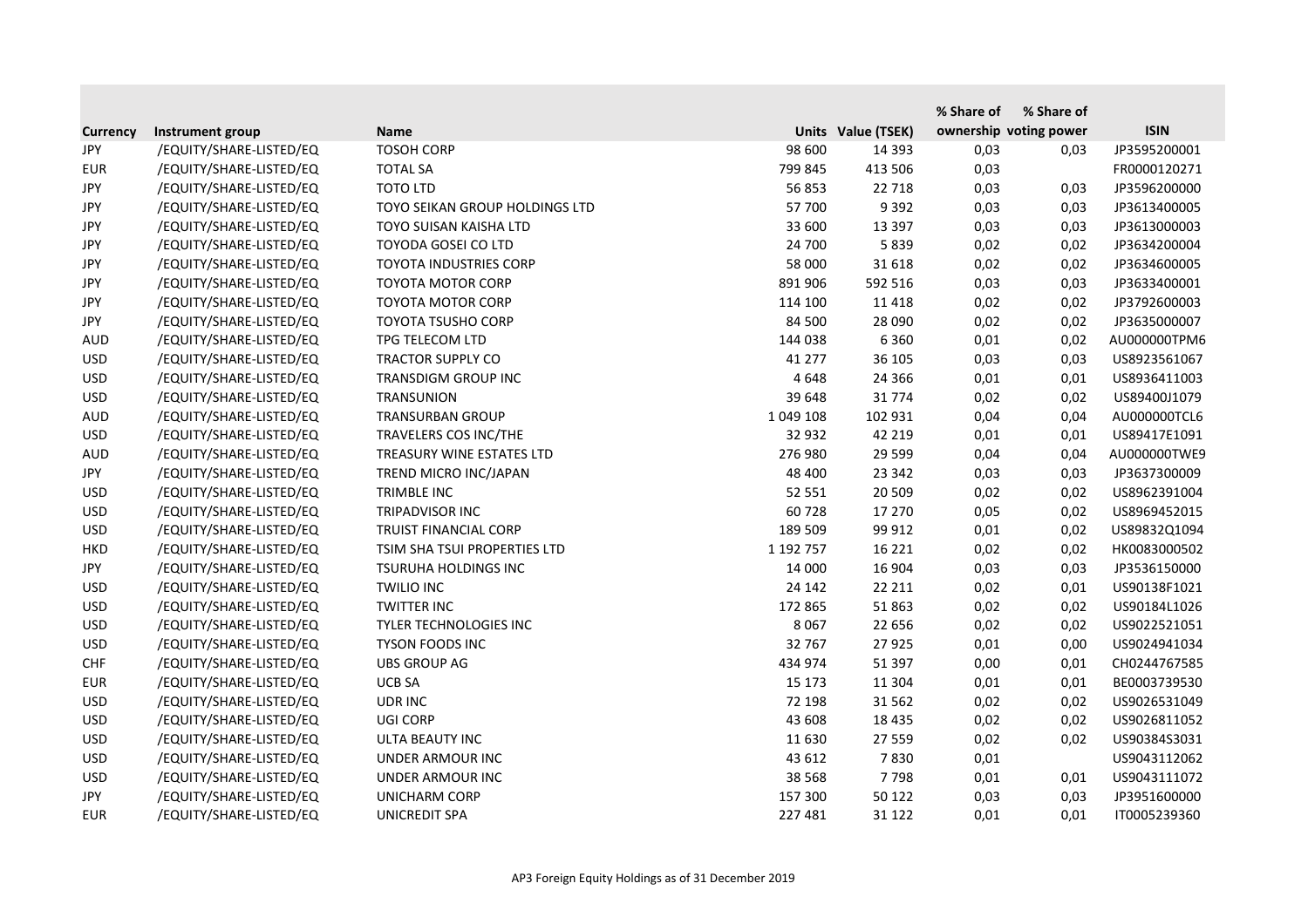|                 |                         |                                                    |               |                    | % Share of | % Share of             |              |
|-----------------|-------------------------|----------------------------------------------------|---------------|--------------------|------------|------------------------|--------------|
| <b>Currency</b> | Instrument group        | <b>Name</b>                                        |               | Units Value (TSEK) |            | ownership voting power | <b>ISIN</b>  |
| <b>EUR</b>      | /EQUITY/SHARE-LISTED/EQ | <b>UNILEVER NV</b>                                 | 166 079       | 89 403             | 0,01       | 0,01                   | NL0000388619 |
| GBP             | /EQUITY/SHARE-LISTED/EQ | UNILEVER PLC                                       | 125 603       | 67 7 64            | 0,01       | 0,00                   | GB00B10RZP78 |
| <b>USD</b>      | /EQUITY/SHARE-LISTED/EQ | <b>UNION PACIFIC CORP</b>                          | 44 721        | 75 685             | 0,01       | 0,01                   | US9078181081 |
| <b>USD</b>      | /EQUITY/SHARE-LISTED/EQ | UNITED AIRLINES HOLDINGS INC                       | 9484          | 7821               | 0,00       | 0,00                   | US9100471096 |
| GBP             | /EQUITY/SHARE-LISTED/EQ | UNITED KINGDOM OF GREAT BRITAIN AND NORTHERN IRELA | 547 408       | 16 3 13            | 0,00       | 0,00                   | GB00B7T77214 |
| SGD             | /EQUITY/SHARE-LISTED/EQ | UNITED OVERSEAS BANK LTD                           | 485 798       | 89 318             | 0,03       | 0,03                   | SG1M31001969 |
| <b>USD</b>      | /EQUITY/SHARE-LISTED/EQ | UNITED PARCEL SERVICE INC                          | 129 545       | 141 956            | 0,02       | 0,01                   | US9113121068 |
| <b>USD</b>      | /EQUITY/SHARE-LISTED/EQ | UNITED RENTALS INC                                 | 18 4 53       | 28 808             | 0,02       | 0,02                   | US9113631090 |
| <b>USD</b>      | /EQUITY/SHARE-LISTED/EQ | UNITED TECHNOLOGIES CORP                           | 52 134        | 73 087             | 0,01       | 0,01                   | US9130171096 |
| JPY             | /EQUITY/SHARE-LISTED/EQ | UNITED URBAN INVESTMENT CORP                       | 1 1 6 9       | 20 497             | 0,04       | 0,04                   | JP3045540006 |
| <b>USD</b>      | /EQUITY/SHARE-LISTED/EQ | UNITEDHEALTH GROUP INC                             | 184 167       | 506 820            | 0,02       | 0,02                   | US91324P1021 |
| <b>USD</b>      | /EQUITY/SHARE-LISTED/EQ | <b>UNUM GROUP</b>                                  | 180 189       | 49 186             | 0,09       | 0,09                   | US91529Y1064 |
| SGD             | /EQUITY/SHARE-LISTED/EQ | <b>UOL GROUP LTD</b>                               | 180 926       | 10 479             | 0,02       | 0,02                   | SG1S83002349 |
| <b>USD</b>      | /EQUITY/SHARE-LISTED/EQ | <b>US BANCORP</b>                                  | 285 897       | 158 678            | 0,02       | 0,02                   | US9029733048 |
| JPY             | /EQUITY/SHARE-LISTED/EQ | USS CO LTD                                         | 83 200        | 14 803             | 0,03       | 0,03                   | JP3944130008 |
| <b>USD</b>      | /EQUITY/SHARE-LISTED/EQ | <b>VAIL RESORTS INC</b>                            | 8551          | 19 19 8            | 0,01       | 0,02                   | US91879Q1094 |
| <b>USD</b>      | /EQUITY/SHARE-LISTED/EQ | <b>VALERO ENERGY CORP</b>                          | 136 834       | 119 957            | 0,03       | 0,03                   | US91913Y1001 |
| <b>USD</b>      | /EQUITY/SHARE-LISTED/EQ | VARIAN MEDICAL SYSTEMS INC                         | 19 0 38       | 25 308             | 0,02       | 0,02                   | US92220P1057 |
| <b>USD</b>      | /EQUITY/SHARE-LISTED/EQ | VEEVA SYSTEMS INC                                  | 56 604        | 74 532             | 0,04       | 0,02                   | US9224751084 |
| <b>USD</b>      | /EQUITY/SHARE-LISTED/EQ | <b>VENTAS INC</b>                                  | 22 697        | 12 2 68            | 0,01       | 0,01                   | US92276F1003 |
| SGD             | /EQUITY/SHARE-LISTED/EQ | <b>VENTURE CORP LTD</b>                            | 108 100       | 12 191             | 0,04       | 0,04                   | SG0531000230 |
| <b>USD</b>      | /EQUITY/SHARE-LISTED/EQ | <b>VEONEER INC</b>                                 | 100 000       | 14 622             | 0,11       | 0,11                   | US92336X1090 |
| <b>USD</b>      | /EQUITY/SHARE-LISTED/EQ | <b>VEREIT INC</b>                                  | 223 305       | 19 3 15            | 0,01       | 0,02                   | US92339V1008 |
| <b>USD</b>      | /EQUITY/SHARE-LISTED/EQ | <b>VERISIGN INC</b>                                | 28 192        | 50 850             | 0,02       | 0,02                   | US92343E1029 |
| <b>USD</b>      | /EQUITY/SHARE-LISTED/EQ | <b>VERISK ANALYTICS INC</b>                        | 37816         | 52 866             | 0,02       | 0,02                   | US92345Y1064 |
| <b>USD</b>      | /EQUITY/SHARE-LISTED/EQ | <b>VERIZON COMMUNICATIONS INC</b>                  | 1072091       | 616 204            | 0,01       | 0,03                   | US92343V1044 |
| <b>USD</b>      | /EQUITY/SHARE-LISTED/EQ | VERTEX PHARMACEUTICALS INC                         | 92 294        | 189 166            | 0,04       | 0,04                   | US92532F1003 |
| <b>USD</b>      | /EQUITY/SHARE-LISTED/EQ | <b>VF CORP</b>                                     | 22 784        | 21 2 5 6           | 0,01       | 0,01                   | US9182041080 |
| <b>USD</b>      | /EQUITY/SHARE-LISTED/EQ | <b>VIACOMCBS INC</b>                               | 194 635       | 76 469             | 0,02       |                        | US92556H2067 |
| <b>USD</b>      | /EQUITY/SHARE-LISTED/EQ | <b>VIACOMCBS INC</b>                               | 76 650        | 32 195             | 0,01       | 0,15                   | US92556H1077 |
| <b>USD</b>      | /EQUITY/SHARE-LISTED/EQ | VICI PROPERTIES INC                                | 96 383        | 23 052             | 0,02       | 0,02                   | US9256521090 |
| <b>AUD</b>      | /EQUITY/SHARE-LISTED/EQ | <b>VICINITY CENTRES</b>                            | 1 2 3 2 2 2 4 | 20 190             | 0,03       | 0,03                   | AU000000VCX7 |
| <b>EUR</b>      | /EQUITY/SHARE-LISTED/EQ | <b>VINCI SA</b>                                    | 59 695        | 62 099             | 0,01       | 0,01                   | FR0000125486 |
| <b>USD</b>      | /EQUITY/SHARE-LISTED/EQ | <b>VISA INC</b>                                    | 251 649       | 442 636            | 0,01       | 0,01                   | US92826C8394 |
| <b>HKD</b>      | /EQUITY/SHARE-LISTED/EQ | VITASOY INTERNATIONAL HOLDINGS LTD                 | 300 000       | 10 182             | 0,03       | 0,03                   | HK0345001611 |
| <b>EUR</b>      | /EQUITY/SHARE-LISTED/EQ | <b>VIVENDI SA</b>                                  | 985 223       | 267 302            | 0,08       |                        | FR0000127771 |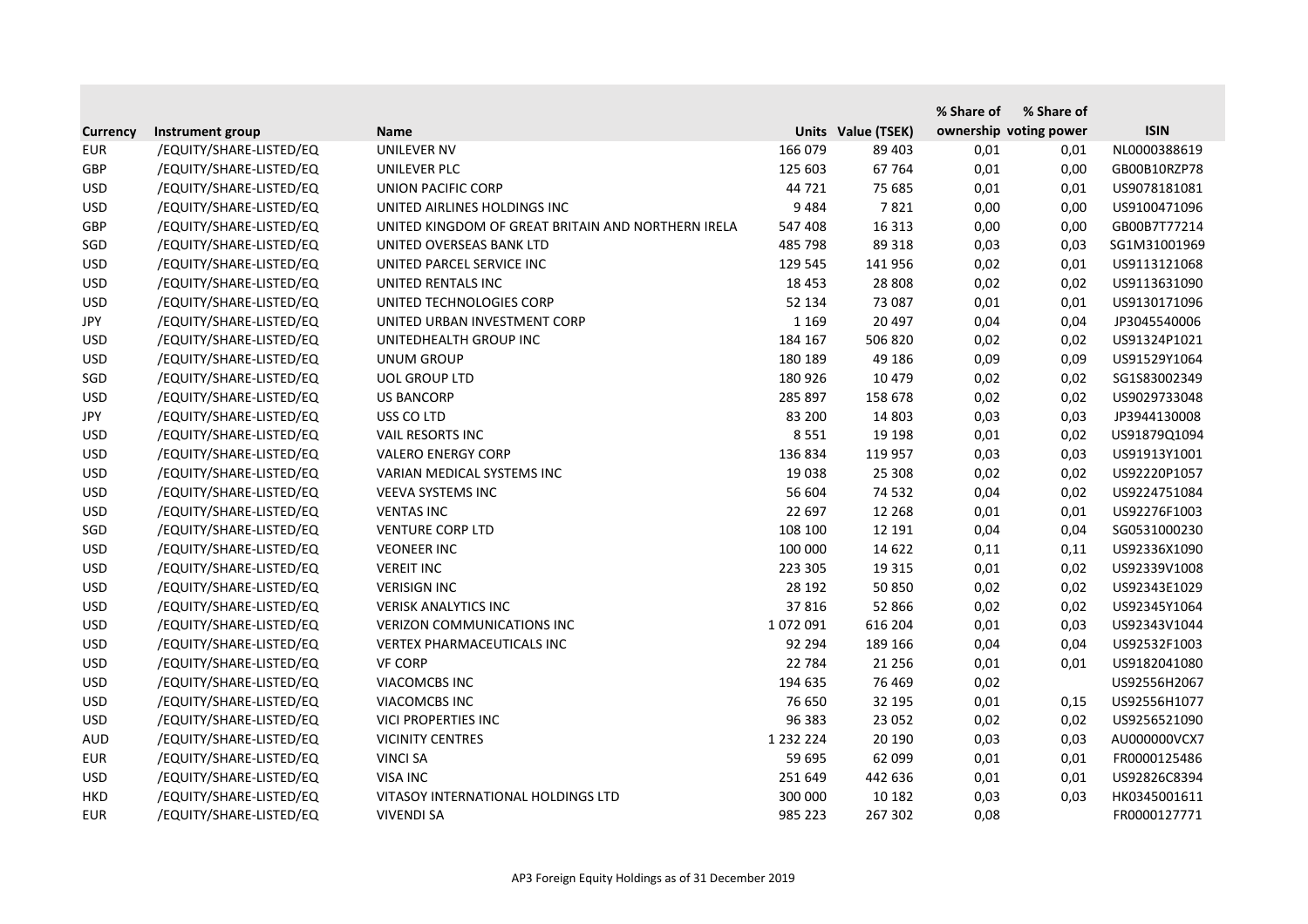|                 |                            |                                          |              |                    | % Share of | % Share of             |              |
|-----------------|----------------------------|------------------------------------------|--------------|--------------------|------------|------------------------|--------------|
| <b>Currency</b> | Instrument group           | <b>Name</b>                              |              | Units Value (TSEK) |            | ownership voting power | <b>ISIN</b>  |
| <b>GBP</b>      | /EQUITY/SHARE-LISTED/EQ    | <b>VODAFONE GROUP PLC</b>                | 3 0 29 4 27  | 55 135             | 0,01       | 0,01                   | GB00BH4HKS39 |
| <b>EUR</b>      | /EQUITY/SHARE-LISTED/EQ    | <b>VOLKSWAGEN AG</b>                     | 3 5 5 7      | 6475               | 0,00       | 0,00                   | DE0007664005 |
| <b>EUR</b>      | /EQUITY/SHARE-LISTED/EQ    | <b>VOLKSWAGEN AG</b>                     | 188 003      | 348 161            | 0,04       |                        | DE0007664039 |
| <b>EUR</b>      | /EQUITY/SHARE-LISTED/EQ    | <b>VONOVIA SE</b>                        | 64 4 69      | 32 516             | 0,01       | 0,01                   | DE000A1ML7J1 |
| <b>USD</b>      | /EQUITY/SHARE-LISTED/EQ    | <b>VORNADO REALTY TRUST</b>              | 45 40 6      | 28 26 6            | 0,02       | 0,02                   | US9290421091 |
| <b>USD</b>      | /EQUITY/SHARE-LISTED/EQ    | <b>VOYA FINANCIAL INC</b>                | 30 192       | 17 235             | 0,02       | 0,02                   | US9290891004 |
| <b>USD</b>      | /EQUITY/SHARE-LISTED/EQ    | <b>VULCAN MATERIALS CO</b>               | 30 912       | 41 666             | 0,02       | 0,02                   | US9291601097 |
| <b>USD</b>      | /EQUITY/SHARE-LISTED/EQ    | <b>WABCO HOLDINGS INC</b>                | 11 150       | 14 143             | 0,02       | 0,02                   | US92927K1025 |
| <b>USD</b>      | /EQUITY/SHARE-LISTED/EQ    | WALGREENS BOOTS ALLIANCE INC             | 46 765       | 25 8 11            | 0,01       | 0,01                   | US9314271084 |
| <b>USD</b>      | /EQUITY/SHARE-LISTED/EQ    | WALT DISNEY CO/THE                       | 258 431      | 349 887            | 0,01       | 0,01                   | US2546871060 |
| <b>USD</b>      | /EQUITY/SHARE-LISTED/EQ    | <b>WASTE CONNECTIONS INC</b>             | 55 125       | 46 850             | 0,01       | 0,02                   | CA94106B1013 |
| <b>USD</b>      | /EQUITY/SHARE-LISTED/EQ    | WASTE MANAGEMENT INC                     | 40 705       | 43 4 23            | 0,01       | 0,01                   | US94106L1098 |
| <b>USD</b>      | /EQUITY/SHARE-LISTED/EQ    | <b>WATERS CORP</b>                       | 24 5 54      | 53 705             | 0,04       | 0,04                   | US9418481035 |
| <b>USD</b>      | /EQUITY/SHARE-LISTED/EQ    | <b>WAYFAIR INC</b>                       | 13 17 1      | 11 142             | 0,02       | 0,00                   | US94419L1017 |
| <b>USD</b>      | /EQUITY/SHARE-LISTED/EQ    | WEC ENERGY GROUP INC                     | $\mathbf{1}$ | 1                  | 0,00       | 0,00                   | US92939U1060 |
| <b>USD</b>      | /EQUITY/SHARE-LISTED/EQ    | WELLCARE HEALTH PLANS INC                | 10 650       | 32 9 20            | 0,02       | 0,02                   | US94946T1060 |
| <b>USD</b>      | /EQUITY/SHARE-LISTED/EQ    | <b>WELLS FARGO &amp; CO</b>              | 719 307      | 362 261            | 0,02       | 0,02                   | US9497461015 |
| <b>USD</b>      | /EQUITY/SHARE-LISTED/EQ    | <b>WELLTOWER INC</b>                     | 24 687       | 18 8 9 9           | 0,00       | 0,01                   | US95040Q1040 |
| <b>AUD</b>      | /EQUITY/SHARE-LISTED/EQ    | <b>WESFARMERS LTD</b>                    | 439 282      | 119 672            | 0,02       | 0,04                   | AU000000WES1 |
| CAD             | /EQUITY/SHARE-LISTED/EQ    | WEST FRASER TIMBER CO LTD                | 11810        | 4883               | 0,02       | 0,02                   | CA9528451052 |
| JPY             | /EQUITY/SHARE-LISTED/EQ    | WEST JAPAN RAILWAY CO                    | 63 600       | 51 710             | 0,03       | 0,03                   | JP3659000008 |
| <b>USD</b>      | /EQUITY/SHARE-LISTED/EQ    | WEST PHARMACEUTICAL SERVICES INC         | 15 4 19      | 21 698             | 0,02       | 0,02                   | US9553061055 |
| <b>USD</b>      | /EQUITY/SHARE-LISTED/EQ    | <b>WESTERN DIGITAL CORP</b>              | 30 946       | 18 3 8 6           | 0,01       | 0,01                   | US9581021055 |
| <b>USD</b>      | /EQUITY/SHARE-LISTED/EQ    | <b>WESTERN UNION CO/THE</b>              | 246 551      | 61808              | 0,06       | 0,06                   | US9598021098 |
| <b>USD</b>      | /EQUITY/SHARE-LISTED/EQ    | WESTINGHOUSE AIR BRAKE TECHNOLOGIES CORP | 38 059       | 27 7 18            | 0,02       | 0,02                   | US9297401088 |
| <b>AUD</b>      | /EQUITY/SHARE-LISTED/EQ    | <b>WESTPAC BANKING CORP</b>              | 1 350 400    | 215 310            | 0,04       | 0,04                   | AU000000WBC1 |
| <b>USD</b>      | /EQUITY/SHARE-LISTED/EQ    | <b>WESTROCK CO</b>                       | 106 685      | 42 854             | 0,04       | 0,04                   | US96145D1054 |
| <b>USD</b>      | /EQUITY/SHARE-LISTED/EQ    | <b>WEYERHAEUSER CO</b>                   | 58 440       | 16 5 21            | 0,01       | 0,01                   | US9621661043 |
| <b>HKD</b>      | /EQUITY/SHARE-LISTED/EQ    | WH GROUP LTD                             | 3723500      | 36 011             | 0,03       | 0,03                   | KYG960071028 |
| CAD             | /EQUITY/SHARE-LISTED/EQ    | <b>WHEATON PRECIOUS METALS CORP</b>      | 93 0 29      | 25 949             | 0,02       | 0,02                   | CA9628791027 |
| <b>HKD</b>      | /EQUITY/SHARE-LISTED/EQ    | <b>WHEELOCK &amp; CO LTD</b>             | 471 000      | 26 907             | 0,02       | 0,02                   | KYG9593A1040 |
| <b>HKD</b>      | /EQUITY/SHARE-LISTED/EQ    | <b>WHEELOCK &amp; CO LTD</b>             | 317 492      | 19816              | 0,02       | 0,02                   | HK0020000177 |
| <b>USD</b>      | /EQUITY/SHARE-LISTED/EQ    | <b>WHIRLPOOL CORP</b>                    | 16 067       | 22 189             | 0,03       | 0,03                   | US9633201069 |
| <b>USD</b>      | /EQUITY/SHARE-LISTED/EQ    | WILLIAMS COS INC/THE                     | 562 056      | 124 801            | 0,05       | 0,05                   | US9694571004 |
| <b>USD</b>      | /EQUITY/SHARE-LISTED/EQ    | WILLIS TOWERS WATSON PLC                 | 24 2 23      | 45 790             | 0,02       | 0,02                   | IE00BDB6Q211 |
| <b>USD</b>      | /EQUITY/SHARE-LISTED/EQ-SR | WINTHROP REALTY TRUST                    | 10 115       | 118                |            |                        |              |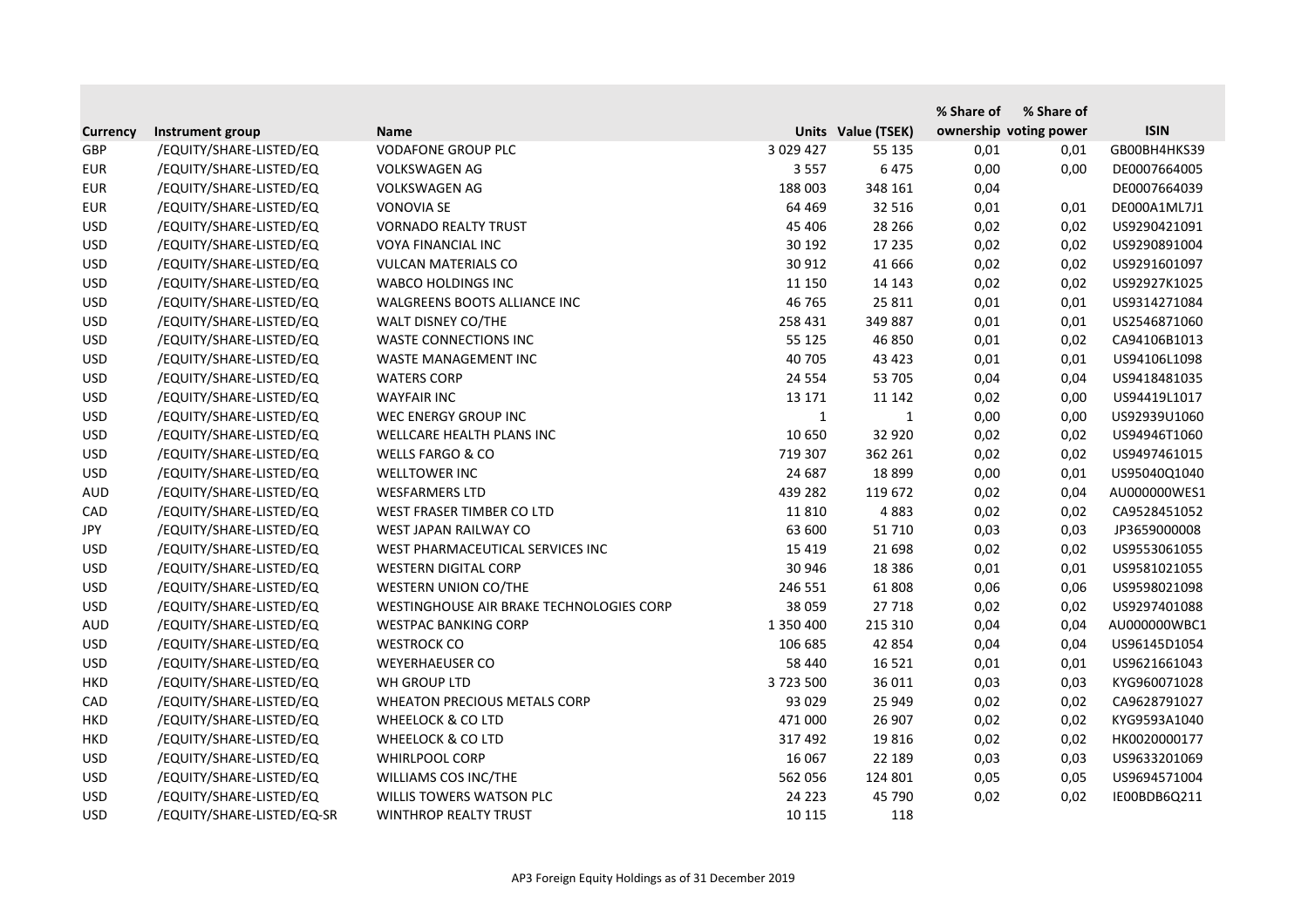|                 |                         |                                       |               |                    | % Share of | % Share of             |              |
|-----------------|-------------------------|---------------------------------------|---------------|--------------------|------------|------------------------|--------------|
| <b>Currency</b> | Instrument group        | <b>Name</b>                           |               | Units Value (TSEK) |            | ownership voting power | <b>ISIN</b>  |
| <b>EUR</b>      | /EQUITY/SHARE-LISTED/EQ | <b>WIRECARD AG</b>                    | 13 2 8 5      | 15 007             | 0,01       | 0,01                   | DE0007472060 |
| <b>AUD</b>      | /EQUITY/SHARE-LISTED/EQ | <b>WISETECH GLOBAL LTD</b>            | 55 405        | 8520               | 0,02       | 0,02                   | AU000000WTC3 |
| CAD             | /EQUITY/SHARE-LISTED/EQ | WOODBRIDGE CO LTD/THE                 | 12 2 9 2      | 8 2 4 3            | 0,00       | 0,00                   | CA8849037095 |
| <b>AUD</b>      | /EQUITY/SHARE-LISTED/EQ | WOODSIDE PETROLEUM LTD                | 363 707       | 82 2 82            | 0,04       | 0,04                   | AU000000WPL2 |
| <b>AUD</b>      | /EQUITY/SHARE-LISTED/EQ | <b>WOOLWORTHS GROUP LTD</b>           | 487 576       | 116 016            | 0,04       | 0,04                   | AU000000WOW2 |
| <b>USD</b>      | /EQUITY/SHARE-LISTED/EQ | <b>WORKDAY INC</b>                    | 46 111        | 70 984             | 0,03       | 0,01                   | US98138H1014 |
| <b>AUD</b>      | /EQUITY/SHARE-LISTED/EQ | <b>WORLEY LTD</b>                     | 130 033       | 13 100             | 0,02       | 0,02                   | AU000000WOR2 |
| <b>USD</b>      | /EQUITY/SHARE-LISTED/EQ | WP CAREY INC                          | 35 698        | 26 747             | 0,02       | 0,02                   | US92936U1097 |
| GBP             | /EQUITY/SHARE-LISTED/EQ | WPP PLC                               | 1967814       | 260 258            | 0,16       | 0,16                   | JE00B8KF9B49 |
| CAD             | /EQUITY/SHARE-LISTED/EQ | WSP GLOBAL INC                        | 22 453        | 14 372             | 0,02       | 0,02                   | CA92938W2022 |
| <b>USD</b>      | /EQUITY/SHARE-LISTED/EQ | WW GRAINGER INC                       | 9698          | 30732              | 0,02       | 0,02                   | US3848021040 |
| JPY             | /EQUITY/SHARE-LISTED/EQ | WW GRAINGER INC                       | 47 500        | 11 957             | 0,02       | 0,02                   | JP3922950005 |
| <b>HKD</b>      | /EQUITY/SHARE-LISTED/EQ | WYNN RESORTS LTD                      | 577 200       | 13 3 14            | 0,01       | 0,01                   | KYG981491007 |
| <b>USD</b>      | /EQUITY/SHARE-LISTED/EQ | <b>XCEL ENERGY INC</b>                | $\mathbf{1}$  | 1                  | 0,00       | 0,00                   | US98389B1008 |
| <b>USD</b>      | /EQUITY/SHARE-LISTED/EQ | <b>XEROX HOLDINGS CORP</b>            | 109 429       | 37 769             | 0,05       | 0,05                   | US98421M1062 |
| <b>USD</b>      | /EQUITY/SHARE-LISTED/EQ | XILINX INC                            | 15 3 8 8      | 14 0 84            | 0,01       | 0,01                   | US9839191015 |
| <b>USD</b>      | /EQUITY/SHARE-LISTED/EQ | XYLEM INC/NY                          | 37 643        | 27 764             | 0,02       | 0,02                   | US98419M1009 |
| JPY             | /EQUITY/SHARE-LISTED/EQ | YAKULT HONSHA CO LTD                  | 45 400        | 23 576             | 0,03       | 0,03                   | JP3931600005 |
| <b>JPY</b>      | /EQUITY/SHARE-LISTED/EQ | YAMADA DENKI CO LTD                   | 238 300       | 11 8 62            | 0,02       | 0,02                   | JP3939000000 |
| JPY             | /EQUITY/SHARE-LISTED/EQ | YAMAHA CORP                           | 55 000        | 28 7 98            | 0,03       | 0,03                   | JP3942600002 |
| JPY             | /EQUITY/SHARE-LISTED/EQ | YAMAHA MOTOR CO LTD                   | 112 800       | 21 4 01            | 0,03       | 0,03                   | JP3942800008 |
| JPY             | /EQUITY/SHARE-LISTED/EQ | YAMAZAKI BAKING CO LTD                | 46 000        | 7721               | 0,02       | 0,02                   | JP3935600001 |
| SGD             | /EQUITY/SHARE-LISTED/EQ | YANGZIJIANG SHIPBUILDING HOLDINGS LTD | 924 200       | 7 2 0 6            | 0,02       | 0,02                   | SG1U76934819 |
| <b>JPY</b>      | /EQUITY/SHARE-LISTED/EQ | YASKAWA ELECTRIC CORP                 | 94 800        | 34 044             | 0,04       | 0,04                   | JP3932000007 |
| <b>USD</b>      | /EQUITY/SHARE-LISTED/EQ | YELP INC                              | 38 956        | 12 701             | 0,06       | 0,06                   | US9858171054 |
| JPY             | /EQUITY/SHARE-LISTED/EQ | YOKOGAWA ELECTRIC CORP                | 86 600        | 14 3 8 6           | 0,03       | 0,03                   | JP3955000009 |
| JPY             | /EQUITY/SHARE-LISTED/EQ | YOKOHAMA RUBBER CO LTD/THE            | 44 999        | 8 2 5 8            | 0,03       | 0,03                   | JP3955800002 |
| <b>HKD</b>      | /EQUITY/SHARE-LISTED/EQ | YUE YUEN INDUSTRIAL HOLDINGS LTD      | 281 500       | 7778               | 0,02       | 0,02                   | BMG988031446 |
| <b>USD</b>      | /EQUITY/SHARE-LISTED/EQ | YUM! BRANDS INC                       | 37 491        | 35 352             | 0,01       | 0,01                   | US9884981013 |
| JPY             | /EQUITY/SHARE-LISTED/EQ | <b>Z HOLDINGS CORP</b>                | 1 0 2 0 2 0 0 | 40 503             | 0,02       | 0,02                   | JP3933800009 |
| JPY             | /EQUITY/SHARE-LISTED/EQ | <b>Z HOLDINGS CORP</b>                | 42 200        | 7585               | 0,01       | 0,01                   | JP3399310006 |
| <b>USD</b>      | /EQUITY/SHARE-LISTED/EQ | ZAYO GROUP HOLDINGS INC               | 50 917        | 16 5 15            | 0,02       | 0,02                   | US98919V1052 |
| <b>USD</b>      | /EQUITY/SHARE-LISTED/EQ | ZEBRA TECHNOLOGIES CORP               | 11 258        | 26 9 20            | 0,02       | 0,02                   | US9892071054 |
| <b>USD</b>      | /EQUITY/SHARE-LISTED/EQ | ZIMMER BIOMET HOLDINGS INC            | 19870         | 27 841             | 0,01       | 0,01                   | US98956P1021 |
| <b>USD</b>      | /EQUITY/SHARE-LISTED/EQ | ZIONS BANCORP NA                      | 43 953        | 21 3 6 2           | 0,03       | 0,03                   | US9897011071 |
| <b>USD</b>      | /EQUITY/SHARE-LISTED/EQ | ZOETIS INC                            | 278 460       | 344 994            | 0,06       | 0,06                   | US98978V1035 |